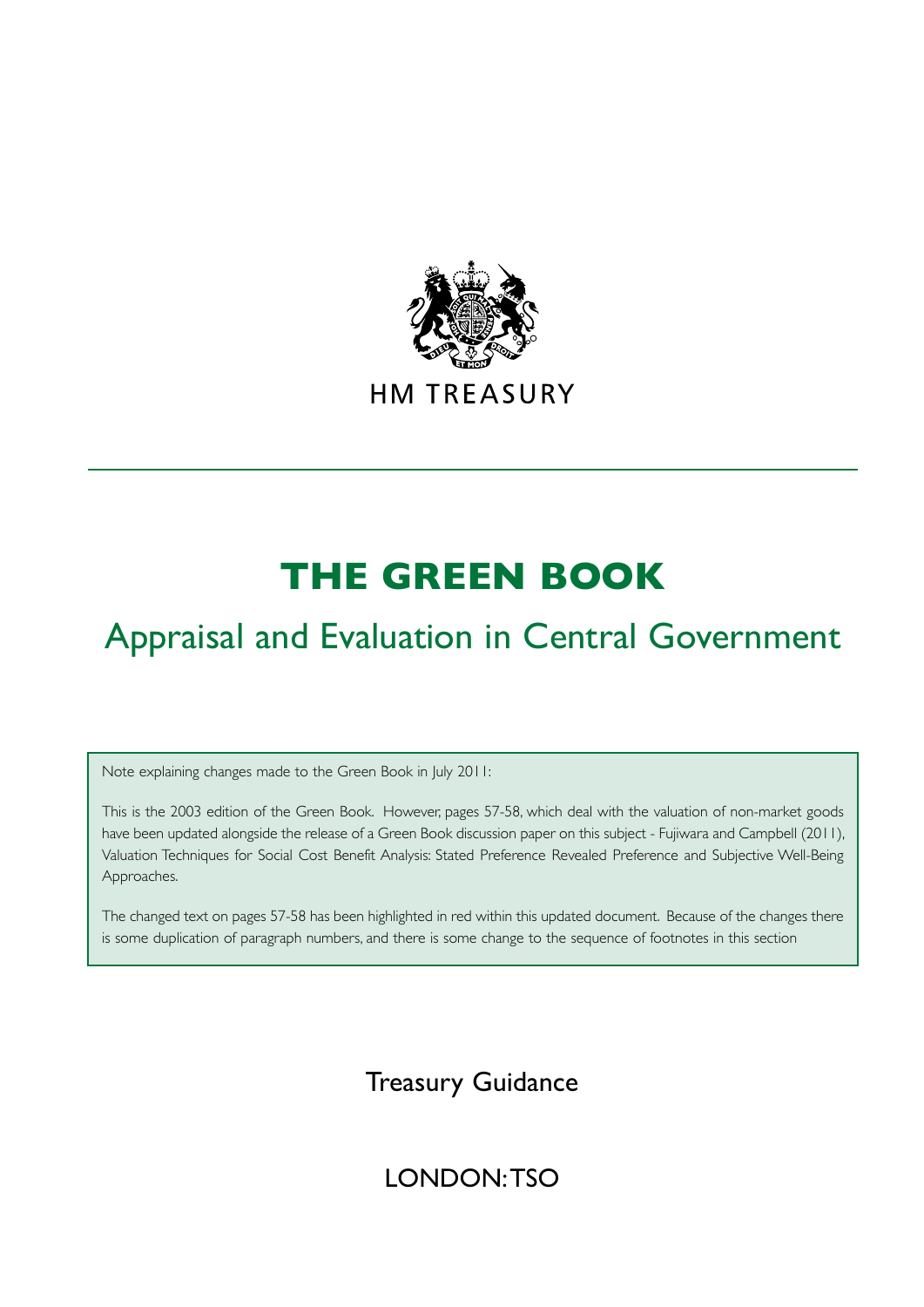# **CONTENTS**

|                                                                 | Page                |
|-----------------------------------------------------------------|---------------------|
| <b>Contents</b>                                                 | iv                  |
| <b>Preface</b>                                                  | v                   |
| Chapter I Introduction and background                           | L                   |
| Introduction                                                    | $\mathbf{I}$        |
| When to use the Green Book                                      | 2                   |
| Chapter 2 Overview of appraisal and                             |                     |
| evaluation                                                      | 3                   |
| Introduction                                                    | 3                   |
| The appraisal and evaluation cycle<br>The role of appraisal     | 3<br>$\overline{3}$ |
| Process for appraisal and evaluation                            | $\overline{4}$      |
| Presenting the results                                          | 6                   |
| Managing appraisals and evaluations                             | 7                   |
| Frameworks                                                      | 8                   |
| Issues relevant to appraisal and evaluation                     | 9                   |
| <b>Chapter 3 Justifying action</b>                              | ''                  |
| Introduction                                                    | $\mathsf{L}$        |
| Reasons for government intervention                             | H                   |
| Carrying out research                                           | $\Box$              |
| <b>Chapter 4 Setting objectives</b>                             | 13                  |
| Introduction                                                    | $\overline{3}$      |
| Objectives, outcomes, outputs and targets                       | 13                  |
| <b>Chapter 5 Appraising the options</b>                         | 17                  |
| Introduction                                                    | 7                   |
| Creating options                                                | 17                  |
| Valuing the costs and benefits of options                       | 9                   |
| Adjustments to values of costs and benefits                     | 24<br>26            |
| Discounting<br>Adjusting for differences in tax between options | 28                  |
| Introduction to risk and uncertainty                            | 28                  |
| Adjusting for bias and risks                                    | 29                  |
| Assessing uncertainty                                           | 32                  |
| Preventing and mitigating risks and uncertainty                 | 34                  |
| Considering unvalued costs and benefits                         | 34                  |
| Chapter 6 Developing and implementing the                       |                     |
| solution                                                        | 37                  |
| Introduction                                                    | 37                  |
| Selecting the best option                                       | 37                  |
| Developing the solution                                         | 40                  |
| Implementation                                                  | 42                  |
| <b>Chapter 7 Evaluation</b>                                     | 45                  |
| Introduction                                                    | 45<br>45            |
| Evaluation process                                              |                     |

|                                                                                                  | Page     |
|--------------------------------------------------------------------------------------------------|----------|
| <b>Annex   Government intervention</b>                                                           | 51       |
| Introduction                                                                                     | 51       |
| Economic efficiency                                                                              | 51       |
| Equity                                                                                           | 52       |
| Additionality<br>Regeneration                                                                    | 52<br>54 |
| Annex 2 Valuing non-market impacts                                                               | 57       |
| Introduction                                                                                     | 57       |
| Valuing non-market impacts                                                                       | 57       |
| Current research/plausible estimates                                                             | 59       |
| Valuing environmental impacts                                                                    | 63       |
| Annex 3 Land and buildings                                                                       | 69       |
| Introduction<br>Acquisition and use of property                                                  | 69<br>69 |
| Leases and rents                                                                                 | 71       |
| Disposal of property                                                                             | 72       |
| Cost effective land use                                                                          | 72       |
| <b>Annex 4 Risk and uncertainty</b>                                                              | 79       |
| Introduction                                                                                     | 79       |
| Risk management                                                                                  | 79       |
| Transferring risk                                                                                | 82<br>85 |
| Optimism bias<br>Monte Carlo analysis                                                            | 87       |
| Irreversible risk                                                                                | 88       |
| The cost of variability in outcomes                                                              | 88       |
| <b>Annex 5 Distributional impacts</b>                                                            | 91       |
| Introduction                                                                                     | 91       |
| Distributional analysis                                                                          | 91       |
| Analysis of impacts according to relative prosperity<br>Analysis of other distributional impacts | 91<br>94 |
| Annex 6 Discount rate                                                                            | 97       |
| Introduction                                                                                     | 97       |
| Social Time Preference Rate                                                                      | 97       |
| Long term discount rates                                                                         | 98<br>99 |
| Exceptions to the discount rate schedule<br>Discount rate tables                                 | 100      |
| Glossary                                                                                         | 101      |
| <b>Bibliography</b>                                                                              | 107      |
| <b>Index</b>                                                                                     | 109      |
|                                                                                                  |          |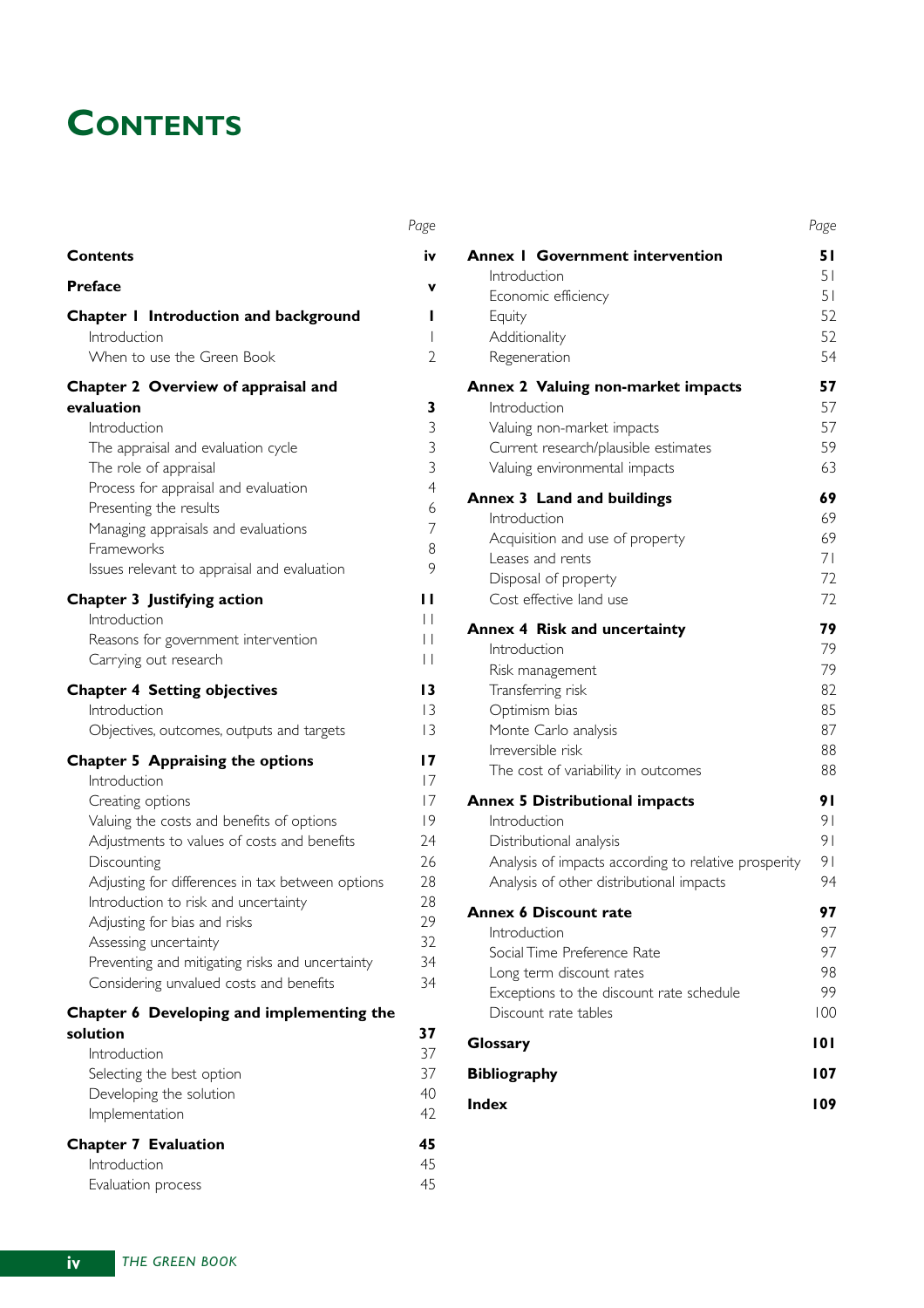# **PREFACE**

The Government is committed to continuing improvement in the delivery of public services. A major part of this is ensuring that public funds are spent on activities that provide the greatest benefits to society, and that t this is ensuring that public funds are spent on activities that provide the greatest benefits to society, and that they are spent in the most efficient way.

The Treasury has, for many years, provided guidance to other public sector bodies on how proposals should be appraised, before significant funds are committed – and how past and present activities should be evaluated.This new edition incorporates revised guidance, to encourage a more thorough, long-term and analytically robust approach to appraisal and evaluation. It is relevant to all appraisals and evaluations.

Appraisal, done properly, is not rocket science, but it is crucially important and needs to be carried out carefully. Decisions taken at the appraisal stage affect the whole lifecycle of new policies, programmes and projects. Similarly, the proper evaluation of previous initiatives is essential in avoiding past mistakes and to enable us to learn from experience.The Green Book therefore constitutes binding guidance for departments and executive agencies.

This edition of the Green Book is the first which has been preceded and helped by a consultation.The consultation process has proved invaluable in shaping the final guidance. While the results have shown widespread support for the main changes proposed, the consultation has particularly helped in making the guidance clearer and more closely tailored to users' needs.

Amongst the main changes are the following. First, there is a stronger emphasis on the identification, management and realisation of benefits – in short, focusing on the end in sight, right from the beginning. Secondly, the new edition "unbundles" the discount rate, introducing a rate of 3.5% in real terms, based on social time preference, while taking account of the other factors which were in practice often implicitly bundled up in the old 6% real figure. In particular, the new Green Book includes, for the first time, an explicit adjustment procedure to redress the systematic optimism ("optimism bias") that historically has afflicted the appraisal process. Finally, there is greater emphasis on assessing the differential impacts of proposals on the various groups in our society, where these are likely to be significant.

The Treasury is grateful for the significant contributions to the development of this edition of the Green Book made by many others, working across government and elsewhere. Particular gratitude is due to those who participated in the consultation process and provided such detailed and valuable comments.We hope that the final version reflects the quality of these contributions.

Circ  $\overline{\mathcal{A}}$ 

Joe Grice Chief Economist and Director, Public Services HM Treasury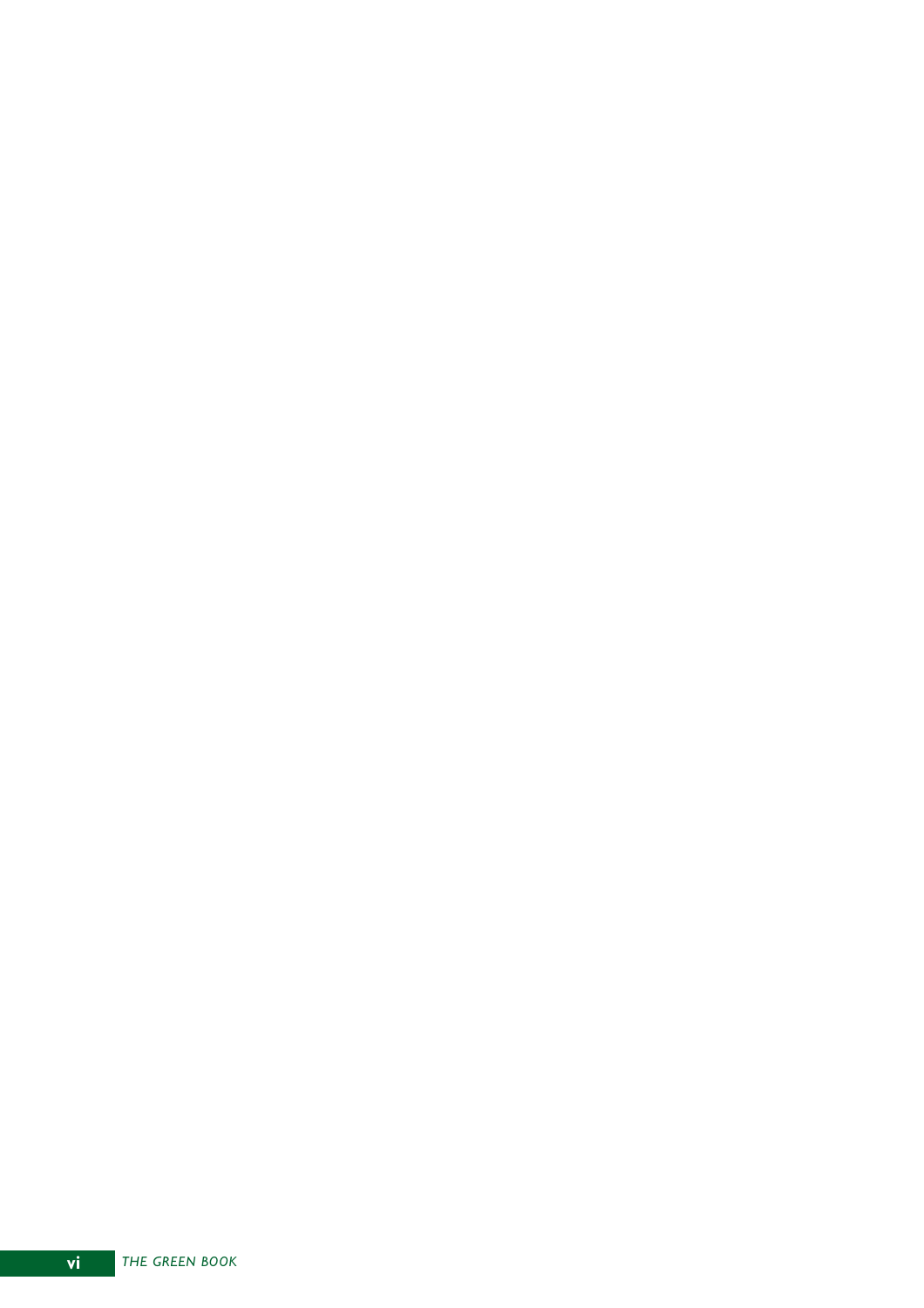# **INTRODUCTION AND BACKGROUND**

## **INTRODUCTION**

1.1 All new policies, programmes<sup>1</sup> and projects, whether revenue, capital or regulatory, should be subject to comprehensive but proportionate assessment, wherever it is practicable, so as best to promote the public interest. The Green Book presents the techniques and issues that should be considered when carrying out assessments.<sup>2</sup>

The purpose of the Green Book is to ensure that no policy, programme or project is adopted without first having the answer to these questions:

- ❑ Are there better ways to achieve this objective?
- ❑ Are there better uses for these resources?

1.2 This guidance is designed to promote efficient policy development and resource allocation across government. It does this by informing decision-making, and by improving the alignment of departmental and agency policies, programmes and projects with government priorities and the expectations of the public. The guidance emphasises the need to take account of the wider social costs and benefits of proposals, and the need to ensure the proper use of public resources.

- 1.3 This is achieved through:
	- ❑ Identifying other possible approaches which may achieve similar results;
	- ❑ Wherever feasible, attributing monetary values to all impacts of any proposed policy, project and programme; and
	- ❑ Performing an assessment of the costs and benefits for relevant options.

The Green Book describes how the economic, financial, social and environmental assessments of a policy, programme or project should be combined.

1.4 The Green Book is a best practice guide for all central departments and executive agencies, and covers projects of all types and size. It aims to make the appraisal process throughout government more consistent and transparent.

1.5 When more detailed analysis is required, as signposted throughout the Green Book, reference should be made to the technical advice contained in the annexes. These annexes address the needs of specialist technicians and economists by focusing on some of the more involved aspects of appraisal and evaluation. The annexes contain:

1

<sup>1</sup> A programme is defined as a group of related projects

<sup>&</sup>lt;sup>2</sup> Assessments is the general term used in the Green Book to refer to both appraisals before decisions are made, and evaluations of decisions once made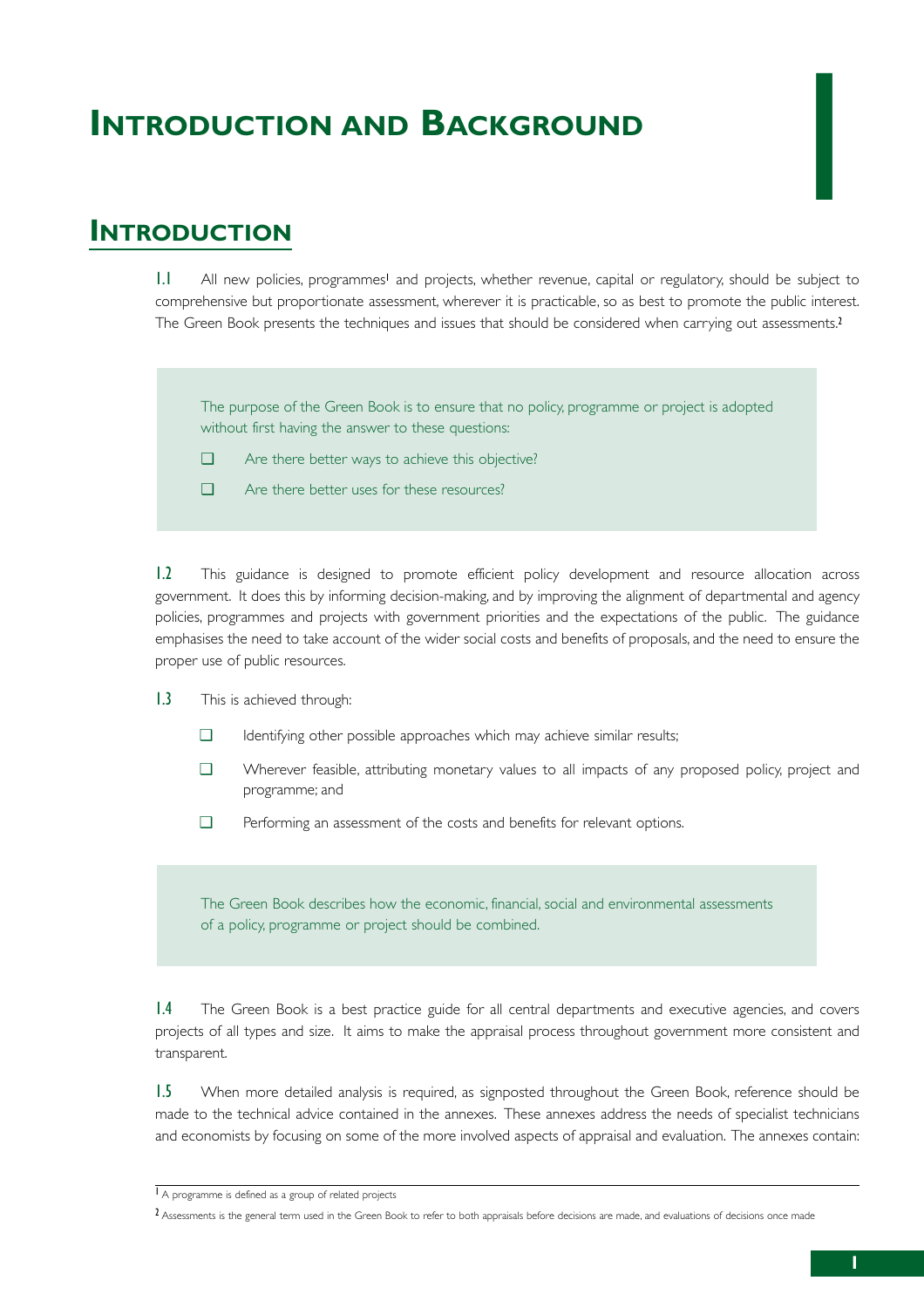- ❑ Guidance on the conduct of an advanced appraisal; and,
- ❑ The analytical foundations of the approach contained in the Green Book.

1.6 Departments and agencies should ensure that their own manuals or guidelines are consistent with the principles contained here, providing supplementary guidance on their specific areas.

#### **BOX 1: ACTIVITIES COVERED BY THE GREEN BOOK**

| Policy and programme development    | Decisions on the level and type of services or other actions<br>to be provided, or on the extent of regulation.                                                                                         |
|-------------------------------------|---------------------------------------------------------------------------------------------------------------------------------------------------------------------------------------------------------|
| New or replacement capital projects | Decisions to undertake a project, its scale and location, timing,<br>and the degree of private sector involvement.                                                                                      |
| Use or disposal of existing assets  | Decisions to sell land, or other assets, replace or relocate<br>facilities or operations, whether to contract out or market<br>test services.                                                           |
| Specification of regulations        | Decisions, for example, on standards for health and safety,<br>environment quality, sustainability, or to balance the costs and<br>benefits of regulatory standards and how they can be<br>implemented. |
| Major procurement decisions         | Decisions to purchase the delivery of services, works or<br>goods, usually from private sector suppliers.                                                                                               |

# **WHEN TO USE THE GREEN BOOK**

- 1.7 The Green Book will be useful for:
	- ❑ Anyone required to conduct a basic appraisal or evaluation of a policy, project or programme; and,
	- ❑ People seeking to expand their knowledge in this area.
- 1.8 This guidance applies:

*At the start* ... to any analysis used to support a government decision to adopt a new policy, or to initiate, renew, expand or re-orientate programmes or projects, which would result in measurable benefits and/ or costs to the public. This is the *appraisal* part of the process.

*And at the finish* ... to retrospective analysis of a policy, programme or project at its completion, conclusion or revision. This is the *evaluation* part of the process.

1.9 The ability to judge how effectively government resources have been expended is essential to their strategic long-term management. Planning for this evaluation should be considered at the time of appraisal.

**2**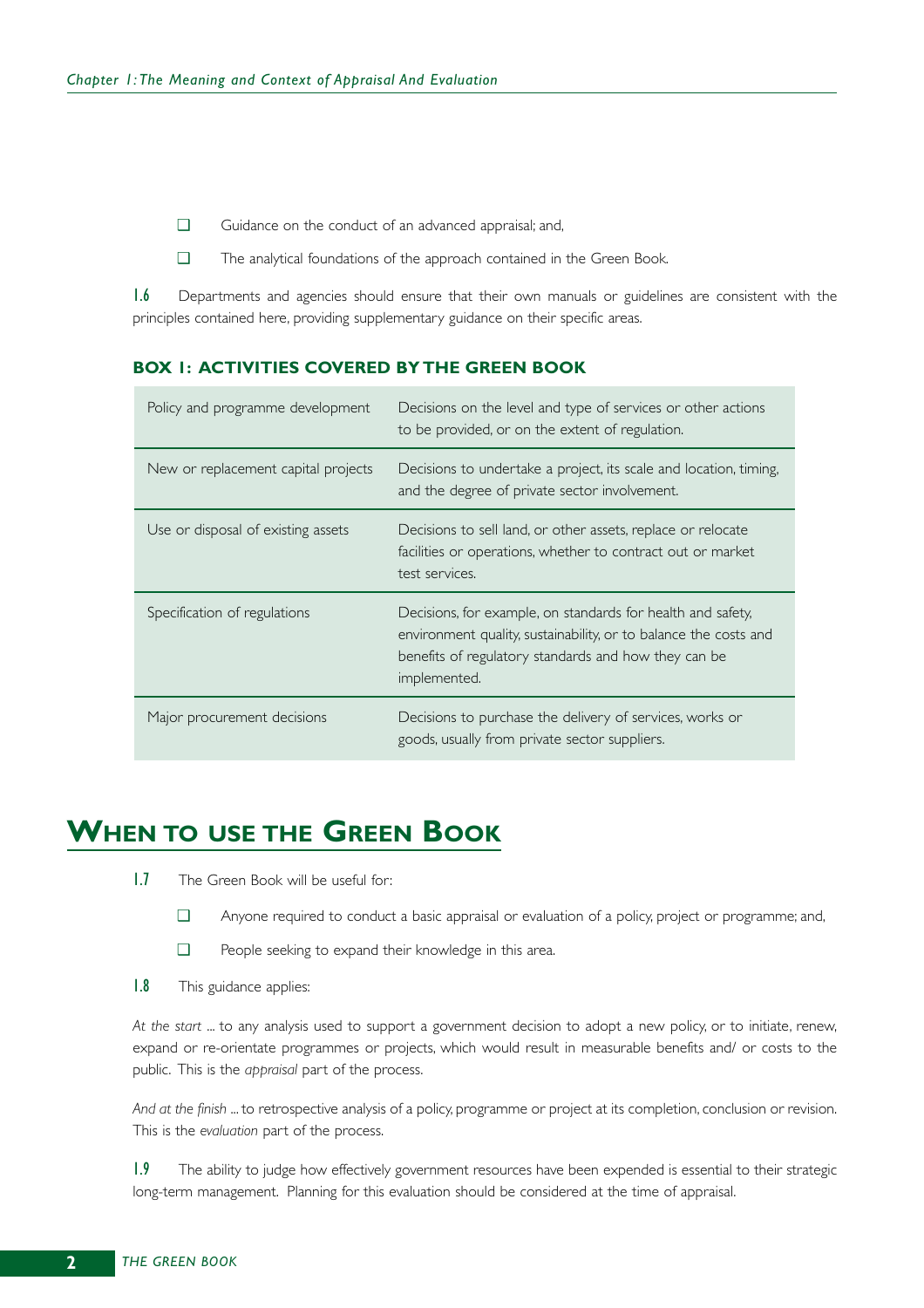# **OVERVIEW OF APPRAISAL AND EVALUATION**



# **INTRODUCTION**

2.1 This chapter summarises the key stages of appraisal and evaluation. The remaining chapters discuss them in more detail.

# **THE APPRAISAL AND EVALUATION CYCLE**

2.2 Appraisal and evaluation often form stages of a broad policy cycle that some departments and agencies formalise in the acronym ROAMEF (Rationale, Objectives, Appraisal, Monitoring, Evaluation and Feedback). This is shown below:



#### **BOX 2: ROAMEF CYCLE**

# **THE ROLE OF APPRAISAL**

2.3 Appraisals should provide an assessment of whether a proposal is worthwhile, and clearly communicate conclusions and recommendations. The essential technique is option appraisal, whereby government intervention is validated, objectives are set, and options are created and reviewed, by analysing their costs and benefits.Within this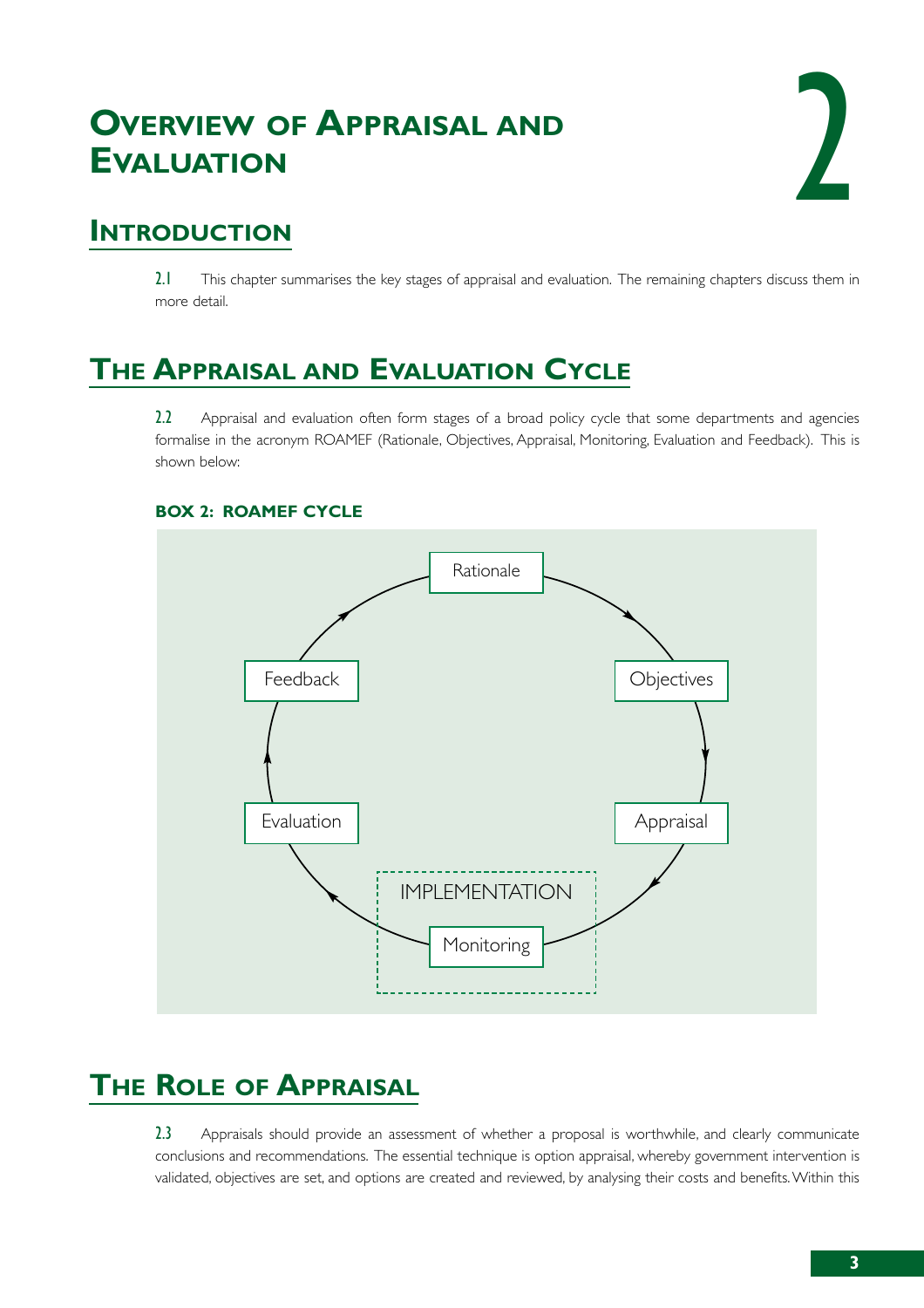framework, cost-benefit analysis is recommended, as contrasted with cost-effectiveness analysis below, with supplementary techniques to be used for weighing up those costs and benefits that remain unvalued.

#### **COST-BENEFIT ANALYSIS**

Analysis which quantifies in monetary terms as many of the costs and benefits of a proposal as feasible, including items for which the market does not provide a satisfactory measure of economic value.

#### **COST-EFFECTIVENESS ANALYSIS**

Analysis that compares the costs of alternative ways of producing the same or similar outputs.

## **PROCESS FOR APPRAISAL AND EVALUATION**

2.4 Appraisals are often iterated a number of times before their proposals are implemented in full. Therefore the stages set out below may be repeated, and they may not always be followed sequentially. In particular, as options are developed, it will usually be important to review more than once the impact of risks, uncertainties and inherent biases.This helps to avoid spurious accuracy, and to provide a reasonable understanding of whether, in the light of changing circumstances, the proposal is likely to remain good value for money.

2.5 As the stages of an assessment progress, data must be refined to become more specific and accurate. The effort applied at each step should be proportionate to the funds involved, outcomes at stake, and the time available. Accordingly, in the early steps of identifying and appraising options, summary data only is normally required. Later on, before significant funds are committed, the confidence required must increase.

### **Chapter 3 – Justifying Action**

2.6 The first step is to carry out an overview to ensure that two pre-requisites are met: firstly, that there is a clearly identified need; and secondly, that any proposed intervention is likely to be worth the cost. This overview must include an analysis of the negative consequences of intervention, as well as the results of not intervening, both of which must be outweighed to justify action. In many cases, the preliminary step will involve research to set out the scope of the issue to be addressed, and the reasons for intervention.

### **Chapter 4 – Setting Objectives**

2.7 The second step is to set out clearly the desired outcomes and objectives of an intervention in order to identify the full range of options that may be available to deliver them.Targets should be set to help progress towards meeting objectives.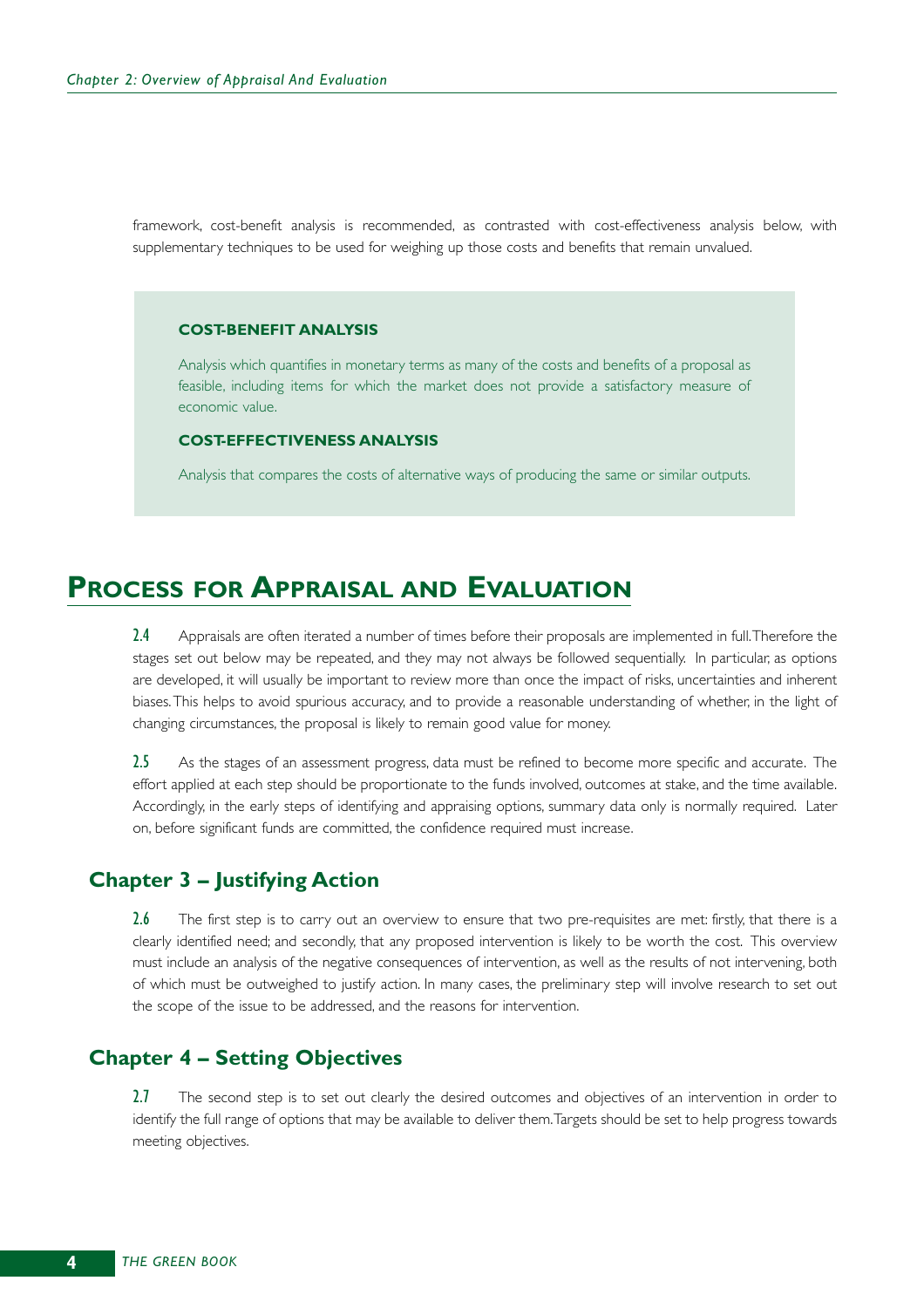### **Chapter 5 – Option Appraisal**

2.8 The third step is to carry out an option appraisal. This is often the most significant part of the analysis. Initially a wide range of options should be created and reviewed.This helps to set the parameters of an appropriate solution. A shortlist may then be created to keep the process manageable, by applying the techniques summarised below to high level estimates or summary data. The 'do minimum' option should always be carried forward in the shortlist, to act as a check against more interventionist action.

2.9 Each option is then appraised by establishing a Base Case<sup>1</sup>. This is the best estimate of its costs and benefits. These estimates can then be adjusted by considering different scenarios, or the option's sensitivity to changes can be modelled by changing key variables. More fully, the appraisal may develop as follows:

- ❑ Identify and value the costs of each option.
- ❑ Identify and value the benefits of each option.
- ❑ If required, adjust the valued costs and benefits for:
	- ❑ Distributional impacts (the effects of proposals on different sections of society);
	- ❑ Relative price movements.
- ❑ Adjust for the timing of the incidence of costs and benefits by discounting them, to obtain their present values.
- ❑ If necessary, adjust for material differences in tax between options.
- ❑ Adjust for risk and optimism to provide the Base Case, and consider the impacts of changes in key variables and of different future scenarios on the Base Case.
- ❑ Consider unvalued impacts (both costs and benefits), using weighting and scoring techniques if appropriate.

### **Chapter 6 – Developing and implementing a solution**

2.10 Following option appraisal, decision criteria and judgment should be used to select the best option or options, which should then be refined into a solution. Consultation is important at this stage, regardless of whether it has taken place earlier. Procurement routes should also be considered, including the role of the private sector.

2.11 Issues that may have a material impact on the successful implementation of proposals must be considered during the appraisal stage, before significant funds are committed.This is to ensure that the outcome envisaged in the appraisal is close to what eventually happens.

### **Chapter 7 – Evaluation**

2.12 Evaluation is similar in technique to appraisal, although it obviously uses historic (actual or estimated) rather than forecast data, and takes place after the event. Its main purpose is to ensure that lessons are widely learned, communicated and applied when assessing new proposals.

<sup>1</sup> The term 'Base Case' is sometimes used to refer to the 'do minimum' option, but it is not used in this way in the Green Book.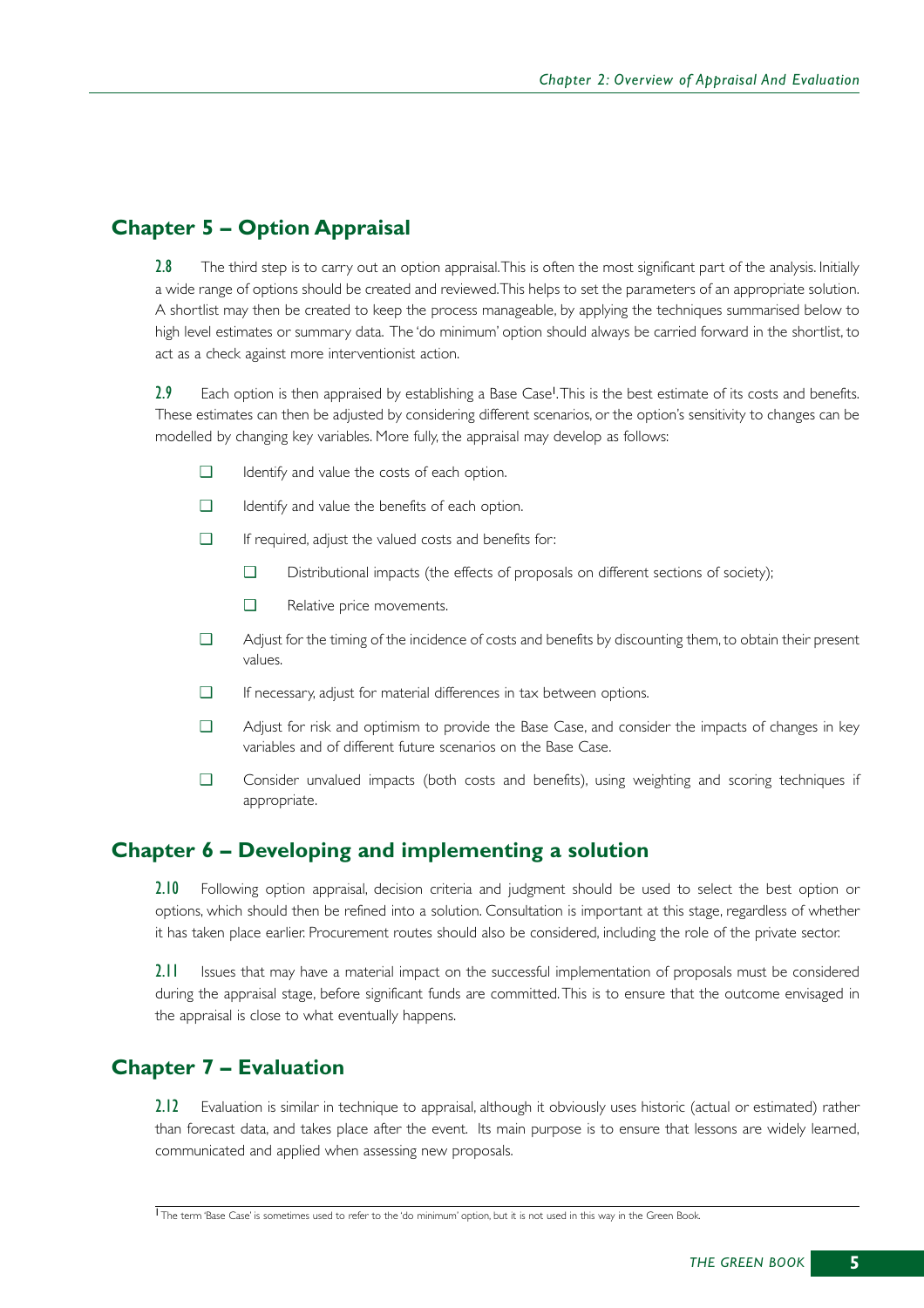## **PRESENTING THE RESULTS**

2.130 The ultimate outcome of any appraisal is a decision whether or not to proceed with a proposal or a particular option. As these decisions will often have far reaching consequences, the presentation of the conclusions and recommendations to decision makers and key stakeholders can be as important as the analysis itself. In all cases, transparency is vital. Presentations and reports should be clear, logical, well founded, and geared towards helping the decision at hand. Summary reports in particular should be drafted in non-technical language wherever possible, but, if it is necessary to use technical terms, they should be explained.

2.14 Reports should provide sufficient evidence to support their conclusions and recommendations. They should provide an easy audit trail for the reader to check calculations, supporting evidence and assumptions. Major costs and benefits should be described, and the values attached to each clearly shown rather than netted off in the presentation of the analysis.This should help to ensure that decision makers understand the assumptions underlying the conclusions of the analysis, and the recommendations put forward. Appraisal reports should contain sufficient information to support the conduct of any later evaluation.

2.15 The results of sensitivity and scenario analyses should also generally be included in presentations and summary reports to decision makers, rather than just single point estimates of expected values. Decision makers need to understand that there are ranges of potential outcomes, and hence to judge the capacity of proposals to withstand future uncertainty.

### **BOX 3: POSSIBLE OUTPUTS OF AN ECONOMIC APPRAISAL OR EVALUATION**

- ❑ Business cases (either Preliminary, Outline or Full) consisting of:
	- ❑ Strategic Case;
	- ❑ Economic Case (or Option Appraisal);
	- ❑ Financial Case (or Affordability);
	- ❑ Commercial Case;
	- ❑ Programme;
	- ❑ Project Management Case (or Achievability).
- ❑ Regulatory Impact Assessment
- ❑ Health Impact Assessment
- ❑ Environmental Appraisal
- ❑ Health and Safety Impact appraisal
- ❑ Consumer Impact Assessment
- □ Integrated Policy Appraisal (IPA)<sup>2</sup>
- ❑ Evaluation and audit reports.

The IPA is a policy tool that attempts to cover all aspects of an appraisal. It provides a checklist of questions on issues such as climate change, air quality, landscape, land use, waste, water, biodiversity and noise. Further guidance is available from ODPM, DEFRA and DfT.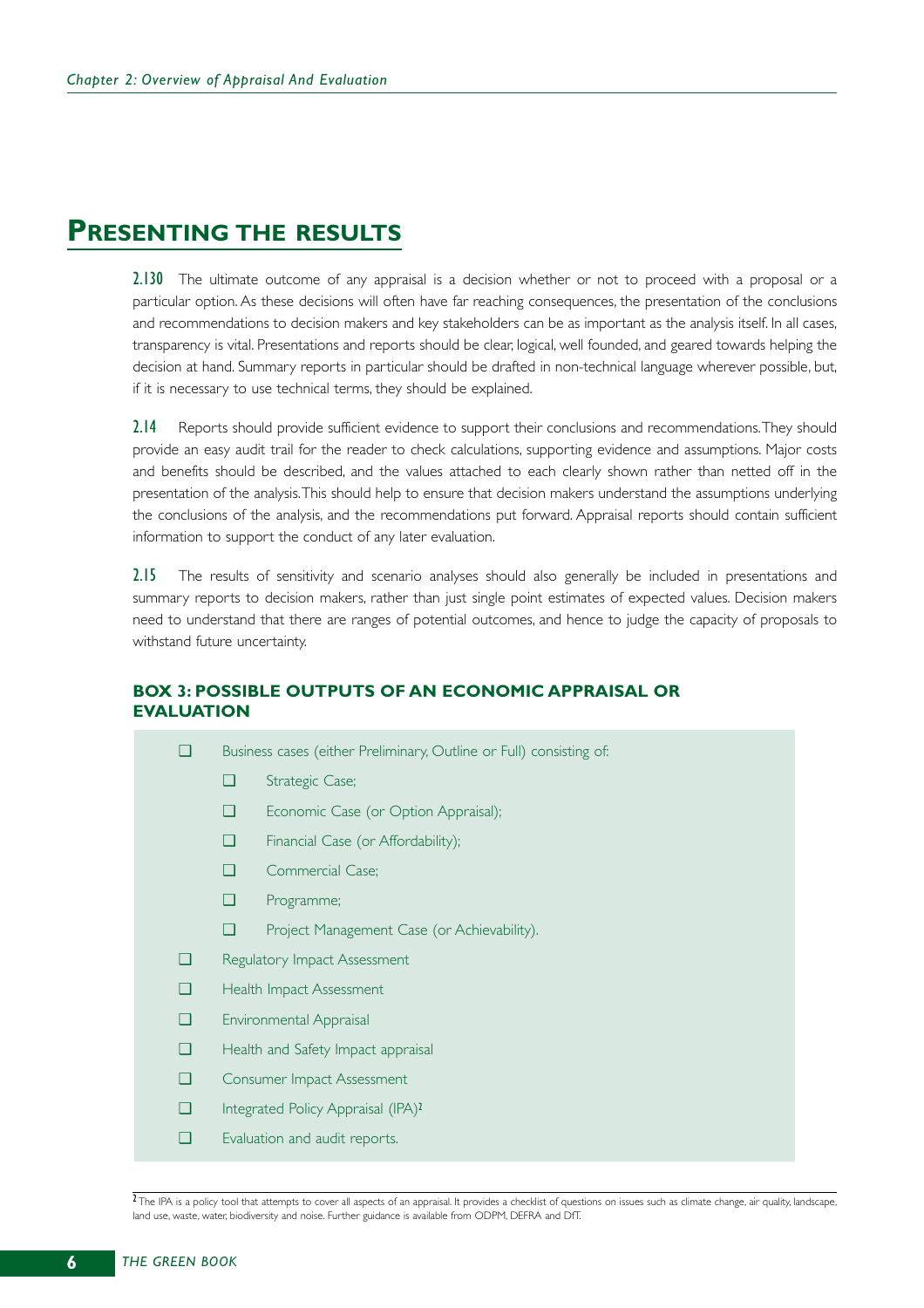2.16 Departments and agencies often issue good practice templates for policy and project appraisals and evaluations.<sup>3</sup>

## **MANAGING APPRAISALS AND EVALUATIONS**

2.17 Conducting an assessment can be resource-intensive. Appraisals and evaluations should therefore be carried out collaboratively wherever possible between stakeholders, but lead responsibilities need to be well defined, and accountability for accuracy and thoroughness clearly understood. Carrying out assessments should never be regarded as a specialist activity, and therefore sidelined.

2.18 Departments and agencies should consider how appraisals and evaluations are integrated with decisionmaking processes and governance structures. To ensure a coordinated approach to conducting assessments, departments and agencies are encouraged to consider:

- ❑ Establishing formal evaluation or assessment units, or other centres of technical expertise;
- ❑ Formalising access to internal and external auditors. In complex cases, it may be helpful to discuss appraisal methodology with sponsor departments, the Treasury or the National Audit Office;<sup>4</sup>
- ❑ Providing incentives for conducting thorough and timely appraisals; and,
- □ Maintaining an accessible archive.<sup>5</sup>
- 2.19 For individual assessments, consideration needs to be given at the outset to:
	- ❑ The availability and cost of financial and specialist resources that may be needed;
	- ❑ The possible need for quality assurance, for example, by academic experts and service providers;
	- ❑ How the findings are to be disseminated (e.g. publication of assessments; dissemination via web sites, etc);
	- ❑ The possibility of deferring a proposal pending further research; and,
	- ❑ Establishing a project plan for the assessment, setting out key milestones, resources and work streams.

#### Advice is available on this guidance from:

- ❑ Departmental analysts, Public Services Delivery Analysis (PSDA) team in HM Treasury, and a variety of referenced sources on specific issues.
- ❑ Training on project and policy assessment is available from a range of sources, including the Civil Service College.

 $\overline{3}$  For instance, the OGC provides business case templates on its website, which are recommended for use in project appraisals: http://www.ogc.gov.uk

<sup>4</sup> See NAO website: http://www.nao.gov.uk/

<sup>5</sup> See CMPS Knowledge Pools (http://policyhub.gov.uk), and 'Adding It Up' (http://www.addingitup.gov.uk/)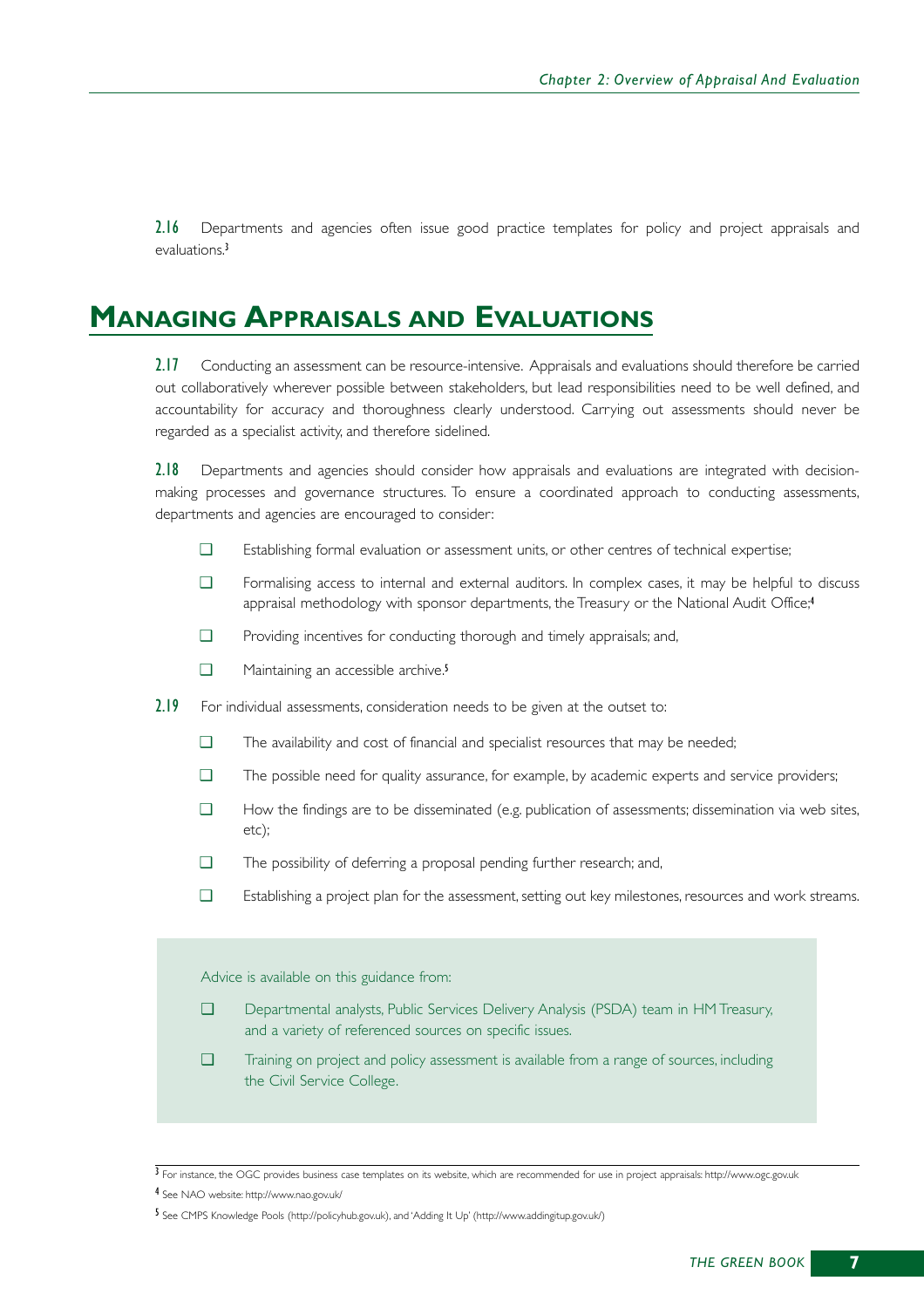## **FRAMEWORKS**

- 2.20 The frameworks below are particularly relevant to appraisals and evaluations:
	- ❑ The OGC Gateway Review (mainly for programmes and projects);
	- ❑ The Regulatory Impact Assessment (mainly for policies involving regulatory impacts); and
	- ❑ The Centre for Management and Policy Studies (CMPS) Policy Hub.

### **Office of Government Commerce Gateway Process**

2.21 Gateway is a review process for civil procurement projects conducted by the Office of Government Commerce.<sup>6</sup> It examines policies and projects at critical stages in their lifecycle to provide assurance that they can progress successfully to the next stage. Compliance with the Green Book is incorporated into the first and second gateways. Detailed information is available from the OGC website.<sup>7</sup>

### **Regulatory Impact Assessment**

2.22 A regulatory impact assessment (RIA) is a policy tool that assesses the impact, in terms of costs, benefits and risks of any proposed regulation that could affect businesses, charities or the voluntary sector. It is Government policy that all government departments and agencies where they exercise statutory powers and make rules with general effect on others must produce an RIA.They should also produce an RIA for proposed European legislation that will have an effect on businesses, the public sector, charities or the voluntary sector in the  $UK<sup>8</sup>$ .

2.23 Although the trigger for producing an RIA is that the proposal could affect businesses, charities or the voluntary sector, the RIA itself should cover the full range of economic, social and environmental effects, in line with the Green Book methodology.

### **The CMPS Policy Hub**

- 2.24 The CMPS Policy Hub<sup>9</sup> aims to improve policy making and delivery, by providing:
	- ❑ Tailored access to resources and activities from the UK and abroad that help formulate, develop and evaluate policy more efficiently and effectively;
	- ❑ Innovative examples of improved policy making and delivery;
	- ❑ Tools to help break down organisational and geographical barriers, and improve collaborative working within and beyond government; and,
	- ❑ A platform for promoting the highest standards of research and evaluation.

<sup>6</sup> Similar processes exist in departments exempt from the Gateway Review Process, for example the Ministry of Defence's 'Smart Acquisition' arrangements. Departments that are exempt should periodically review their monitoring procedures to ensure compliance with the Green Book methodology

<sup>7</sup> OGC website: http://www.ogc.gov.uk/

<sup>8</sup> Guidance is available in Better Policy Making and Regulatory Impact Assessment available from the RIU website: http://www.cabinet-office.gov.uk

<sup>9</sup> See http://www.policyhub.gov.uk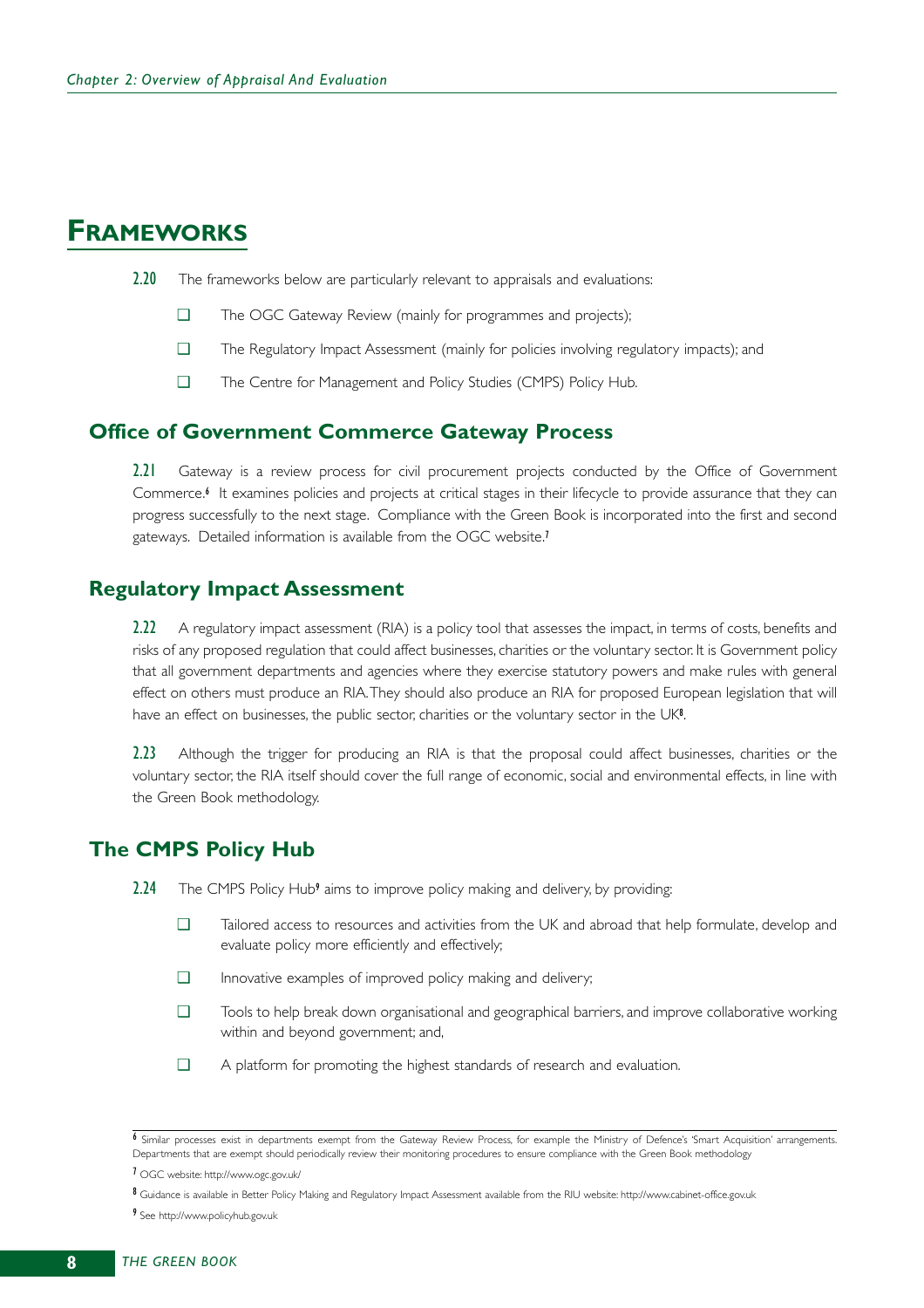# **ISSUES RELEVANT TO APPRAISAL AND EVALUATION**

2.25 There is a wide range of generic issues that may need to be considered as part of any assessment. The following list should be checked for relevance to options under appraisal, and used for later evaluations:

- ❑ Strategic impact new proposals can be said to have strategic impacts on organisations if they significantly affect the whole or major part of an organisation over the medium to long term. Proposals should therefore be considered in terms of their potential scale of impact, and how they fit in with the strategy of the organisation(s) they affect.
- ❑ Economic rationale proposals need to be underpinned by sound economic analysis, which should be provided by a cost benefit analysis in an option appraisal. See Chapter 5 in particular.
- ❑ Financial arrangements and affordability proposals need to be affordable, and an affordable financial plan needs to be developed. See Chapter 6.
- ❑ Achievability all proposals should be assessed for their achievability, and recognised programme and project management arrangements set up as necessary. See Chapter 6.
- ❑ Commercial and partnering arrangements proposals need to take account of commercial, partnering and procurement arrangements; what can be delivered in the market; how costs and benefits can be guaranteed through commercial arrangements; how contracts will be managed through to completion. See Chapter 6.
- $\Box$  Regulatory impact as discussed previously, the impacts of new proposals on businesses, voluntary sector and charities should be assessed. See Chapter 2.
- ❑ Legislation consideration should be given to legislation specific to the case in hand, as well as statutes that affect many proposals, such as the Human Rights Act, or the Data Protection and Freedom of Information Acts.
- ❑ Information management and control The information requirements of proposals, including the data needed for later evaluation, and the supporting IT that may be required. Further guidance is available from the OGC.<sup>10</sup>
- ❑ Environmental impacts The effects on the environment should be considered, including air and water quality, land use, noise pollution, and waste production, recycling and disposal. Further guidance is available from ODPM, Defra and DfT.
- ❑ Rural issues The government is committed to ensuring that all its policies take account of specific rural circumstances. Appraisers should assess whether proposals are likely to have a different impact in rural areas from elsewhere. Further guidance is available from Defra.<sup>11</sup>
- ❑ Equality Impacts on various groups in society should be considered as part of an appraisal. Chapter 5 describes how distributional impacts should be brought into the appraisal process.

<sup>10</sup> See http://www.ogc.gov.uk

<sup>11</sup> See http://www.defra.gov.uk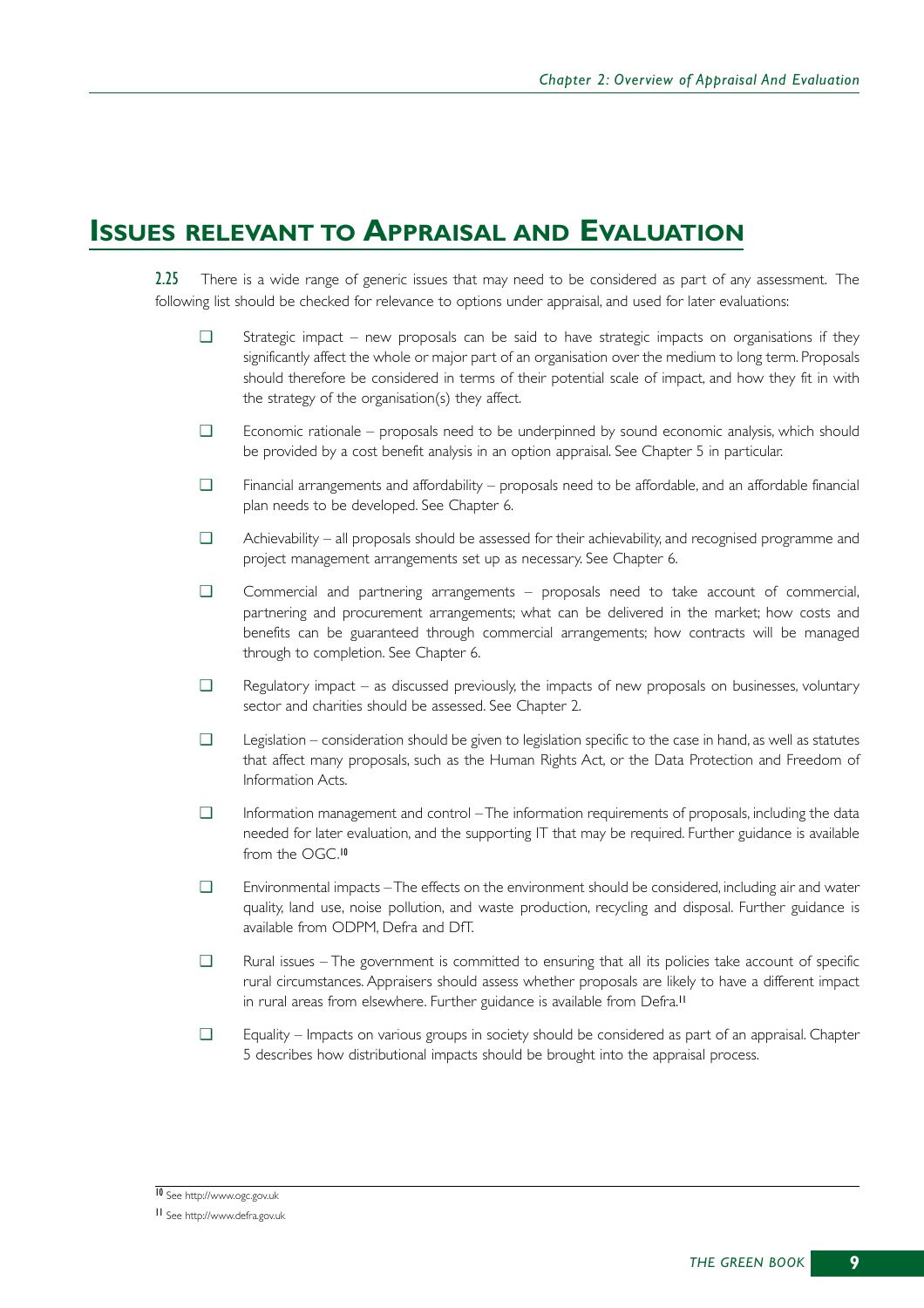- ❑ Health the impacts of proposals on health should be considered, and evaluation made of the impact on health of poverty, deprivation and unemployment, as well as poor housing or workplace conditions. The Department of Health can provide further advice<sup>12</sup>, or can be accessed via the policy hub.<sup>13</sup>
- ❑ Health and safety the health and safety of people at work or arising from work activity may need to be safeguarded. Obviously this is of particular concern in construction. The Health and Safety Commission can provide further advice.<sup>14</sup>
- ❑ Consumer focus Assessments may need to involve consideration of the cost and quality of goods and services, as well as access to, choice of, and information about them.<sup>15</sup>
- ❑ Regional perspectives CMPS provides guidance on how regional perspectives are best incorporated into the policy making process.<sup>16</sup>
- ❑ European Union It will often be important to take account of proposals and activities in other European Union countries, as well as specific legislation and regulations. State aid rules are particularly important to consider, as these prescribe the extent to which government can intervene.<sup>17</sup>
- ❑ Design quality The design quality of facilities can be important in ensuring that objectives are successfully achieved.<sup>18</sup>

15 See http://www.policyhub.gov.uk

- 17 See http://www.dti.gov.uk
- 18 See http://www.cabe.org.uk

<sup>12</sup> See http://www.doh.gov.uk

<sup>13</sup> See http://www.policyhub.gov.uk

<sup>14</sup> See http://www.hse.gov.uk

<sup>16</sup> See http://www.policyhub.gov.uk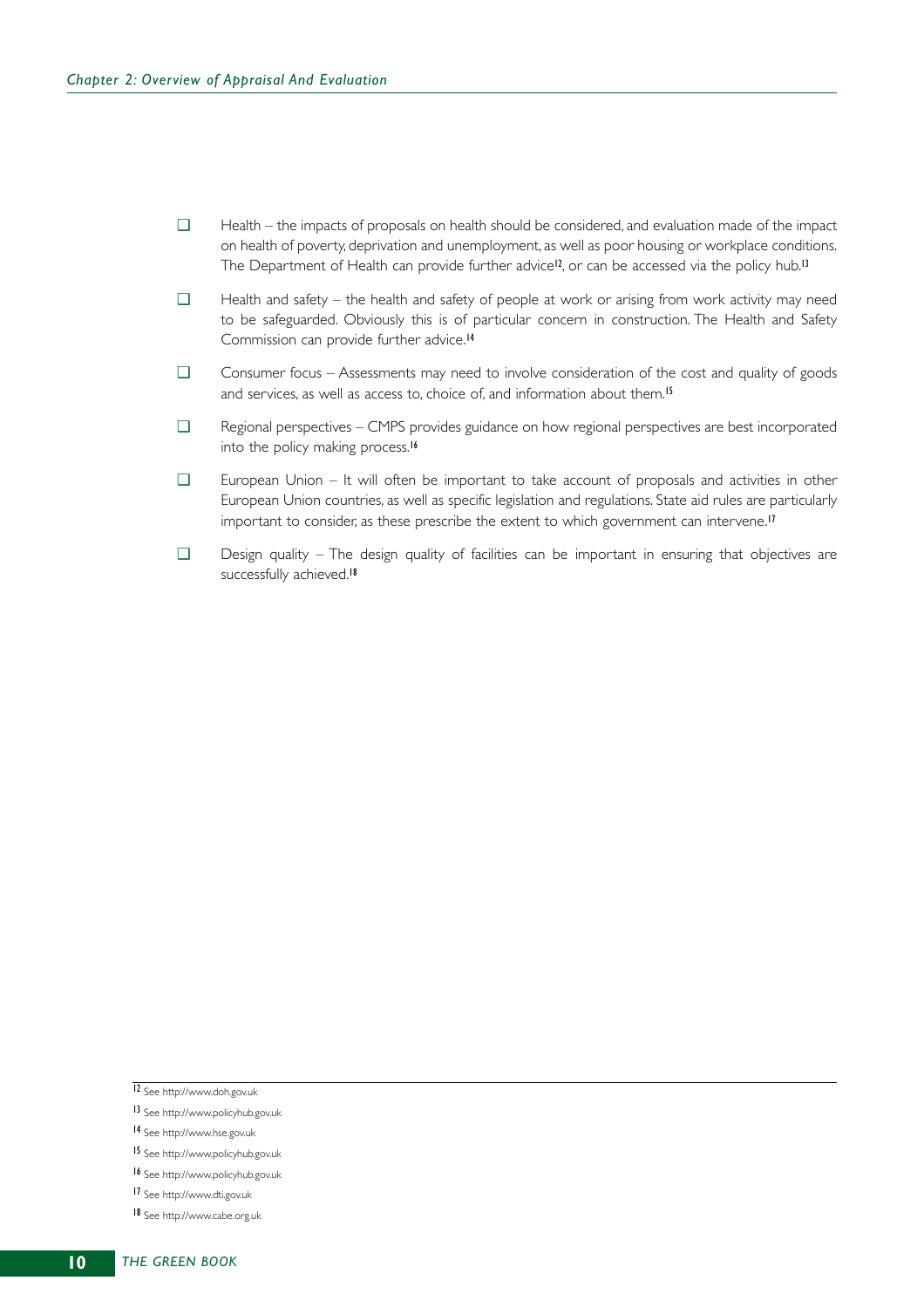# **JUSTIFYING ACTION**



# **INTRODUCTION**

3.1 Before any possible action by government is contemplated, it is important to identify a clear need which it is in the national interest for government to address. Accordingly, a statement of the rationale for intervention should be developed.

Key questions for justifying action:

- ❑ Is the rationale for intervention clear?
- ❑ Is it reasonable to assume that intervention will be cost-effective: i.e. that the benefits of intervention will exceed the costs?

## **REASONS FOR GOVERNMENT INTERVENTION**

3.2 This underlying rationale is usually founded either in market failure or where there are clear government distributional objectives that need to be met. Market failure refers to where the market has not and cannot of itself be expected to deliver an efficient outcome; the intervention that is contemplated will seek to redress this. Distributional objectives are self-explanatory and are based on equity considerations.

3.3 Government intervention can incur costs and create economic distortions.These must be taken into account to determine whether intervention is warranted. For example, a regulation may be successful in addressing a particular market failure, but might also involve other costs that mean that overall it is not worthwhile.

# **CARRYING OUT RESEARCH**

3.4 The first step in appraisal is usually to carry out research, to identify the scope of the issues involved and the basis for government action. The research may cover the following:

- ❑ The result if nothing changed, or if there was minimal change;
- ❑ The market situation (e.g. cause of any market failure, employment levels);
- ❑ Current and projected trends and published forecasts (e.g. population, services volume, demand, relative prices and costs);
- ❑ Potential beneficiaries (and those who may be disadvantaged);
- ❑ Technological developments; and,
- ❑ Whether the problem to be addressed changes in scope or magnitude over time e.g., effects can multiply over generations.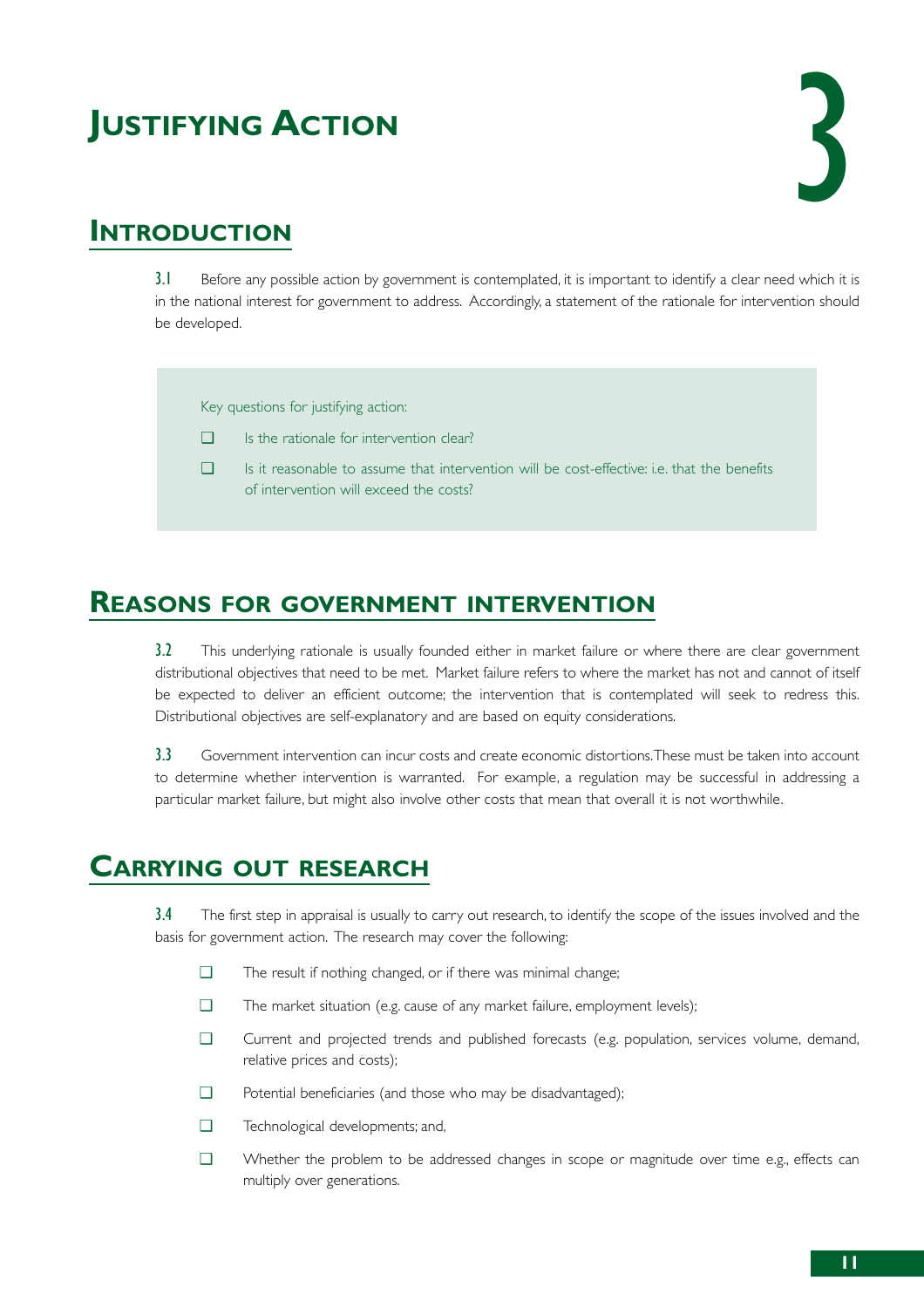3.5 Determining the rationale for government intervention is discussed further in Annex 1.

3.6 Box 4 provides an illustrative example to demonstrate the reasoning and evidence that would be required to justify government intervention.

#### **BOX 4: EXAMPLE 'EXPANDING VOCATIONAL TRAINING'**

There is evidence that skilled workforces have positive impacts on high-level economic aims, such as productivity and GDP growth. At the same time, there is evidence of a major skills deficiency in the UK, which is reflected in the low numbers holding intermediate level vocational qualifications, compared to Germany and other European countries.There is further evidence that there are three forms of market failure that continue to cause this skills gap:

- 1. Externalities leading to under-investment in training by employers. Firms are concerned that once trained, an employee will leave the firm before the firm has recouped its investment. Unless training pays off very quickly, firms are therefore reluctant to provide training to their workers.
- 2. Imperfect information leading to employees being unable to judge the quality of their training or appreciate the benefits.This reduces their willingness to accept lower wages during the training period or to receive any training at all.
- 3. Credit market imperfections. Training is costly, but individuals expect to obtain higher wages from training. Some individuals may wish to borrow to fund training in the expectation that they will be able to pay back the loan through higher future wages. However, low-paid employees in particular are likely to be credit constrained and unable to obtain loans to pay for training.

These market failures mean that the level of training provided by the market is likely to be inefficiently low from society's point of view. Well-designed government intervention may help to bridge the gap.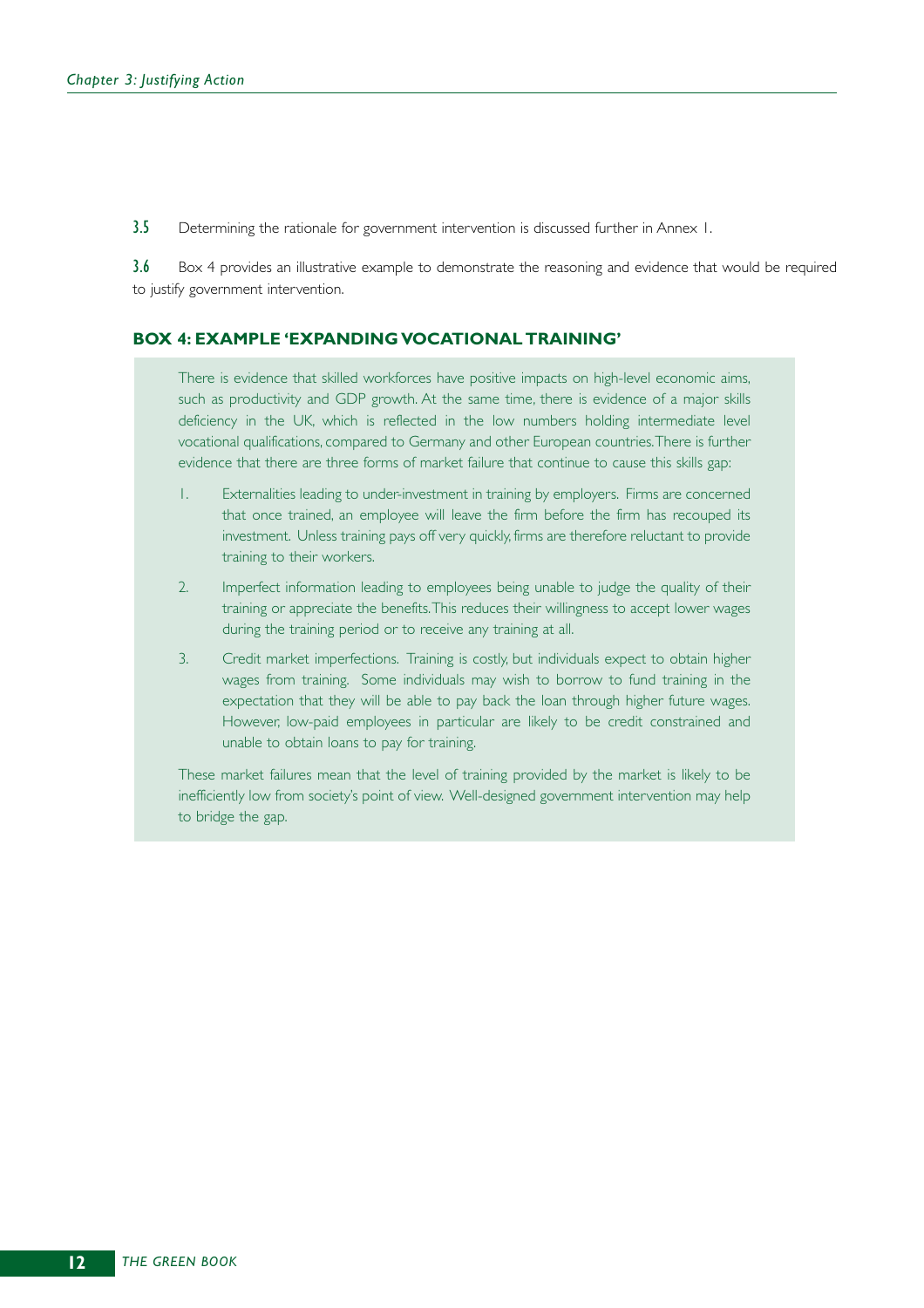# **SETTING OBJECTIVES**



# **INTRODUCTION**

4.1 If an intervention seems worthwhile, then the objectives of the proposed new policy, programme or project need to be stated clearly. This allows the identification of the full range of alternative options which government may adopt.

# **OBJECTIVES, OUTCOMES, OUTPUTS, AND TARGETS**

4.2 Objectives should be stated so that it is clear what proposals are intended to achieve. Objectives may be expressed in general terms so that the range of options to meet them can be considered.The objectives of individual proposals should be consistent with statements of government policy, departmental or agency objectives, departmental Public Service Agreements (PSAs), and wider macro-economic objectives.

4.3 There is usually a hierarchy of outcomes, outputs, and targets that should be clearly set out in an appraisal. Outcomes are the eventual benefits to society that proposals are intended to achieve. Often, objectives will be expressed in terms of the outcomes that are desired. But outcomes sometimes cannot be directly measured, in which case it will often be appropriate to specify outputs, as intermediate steps along the way. Outputs are the results of activities that can be clearly stated or measured and which relate in some way to the outcomes desired.

4.4 Targets can be used to help progress in terms of producing outputs, delivering outcomes, and meeting objectives.Targets should be SMART;

- ❑ **S**pecific,
- ❑ **M**easurable,
- ❑ **A**chievable,
- ❑ **R**elevant, and,
- ❑ **T**ime-bound.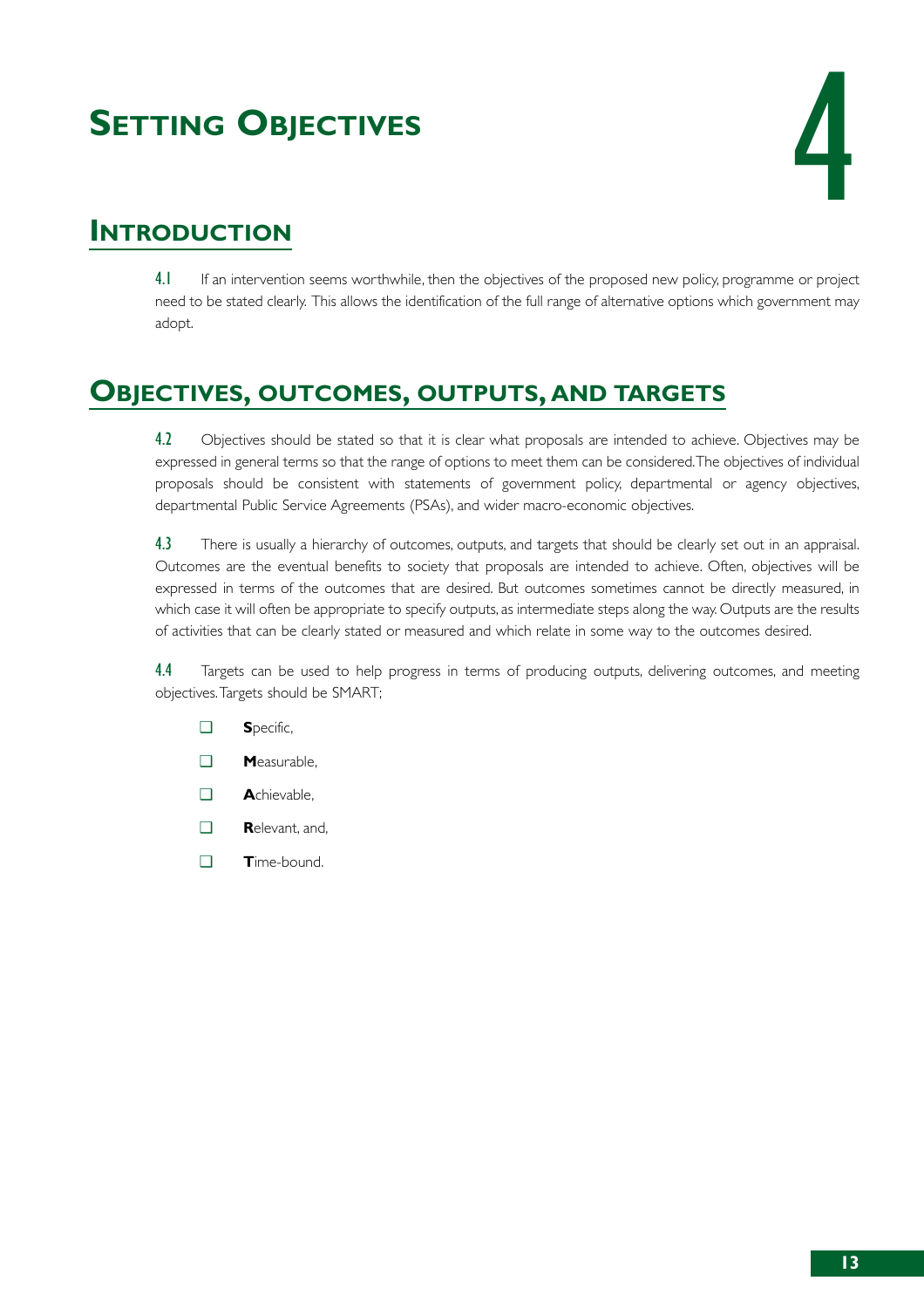#### **BOX 5: SETTING OBJECTIVES AND TARGETS**

The following questions may help to set suitable objectives and targets:

- ❑ What are we trying to achieve? What are our objectives? What would constitute a successful outcome or set of outcomes?
- ❑ Have similar objectives been set in other contexts that could be adapted?
- ❑ Are our objectives consistent with strategic aims and objectives as set out, for example, in the department's Public Service Agreements (PSA's)?
- ❑ Are our objectives defined to reflect outcomes (e.g., improved health, crime reduction or enhanced sustainable economic growth,) rather than the outputs (e.g. operations, prosecutions or job placements), which will be the focus of particular projects?
- ❑ How might our objectives and outcomes be measured?
- ❑ Are our objectives defined in such a way that progress toward meeting them can be monitored?
- ❑ What factors are critical to success?
- ❑ What SMART targets can we then set? What targets do we need to meet?

#### **BOX 6: EXAMPLES OF OUTPUTS AND OUTCOMES**

| Policy area             | Outputs                                                           | Outcomes                                                    |
|-------------------------|-------------------------------------------------------------------|-------------------------------------------------------------|
| Job search /            | Number of job seekers                                             | Value of extra output, or improvement                       |
| Job matching            | assisted.                                                         | in efficiency of job search                                 |
| Development of skills   | Number of training places and /<br>or numbers completing training | Value of extra human capital, and / or<br>earnings capacity |
| Social outputs:         | Exam results (schools),                                           | Improvements in human capital (schools);                    |
| Schools; Health centres | People treated (health centres).                                  | Measures of health gain (health centres).                   |
| Environmental           | Hectares of derelict land freed                                   | Improvement to the productivity of the                      |
| improvement             | of pollution.                                                     | land.                                                       |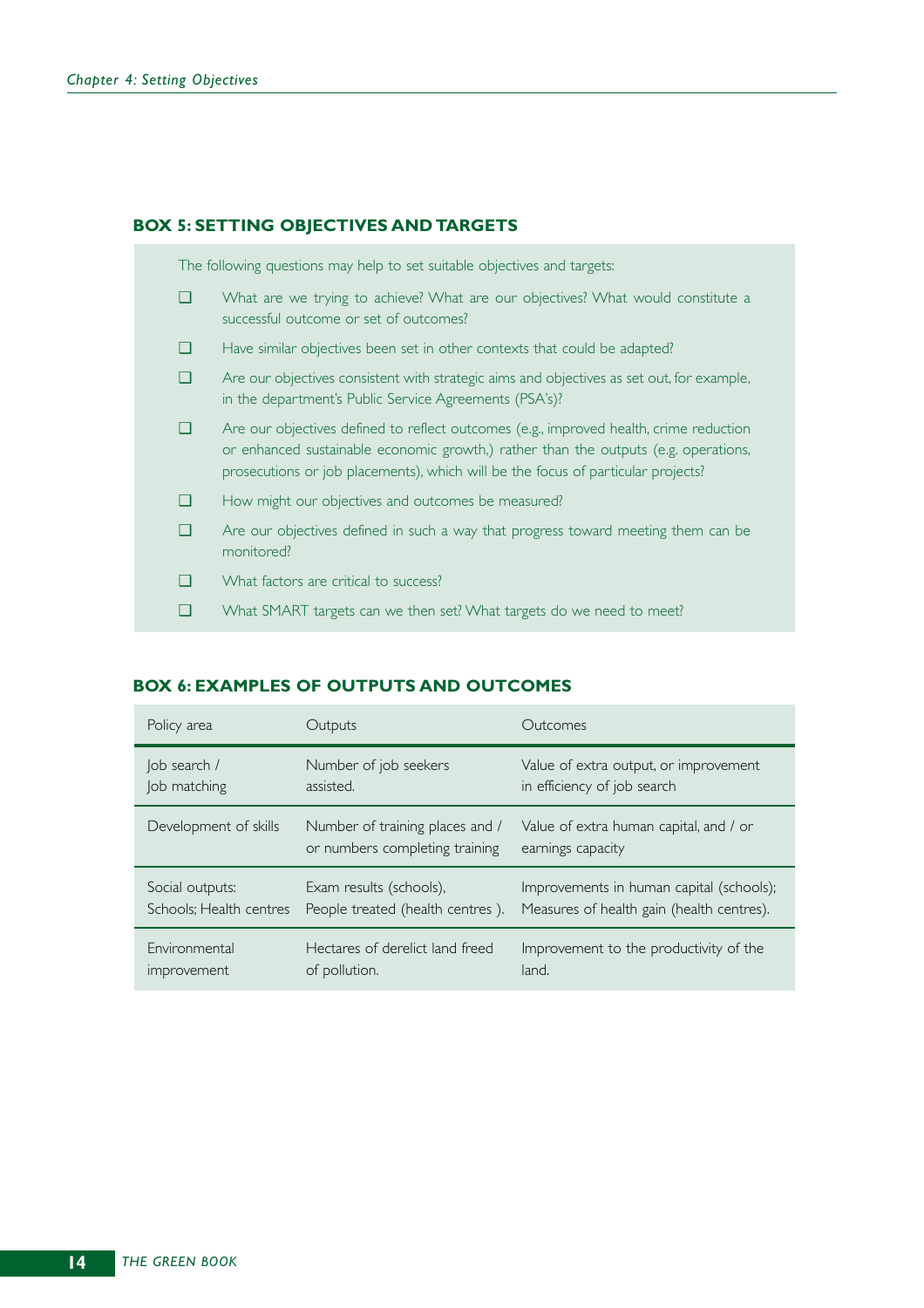#### **BOX 7: EXAMPLE 'EXPANDING VOCATIONAL TRAINING'**

#### **OVERALL POLICY OBJECTIVE**

'To address the major skills deficiency in the UK by increasing training to be reflected in the numbers of people holding vocational qualifications'.

See Box 4 for the rationale for government intervention.

Examples of outcomes, outputs and targets:

| Qutcomes                                                | Outputs                                             | <b>Targets</b>                                                              |
|---------------------------------------------------------|-----------------------------------------------------|-----------------------------------------------------------------------------|
| A socially optimal level of<br>training                 | Human capital as a share of<br>GDP                  | The number of training places<br>that will be provided by a certain<br>date |
| Higher productivity for both<br>trainees and co-workers | Proportion of workforce with<br>vocational training | Reduction in the percentage<br>drop-out rate by a certain date              |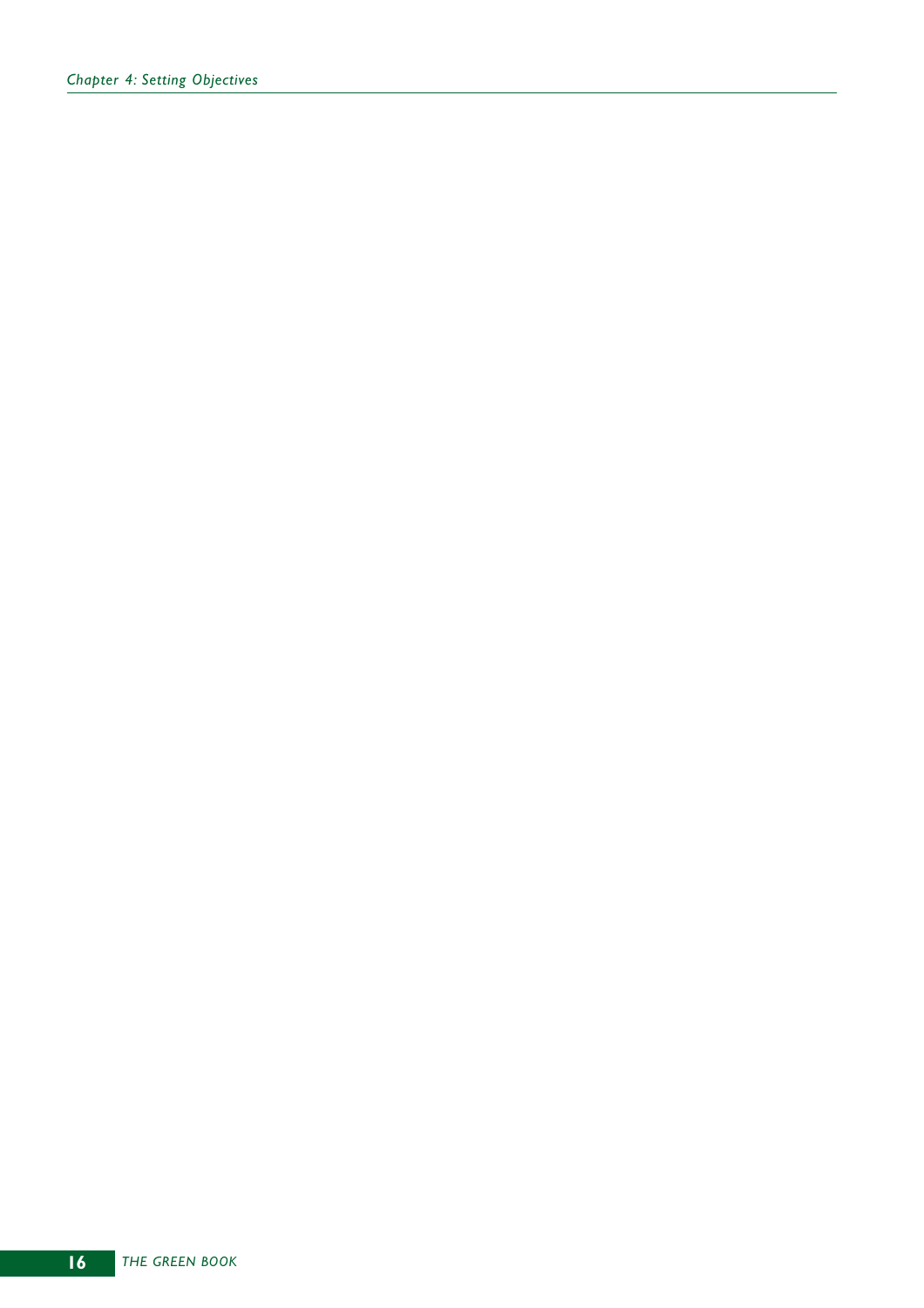# **APPRAISING THE OPTIONS**



# **INTRODUCTION**

5.1 The purpose of option appraisal is to help develop a value for money solution that meets the objectives of government action. Creating and reviewing options helps decision-makers understand the potential range of action that they may take.

5.2 The approach set out here explains how options can be created, and values estimated for the Base Case (i.e. the best estimate of the costs and benefits of an option). It goes on to state how the Base Case may be adjusted to account for uncertainty about the future, using sensitivity and scenario analyses, and how to consider non-monetised impacts.

# **CREATING OPTIONS**

5.3 This step involves preparing a list of the range of actions which government could possibly take to achieve the identified objectives. The list should include an option where government takes the minimum amount of action necessary (the 'do minimum option'), so that the reasons for more interventionist actions can be judged.

5.4 The range of options depends on the nature of the objectives. For a major programme, a wide range should be considered before short-listing for detailed appraisal. Both new and current policies, programmes and projects should be included as options. At the early stages, it is usually important to consult widely, either formally or informally, as this is often the best way of creating an appropriate set of options.

5.5 An option may affect, or be affected by, other expenditure across the public sector (for example, where its outputs or costs depend upon another project or the implementation of a related policy perhaps in another department). Where a number of expenditures or activities are linked together and the costs or benefits are mutually dependent, the proposal must be appraised as a whole. However, the contribution of the component parts of each proposal to achieving overall value for money must be taken into account.

### **BOX 8: CREATING OPTIONS**

Establishing a range of options can be challenging. The following actions are suggested:

- ❑ Research existing reports, and consult widely with practitioners and experts, to gather the set of data and information relevant to the objectives and scope of the problem.
- ❑ Analyse the data to understand significant dependencies, priorities, incentives and other drivers.
- ❑ From the research, identify best practice solutions, including international examples if appropriate.
- ❑ Consider the full range of issues likely to affect the objective.
- ❑ Identify the full range of policy instruments or projects that may be used to meet the objectives. This may span different sorts or scales of intervention; regulatory (or deregulatory) solutions may be compared with self-regulation, spending or tax options.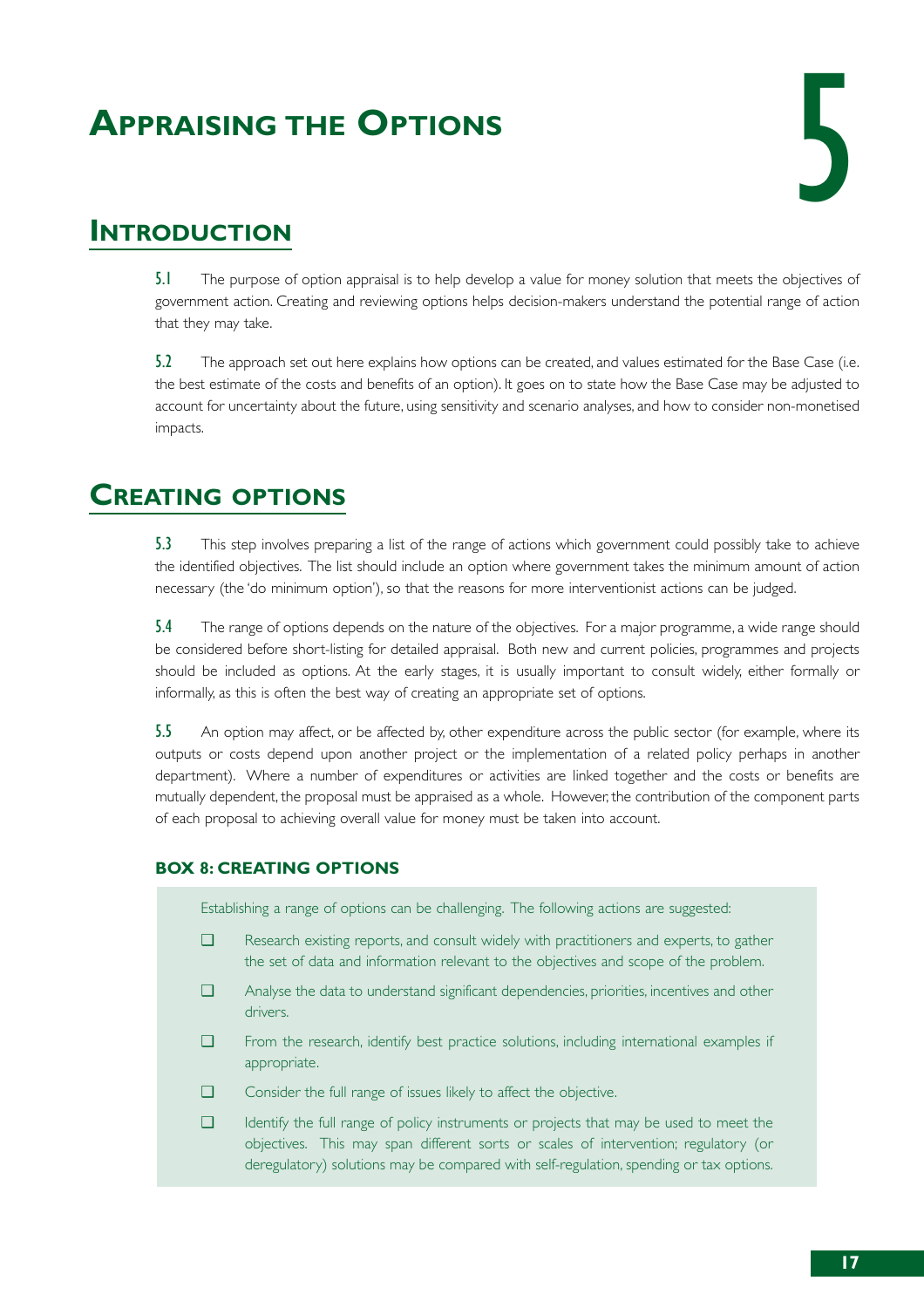#### **BOX 8: CREATING OPTIONS (contd)**

❑ Develop and consider radical options. These options may not become part of the formal appraisal but can be helpful to test the parameters of feasible solutions.Well-run brainstorming sessions can help to generate such a range of ideas.

#### **BOX 9: EXAMPLES OF OPTIONS**

Examples of strategic and operational options include:

- ❑ Varying time and scale
- ❑ Options to rent, build or purchase
- ❑ Changing the combination of capital and recurrent expenditure
- ❑ Refurbishing existing facilities or leasing and buying new ones
- ❑ Co-operating with other parts of government
- ❑ Changing locations or sites
- ❑ Provision of the service, such as maintenance, or facility by the private sector
- ❑ Co-locating, or sharing facilities with other agencies
- ❑ Using IT to improve delivery, as part of wider organisational changes
- ❑ Transferring service provision to another body, or improving partnership arrangements
- ❑ Varying the balance between outsourcing and providing services (or retaining expertise in-house)
- ❑ Engaging the voluntary sector
- ❑ Regulation, including private sector self regulation, and voluntary action
- ❑ Different standards or compliance procedures for different groups (e.g. large and small businesses)
- ❑ Varying quality targets
- ❑ Different degrees of compulsion, accreditation, monitoring, and inspection regimes, including voluntary codes, approved codes of practice or government regulation
- ❑ Action at a regional, national, or international level (e.g. European wide)
- ❑ Better implementation of existing measures or initiatives
- ❑ Information campaigns
- ❑ Deregulation and non-intervention
- ❑ Changes that will be permanent in the foreseeable future, or initiatives with specified time horizons.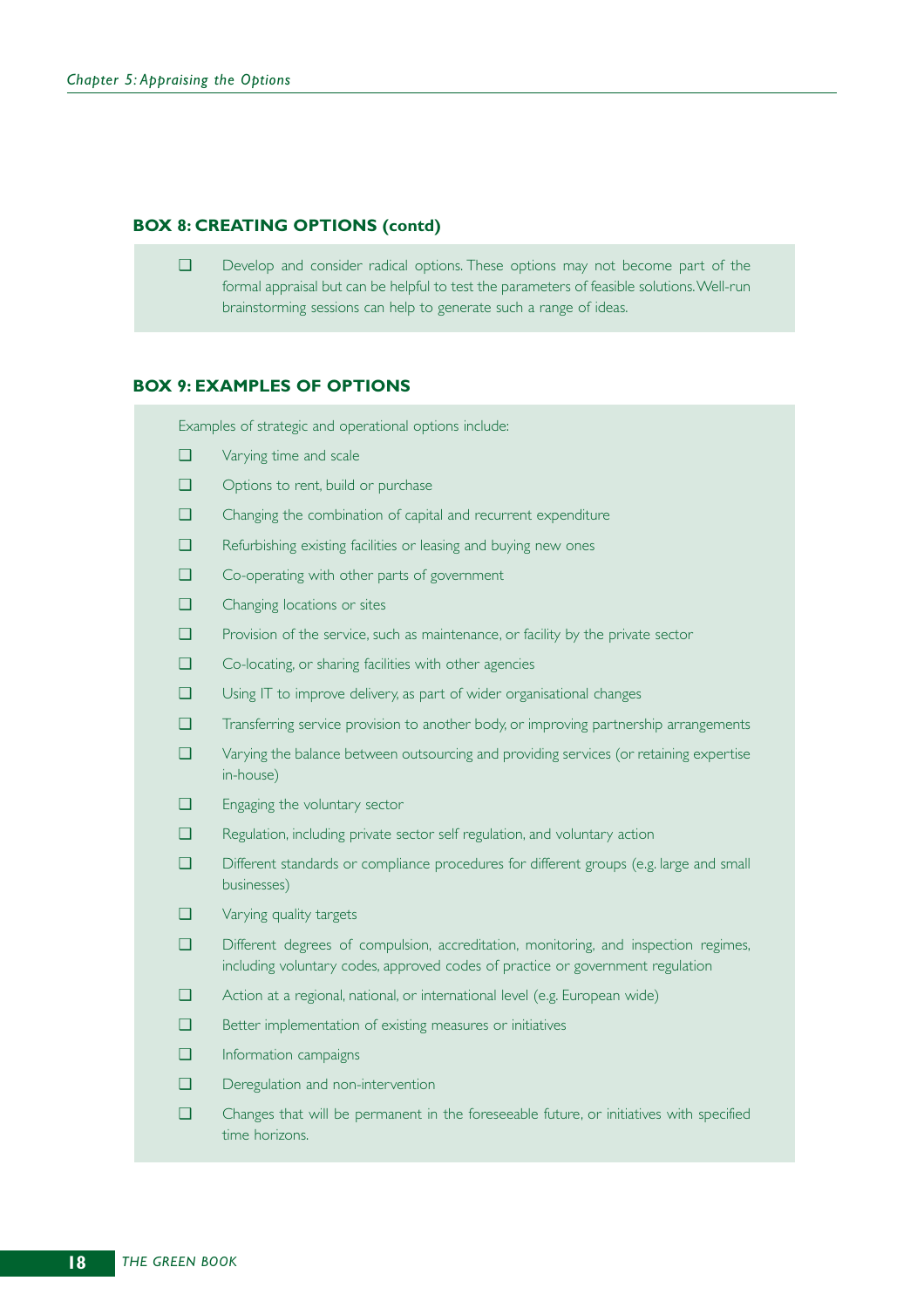### **Short-listing options**

5.6 A shortlist of options may be created, partly to keep the appraisal process manageable, usually at the preliminary stages of a policy appraisal, or during the strategic outline business case stage for a capital investment appraisal. However, there is a risk that the process of short-listing will eliminate the optimal solution before it is given full consideration.Therefore, shortlists should still try to cover a wide range of potential action.

5.7 The shortlist must always include the 'do minimum' option. Reasons behind the rejection of each excluded option should be recorded.

## **VALUING THE COSTS AND BENEFITS OF OPTIONS**

### **Introduction**

5.8 The relevant costs and benefits to government and society of all options should be valued, and the net benefits or costs calculated.The decision maker can then compare the results between options to help select the best. It is important to avoid being spuriously accurate when concluding from, and presenting the results of, data generated by the appraisal. However, the confidence in the data provided by the analysis will need to increase, depending on the importance or scale of the decision at hand (for instance, depending on how much resource will be committed by the decision).

5.9 In this context, relevant costs and benefits are those that can be affected by the decision at hand. Although they will vary depending on the scope of the proposal, some general principles apply. It is useful early on in the appraisal process to consider widely what potential costs and benefits may be relevant.

5.10 Costs and benefits considered should normally be extended to cover the period of the useful lifetime of the assets encompassed by the options under consideration, although, if the appraisal concerns the contractual purchase of outputs and outcomes (e.g. in PFI), the appraisal period may be different.

5.11 Costs and benefits should normally be based on market prices as they usually reflect the best alternative uses that the goods or services could be put to (the opportunity cost). However, market prices may need to be adjusted for tax differences between options.

5.12 Wider social and environmental costs and benefits for which there is no market price also need to be brought into any assessment.They will often be more difficult to assess but are often important and should not be ignored simply because they cannot easily be costed. Annex 2 provides more information on how to take into account the wider impacts of proposals.

5.13 Cashflows and resource costs are also important in an appraisal, as these inform the assessment of the affordability of a proposal. However, they do not provide the opportunity cost and, therefore, cannot be used to understand the wider costs and benefits of proposals. Proposals are also likely to require resource budgets, so that it is clear how they will be funded, and, ex post, accounted for. Chapter 6 provides more information on resource budgets and the other accounting requirements of appraisals.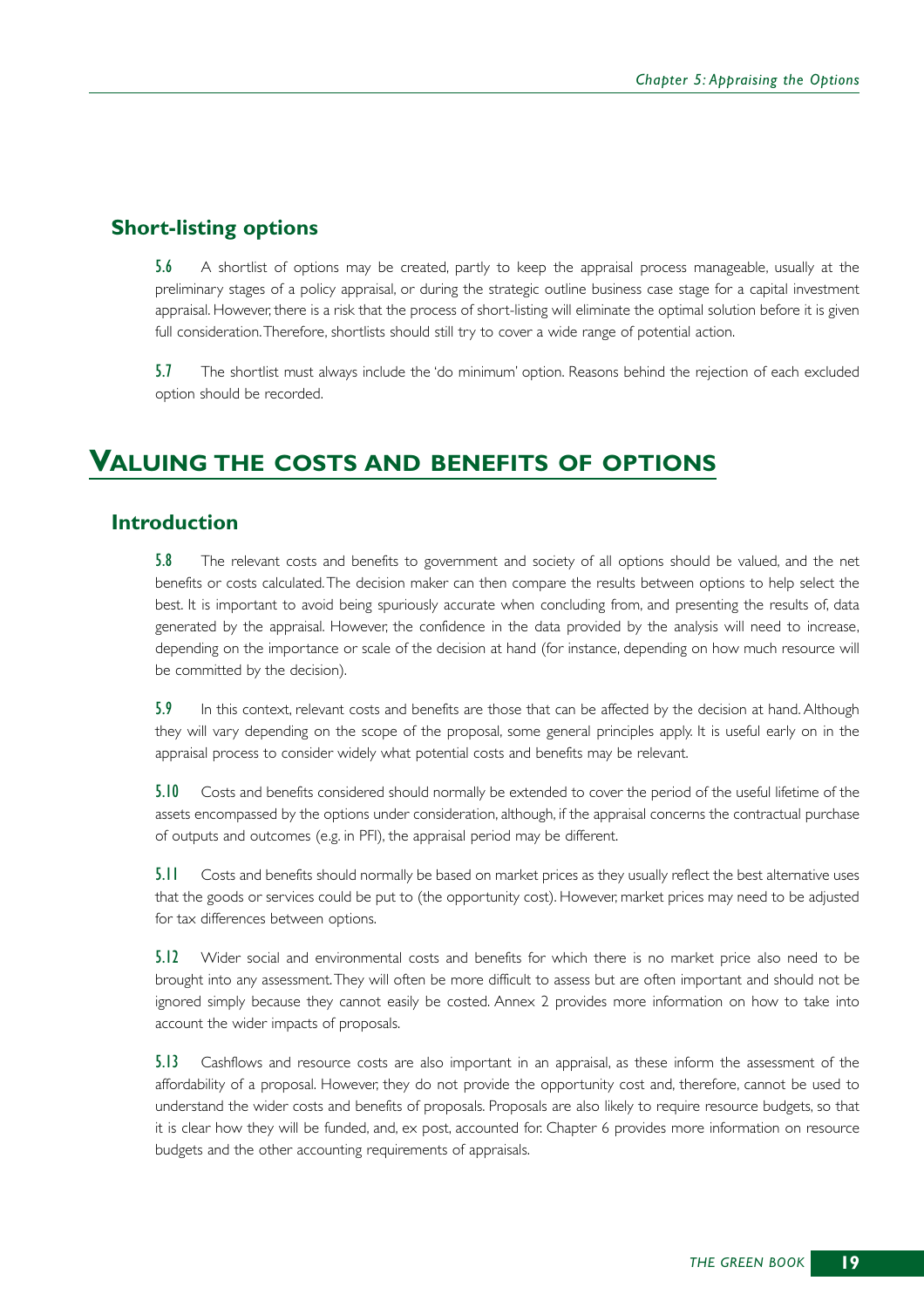### **Estimating costs**

5.14 Costs should be expressed in terms of relevant opportunity costs. It is important to explore what opportunities may exist. An example of an opportunity is to use land in a different, more valuable, way than in its current use. Another is the alternative use of an employee's time. Full time equivalent (FTE) costs should be used to estimate the costs of employees' time to the employer<sup>1</sup>, and should include pensions, national insurance and allowances, as well as basic salaries.

5.15 Costs of goods and services that have already been incurred and are irrevocable should be ignored in an appraisal.They are 'sunk costs'.What matters are costs about which decisions can still be made. However, this includes the opportunity costs of continuing to tie up resources that have already been paid for.

5.16 It can be useful to distinguish between fixed, variable, semi-variable and step costs:

- ❑ Fixed costs remain constant over wide ranges of activity for a specified time period (such as an office building);
- ❑ Variable costs vary according to the volume of activity (external training costs, for example, varying with the number of trainees);
- ❑ Semi-variable costs include both a fixed and variable component (maintenance is an example, where there is usually a set planned programme, and a responsive regime whose costs vary in proportion to activity, i.e. the number of call-outs); and,
- ❑ Semi-fixed, or step costs, are fixed for a given level of activity but they eventually increase by a given amount at some critical point (after telephone call volumes reach a certain level, a new call centre may be required).<sup>2</sup>

5.17 Categorising costs in this way can aid sensitivity analysis, but the categorisation should be used carefully. A cost that is fixed relative to one factor may change with another. More complex modelling may be required to describe how costs change over time and with different variables.

5.18 For substantial proposals, the relevant costs are likely to equate to the full economic cost of providing the associated goods and services, and for these proposals, the full economic cost should be calculated, net of any expected revenues, for each option.The full cost includes direct and indirect costs, and attributable overheads.The full cost of the Base Case, as built up in this way, should also equal the total of the analysis of costs into their fixed, variable, semi-variable and stepped elements. A dual cost analysis of this kind enables opportunity costs to be fully considered, and sensitivity analysis to be conducted later on.

5.19 Appraisals leading to short-term or non-strategic decisions are likely to have a smaller set of relevant costs. The relevant costs are likely to be those that are marginal to the organisation's overall activity.

5.20 Cost estimation can be difficult, depending on the class of costs under consideration. It will normally involve input from accountants, economists and other specialists, depending on the type of appraisal.The appraiser needs to understand and communicate clearly the scope of the appraisal to ensure that specialists provide relevant cost information, whilst ensuring that opportunities have been thoroughly explored.

<sup>1</sup> See Annex 2 on the valuation of time to society.

<sup>2</sup> Definitions are taken from Drury (1998)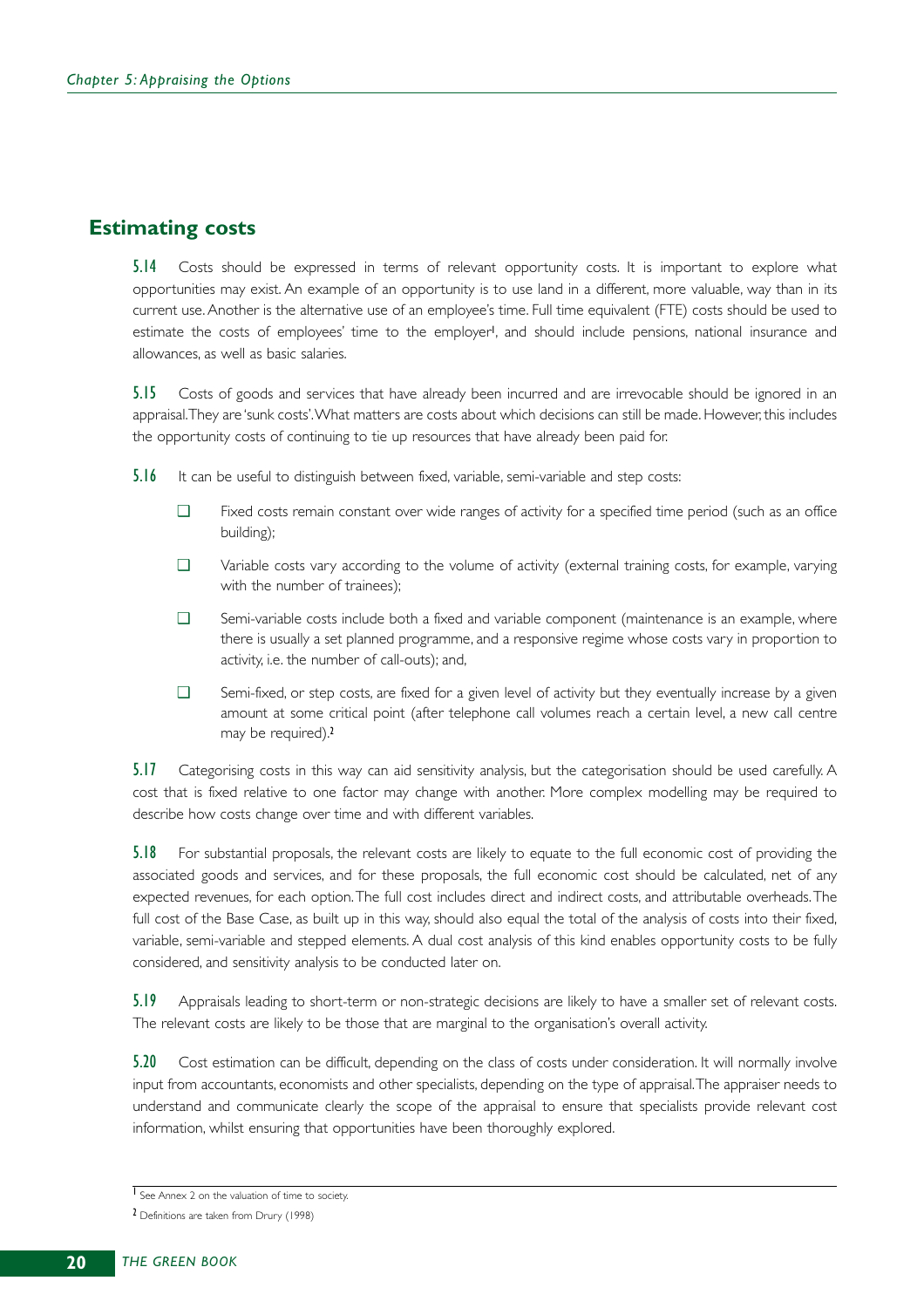5.21 Depreciation and capital charges should not be included in an appraisal of whether or not to purchase the asset that would give rise to them (although for resource budgeting purposes they may be important). Depreciation is an accounting device used to spread the expenditure on a capital asset over its lifetime. Capital charges reflect the opportunity cost of funds tied up in capital assets, once those assets have been purchased.They are used to help test the value for money of retaining an asset. They should not be included in the decision whether or not to purchase the asset in the first place.

5.22 Even where an appraisal covers the full expected period of use of an asset, the asset may still have some residual value, in an alternative use within an organisation, in a second-hand market, or as scrap.These values should be included, and tested for sensitivity, as it may be difficult to estimate the future residual value at the present time.

5.23 Some projects expose the government to contingent liabilities – that is commitments to future expenditure if certain events occur. These should be appraised (and monitored if the proposal goes ahead). One class of contingent liabilities is the cancellation costs for which the government body may be liable if it terminates a contract prematurely. Such liabilities, and the likelihood of their coming about, must be taken into account in appraising the initial proposal. Redundancy payments fall into this category, but as the wider social and economic consequences of these should also be assessed, advice from economists should be sought.<sup>3</sup>

### **Estimating the value of benefits**

5.24 The purpose of valuing benefits is to consider whether an option's benefits are worth its costs, and to allow alternative options to be systematically compared in terms of their net benefits or net costs. The general rule is that benefits should be valued unless it is clearly not practicable to do so. Even if it is not feasible or practicable to value all the benefits of a proposal, it is important to consider valuing the differences between options.

5.25 In principle, appraisals should take account of all benefits to the UK.<sup>4</sup> This means that as well as taking into account the direct effects of interventions, the wider effects on other areas of the economy should also be considered. These effects should be analysed carefully as there may be associated indirect costs, such as environmental costs, which would also need to be included in an appraisal. In all cases, these wider effects should be clearly described and considered.

5.26 Real or estimated market prices provide the first point of reference for the value of benefits. There are a few exceptions where valuing at market prices is not suitable. If the market is dominated by monopoly suppliers, or is significantly distorted by taxes or subsidies, prices will not reflect the opportunity costs and adjustments may be required and specialist economic advice will be needed. An example of this is the effect of EU subsidies on the market for agricultural land.

5.27 The results of previous studies may sometimes be used to estimate the economic value of changes stemming from current programmes or policies. There will be increasing scope for using this 'benefit transfer' method as databases expand, though care must be taken to allow for different circumstances. The characteristics of the consumers or client group for which data exist may differ from those of the proposal under consideration.These factors can limit the extent to which values can be transferred or generalised.

<sup>&</sup>lt;sup>3</sup> Redundancy payments are also examples of transfer payments, which are those for which no good or service is obtained in return. Transfer payments may change the distribution of income or wealth, but do not give rise to direct economic costs.

<sup>4</sup> All impacts (including costs and benefits, both direct and indirect) on non-UK residents and firms should be identified and quantified separately where it is reasonable to do so, and if such impacts might affect the conclusions of the appraisal. Generally, proposals should not proceed if, despite a net benefit overall, there is a net cost to the UK (for instance, after taking into account environmental costs).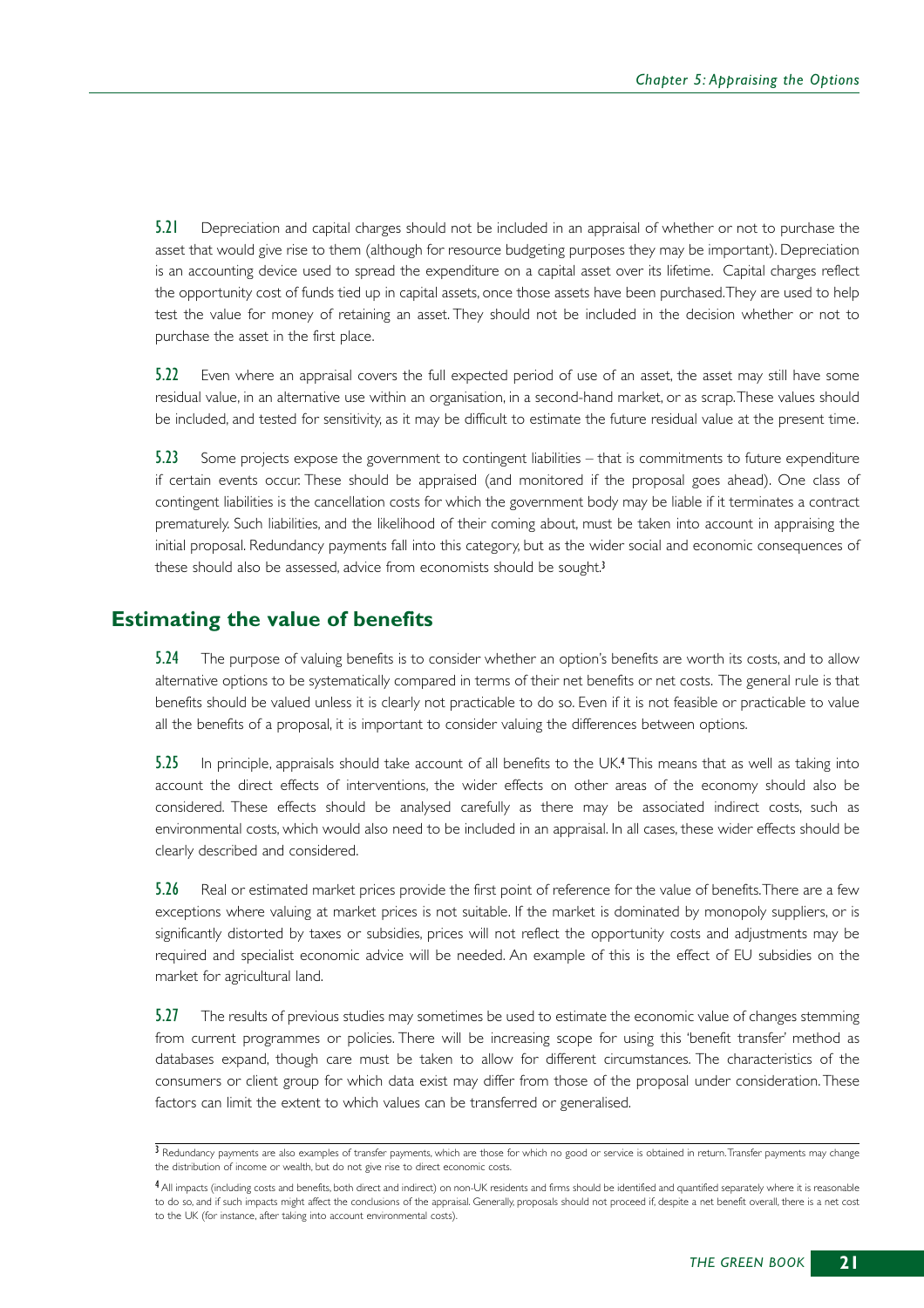5.28 In the absence of an existing robust (i.e. reliable and accurate) monetary valuation of an impact, a decision must be made whether to commission a study, and if so how much resource to devote to the exercise. Annex 2 sets out the key considerations that may govern a decision to commission research.

5.29 Where it is concluded that a research project to determine valuations is not appropriate, a central estimate, together with a maximum and minimum plausible valuation, should be included.These figures should be included in sensitivity analyses to give assurance that benefit valuation is not critical to the decision to be made. A plausible estimate of the value of a benefit or cost can often be drawn out by considering a range of issues which are summarised in Annex 2.

### **Valuing costs and benefits where there is no market value**

5.30 Most appraisals will identify some costs and benefits for which there is no readily available market data. In these cases, a range of techniques can be applied to elicit values, even though they may in some cases be subjective. There will be some impacts, such as environmental, social or health impacts, which have no market price, but are still important enough to value separately.

5.31 Box 10 summarises the main techniques that can be used to elicit these values. Annex 2 describes these techniques in more detail, and provides further information on how they are being applied in practice.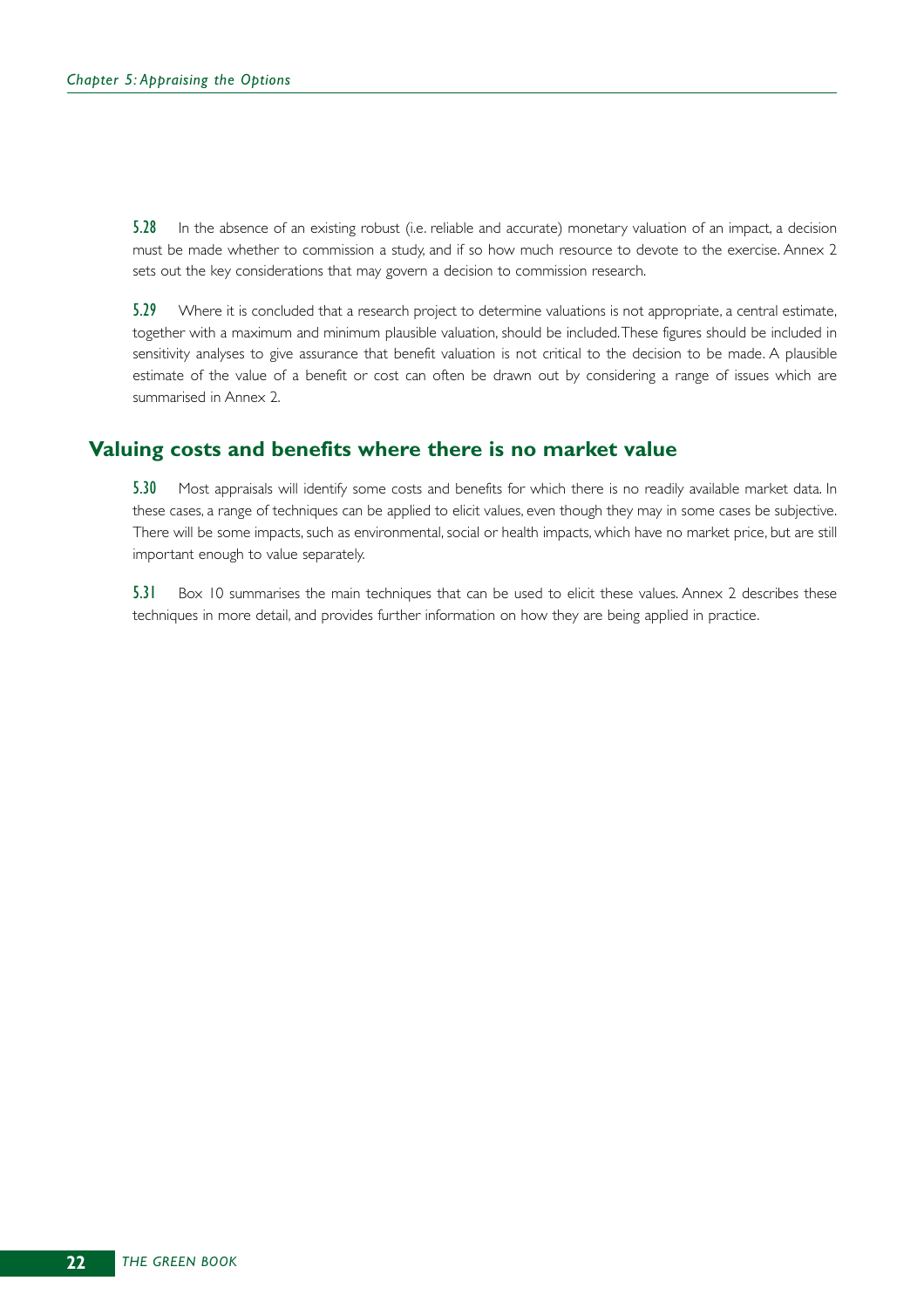### **BOX 10:VALUATION TECHNIQUES**

| Determine whether                                                                                                     |                               |  |  |  |
|-----------------------------------------------------------------------------------------------------------------------|-------------------------------|--|--|--|
| Impacts can be measured and quantified                                                                                |                               |  |  |  |
| <b>AND</b>                                                                                                            |                               |  |  |  |
| Prices can be determined from market data                                                                             |                               |  |  |  |
| If this cannot be<br>readily done                                                                                     |                               |  |  |  |
| Use 'Willingness to Pay' for a benefit                                                                                | 'willingness to<br>pay'       |  |  |  |
| determined by                                                                                                         | 'revealed<br>preference'      |  |  |  |
| Inferring a price from observing consumer behaviour                                                                   | or a subset<br>of this called |  |  |  |
| If this does not provide values,<br>determine whether:                                                                | 'hedonic<br>pricing'          |  |  |  |
| Willingness to pay can be estimated by asking<br>people what they would be willing to pay for<br>a particular benefit | 'stated<br>preference'        |  |  |  |
| or whether                                                                                                            |                               |  |  |  |
| In the case of a cost:<br>identifying the amount of compensation consumers<br>would demand in order to accept it      | 'willingness<br>to accept'    |  |  |  |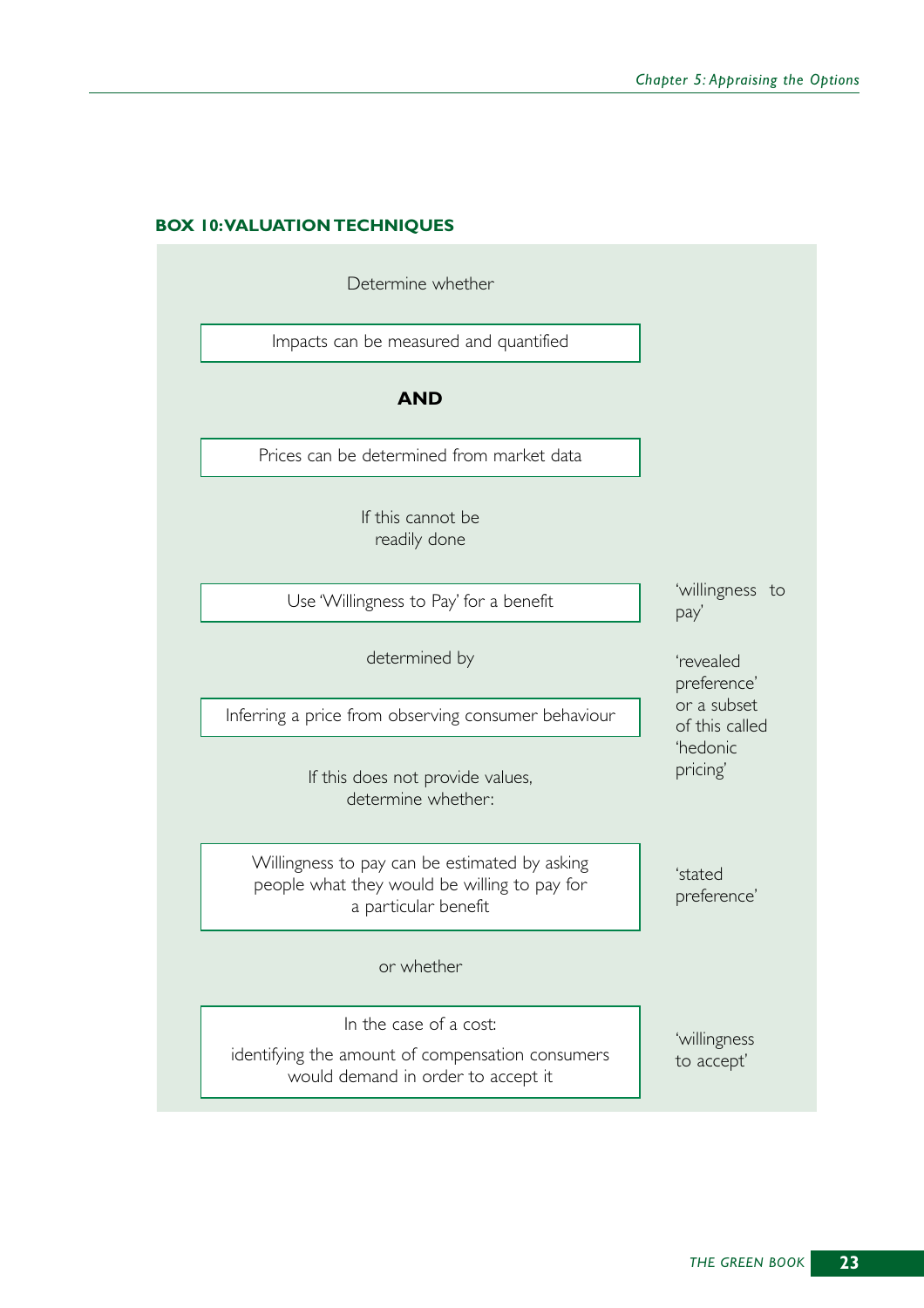## **ADJUSTMENTS TO VALUES OF COSTS AND BENEFITS**

5.32 Adjustments will often be required to take account of distributional impacts, and relative price changes to develop the Base Case. As for all adjustments, they should be shown separately, clearly and explicitly in any supporting tables of data.

### **Distributional analysis**

5.33 It is important that the distributional implications of each option are considered during appraisal. This type of analysis enhances the understanding of the fairness of proposals, their social impacts and their scale.

5.34 The impact of a policy, programme or project on an individual's well-being will vary according to his or her income; the rationale being that an extra pound will give more benefit to a person who is deprived than to someone who is well off. In economics, this concept is known as the 'diminishing marginal utility of additional consumption'.

5.35 Other distributional issues may also arise, and should be considered during appraisal. A proposal may have differing impacts according to age, gender, ethnic group, health, skill, or location. These effects should be explicitly stated and quantified wherever feasible. For example, the costs and benefits of a proposal might be broken down according to the ethnic group they accrue to, providing appraisers with a basis for comparison and analysis.

5.36 Generally though, these other distributional issues are largely correlated with income. Therefore, if more in depth analysis is undertaken, it should focus on how the cost and benefits of a proposal are spread across different socio-economic groups.

5.37 For the purposes of project appraisal, relative prosperity may often be best defined by relative income, adjusted for household size, and divided into quantiles (e.g. quintiles or deciles).<sup>5</sup> The equity impact of competing options can be compared by charting the impact each has on different 'quantiles' of the income distribution. Proposals that deliver greater net benefit to households or individuals in lower income quantiles are rated more favourably than those that benefit higher quantiles.

5.38 A more in depth analysis uses distributional weights to adjust explicitly for distributional impacts in the costbenefit analysis. Benefits accruing to households in a lower quantile would be weighted more heavily than those that accrue to households in higher quantiles. Conversely, costs would be weighted more heavily for households in lower quantiles. Annex 5 provides further guidance in this area.

5.39 A project aiming to improve market efficiency through the correction of market failure needs also to consider equity outcomes. In this case, an explicit adjustment would be particularly helpful as an equity check for the proposal. Similarly, an adjustment is desirable when faced with a decision between competing equity motivated projects, aimed at regenerating areas containing different socio-economic populations.

5.40 Applying an explicit distributional adjustment requires quite detailed information about the affected population. A judgement must be made as to whether the necessary socio-economic information is available at an acceptable cost, given the importance of the proposal and the likely scale of the impact of distributional analysis.

<sup>5</sup>The relative prosperity of a household depends on its size and composition as well as income. The varying costs of living of different households can be adjusted for by calculating equivalised income ranges. Further detail is provided in Annex 5.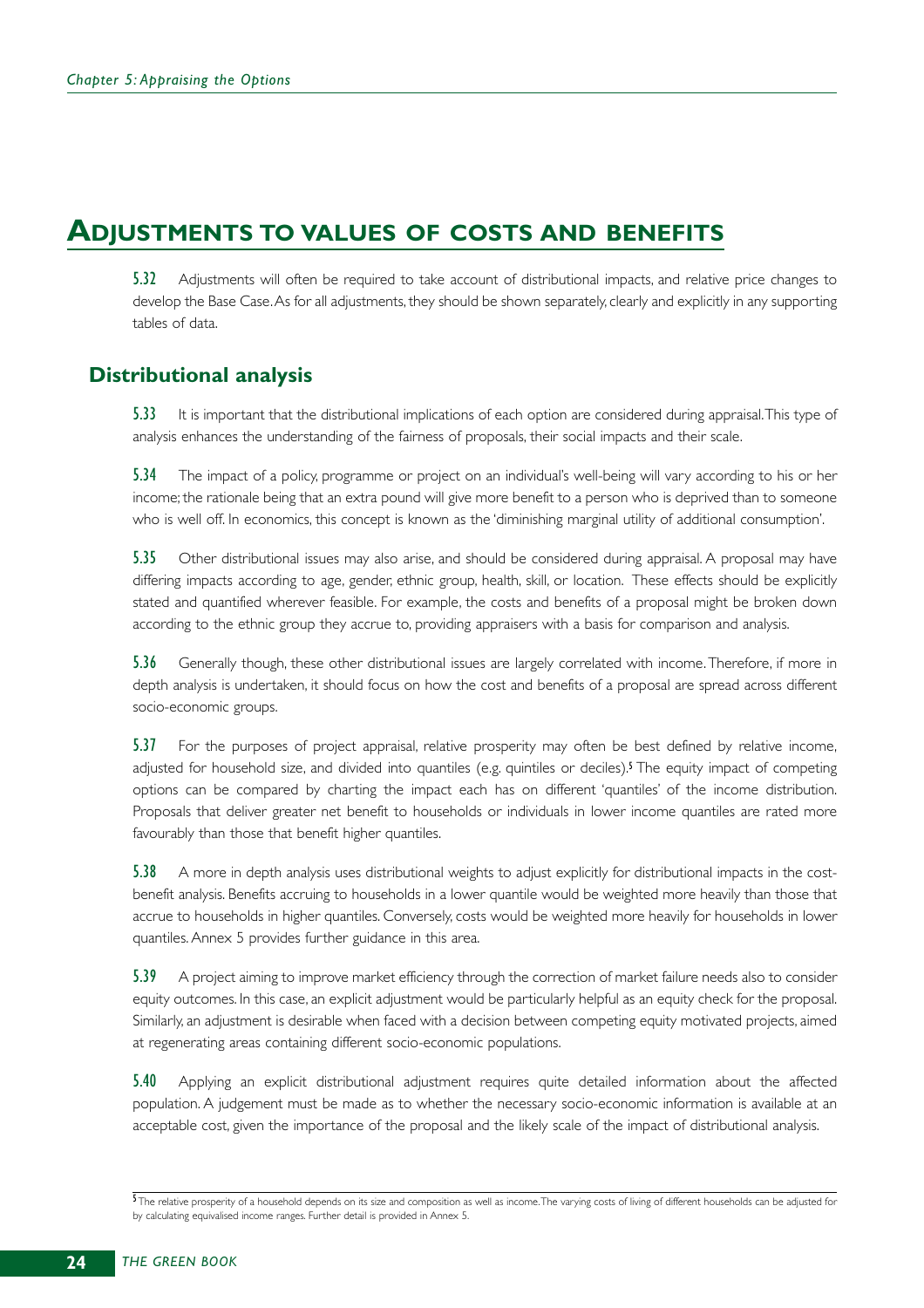5.41 Where appraisers decide not to adjust explicitly for distributional impacts, they must provide a justification for this decision.This judgement should be informed by the following considerations:

- ❑ The significance of the impact of distributional analysis to the proposal under consideration;
- ❑ The ease with which distributional impacts can be measured; and
- ❑ The scale of the impact associated with a particular project or proposal.

### **Adjusting for relative price changes**

5.42 The valuation of costs or benefits should be expressed in 'real terms' or 'constant prices' (i.e. at 'today's' general price level), as opposed to 'nominal terms' or 'current prices'.

5.43 If necessary, the effect of expected future inflation in the general price level should be removed by deflating future cash flows by forecast levels of the relevant deflator. Over a long-term period, the Bank of England's annual inflation target $\ell$  is the appropriate measure of prices to use as a general deflator.

5.44 Where particular prices are expected to increase at significantly higher or lower rate than general inflation, this *relative* price change should be calculated. Examples where relative price changes may be material to an appraisal include:

- ❑ High technology products, prices for which may be expected to fall in real terms;
- ❑ Fuel prices, where the resource supply is scarce; and
- ❑ Wages, where productivity growth is expected to lead to wage increases above general inflation.<sup>7</sup>

5.45 It is helpful when anticipating relative price movements, to consider whether the value of a benefit or a cost will rise as incomes increase.The most direct evidence for this is evidence about how, in fact, revealed preference or stated preference valuations of the benefit in question have increased with income over time. In some cases there is reason to expect that the value of a benefit or cost will rise as incomes increase, for example because the good is in fixed supply (such as certain environmental assets), or because the units in which it is measured are such that its utility value can be expected to remain broadly constant, regardless of changes in income. In the absence of definitive data, the rate of increase in the real value of the benefit should be assumed to be positive, and only in unusual circumstances would it exceed the projected rate of increase of per capita real income.<sup>8</sup> Where these assumptions are critical, they should be tested against any specific evidence.

5.46 For other costs and benefits, the factors listed below might be considered in determining whether their value would change by more or less than inflation.

❑ Scarcity. If a good is exhaustible, its relative price may be expected to rise at a faster rate than general prices, as it becomes increasingly scarce. Against this, developing technologies may enable more of a good to be extracted than initially thought possible.

<sup>6</sup> Currently set by the Government at 2.5%.

<sup>7</sup> HM Treasury (2002),'Trend Growth: Recent Developments and Prospects', projected trend productivity growth of 2%

<sup>8</sup> Any reduction in the discount rate in the longer term should be linked to a proportional decrease in the projected rate of growth of income.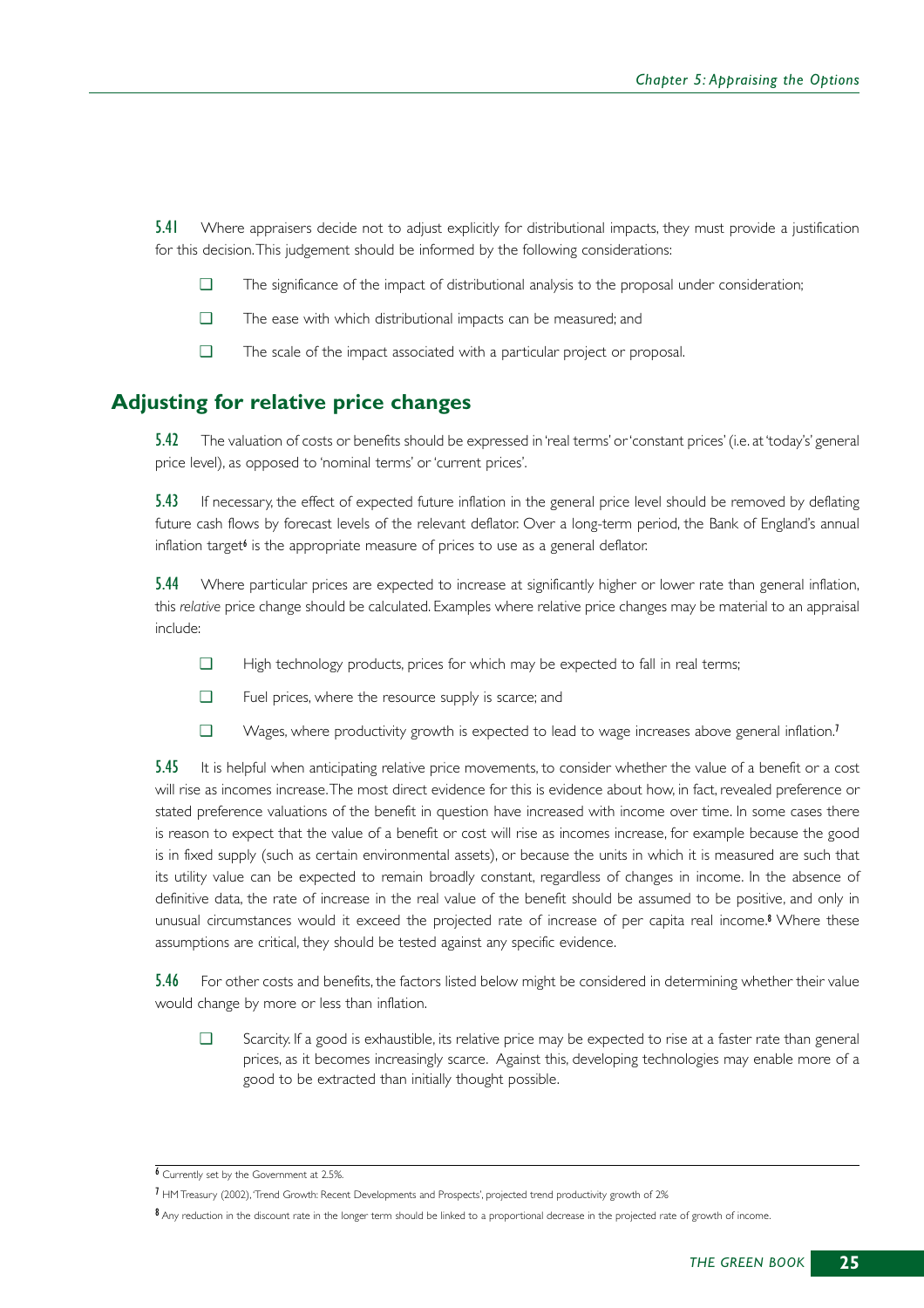- ❑ Substitutability. Where plenty of substitutes are available, any scarcity impact may be largely offset. Consideration should be given to whether substitutes are likely to develop over time, particularly in the case of exhaustible goods.
- ❑ Non-linearity. Some of the damage resulting from pollutants, for example, will be non-linear. If the quantity of a pollutant changes over time, this non-linearity will affect the rate at which its relative price changes.
- ❑ Increasing competition, or the removal of monopoly powers, would increase the availability of goods and services, and relative prices may be expected to decline.
- ❑ Economies of scale. If the size of the market for a particular good or service increases, then there is a greater potential for economies of scale, and relative prices may then also be expected to reduce.

5.47 Advice on likely relative price movements should be obtained from the appropriate expert bodies and from finance divisions or economists.

## **DISCOUNTING**

**5.48** Discounting is a technique used to compare costs and benefits that occur in different time periods. It is a separate concept from inflation, and is based on the principle that, generally, people prefer to receive goods and services now rather than later.This is known as 'time preference'.

5.49 For individuals, time preference can be measured by the real interest rate on money lent or borrowed. Amongst other investments, people invest at fixed, low risk rates, hoping to receive more in the future (net of tax) to compensate for the deferral of consumption now.These real rates of return give some indication of their individual pure time preference rate. Society as a whole, also prefers to receive goods and services sooner rather than later, and to defer costs to future generations. This is known as '*social* time preference'; the 'social time preference rate' (STPR) is the rate at which society values the present compared to the future.

**The discount rate is used to convert all costs and benefits to 'present values', so that they can be compared. The recommended discount rate is 3.5%. Calculating the present value of the differences between the streams of costs and benefits provides the net present value (NPV) of an option. The NPV is the primary criterion for deciding whether government action can be justified.**

5.50 The mathematical expressions used to calculate discounted present values are set out in the footnote below.<sup>9</sup>

$$
D_n = \frac{1}{(1+r)^n}
$$

where r is the discount rate and Dn is the discount factor. For example, a payment of £150 at the middle of year 5 has a present value at the middle of year 0 of:

$$
\pounds150 \times \frac{1}{(1.035)^n} = \pounds150 \times 0.8420 = \pounds126.30
$$

<sup>9</sup> Year 0 is the present. Accordingly, the present value, at the middle of year 0, of a payment of £1 made at the middle of year n is given by: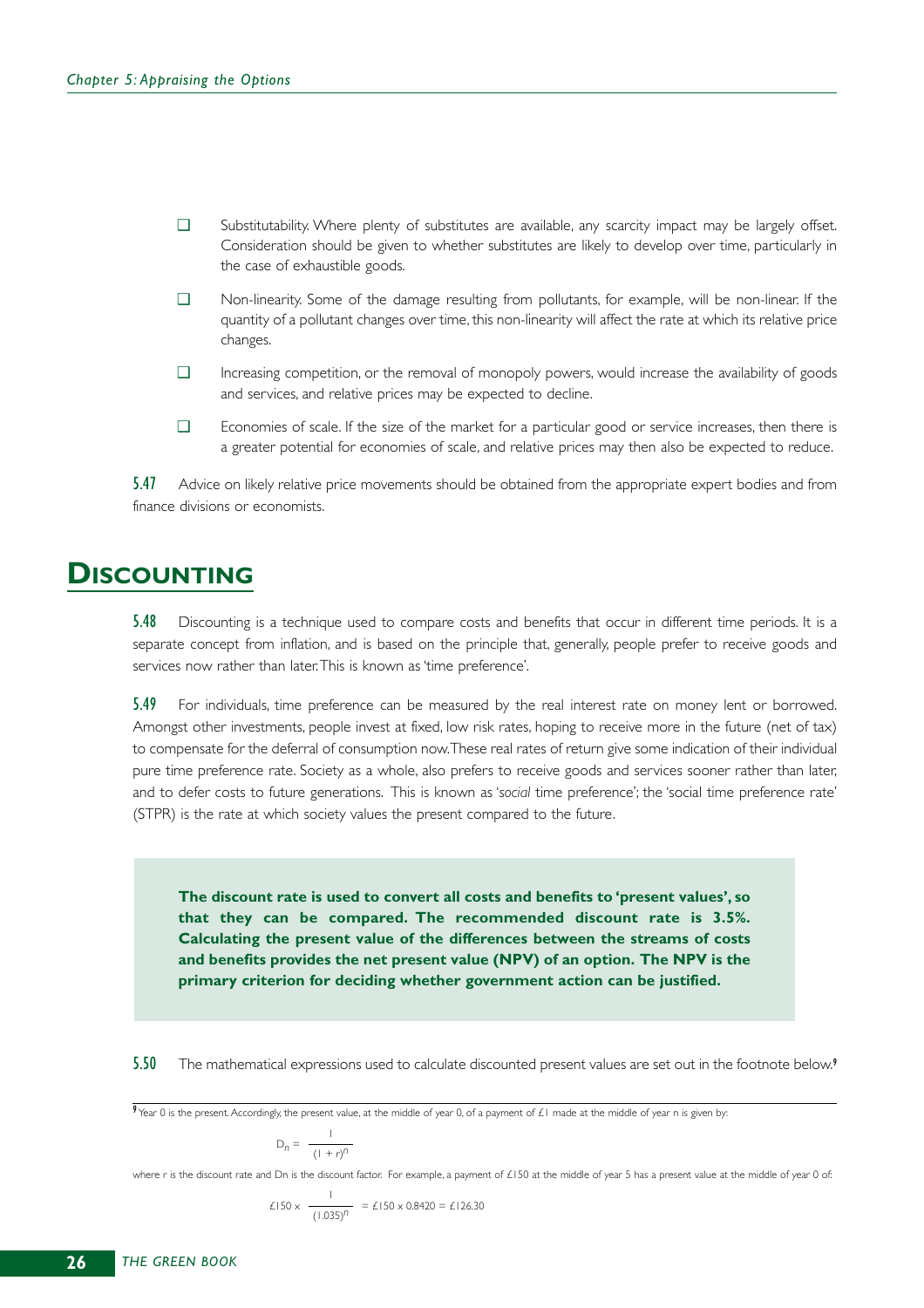5.51 For projects with very long-term impacts, over thirty years, a declining schedule of discount rates should be used rather than the standard discount rate.The schedule of long term discount rates is shown in Annex 6.

5.52 Annex 6 also explains the derivation of the social time preference rate, why the rate declines over time, and the circumstances when exceptions to the standard discount rates are allowed.

5.53 Table 1 shows how the present value of  $\pm 1,000$  declines in future years with a discount rate of 3.5 per cent. More detailed discount rate tables are provided in Annex 6.

#### **TABLE 1: PRESENT VALUES AND DISCOUNT RATE**

| <b>Time</b><br>(mid year)   |                                                          |  |  |  |  | $-9$ |  |
|-----------------------------|----------------------------------------------------------|--|--|--|--|------|--|
| PV of payment<br>(mid year) | £1,000 £966 £934 £902 £871 £842 £814 £786 £759 £734 £709 |  |  |  |  |      |  |

### **Required Rates of Return and Pricing Rules**

5.54 Some central government bodies sell goods or services commercially, including to the government itself. These activities may be controlled by requiring prices to be set to provide a required rate of return (RRR) on the capital employed by the activity as a whole. Government policy is generally to set charges for goods and services sold commercially at market prices, and normally to recover full costs for monopoly services, (including the cost of capital as defined in the Treasury Fees and Charges Guide)<sup>10</sup>.

<sup>10</sup> An update of the Guide is expected to appear on the Treasury website during 2003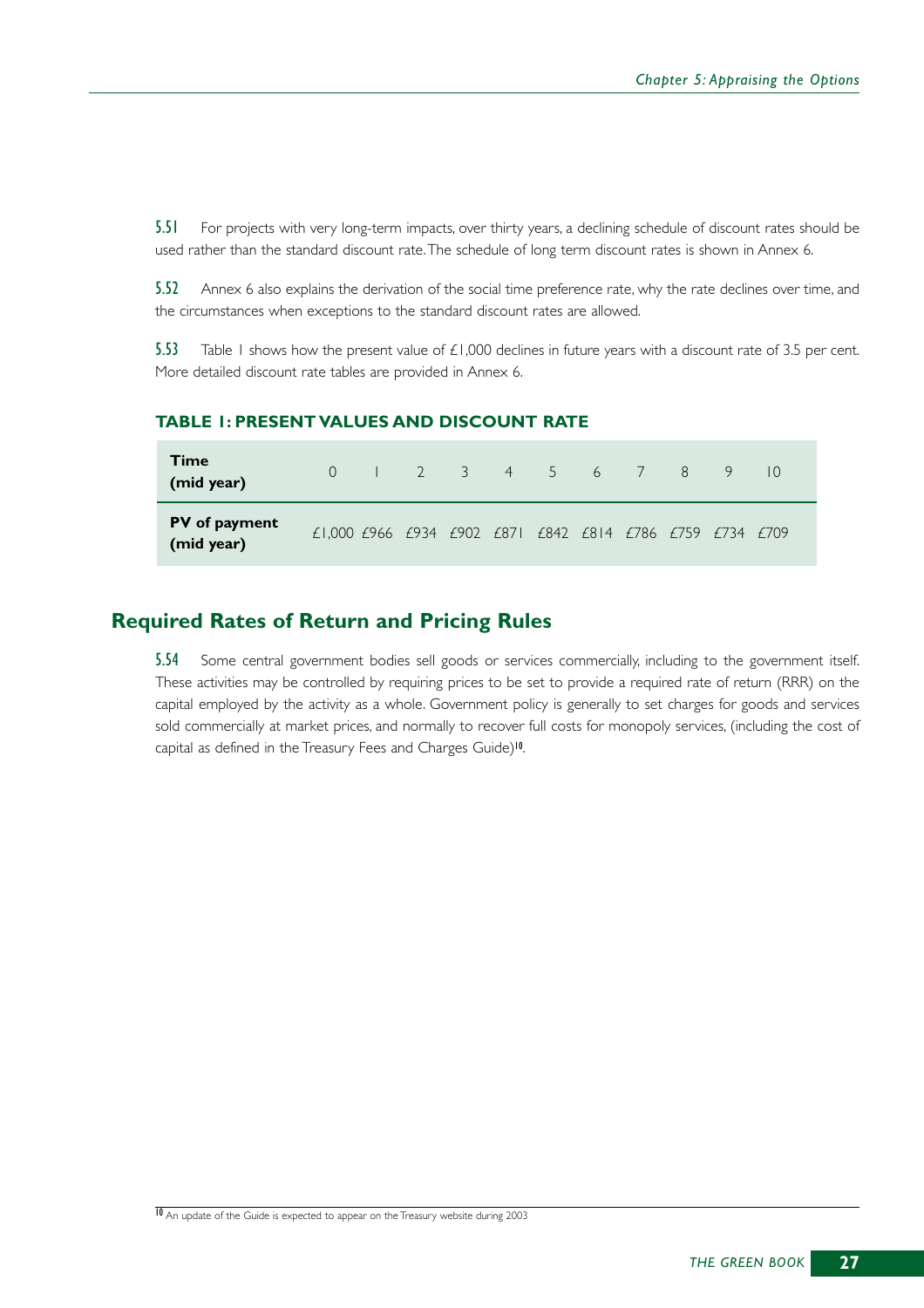#### **BOX 11: CALCULATING THE NPV**

Alternative projects,A and B, are both expected to improve the quality of a department's work and reduce staff costs.The Base Case of each is being estimated.

**Option A** requires £10 million in initial capital expenditure to realise benefits of £2.5 million per annum for the following four years  $(E2$  million in reduced staff costs and  $E0.5$  million in quality improvements).

**Option B** requires £5 million in initial capital expenditure to realise benefits of £1.5 million per annum for the following four years (£1 million reduced staff costs and £0.5 million in quality improvements).

#### *Calculation of Present values*

| Year                                                         | 0                      |                            | $\mathbf{2}$               | 3                          | 4                          | <b>NPV</b>        |
|--------------------------------------------------------------|------------------------|----------------------------|----------------------------|----------------------------|----------------------------|-------------------|
| Discount Factor                                              |                        | 0.9962                     | 0.9335                     | 0.9019                     | 0.8714                     |                   |
| <b>Option A</b><br>Costs/Benefits (£)<br>Present Value $(f)$ | $-10.00m$<br>$-10.00m$ | 2.50 <sub>m</sub><br>2.42m | 2.50 <sub>m</sub><br>2.33m | 2.50 <sub>m</sub><br>2.25m | 2.50 <sub>m</sub><br>2.18m | $-0.82m$          |
| <b>Option B</b><br>Costs/Benefits (£)<br>Present Value $(L)$ | $-5.00m$<br>$-5.00m$   | l.50m<br>l.45m             | 1.50m<br>140m              | 1.50m<br>1.35m             | l .50m<br>1.31m            | 0.51 <sub>m</sub> |

Project B yields a positive net present value of £0.51m compared to -£0.82m for project A and zero for the implicit 'do minimum' alternative.Therefore Project B is preferable.

## **ADJUST FOR DIFFERENCES IN TAX BETWEEN OPTIONS**

5.55 The adjustment of market prices for taxes in appraisal is appropriate where it may make a material difference to the decision. In practice, it is relatively rare that adjustments for taxation are required, because similar tax regimes usually apply to different options. It can also be difficult in practice to estimate costs net of tax. However, where the tax regimes applying to different options vary substantially, this should not be allowed to distort option choice. In such cases it is important to adjust for any differences between options in the incidence of tax arising from different contractual arrangements, such as in-house supply versus buying in, or lease versus purchase. Options attracting different VAT rates, for example, should be compared as if either the same VAT payments, or no payments were made in all cases.

5.56 Where publicly financed options are compared to PFI options, taxation differences should be considered, and adjustments explicitly made if not doing so would materially distort the decision. Specific guidance is available on the Treasury Green Book homepage on how to do this in practice.

## **INTRODUCTION TO RISK AND UNCERTAINTY**

### **Introduction**

**5.57** In appraisals, there is always likely to be some difference between what is expected, and what eventually happens, because of biases unwittingly inherent in the appraisal, and risks and uncertainties that materialise. As a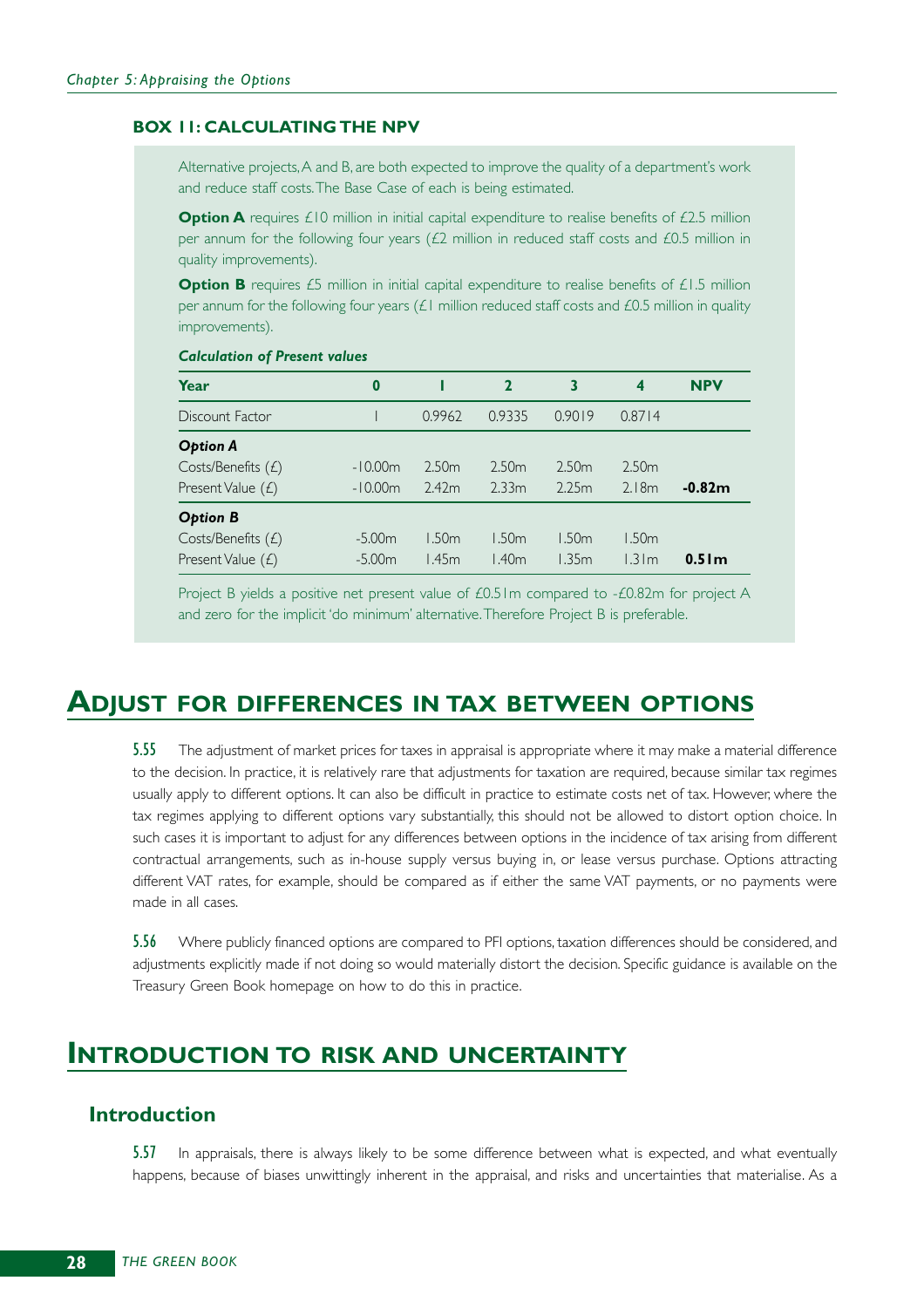result, risk management strategies should be adopted for the appraisal and implementation of large policies, programmes or projects, but their principles can be applied to smaller proposals.

5.58 Appraisers should calculate an expected value of all risks for each option, and consider how exposed each option is to future uncertainty. Before and during implementation, steps should be taken to prevent and mitigate both risks and uncertainties. It is important to be transparent with sponsors about the potential impact of risks and bias on their proposals.

### **Risk management**

5.59 Risk management is a structured approach to identifying, assessing and controlling risks that emerge during the course of the policy, programme or project lifecycle. Its task is to ensure an organisation makes cost-effective use of a risk process that has a series of well-defined steps to support better decision-making through good understanding of the risks inherent in a proposal and their likely impact. Risk management involves:

- ❑ Identifying possible risks in advance and putting mechanisms in place to minimise the likelihood of their materialising with adverse effects;
- ❑ Having processes in place to monitor risks, and access to reliable, up-to-date information about risks;
- ❑ The right balance of control in place to mitigate the adverse consequences of the risks, if they should materialise; and,
- ❑ Decision-making processes supported by a framework of risk analysis and evaluation.
- 5.60 Annex 4 provides more information on risk management.

### **ADJUSTING FOR BIAS AND RISKS**

### **Optimism bias**

5.61 There is a demonstrated, systematic, tendency for project appraisers to be overly optimistic. This is a worldwide phenomenon that affects both the private and public sectors.<sup>11</sup> Many project parameters are affected by optimism – appraisers tend to overstate benefits, and understate timings and costs, both capital and operational.

5.62 To redress this tendency, appraisers should make explicit adjustments for this bias.These will take the form of increasing estimates of the costs and decreasing, and delaying the receipt of, estimated benefits. Sensitivity analysis should be used to test assumptions about operating costs and expected benefits.

5.63 Adjustments should be empirically based, (e.g. using data from past projects or similar projects elsewhere), and adjusted for the unique characteristics of the project in hand. Cross-departmental guidance for generic project categories is available, and should be used in the absence of more specific evidence.<sup>12</sup> But if departments or agencies have a more robust evidence base for cost overruns and other instances of bias, this evidence should be used in

<sup>11</sup> Flyvbjerg, *Underestimating Costs in Public Works Projects – Error or Lie*, APA Journal (2002)

<sup>12</sup> '*Review of Large Public Procurement in the UK*', published in July 2002 (available at: http://www.hm-treasury.gsi.gov.uk/)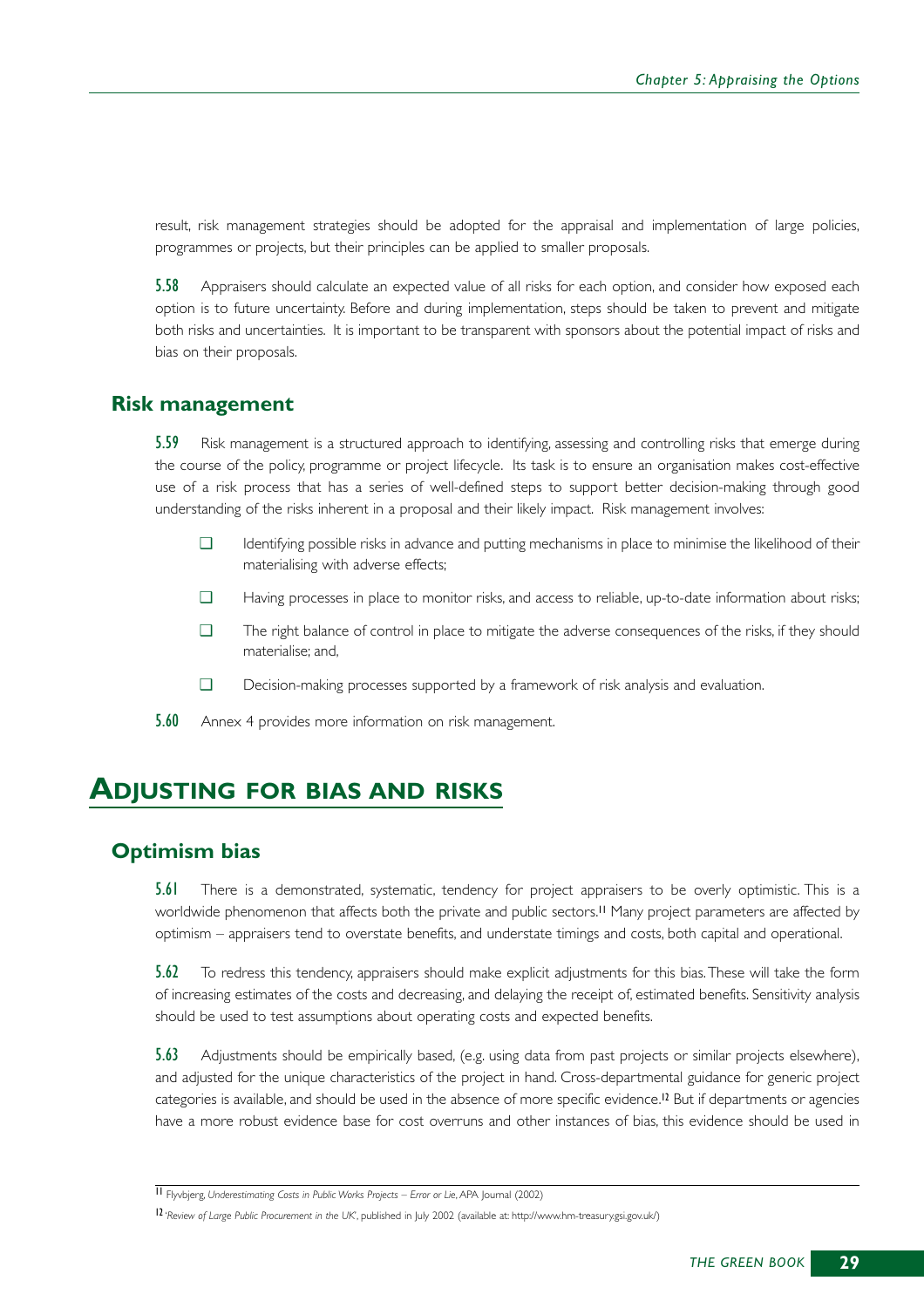preference. When such information is not available, departments are encouraged to collect data to inform their estimates of optimism, and in the meantime use the available data that best fits the case in hand.

5.64 Adjusting for optimism should provide a better estimate, earlier on, of key project parameters. Enforcing these adjustments for optimism bias is designed to complement and encourage, rather than replace, existing good practice, in terms of calculating project specific risk adjustments.They are also designed to encourage more accurate costing. Accordingly, adjustments for optimism may be reduced as more reliable estimates of relevant costs are built up, and project specific risk work is undertaken. Both cost estimates and adjustments for optimism should be independently reviewed before decisions are taken. Annex 4 provides further detail on how to deal with optimism bias.

#### **BOX 12: OPTIMISM BIAS EXAMPLE**

The capital costs of a non-standard civil engineering project are estimated to be £50m NPC in a strategic outline business case (SOBC). No detailed risk analysis work has taken place at this stage, although significant costing work has been undertaken.The project team reports to the project board and applies an optimism bias adjustment of 70%, showing that, for the scope of work required, the total cost may increase by £35 million to £85 million in total. This is based on consultants' evidence, and experience from comparable civil engineering projects at a similar stage in the appraisal process.

As this potential cost is unaffordable, the chief executive requests reductions in the overall scope of the project, and more detailed work for the outline business case stage (OBC). As the project progresses, more costs and specific risks are identified explicitly, despite the reduced scope. For the final business case, the optimism bias adjustment is reduced until there remains only a general contingency of 5% for unspecified risks.

Without applying optimism bias adjustments, a false expectation would have been created that a larger project could be delivered, and at a lower cost.

### **Valuing risks**

5.65 It is good practice to add a risk premium to provide the full expected value of the Base Case. As the previous section explained, in the early stages of an appraisal, this risk premium may be encompassed by a general uplift to a project's net present value, to offset and adjust for undue optimism. But as the appraisal proceeds, more project specific risks will have been identified, thus reducing the need for the more general optimism bias.

5.66 An 'expected value' (EV) provides a single value for the expected impact of all risks. It is calculated by multiplying the likelihood of the risk occurring by the size of the outcome (as monetised), and summing the results for all the risks and outcomes. It is therefore best used when both the likelihood and outcome can be reasonably estimated.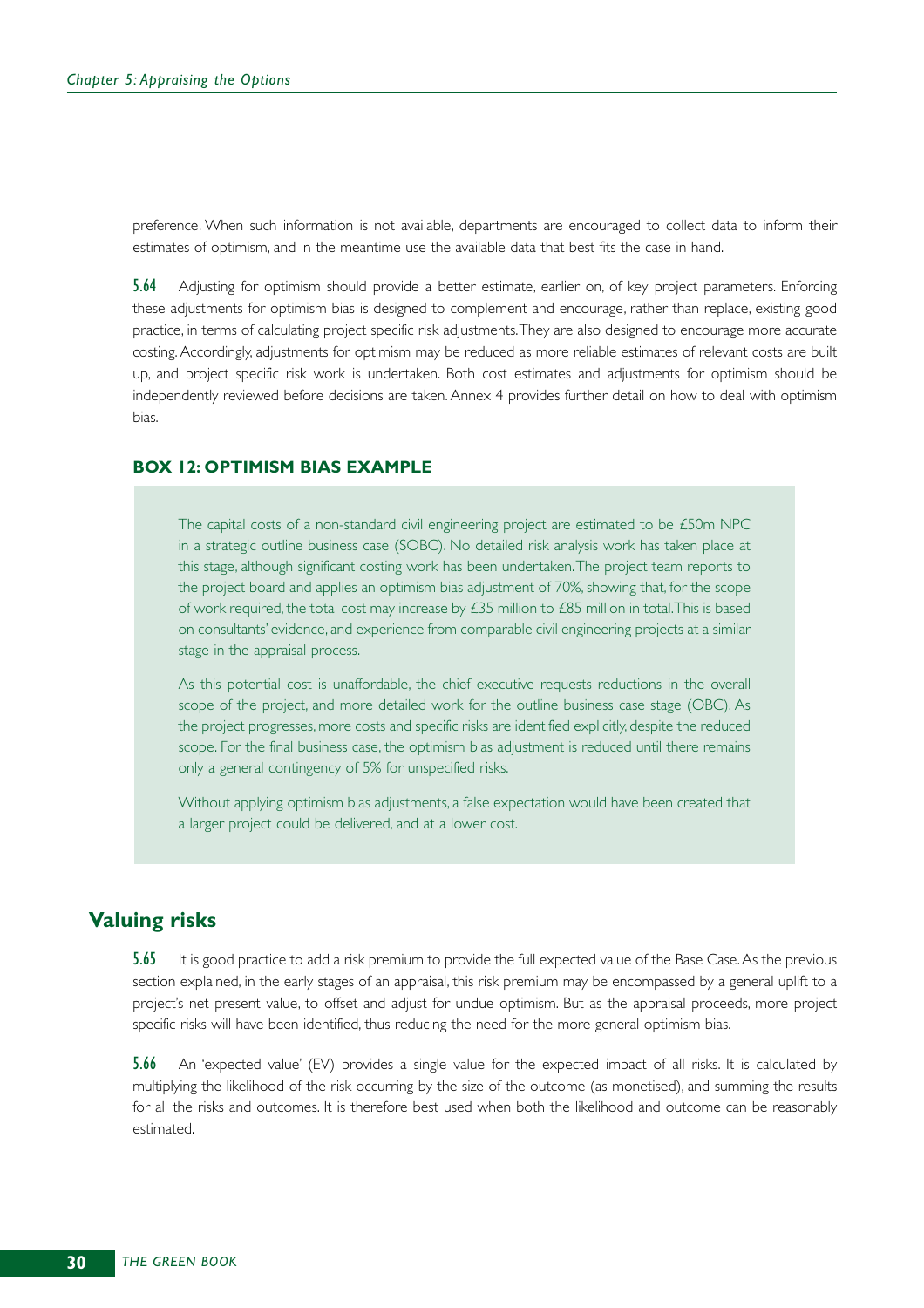#### **BOX 13: EXAMPLE OF EXPECTED VALUE OF BENEFITS**

A new policy was originally expected to generate significant benefits, but following concerns that the original predictions were over optimistic, further risk analysis has confirmed that there is now considerable uncertainty about some of these benefits being realised. Four potential outcomes are now considered possible, with NPVs and probabilities assessed as follows:

|                | <b>NPV</b>            | <b>Probability</b> | <b>Benefits - Expected Values</b> |
|----------------|-----------------------|--------------------|-----------------------------------|
|                | $£10$ million         | 0.2                | $£2$ million                      |
| $\overline{2}$ | $£20$ million         | 0.4                | £8 million                        |
| $\mathcal{E}$  | $£30$ million         | 0.3                | $£9$ million                      |
| $\overline{4}$ | $£40$ million         | $\Omega$ .         | $£4$ million                      |
|                | <b>Expected value</b> |                    | £23 million                       |

The costs of implementation have been more rigorously assessed at between £12-17 million, with an expected value of £15 million.

The expected net benefit is therefore £8 million NPV.

5.67 Decision trees can be useful in this context.They are graphical representations useful in assessing situations in which the probabilities of particular events occurring depend on previous events, and can be used to calculate expected values in these more complex situations. For example, the likelihood of a particular volume of traffic using a road in the future might be dependent on the probability of movements in the oil price. Different scenarios can be analysed in this way.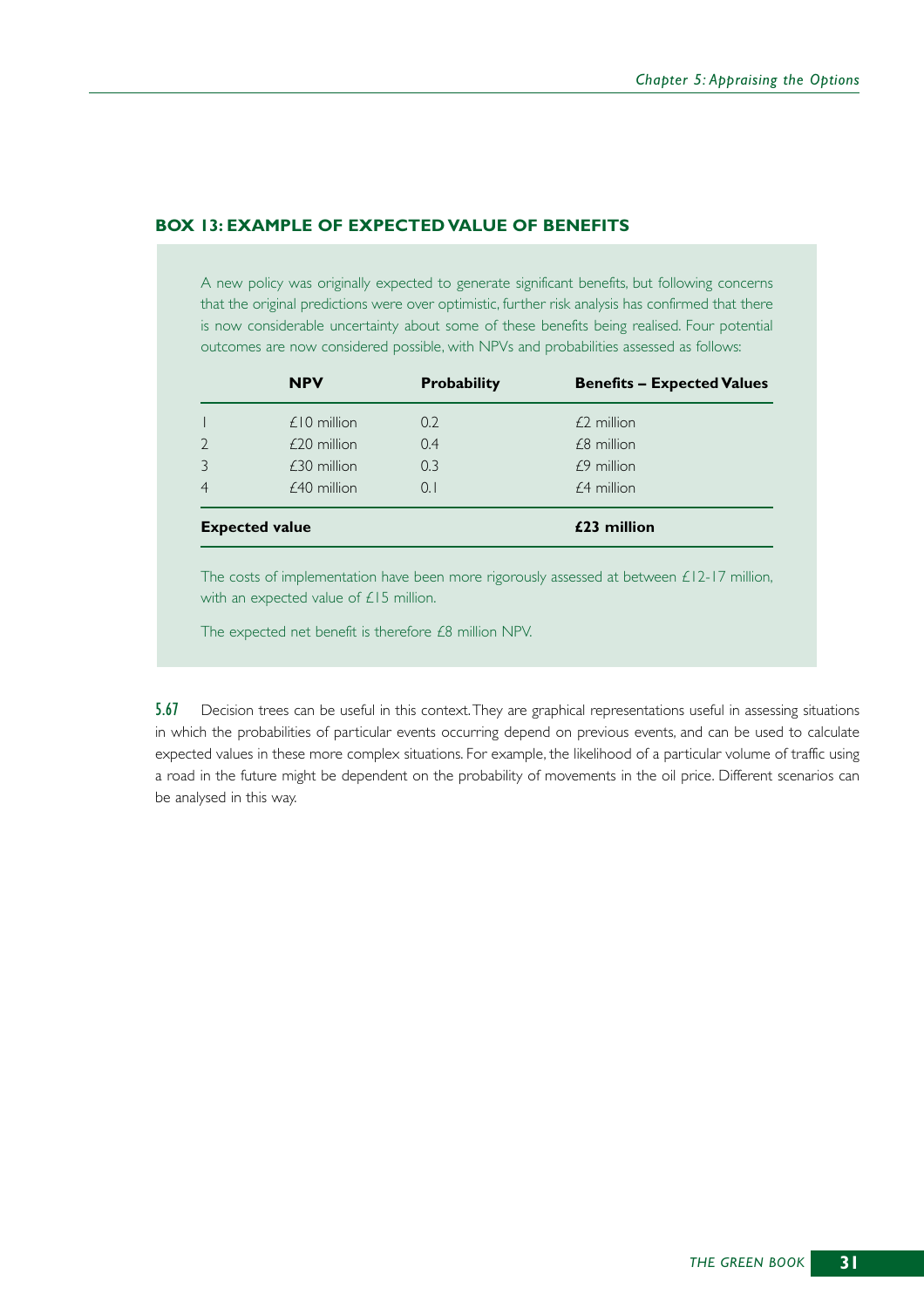

### **BOX 14: EXAMPLE – DECISION TREE**

# **ASSESSING UNCERTAINTY**

5.68 An expected value is a useful starting point for understanding the impact of risk between different options. But however well risks are identified and analysed, the future is inherently uncertain. So it is also essential to consider how future uncertainties can affect the choice between options.

### **Sensitivity analysis**

5.69 Sensitivity analysis is fundamental to appraisal. It is used to test the vulnerability of options to unavoidable future uncertainties. Spurious accuracy should be avoided, and it is essential to consider how conclusions may alter, given the likely range of values that key variables may take. Therefore, the need for sensitivity analysis should always be considered, and, in practice, dispensed with only in exceptional cases.

5.70 The calculation of switching values shows by how much a variable would have to fall (if it is a benefit) or rise (if it is a cost) to make it not worth undertaking an option.This should be considered a crucial input into the decision as to whether a proposal should proceed. It therefore needs to be a prominent part of an appraisal.

5.71 Examples of variables that are likely to be both inherently uncertain and fundamental to an appraisal are the growth of real wages, forecast revenues, demand, prices, and assumptions about the transfer of risks. A prior analysis of costs into fixed, step, variable, and semi variable categories can help in understanding the sensitivity of the total costs of proposals.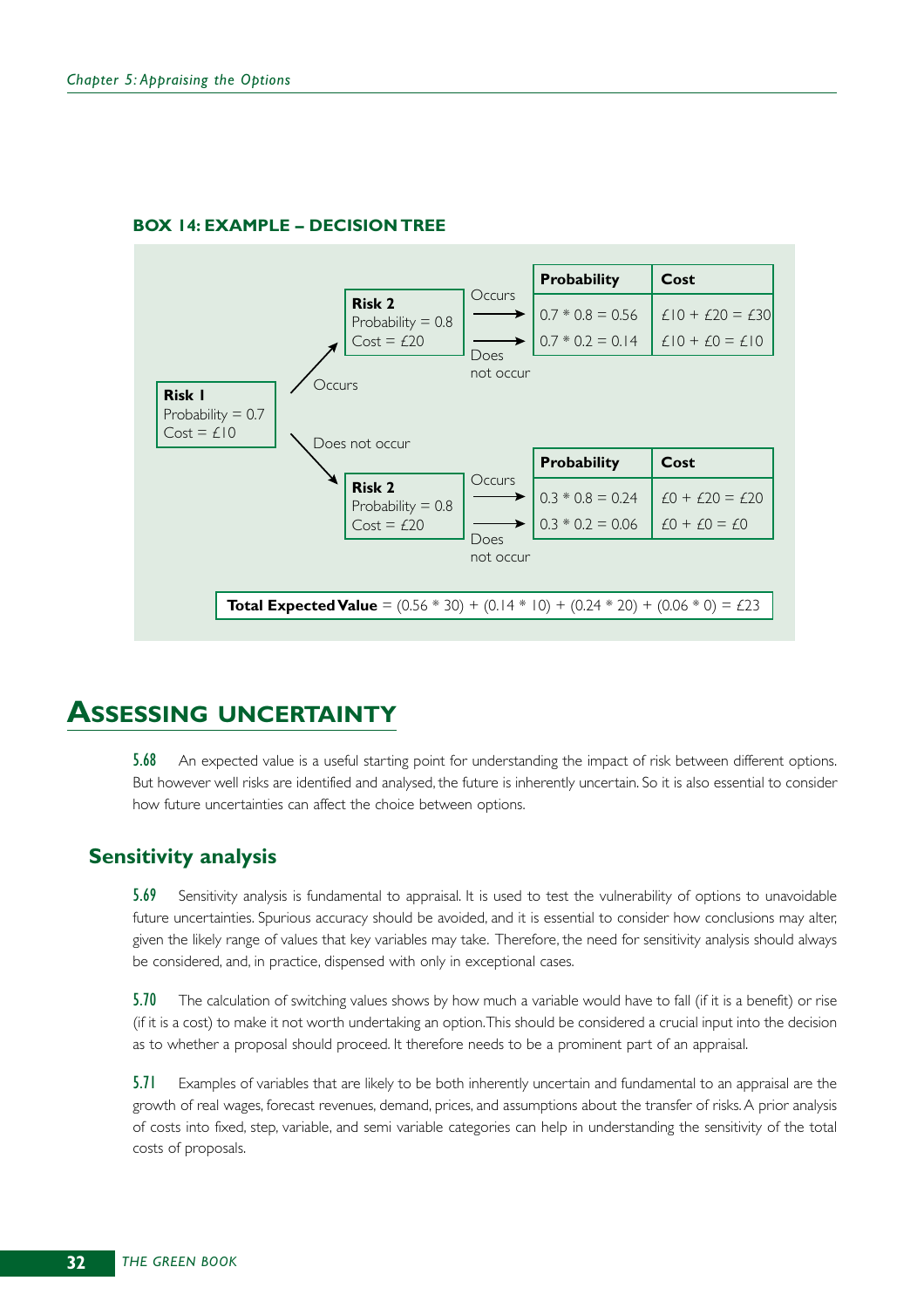#### **BOX 15: EXAMPLE OF SENSITIVITY ANALYSIS**

A new IT system costs £1million and is expected to yield staff savings of £150,000 per year over a period of 10 years. Discounting at 3.5 per cent the NPV of these costs and benefits is £247,000.

Suppose the estimates of staff savings assumed that the IT system would replace 15 staff with an average cost per person of  $£10,000$ . A possible sensitivity test is as follows: what if the IT system replaces only 10 staff? Staff savings would then fall to £100,000 per year and the NPV turns negative (minus £168,000).

# **Scenarios**

5.72 Scenarios are also useful in considering how options may be affected by future uncertainty. Scenarios should be chosen to draw attention to the major technical, economic and political uncertainties upon which the success of a proposal depends. Considering scenarios needs to be proportionate. It may take the form of asking simple 'what if' questions for small and medium sized projects, but extend to creating detailed models of future states of the world for major policies and large programmes.The expected NPV can be calculated for each scenario. It may also be helpful to undertake some sensitivity analysis within a scenario.

#### **BOX 16: EXAMPLE OF SCENARIOS**

Box 13 above shows that there is a 20 percent chance that there will be no net benefits (Outcome 1) but a 40 percent chance of net benefits of around £15 million NPV or more (Outcomes 3 and 4). Should it go ahead? Many other considerations then might play, such as whether there are other policies with more certain outcomes? Is it an essential policy area?

# **Monte Carlo analysis**

5.73 Monte Carlo analysis is a risk modelling technique that presents both the range, as well as the expected value, of the collective impact of various risks. It is useful when there are many variables with significant uncertainties. It can be a useful technique but expert advice is required to ensure it is properly applied, especially when risks are not independent of each other. Before undertaking or commissioning such an analysis, it is useful to know how data will be fed into the model, how the results will be presented, and how decisions may be affected by the information generated. An example of Monte Carlo analysis is provided in Annex 4.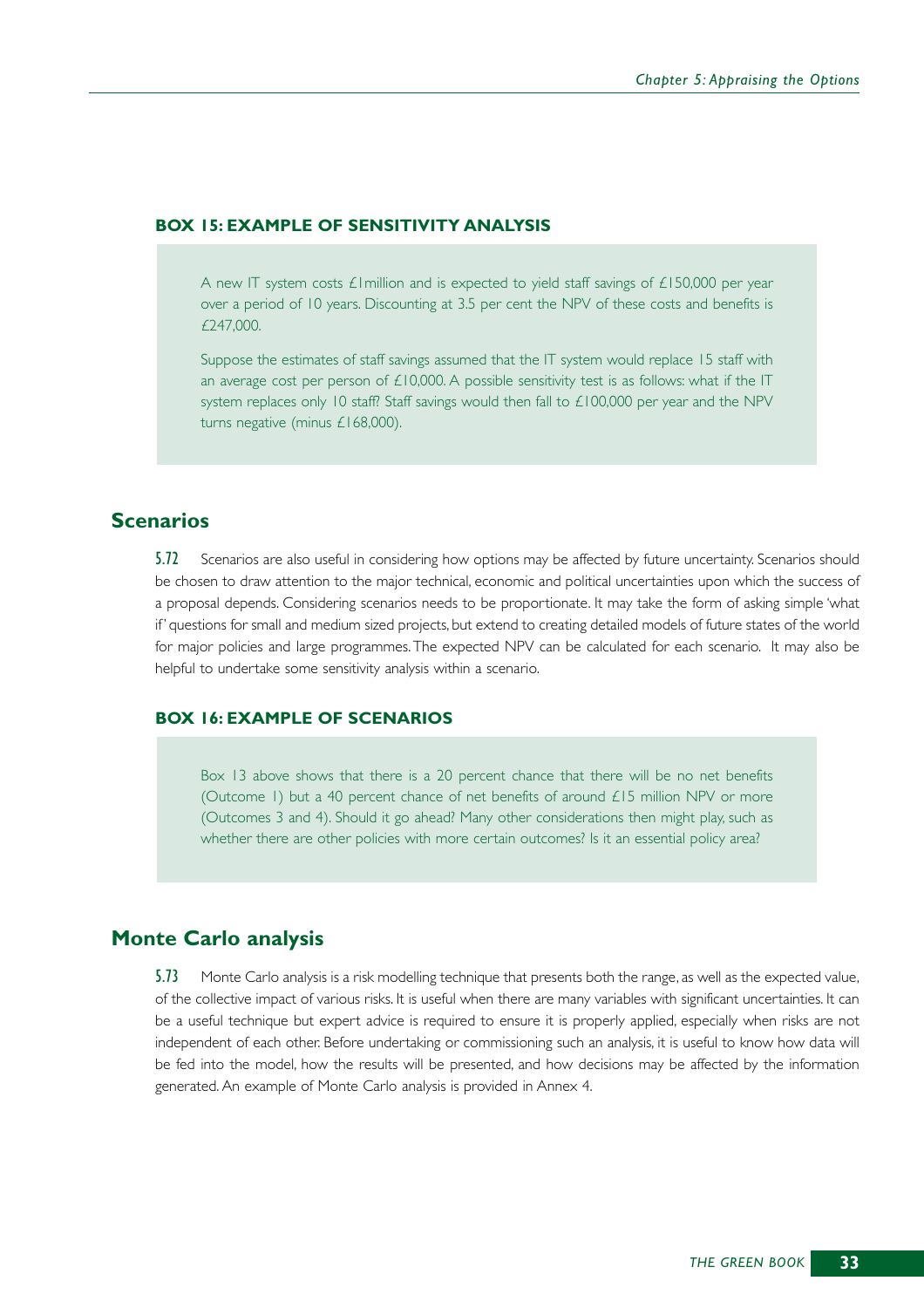# **PREVENTING AND MITIGATING RISKS AND UNCERTAINTY**

5.74 Following the identification and analysis of risks, the generation of an expected value, and an assessment of options' exposure to uncertainty, appraisers need next to look at strategies to prevent and mitigate risks and uncertainties.The following may be adopted:

- ❑ Consulting early;
- ❑ Avoiding irreversible decisions;
- ❑ Carrying out pilot studies;
- ❑ Building in flexibility from the start;
- ❑ Taking precautionary action;
- ❑ Transferring risk through contractual arrangements (insurance being an example);
- ❑ Developing less risky options, such as making less use of leading edge technology;
- ❑ Reinstating, or developing different options; or,
- ❑ Abandoning the project because it is too risky.

5.75 Annex 4 provides more information on what mitigating action might be taken both before and during implementation.

# **CONSIDERING UNVALUED COSTS AND BENEFITS**

5.76 Costs and benefits that have not been valued should also be appraised; they should not be ignored simply because they cannot easily be valued. All costs and benefits must therefore be clearly described in an appraisal, and should be quantified where this is possible and meaningful.

5.77 Research may need to be undertaken to determine the best unit of measurement. Alternative non-monetary measures might be considered most appropriate (See Box 17). For example, one of the benefits arising from a transport improvement is likely to be 'time saved'.These savings must be measured before attaching an aggregate monetary value. In many cases, more than one measure will need to be included to capture the different impacts of the proposal, and the different dimensions of those impacts. For example, there are a number of quantitative indices based on loudness, duration and variability of noise levels.Valuation techniques for use in these circumstances and examples of their application are set out in Annex 2.<sup>13</sup>

<sup>13</sup> Reference can be made to the website of the Office of the Deputy Prime Minister: http://www.odpm.gov.uk/.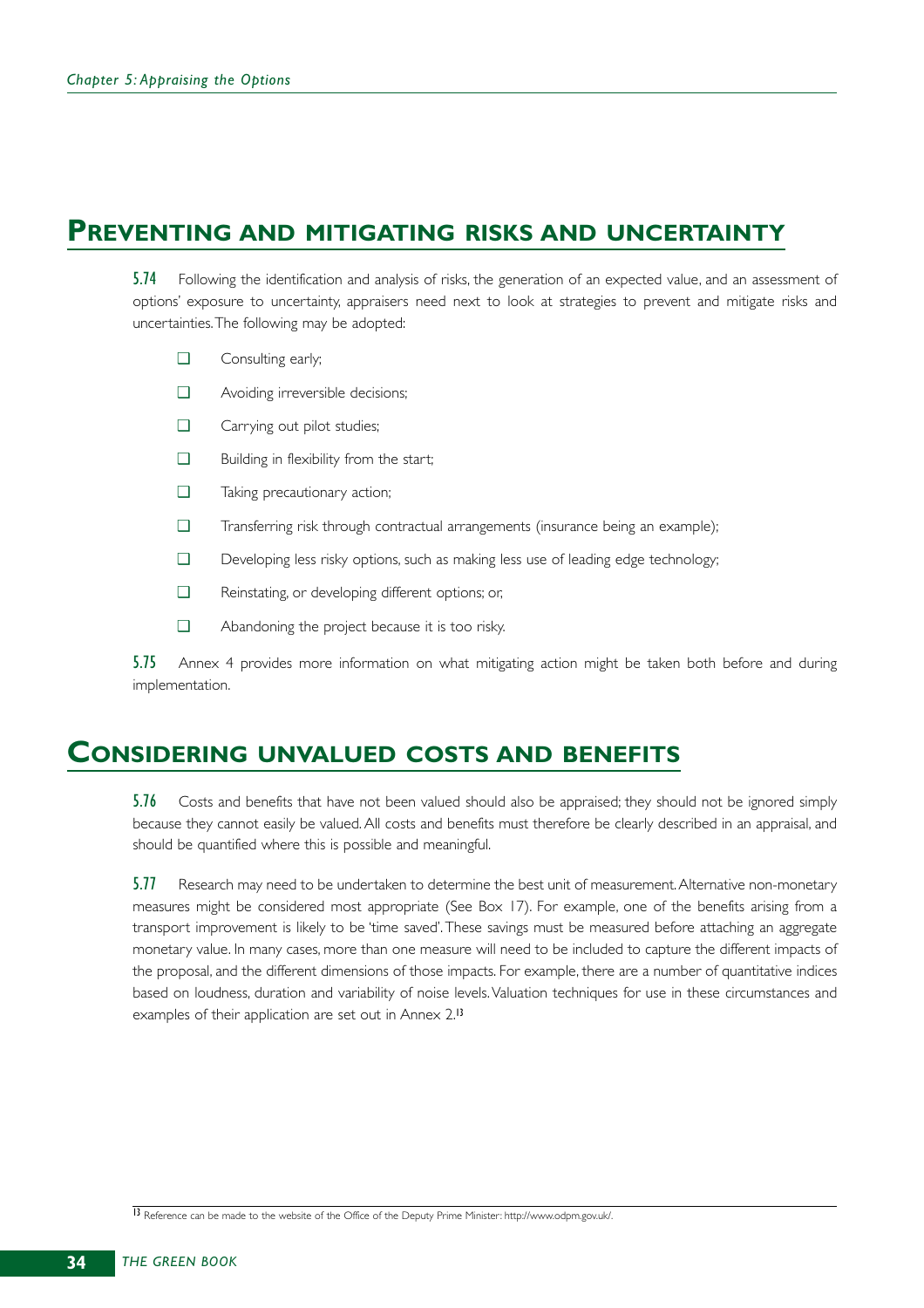#### **BOX 17: EXAMPLE OF NON-MONETARY QUANTIFICATION: DESIGN QUALITY INDICATORS**

The Design Quality Indicator (DQI) is a method for assessing the design quality of buildings, which can be used by stakeholders involved in the production and use of buildings, including building users and visitors, and practitioners engaged in the commissioning, design, planning, production and management of the built environment.

The DQI can be used at any stage in the development process, from setting the brief, evaluating design proposals, during construction, and when a building is complete, to set and check that the intentions for the quality of the building are being met.<sup>14</sup>

5.78 The most common technique used to compare both unvalued costs and benefits is weighting and scoring (sometimes called multi-criteria analysis).The basic approach to weighting and scoring involves assigning weights to criteria, and then scoring options in terms of how well they perform against those weighted criteria.The weighted scores are then summed, and these sums can be used to rank options.An even simpler method is to list the required performance criteria (sometimes called 'critical success factors'), and assess options in terms of whether they meet them or not.

5.79 In practice, the weight to give to factors that are thought to be important by key players cannot be decided by 'experts'.They inevitably incorporate the judgments of stakeholders and decision makers.The risk that they are weighted towards acceptance of more expensive solutions by those who would enjoy the potential benefits should be tempered by at least one stakeholder representing the opportunities that an expensive solution would be foregone elsewhere.There are other pitfalls to avoid in carrying out this type of analysis, and reference should be made to guidance on multi-criteria analysis.<sup>15</sup>

<sup>14</sup> For further information refer to http://dqi.org.uk, http://www.cic.org.uk, or http://www.cabe.org.uk

<sup>15</sup> An introduction to multi-criteria decision analysis-weighting and scoring – is given in *Multi-Criteria Analysis*. A manual available from the ODPM website: http://www.odpm.gov.uk (see DTLR archive)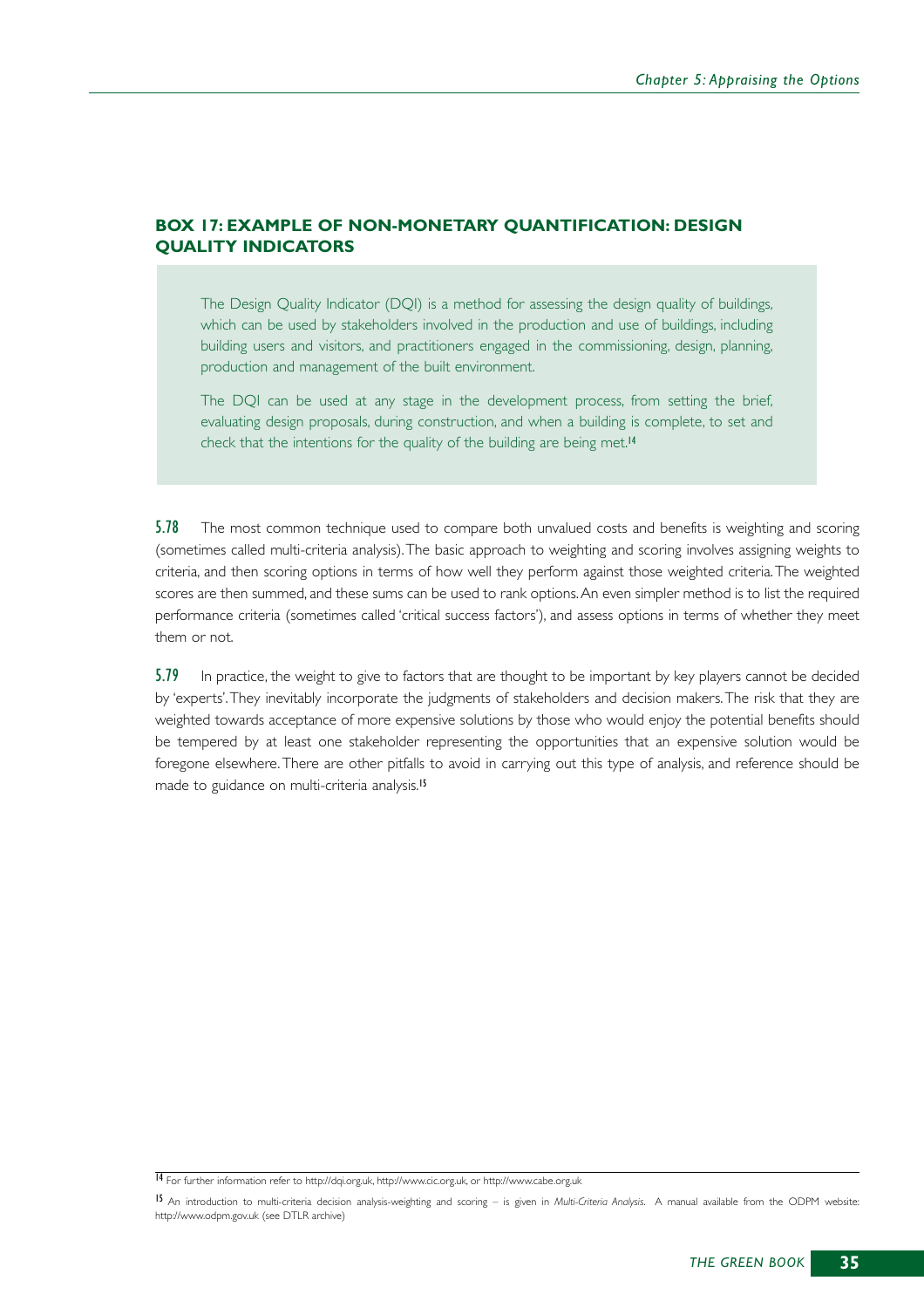#### **BOX 18: EXAMPLE – WEIGHTING AND SCORING**

In order to support the introduction of a new training programme, and other departmental objectives, a new IT system is required. A budget of £900,000 is available. The project team discussed with managers and staff the relative importance of the unvalued benefits required of the new system, and submitted proposed weights to be used in the evaluation to the project board, which approved them. For the purposes of this example, only two of the benefits are shown.

| <b>Benefit</b>                                               | Weight attached |
|--------------------------------------------------------------|-----------------|
| Ability to provide SMART management information              | $\vert$ ()      |
| User friendliness - ease of data entry and screen management | つの              |

Three options, based on different systems, were being appraised. Each member of the project user group provided a score for the user friendliness of the systems. Managers provided scores for the management information the systems provided.These were averaged to provide the following scores:

|                                                  | <b>Management Information User friendliness</b> |   |  |  |  |
|--------------------------------------------------|-------------------------------------------------|---|--|--|--|
| Risk and optimism adjusted costs:                |                                                 |   |  |  |  |
| Option A £1,000,000                              | 6                                               | 8 |  |  |  |
| Option B £800,000                                | 6                                               | 5 |  |  |  |
| Option C £600,000                                | 8                                               | 4 |  |  |  |
| The weighted score of each option was therefore: |                                                 |   |  |  |  |
| <b>Option A</b>                                  | 220                                             |   |  |  |  |
| <b>Option B</b>                                  | 160                                             |   |  |  |  |
| <b>Option C</b>                                  | 160                                             |   |  |  |  |

Option A has the highest score, but costs 25% more than option B, and 67% more than Option C, and is 11% greater than the available budget. Should it be accepted?

On a further analysis, a conservative estimate was that the time saving for staff from the user friendliness of the system, where Option A scores most highly, would come near to, or equal, the 67% extra cost over Option C. On the other hand, the additional management information – Option C's strong point – could not be substantiated as leading to general improvements in performance. Option A also retained the flexibility for additional management information tools, which could be considered later as part of a separate, smaller business case.

On this basis, the Finance Director decided to fund Option A.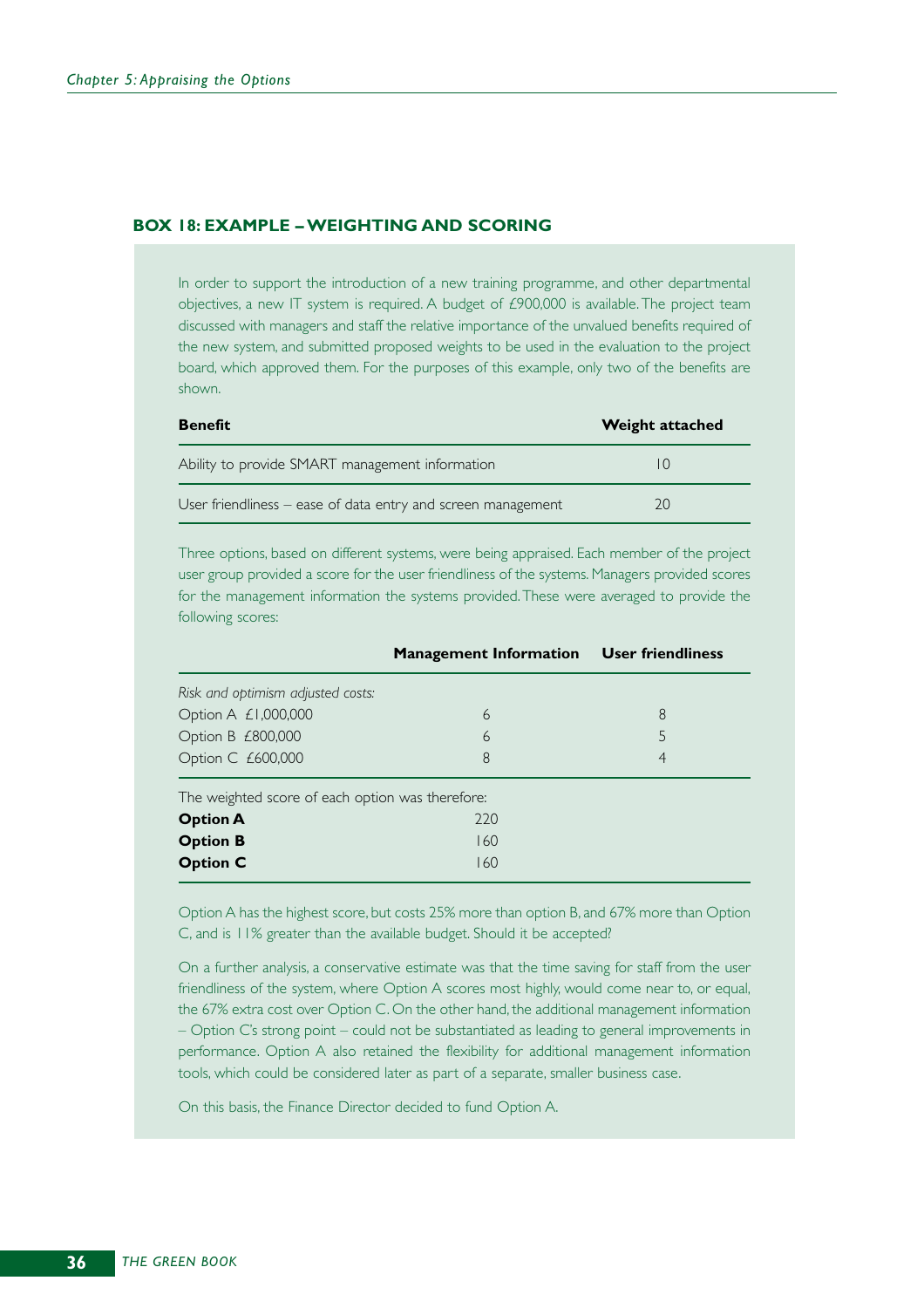# **DEVELOPING AND IMPLEMENTING THE SOLUTION**



# **INTRODUCTION**

6.1 Following the identification and description of all costs, benefits and risks, their valuation where feasible, and their testing through sensitivity and scenario analysis, the best option should be selected.Transparency is important at this stage, so that it is clear on what basis decisions are taken. Judgement over and above the component parts of the analysis is always called for in making decisions, but the following guidelines should be applied.

6.2 Once an option has been selected, it will need to be refined into a solution. Consultation is important at this stage. Further consideration will need to be given to the implementation of the proposal, including the involvement of the private sector, procurement options and processes, and the programme and project management arrangements that may be required.

# **SELECTING THE BEST OPTION**

# **Decision guidelines**

6.3 If a full cost benefit analysis has been undertaken, the best option is likely to be the one with the highest risk adjusted net present value.To the extent that all costs, benefits and risks have been robustly valued, this guideline can be applied with more certainty. In cost effectiveness analysis, the option with the lowest net present cost should be the best, again assuming that the cost estimates are as accurate and reliable as possible.

6.4 If there is a budget ceiling, then the combination of proposals should be chosen that maximises the value of benefits.The ratio of the net present value to the expenditure falling within the constraint can be a useful guide to developing the best combination of proposals.

# **BOX 19: EXAMPLE – PROJECT CHOICE**

Consider the investment costs and expected net benefits of the following proposals:

| <i><b>£million</b></i><br>Initial investment | Expected net benefit (NPV) |  |
|----------------------------------------------|----------------------------|--|
|                                              |                            |  |
|                                              |                            |  |
|                                              |                            |  |

(a) If the budget were constrained to  $\angle$ 10 million, proposals B and C would achieve the highest return, rather than proposal A, even though proposal A has the highest individual NPV.

(b) If it is possible that elements of proposals A, B and C could be combined, within the constraint, to produce a significantly higher return, this should be investigated.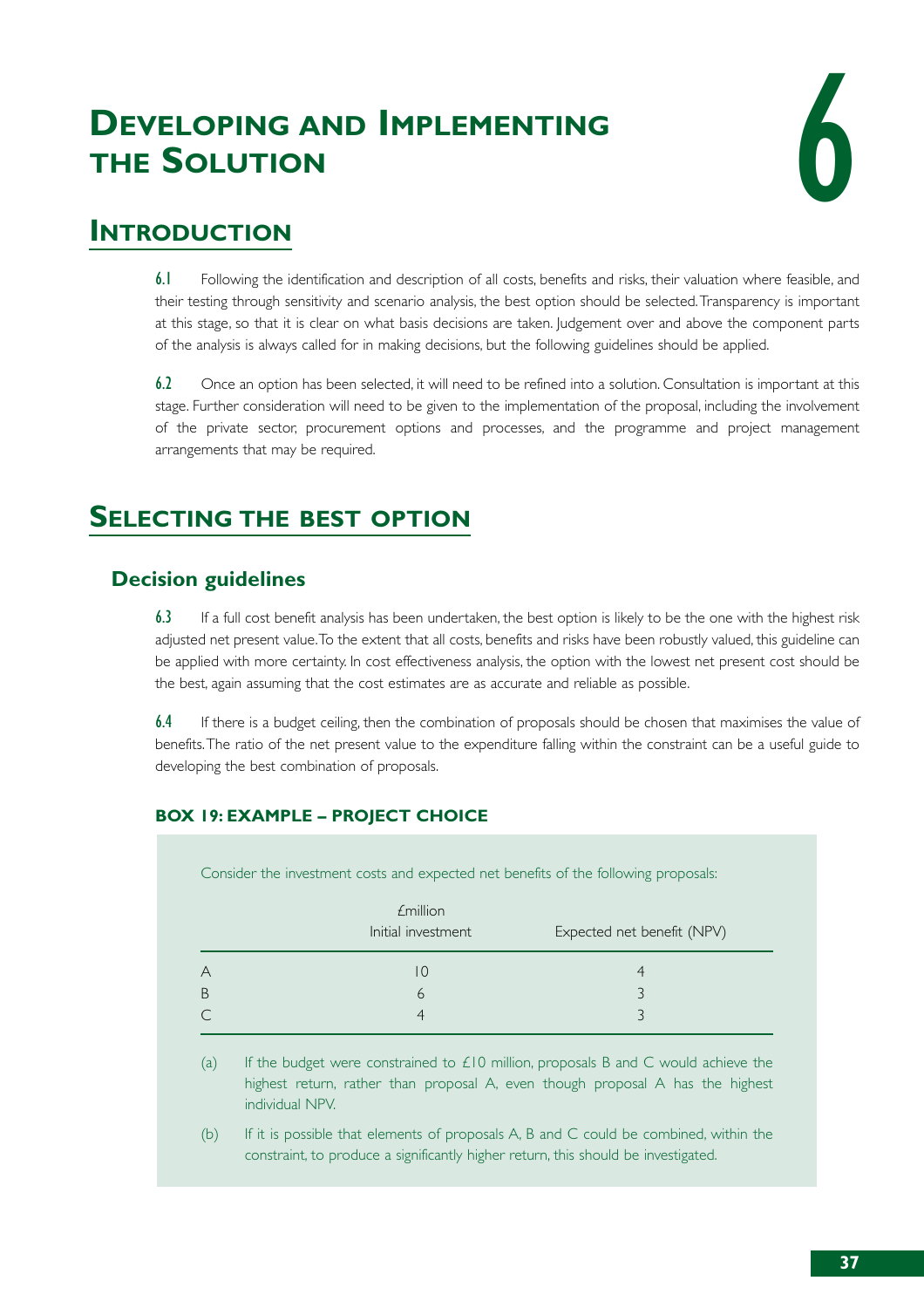6.5 Other decision criteria can be used to help select options where risk is an important consideration. The 'maximin-return' option is the most important to consider. It is the most risk averse option, as it is the option that provides the least bad outcome if the worst possible conditions prevail.

#### **BOX 20: EXAMPLE – MAXIMIN RETURN**

Two government services are being considered, which are mutually exclusive. Their NPVs under different market conditions are shown below: Low demand  $(E)$  Expected value  $(E)$  High demand  $(E)$ Service A 1,000,000 1,200,000 1,600,000 Service B 100,000 1,250,000 2,000,000

The maximin criteria points to Service A, as it provides the highest value in the worst market conditions.

6.6 In practice, other factors will also affect the selection of the best option, in particular the consideration of unvalued costs and benefits.Weighting and scoring techniques are useful in comparing different options in terms of the same criteria. However, as scores are not expressed in monetary terms, judgment is then required to compare the results of weighting and scoring with the cost benefit or cost effectiveness analysis. The two analyses should complement each other, and may indicate that further analysis is required before a decision can be reached. Annex 2 provides further information on how weighting and scoring can be brought into the decision making process. Fully involving stakeholders is very important in making judgments between monetised and non-monetised effects.

6.7 There is always a value imputed by decisions to proceed, and this value should always be clearly identified and analysed.

#### **BOX 21: EXAMPLE – SELECTING THE BEST OPTION**

Two lead options are being considered, with net present costs of  $E1$  million and  $E3$  million respectively, after taking into account valued benefits. To select the  $£3$  million option, a decision maker would need to judge that the unvalued benefits of the project must be worth at least £2 million.

He or she needs to judge whether this is reasonable. Several considerations could help inform this judgment. Are there any measures of the unvalued benefits that could be used to derive unit values, which could help assess whether the  $£2$  million is in fact worthwhile? Have values for this kind of benefit been estimated in other studies? Or are there better opportunities elsewhere for using the £2 million? What do the stakeholders think? And importantly, what do the stakeholders representing the opportunity of using the  $E2$  million elsewhere think?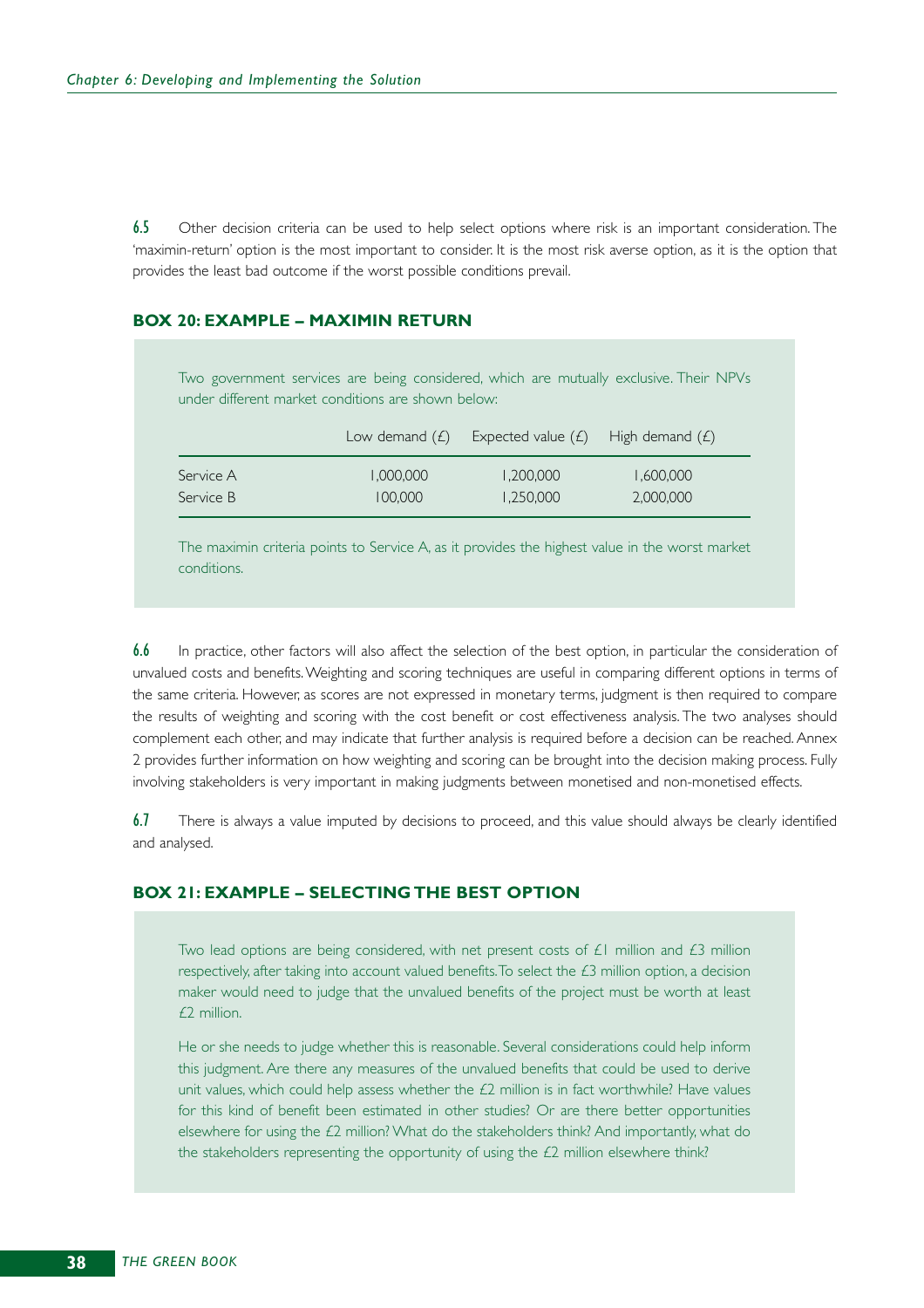6.8 The 'pay back period'<sup>1</sup> is sometimes put forward as a decision criterion. But payback ignores the differences in values over time, and the wider impacts of proposals.These drawbacks mean it should not generally be used as a decision criterion.

6.9 Similarly, the 'internal rate of return'<sup>2</sup> (IRR) should be avoided as the decision criterion. Whilst it is very similar to NPV as a criterion, there are some circumstances in which it will provide different, and incorrect, answers. For instance, IRR can rank projects that are mutually exclusive differently from NPV.

# **Affordability, funding, and cashflows**

6.10 The affordability of options should always be considered when developing and selecting options. In addition to the analysis of economic costs and benefits, appraisals usually need three major financial statements, at least for the lead options:

- ❑ A *budget* statement.This should be based on resource accounting and budgeting (RAB) principles, and show the resource costs over the lifetime of the proposal. For strategic initiatives, the budget will often comprise the forecast RAB financial statements of a whole organisation over a number of years.
- ❑ A *cashflow* statement.This should show the additional cash that will be spent on the lead option if it goes ahead.
- ❑ A *funding* statement. This should show which internal departments, partners and external organisations would provide the resources (and in some cases cash) required.

6.11 Contingency arrangements should also be developed to ensure there is sufficient financial cover for risks and uncertainties.

#### **BOX 22: EXAMPLE – DIFFERENCES BETWEEN COSTS**

A project affecting 1000 existing employees in Department A involves a new project team of 10 additional people, plus an informal 'secondment' from Department B of another 15 people for six months each. Department B has also agreed to fund half of the additional cashflows expected to be incurred.

- ❑ The additional *cashflows* involve the costs of employing the additional 10 people.
- ❑ The *economic cost* of the proposal includes the cashflows of the additional 10 people, the costs to the 1000 employees affected in Department A (for instance, reflecting the cost of their time), and the costs of the 15 staff transferred.
- ❑ A brief *funding statement* could show that Department B is providing half the additional cashflows expected to be incurred.
- ❑ Both departments will need to consider how the transfers affect their staff resource profiles, and potentially other internal budgets.

 $\overline{1}$  A pay back period is the number of years before a project breaks even; when total (discounted or undiscounted) benefits (net of on-going costs) equal capital costs. This technique ignores all benefits and costs arising after the break-even date and is likely to distort project choice.

<sup>&</sup>lt;sup>2</sup> The internal rate of return (IRR) is the discount rate that would give a proposal a present value of zero. IRR can be used to rank proposals. In the private sector, hurdle IRRs are often used to test whether a proposal should go ahead.The riskier the project is, the higher the hurdle IRR.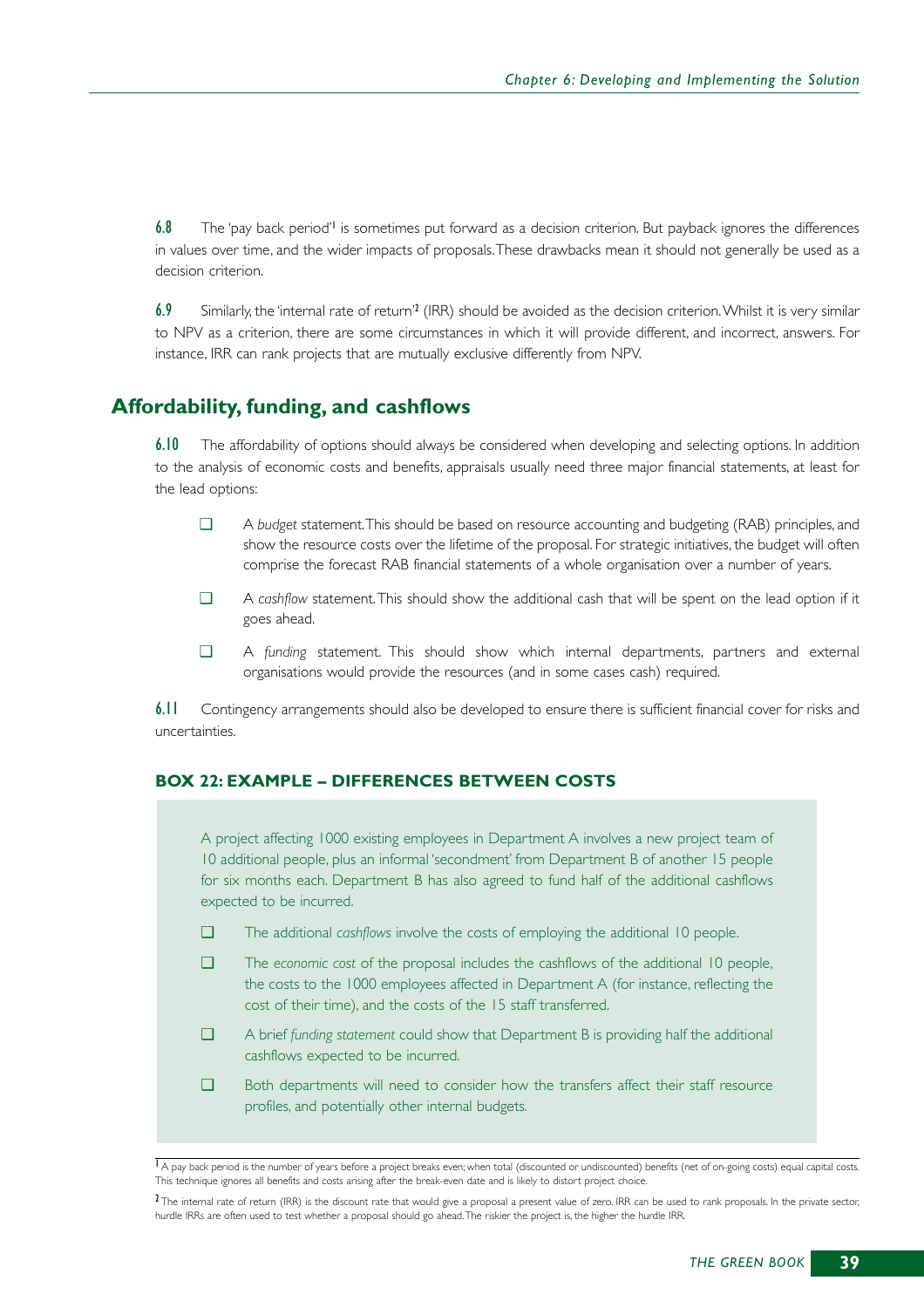# **DEVELOPING THE SOLUTION**

# **Introduction**

6.12 The best option is likely to require further refinement before a solution emerges. Options are rarely completely mutually exclusive, so it is useful to review the other options to see if their good parts can be grafted onto the leading option.

# **Consultation**

6.13 Consultation with external experts and with those affected is very important at this stage, whether or not formal or informal consultation has taken place earlier on.

6.14 Consultation on projects will usually be on one or two lead proposals; whereas consultation on policy and programme proposals that have more widespread effects should usually be undertaken both earlier, and on a wide range of options and alternatives.

6.15 Analysis of who is affected by a proposal, undertaken as part of the appraisal, may be very useful in determining who should be consulted, and also in considering the details of implementation. Attention should be drawn to the key assumptions, options and implementation issues. Consultation exercises should be drawn up in line with the following best practice guidelines:<sup>3</sup>

- ❑ Use the most appropriate approach. Written consultation may not the best way to canvass views on a policy or project option. Methods include meetings with interested parties and user surveys.
- ❑ Consultation should be easy to respond to (e.g., by electronic means).
- ❑ Check if statutory obligations apply.
- ❑ Allow sufficient time; consultation should be built into the planning process at the start.
- ❑ Be clear about who is being consulted, about what, in what time-scale, for what purpose.
- ❑ Consider joining up with other consultations, for instance in other government departments.
- ❑ Consultation documents should be clear, concise and focused.
- ❑ Ensure that the process reaches the target audience.
- ❑ Ensure that people are told the results, and the reasons for decisions taken.

# **Involving the private sector**

6.16 The extent of involvement of the private sector can vary from minor elements of a proposal being contracted-out through to full privatisation, with various forms of contracting, outsourcing and PPPs (including PFI) in between. Public bodies need to consider carefully which procurement route is likely to be most effective. In some cases, the appropriate balance between public or private sector provision will be clear. In others, the best solution must be identified across a range of public, private and partnership options.

<sup>3</sup> For further information on carrying out consultation exercises, refer to the Cabinet Office (http://www.cabinet-office.gov.uk/)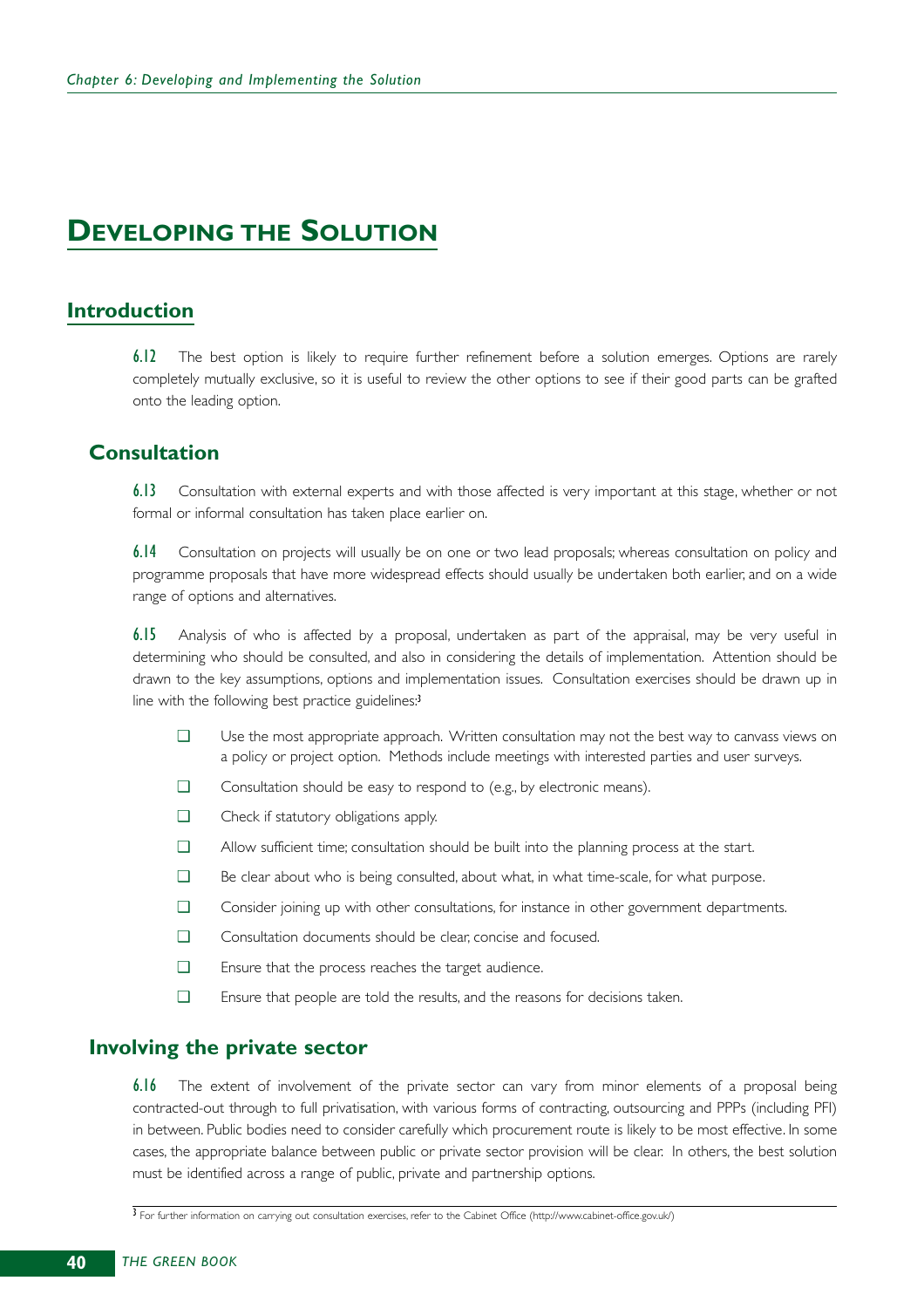#### **BOX 23: CONSIDERING PRIVATE SECTOR PROVISION**

Private sector provision may be more likely to provide a better solution where the scope for the following is greatest:

- ❑ Innovation to reduce costs or to improve observable outcomes;
- ❑ Generating additional revenue flows by sales to third parties;
- ❑ Reduction in risk of cost overrun or benefit shortfall;
- ❑ A contractor is able to exploit economies of scale in the provision of services (e.g. IT support or facilities maintenance);

❑ Savings in whole life costs and/ or for improved outcomes through effective design (e.g.: where a broad range of services may be provided in association with an asset, or when many inputs must be integrated in delivering a service, or where whole life and operating costs are importantly determined by good design);

- ❑ Clear specification of quality standards in absolute terms or in terms of client satisfaction;
- ❑ Ability of private sector to control discrete elements of the project without excessive oversight or interference; or,
- ❑ Clear boundaries and interfaces between public and private sectors.

Provision by the private sector may be less appropriate where:

- ❑ Risks which threaten the viability of a project are outside the control of the contractor (and these risks cannot be separated contractually from the project);
- ❑ The predominant risks are ones where the public sector has the comparative advantage in managing them;
- ❑ A large degree of discretion is required in determining the quality of services, and quality is not observable; or,
- ❑ Bidding costs are large in proportion to the value of the project (although there may be means of reducing these costs).

# **Commercial agreements**

6.17 Appraisals are generally made up of estimates that are forecast some time in advance of either the projected costs being incurred or benefits being realised. Any estimate made well in advance may or may not prove to be correct once a project has been implemented.The less well developed an appraisal, the greater the variability there is likely to be between the estimated value attached to a cost or benefit and the outturn.

6.18 By transferring risk away from the public sector in different ways, different procurement options provide procuring authorities with choices about how they might manage and mitigate certain risks around estimated costs and benefits. For example, typically PFI contracts transfer to the PFI partner the risk that capital costs will exceed estimates made by the procuring authority in a way that some conventional contracts may not. Equally, a payment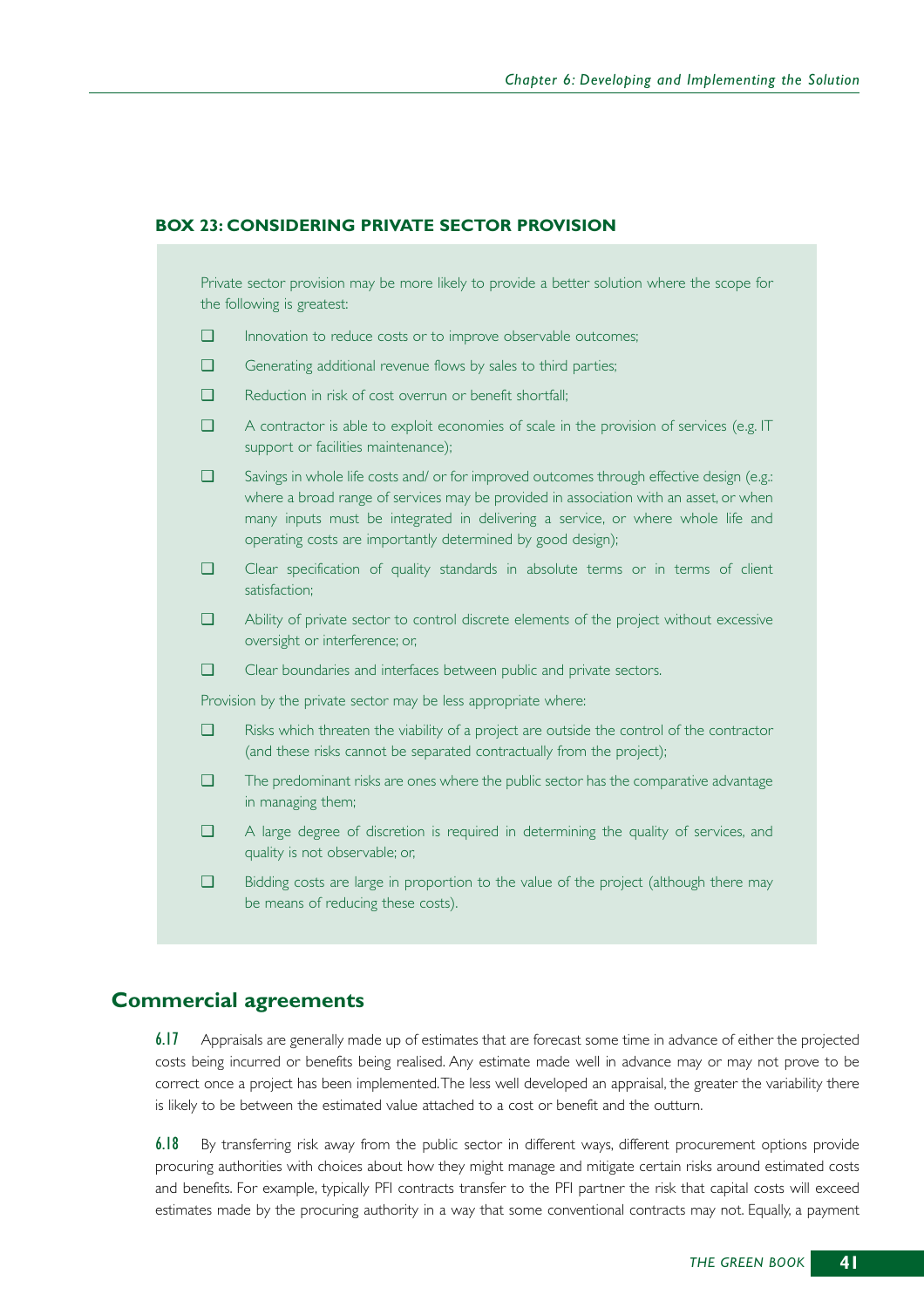mechanism that calibrates payments made under a contract with the delivery of well-defined benefits provides procuring authorities with a way of ensuring that certain costs are incurred only if certain benefits are delivered.

6.19 The level of confidence that public bodies can have that estimated costs and benefits will be similar to eventual outturn will depend on:

- ❑ The length of time between the cost or benefit estimate being made and the date of contract award; and,
- ❑ The procurement option chosen.

6.20 In relation to the latter, for example, costs which are fixed under contract and which become payable against measured milestones of physical progress in construction will have a higher probability of being incurred than costs which, although fixed under contract, are only payable to the extent that defined benefits, outcomes or contractual outputs associated with the contract are delivered. Comparisons between various procurement options need to take account of the impact that different contractual terms have on the likelihood that, in fact, certain costs will be incurred and benefits realised at the level estimated by the procuring body.

#### **Procurement processes**

6.21 OGC provides detailed guidance on the procurement options that are available, and how to conduct the relevant procurement process.<sup>4</sup> If the private sector is involved, proposals should be fully developed before tenders are invited. Where implementation will be by procurement, there are extensive requirements that need to be met under European Commission Directives and also under regulations within the United Kingdom.

6.22 Often, these impose requirements over and above those stipulated by the Green Book, and must be complied with at all stages. Specialist advice can be sought from either the procurement unit within a department or agency or from OGC5, and from Partnerships UK6 for PPP and PFI projects. The OGC also provides guidance on partnering arrangements.

# **IMPLEMENTATION**

6.23 Implementation<sup>7</sup> plans should be sufficiently complete to enable decisions to be taken on whether or not to proceed. So that evaluations can be completed satisfactorily later on, it is important that during implementation, performance is tracked and measured, and data captured for later analysis.

# **Programme and project management**

6.24 Economically justifiable and financially affordable proposals are of no value if realistically they cannot be implemented. The implementation of proposals must be considered as part of the appraisal process, enough to

<sup>4</sup> See OGC website: http://www.ogc.gov.uk/

<sup>5</sup> Information on European practice is available from http://europa.eu.int and from OGC http://www.ogc.gov.uk/

<sup>6</sup> See http://www.partnershipsuk.org.uk/

<sup>7</sup> In this context, 'implementation' refers to those activities that are required during the period after appraisal to put in place a policy, or complete a programme or project.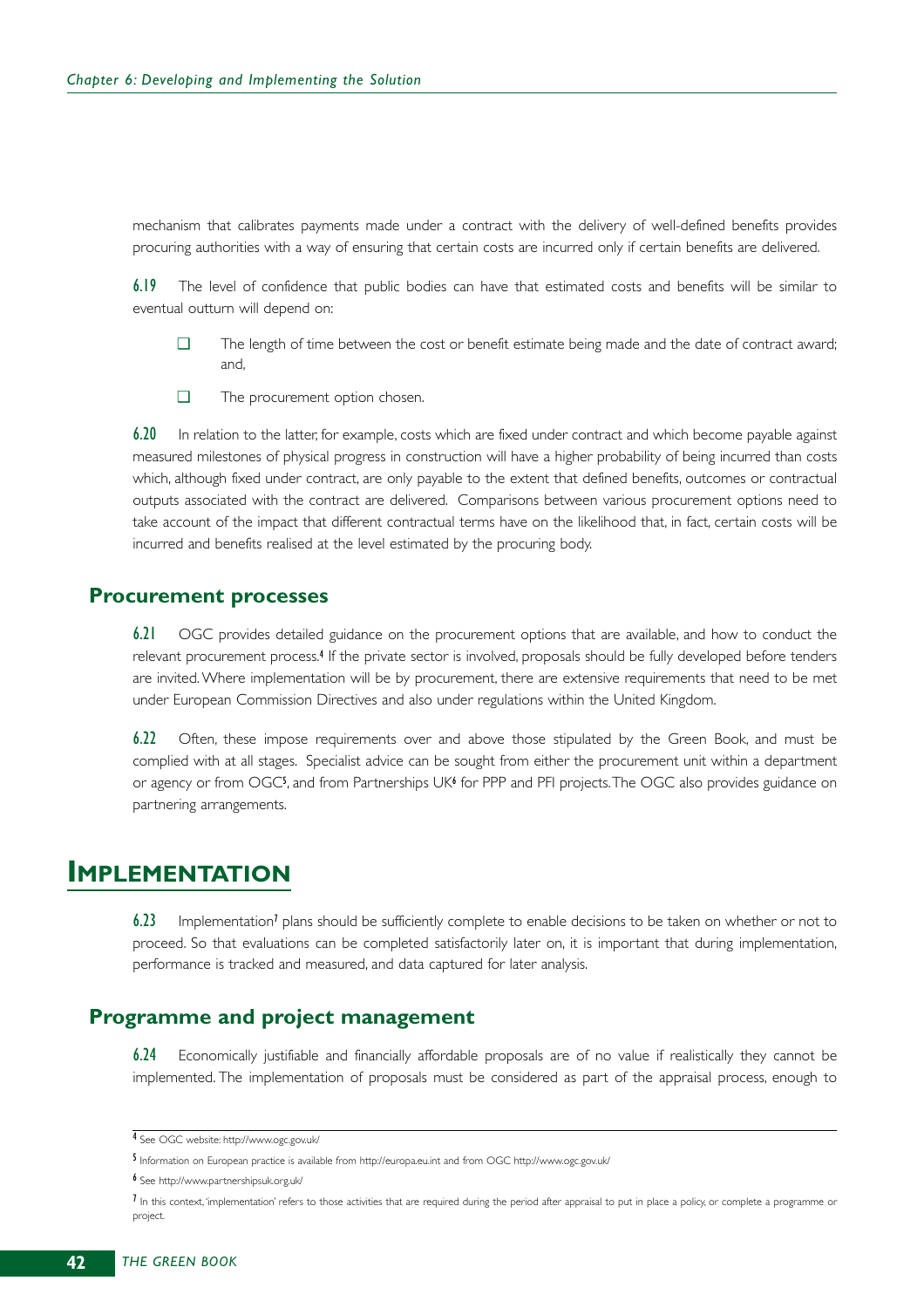ensure at least that proposals are viable, risks are manageable, and that benefits can be realised, before significant funds are committed.These aspects of appraisal develop iteratively as with the analysis of costs and benefits.

6.25 Programme management is a structured framework for defining and implementing change within an organisation. It provides a framework for implementing business strategies and initiatives through the management of a portfolio of projects that give organisations the capability to achieve benefits that are of strategic importance. All large programmes should have recognised programme management methodologies.

6.26 There should be an agreed approach to the management of projects, using recognised project management methodologies, such as PRINCE2.<sup>8</sup> Typically, this will involve identifying tasks and responsibilities and deadlines for completing them, and producing baseline schedules of milestones and activities (often in the form of Gantt charts). Progress against the base schedule should be reported on a regular basis. Guidance on project management is available from OGC.<sup>9</sup> Specific guidance is available on the management of construction projects.<sup>10</sup>

# **Performance management and measurement**

6.27 Performance management concerns tracking the success of a policy, programme or project in achieving its objectives and in securing the expected benefits. For appraisal and evaluation purposes, it involves the systematic collection of data relating to the financial management and outcomes of the policy, programme or project during implementation.

6.28 This provides an essential source of information, indicating the extent to which objectives are being achieved, giving an early warning of potential problems, and of the possible need to adapt the policy, programme or project to ensure success. Monitoring also provides information for the evaluation stage. To be fully effective, plans for monitoring must form part of the initial planning of a policy, programme or project.

6.29 Effective performance measurement and monitoring means tracking all categories of benefit and ensuring that:

- ❑ Projects have defined target benefits and outputs;
- ❑ Ownership of the delivery of benefits remains with the programme manager;
- ❑ Outputs of a project or policy remain consistent with changing government objectives;
- ❑ Targets and achieved benefits are measured, reported and communicated;
- ❑ Costs are closely monitored and managed; and,
- ❑ Forecast costs and benefits are frequently reviewed.
- **6.30** A monitoring system should establish:
	- ❑ Whether management data is actually measuring what it purports to measure; and,
	- ❑ Put in place sufficient controls to ensure that the data is accurate.

<sup>8</sup> See OGC website: http://www.ogc.gov.uk/

<sup>9</sup> See http://www.ogc.gov.uk

<sup>10</sup> OGC and HM Treasury have produced a series of ten procurement guides for construction projects. These are fully endorsed by the National Audit Office. http://www.property.gov.uk/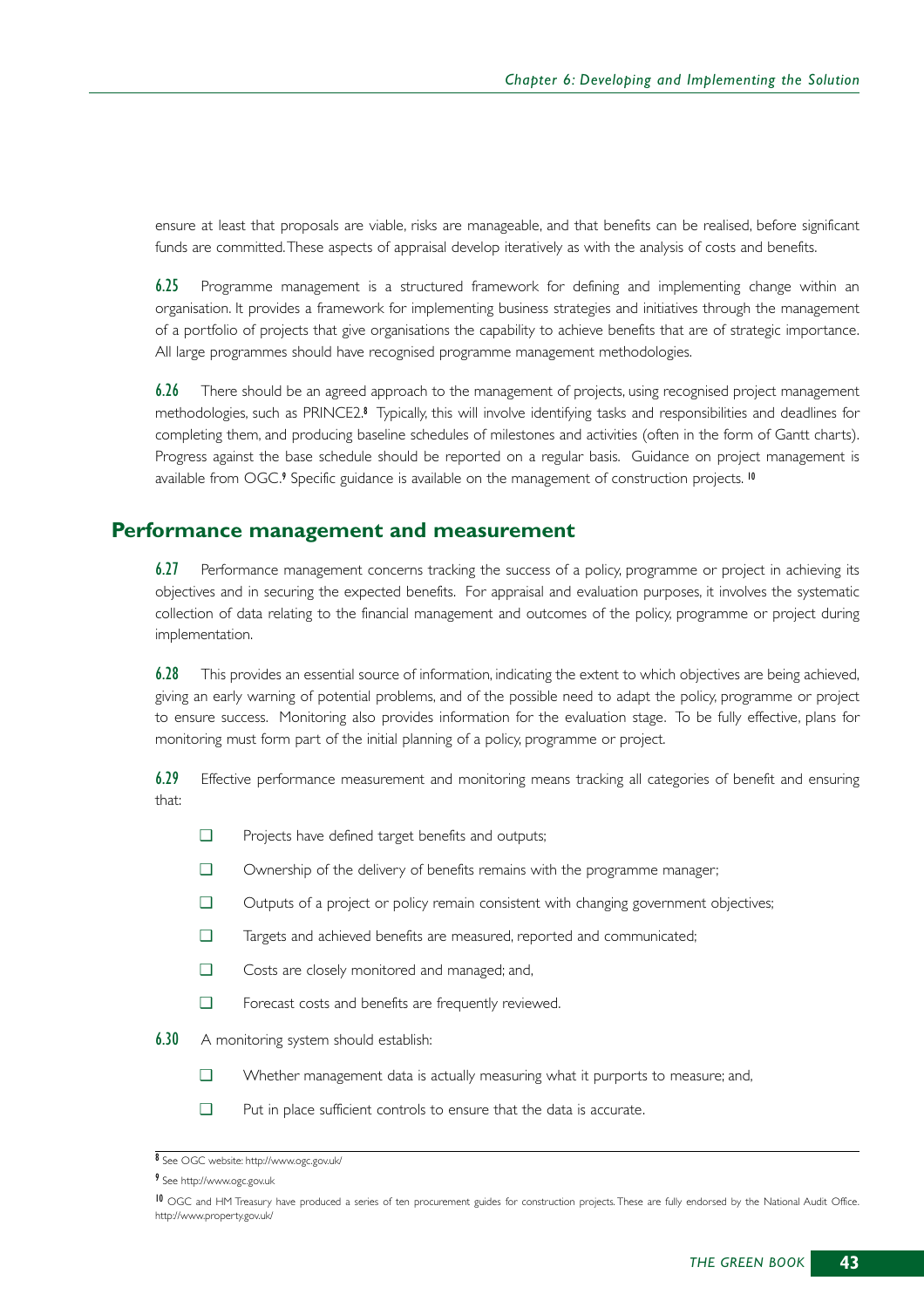# **Financial reporting**

6.31 Regular financial reporting on policies, programmes and projects should be performed. Reports may be integrated into the normal financial reporting cycle of an organisation, issued separately, or possibly combined with the reporting of progress against plan, benefits, and risks.

6.32 Finance reports are likely to show expenditure to date, forecasts for the year, and variances against budgets. In large complex projects, the financial reporting is likely to integrate with contract management, with contractors providing regular 'Work In Progress' statements.

### **Benefits realisation management**

6.33 Benefits realisation management is the identification of potential benefits, their planning, modelling and tracking, the assignment of responsibilities and authorities and their actual realisation. In many cases, benefits realisation management should be carried out as a duty separate from day to day project management.

6.34 Benefits fall into four main categories, which are described below.

| <b>Benefit</b>             |              | <b>Example</b>                                                                                              |
|----------------------------|--------------|-------------------------------------------------------------------------------------------------------------|
| Financial                  | Quantitative | Operating cost reduction, revenue increase                                                                  |
| Non-financial Quantitative |              | Number of customer complaints, reduction in road<br>accidents, percentage of government departments on-line |
| Non-financial Qualitative  |              | Staff skills, staff morale                                                                                  |
| Outcomes                   |              | Quantitative and qualitative Improved standards of healthcare                                               |

#### **BOX 24: BENEFIT CATEGORIES**

6.35 It is also useful to identify financial savings that release cash for other uses.

# **Contract management**

 $6.36$  When contracts have been let, it will be important to ensure that the respective roles and responsibilities set out in the contract are fully understood and fulfilled to the contracted standard. The likelihood of the benefits being realised will be affected by the contractual terms, and any incentives built in to the contract. Where contracted standards are not fulfilled, the contracting public body should apply mechanisms established in the contract to rectify any under-performance. Guidance is available from OGC on dispute resolution.<sup>11</sup>

<sup>11</sup> See http://www.ogc.gov.uk/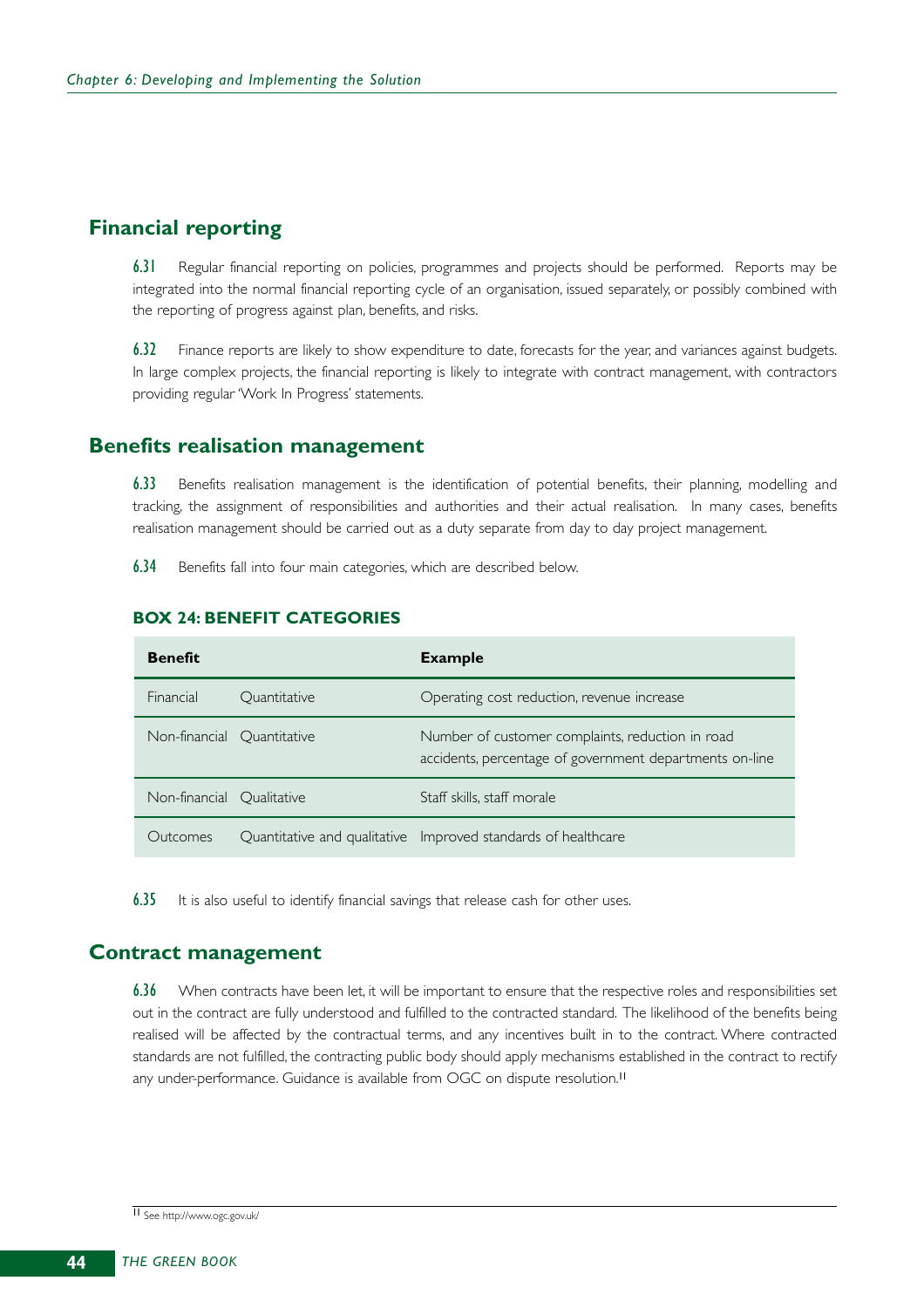# **EVALUATION**



# **INTRODUCTION**

7.1 When any policy, programme or project is completed or has advanced to a pre-determined degree, it should undergo a comprehensive evaluation. Major or on-going programmes, involving a series of smaller capital projects, must also be subject to ex post evaluations.

7.2 Evaluation examines the outturn of a policy, programme or project against what was expected, and is designed to ensure that the lessons learned are fed back into the decision-making process.This ensures government action is continually refined to reflect what best achieves objectives and promotes the public interest.

7.3 Evaluation comprises a robust analysis, conducted in the same manner as an economic appraisal, and to which almost identical procedures apply. It focuses on conducting a cost benefit analysis, in the knowledge of what actually occurred rather than what is forecast to happen.

7.4 In preparing for an evaluation, it is usually helpful to start with an outline plan, setting out the general boundaries of the proposed evaluation, including:

- ❑ Questions which it seeks to answer;
- ❑ Staff and other resources available;
- ❑ Provisional timing and cost; and
- ❑ Who should be consulted.

# **EVALUATION PROCESS**

- 7.5 The evaluation itself would normally follow this sequence:
	- 1. Establish exactly what is to be evaluated and how past outturns can be measured.
	- 2. Choose alternative states of the world and/or alternative management decisions as counterfactuals.
	- 3. Compare the outturn with the target outturn, and with the effects of the chosen alternative states of the world and/or management decisions.
	- 4. Present the results and recommendations.
	- 5. Disseminate and use the results and recommendations.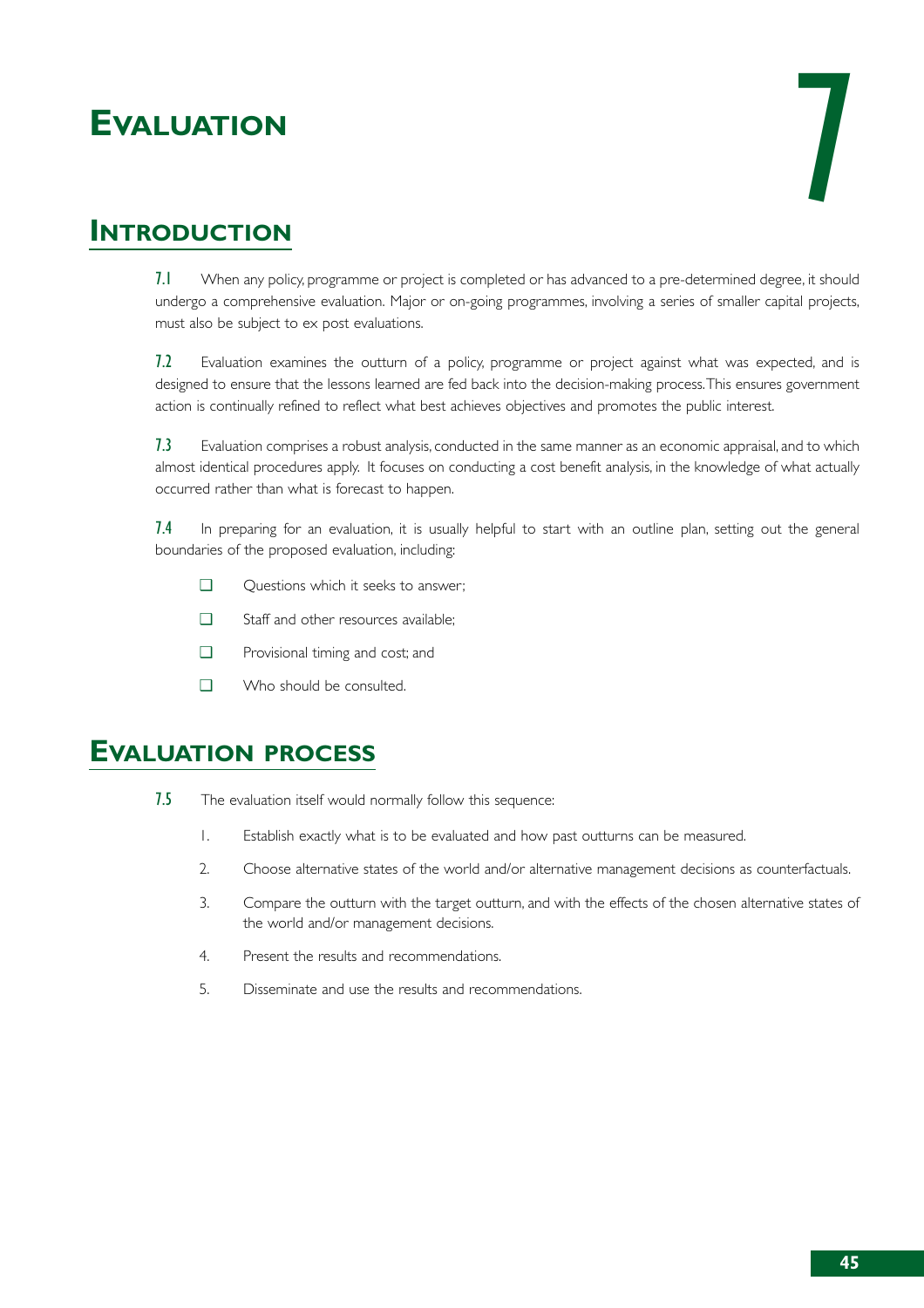Evaluation requires management initiative (sometimes political commitment) and intensive monitoring. The thoroughness of an evaluation should depend upon the scale of the impact of a policy, programme or project, and to some extent on the level of public interest. There may be a high level of media interest around a project which has required a significant degree of expenditure, or one which is highly complex, novel, or represents a pilot for future large scale programmes. Evaluation reports should be widely disseminated and published, where appropriate, to contribute to the knowledge base upon which future decisions will be taken.

# **Establish what is to be evaluated**

7.6 The activity to be evaluated needs to be clearly specified. The evaluation might be of a project, programme or policy, particular aspects of the activity, or of key common issues affecting a number of activities. It might also be a pilot designed especially for evaluation.

7.7 Objectives, outcomes and outputs should be defined and quantified as precisely as possible for use in step three below.<sup>1</sup> It is important to distinguish between the objectives and outcomes, and the outputs and targets.

7.8 The availability of output and performance measures and targets, and other monitoring data, and how they relate to the objectives should be reviewed. If this information is inadequate, consideration should be given to the collection of additional data, although ideally, data needs would have been considered at the outset of the project.

# **Alternative States / Management Decisions**

7.9 The definition of exactly what needs to be compared with what needs to be clearly stated. The outturn of any complex activity will never be exactly as projected in advance. However, the reasons for the outturn being better or worse than expected may be attributable to the 'state of the world', or to actions of the responsible body.These might include the management of the project, forecasting assumptions, or the inherent design of the policy.

# **Compare the Outturn with Targets**

7.10 As discussed earlier, the technical methodologies used for appraisal and evaluation are similar. Each should identify and measure, where possible, both the direct and indirect benefits of the policy, programme or project.The main difference is that evaluation tends to be based on actual data, and appraisal on forecasts and projections.

- 7.11 The evaluation should include the following:
	- ❑ An assessment, quantified where possible, of what happened;
	- ❑ A comparison with the target outturn; and
	- ❑ A comparative assessment of one or more counterfactuals (i.e. alternative outturns given different states of the world, or different management decisions).

TThe objectives, outcomes and outputs of a policy, programme or project should have been identified and documented during appraisal. See Chapter 4 for more detail.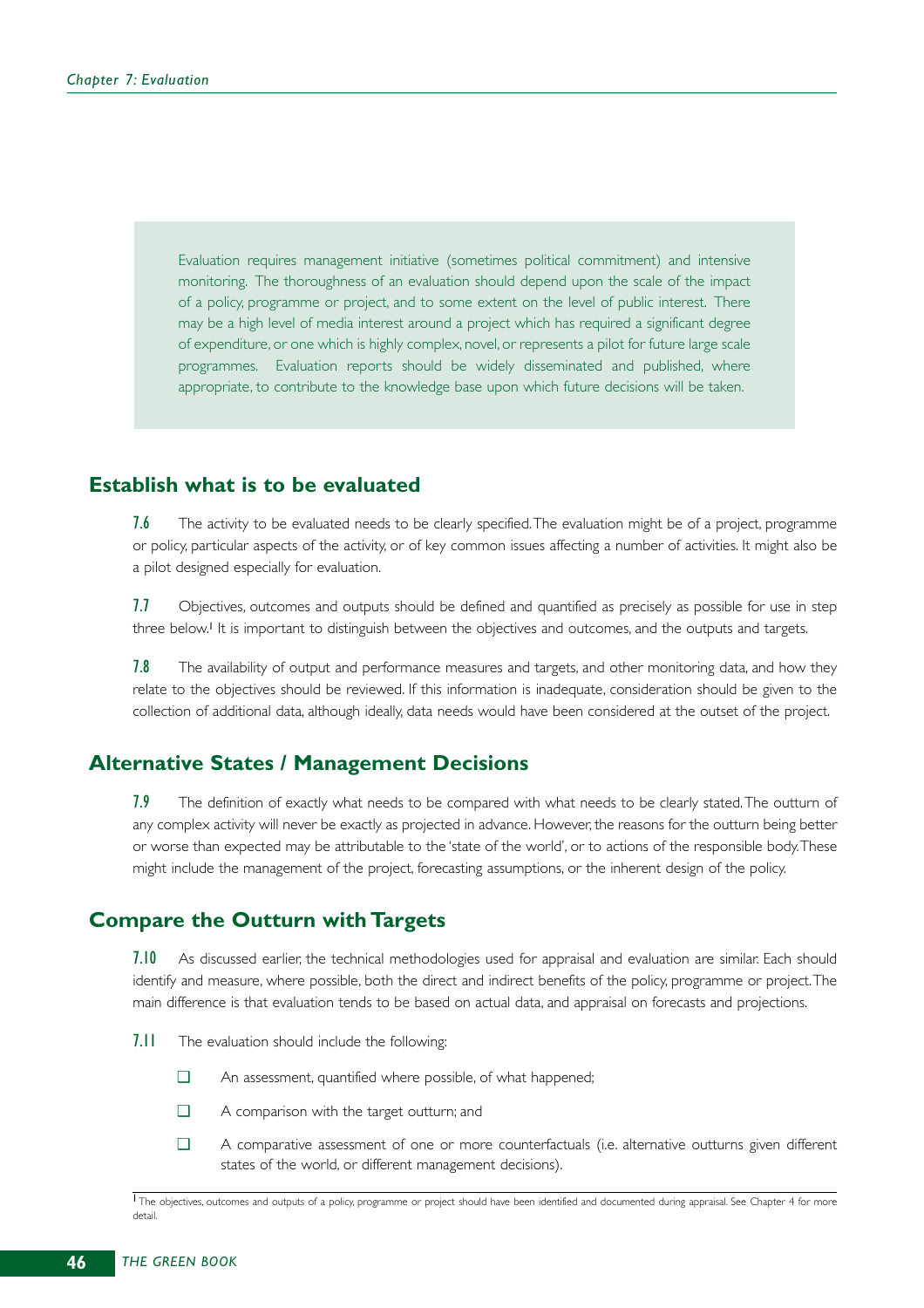7.12 Where possible the comparative assessment should include a 'control group', to whom the activity was not applied.

7.13 It is usual to take as a benchmark for comparison, what would have happened if the activity under consideration had not been implemented. It is also useful to consider the consequences of implementing one or more of the alternatives considered during appraisal. Occasionally it may be appropriate to consider an option that was not originally appraised, as long as it was feasible at the time of implementation.

7.14 The evaluation should assess the success of the project, programme or policy in achieving its objectives, and also how this achievement has contributed to the wider outcomes. If the objectives were not achieved, the evaluation should establish why that was the case.

# **Presentation of results and recommendations**

7.15 The results of an evaluation should summarise:

- ❑ Why the outturn differed from that foreseen in the appraisal;
- ❑ How effective the activity was in achieving its objectives, and why;
- ❑ The cost effectiveness of the activity; and
- ❑ What the results imply for future management or policy decisions.

7.16 The results obtained should generally lead to recommendations for the future. These may include, for example, changes in procurement practice, delivery, or the continuation, modification, or replacement of a programme.

# **Disseminate the results and recommendations**

7.17 The results and recommendations from evaluation should feed into future decision making. The methods used to achieve this will generally require senior management endorsement. Efforts should be made to disseminate the results widely, and, for this purpose, it may be helpful to use summaries of the main points, and reports which synthesise the results from a number of evaluations with common features.

7.18 Evaluation reports and the research that informs them should be placed in the public domain unless there are good reasons, in terms of security or commercial confidentiality, for not doing so.

# **Comparison of Appraisal and Evaluation**

7.19 Box 25 sets out the differences between undertaking an assessment at the outset, in support of government intervention – appraisal – and undertaking an assessment to evaluate how successful such action has been – evaluation.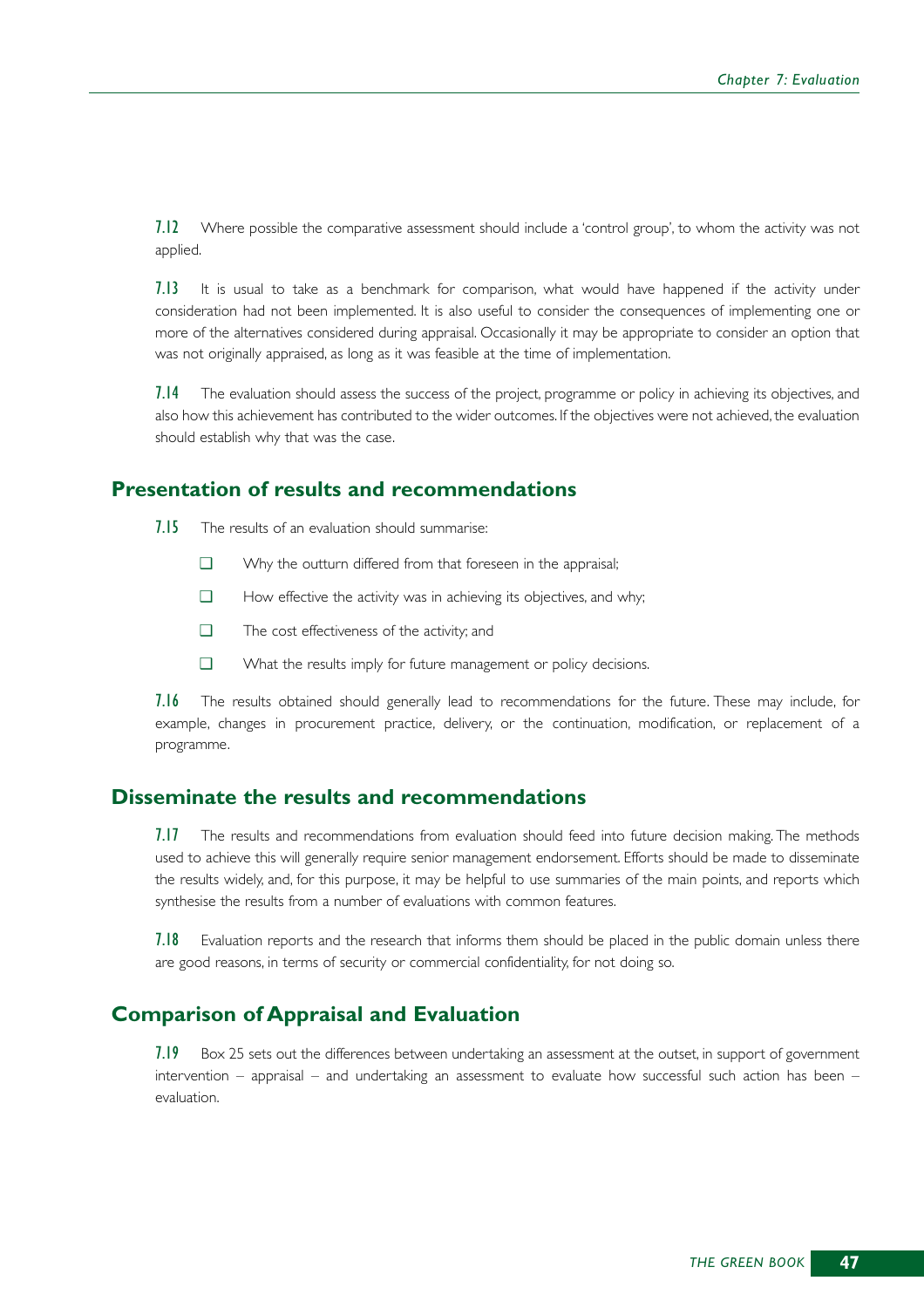#### **BOX 25: COMPARISON OF APPRAISAL AND EVALUATION**

|                                        | <b>Appraisal</b>                                                                                                               | <b>Evaluation</b>                                                                                                                                                                                |
|----------------------------------------|--------------------------------------------------------------------------------------------------------------------------------|--------------------------------------------------------------------------------------------------------------------------------------------------------------------------------------------------|
| Aim                                    | Ex ante assessment of whether<br>action is worthwhile and impacts                                                              | Ex post assessment of whether action was<br>worthwhile and impacts                                                                                                                               |
| Use of<br><b>Output</b>                | Project procurement, policy and<br>programme design                                                                            | Feedback for:<br>(a) future procurement, project management,<br>(b) wider policy debate, and<br>(c) future programme management.                                                                 |
| <b>Application</b>                     | Projects, policies and programmes                                                                                              | Projects, policies and programmes                                                                                                                                                                |
| <b>Timing</b>                          | Always prior to implementation                                                                                                 | During implementation ('formative')<br>u<br>After implementation ('summative')<br>❏                                                                                                              |
| Data                                   | Forecasted                                                                                                                     | Historic and current, estimated and actual.<br>Estimates of counterfactuals                                                                                                                      |
| <b>Method</b>                          | Comparison of options against<br>'do nothing' option<br>Estimated assessment of risk                                           | Comparison of results against 'do nothing'<br>option<br>Comparison of actual outturns against target<br>outturns/ alternative outturns<br>Assessment of risks that did or did not<br>materialise |
| Analytical<br><b>Techniques</b>        | Cost Benefit/ Effectiveness Analysis<br>Discounted cash flow analysis<br>Multi-criteria analysis<br>Other statistical analysis | Cost Benefit/ Effectiveness Analysis<br>Discounted cash flow analysis<br>Multi-criteria analysis<br>Other statistical analysis - e.g.: analysis of<br>performance indicators                     |
| <b>Decision</b><br>Criteria            | Comparison of NPV, NPC for<br>different options<br>Non quantifiable factors may be<br>included if quantification impossible    | Consideration of whether correct criteria<br>were used                                                                                                                                           |
| <b>Audit and</b><br><b>Enforcement</b> | Public Accounts Committee (PAC),<br>NAO, HMT, OGC Gateways 0, I<br>Departmental arrangements                                   | PAC, NAO, HMT, OGC Gateway 5,<br>Departmental arrangements                                                                                                                                       |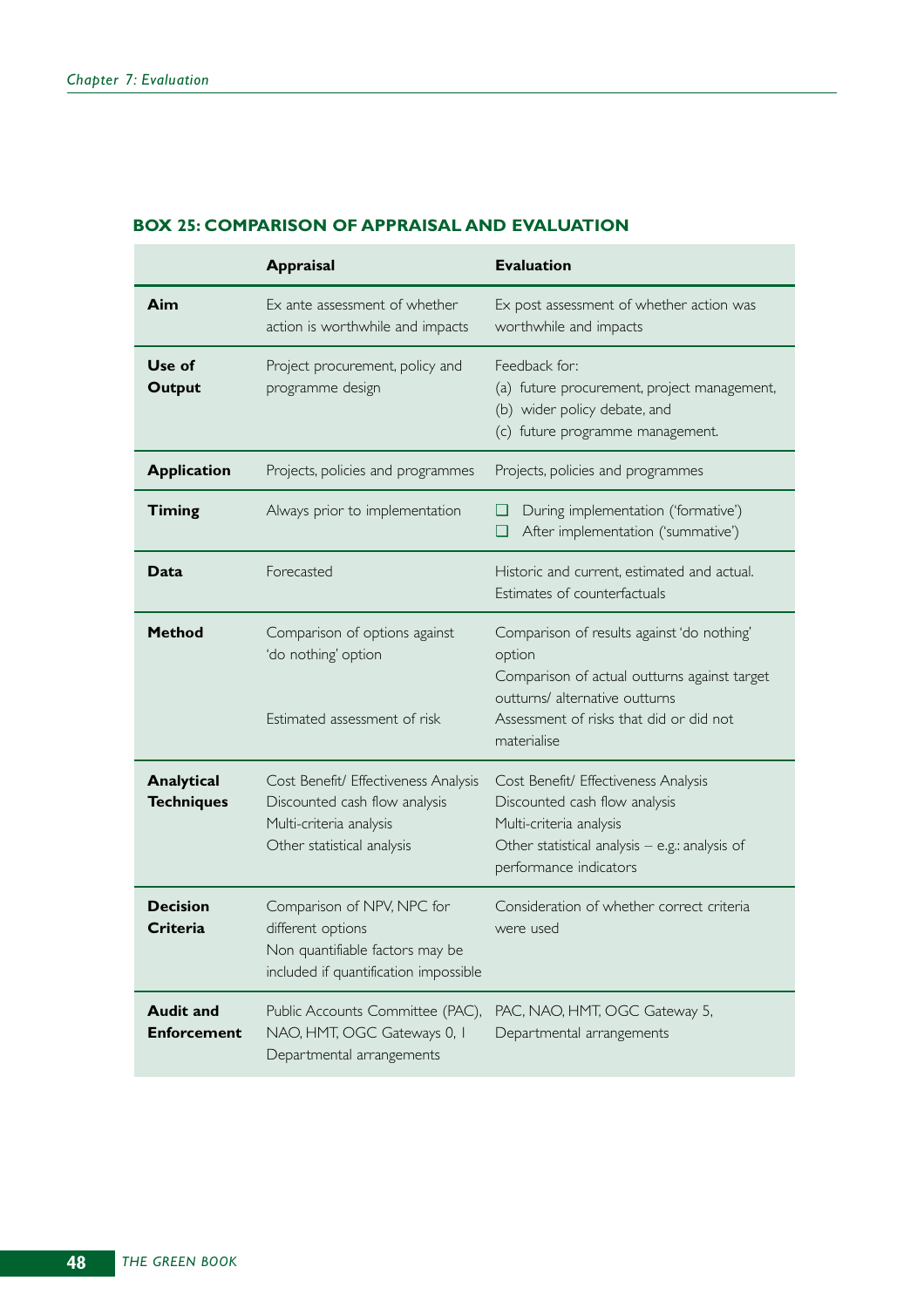#### **BOX 26: EXAMPLE 'EXPANDING VOCATIONAL TRAINING' - QUESTIONS FOR EVALUATION:**

- ❑ To what extent did the anticipated costs and benefits match the actual outcome ('benefits realisation')?
- ❑ In the light of experience with the target group of trainees, would better results have been achieved if this group had been more tightly defined, e.g. the alternative option of focusing purely on low or unskilled workers?
- ❑ Has any new information about the impact of vocational training come to light since the policy was implemented? (i.e. how effective is it in meeting objectives)?
- ❑ Were the risks assumed for completion of the training course justified or did they understate/exaggerate the true risk?
- ❑ Control group how does the productivity of those individuals who undertook training compare to the productivity of workers of similar skill who were not offered training?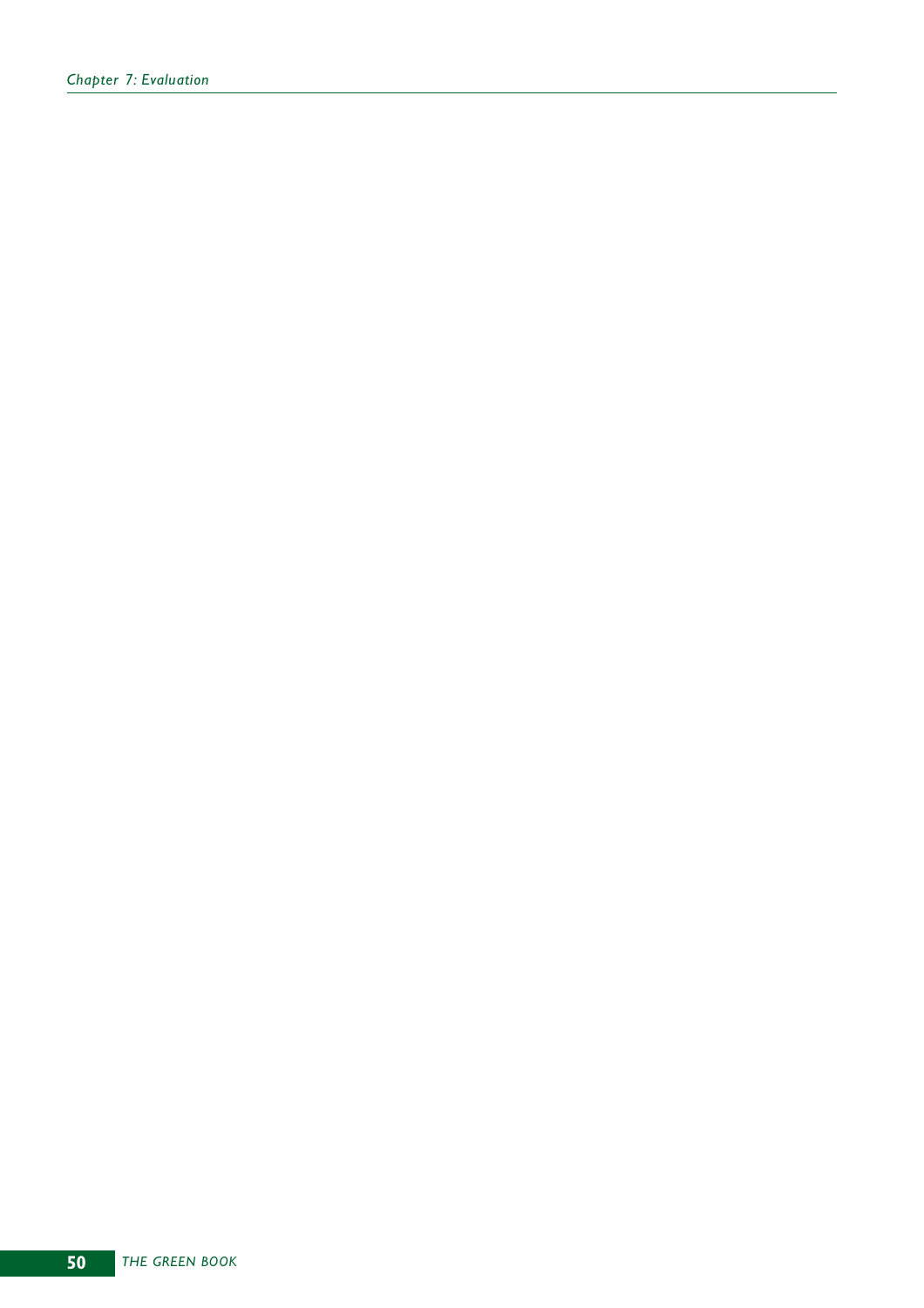# **GOVERNMENT INTERVENTION**

# **ANNEX**

# **INTRODUCTION**

This Annex discusses the rationale for government intervention, whether via a new or changed policy, a programme or a project. It is essentially twofold:

- ❑ The achievement of economic objectives by addressing inefficiencies in the operation of markets and institutions; and,
- ❑ The achievement of an equity objective, such as local or regional regeneration.

# **ECONOMIC EFFICIENCY**

2 Economic efficiency is achieved when nobody can be made better off without someone else being made worse off. Such efficiency enhances prosperity by ensuring that resources are allocated and used in the most productive manner possible. One potential cause of inefficiency is where circumstances mean that the private returns which an individual or firm receives from carrying out a particular action differ from the returns to society as a whole. Market failure is a description of a situation where, for one reason or other, the market mechanism alone cannot achieve economic efficiency.This can occur for a number of reasons, which are briefly discussed below.

# **Public Goods**

3 The market may have difficulty supplying and allocating certain types of products and services, such as 'public goods'. Public goods are those that are 'non-rival' or 'non-excludable' when used or consumed.

- ❑ 'Non-rival' means that the consumption of the good by one person does not prevent someone else using or consuming that good. Clean air is an example of a non-rival good.
- ❑ 'Non-excludable' means that if a public good is made available to one consumer, it is effectively made available to everyone. National defence is an example of a non-excludable good.

Non-excludability can give rise to a problem known as 'free-riding'. This is when some consumers fail to pay for the provision of the public good because they expect others will do so.This implies that the returns to potential suppliers will be less than society as a whole would be willing to pay collectively. So a market solution would imply too little public goods being produced to be socially optimal.

# **Externalities**

5 'Externalities' result when a particular activity produces benefits or costs for other activities that are not directly priced into the market. Externalities are associated with, for example, research and development spill-overs, and environmental impacts, such as pollution. A firm might keep down its own costs by not investing in water pollution controls, but in so doing would raise the costs of those firms and individuals relying on using clean water. As a result the polluter has imposed an external cost on other users, or alternatively, a reduction in pollution confers an external benefit upon these other users.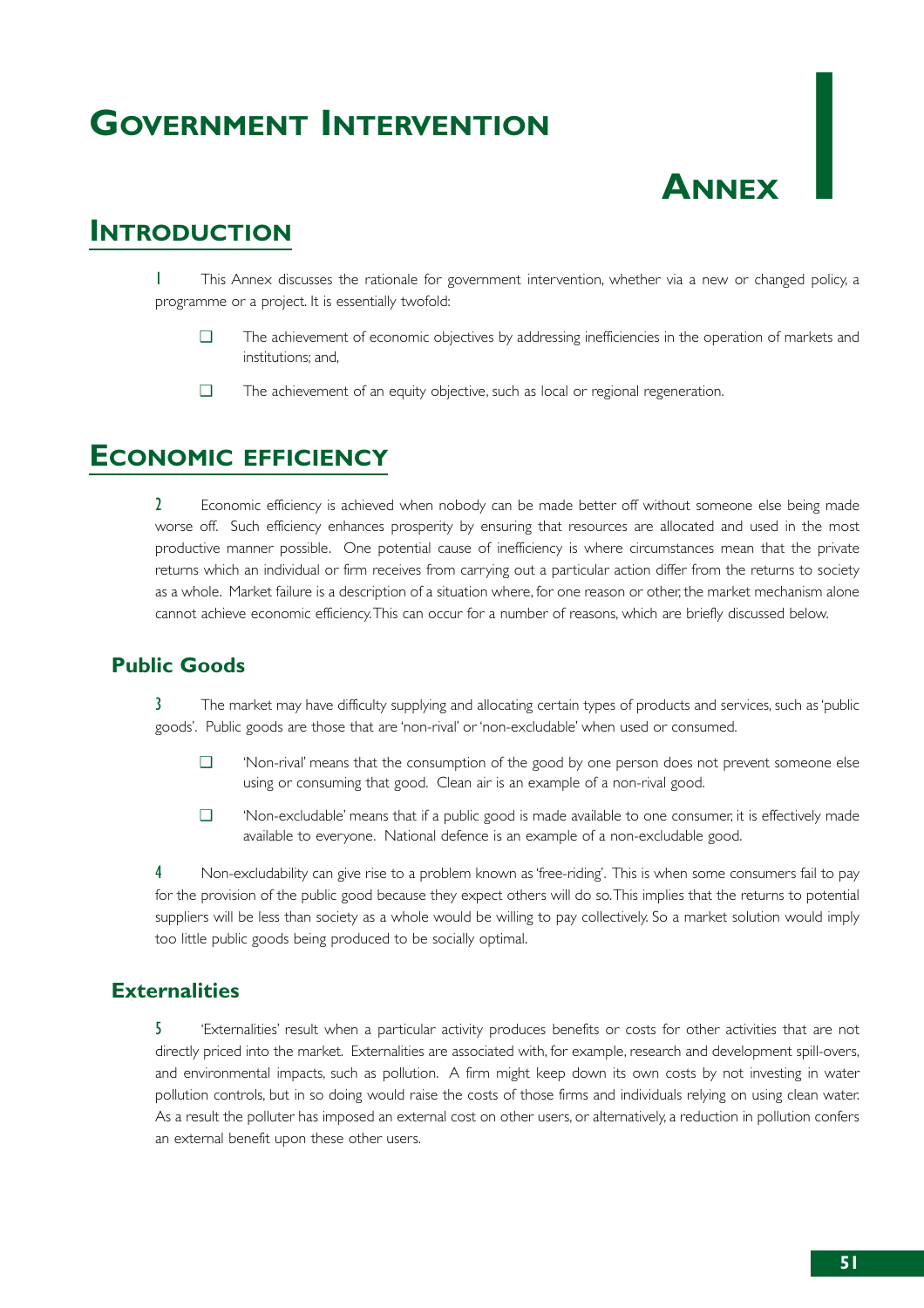# **Imperfect Information**

Information is needed for a market to operate efficiently. Buyers need to know the quality of the good or service to judge the value of the benefit it can provide. Sellers, lenders and investors need to know the reliability of a buyer, borrower or entrepreneur.

7 This information must be available fully to both sides of the market, and where it is not, market failure may result. This is known as 'asymmetry of information' and can arise in situations where, for example, sellers have information that buyers don't (or vice versa) about some aspect of product or service quality. Information asymmetry can restrict the quality of the good traded, resulting in 'adverse selection'. Another possible situation is where a contract or relationship places incentives upon one party to take (or not take) unobservable steps that are prejudicial to another party. This is known as 'moral hazard', an example of which is the tendency of people with insurance to reduce the care they take to avoid or reduce insured losses.

# **Market Power**

8 Market power can arise as a result of insufficient actual or potential competition to ensure that the market continues to operate efficiently.

9 High start up costs can deter entry by competitors in the first place, and therefore create market power. This situation may be exacerbated through organisations acting strategically to protect their position in the market. Examples of this are when an organisation invests in any excess capacity available in the market, or engages in a practice known as 'predatory pricing' where prices are set low (e.g. below the marginal cost of production) to drive out competitors and then raised once they have left.

# **EQUITY**

10 The other important rationale for government intervention is the achievement of equity objectives. Before acting, an assessment should be made of the extent of the inequality to be redressed, and the reasons it exists.

11 Further detail on the treatment of equality in project appraisal is provided in Annex 5.

# **ADDITIONALITY**

12 The success of government intervention in terms of increasing output or employment in a given target area is usually assessed in terms of its 'additionality'. This is its net, rather than its gross, impact after making allowances for what would have happened in the absence of the intervention. Additionality can also be referred to as a 'supply side' or 'structural' impact, which operates by altering the productive capacity of the economy.This can occur either because of a change in the size of the workforce or a change in the productivity of the workforce. Examples of interventions that promote supply-side benefits include improving the working of markets and economic institutions, strengthening capabilities, and facilitating greater participation in the workforce. The extent to which a proposal may produce a supply side benefit is an important component of an appraisal.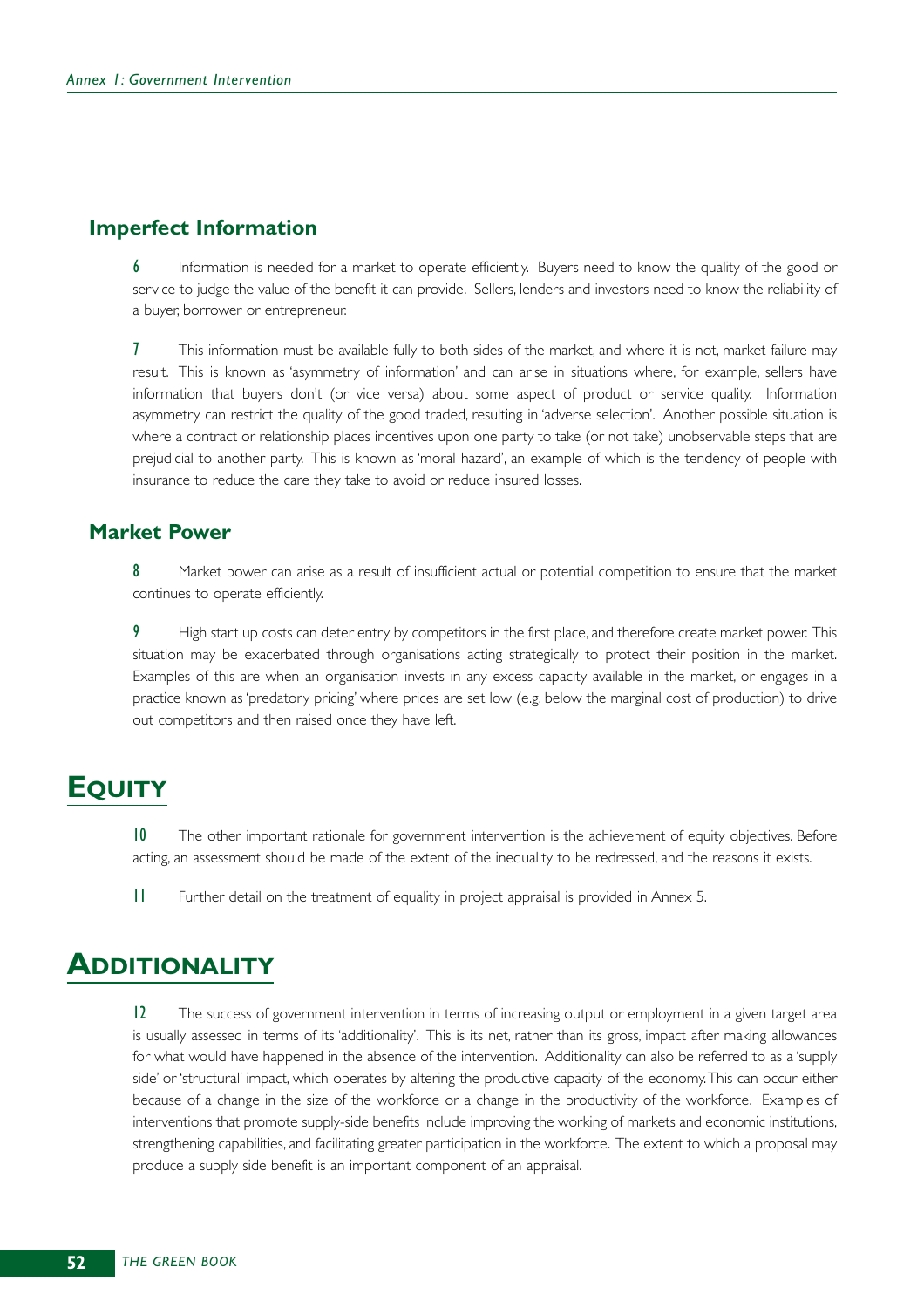13 If there are no grounds for expecting a proposal to have a supply side effect, any increase in government expenditure would result in a matching decrease in private expenditure, (known as 'crowding out'). If, however, the supply-side impact of a proposal is expected to be positive, the net additional impact on economic welfare will need to be measured. This may consist of additional employment or output, and constitutes a real net benefit which the appraisal should take into account.

14 Estimating this type of additionality will normally require an analysis of the product, labour, and in some cases, capital markets affected by the intervention. For example, when assessing the level of displacement of an employment creation programme or the impact of recruitment and redundancy decisions on a particular local area, it is necessary to examine the characteristics of the jobs created, or protected, in relation to the characteristics of the local labour market. They must then be compared with similar jobs in other local areas that are not subject to the policy. Such a comparison establishes the 'do nothing' case: what would have happened if the intervention had not gone ahead.

15 In some cases, the best source of information for assessing additionality may be from those who clearly have an interest in the outcome of the decision. In these circumstances, the information and forecasts should be confirmed by an independent source. For example, the implied growth in demand for services might be compared to other forecasts for the same region, and contrasted with past performance. Sensitivity analysis should also be carried out, using alternative values for the key variables.

16 After developing the 'do nothing' case, the next step is to assess the net impact or benefit of these different options. This net benefit is the 'additionality' of the option. Additionality must, however, be calculated with consideration of 'leakage', 'deadweight', 'displacement' and 'substitution' effects. These are explained below.

- ❑ 'Leakage' effects benefit those outside of the spatial area or group which the intervention is intended to benefit.
- ❑ 'Deadweight' refers to outcomes which would have occurred without intervention. Its scale can be estimated by assessing what would have happened in the 'do minimum' case, ensuring that due allowance is made for the other impacts which impact on net additionality.
- ❑ 'Displacement' and 'substitution' impacts are closely related. They measure the extent to which the benefits of a project are offset by reductions of output or employment elsewhere.

17 For example, a project may attract scarce skills, or investment, which would otherwise have gone to other parts of the country; or, if the policy involves support for local businesses, these may compete for resources and / or market share with non-assisted businesses.

18 The appropriate area for analysis of displacement effects will depend on the type of project. In the case of employment displacement, the area considered should usually approximate the local labour market.<sup>1</sup>

<sup>1</sup> Detailed guidance on methodologies for assessing displacement effects is available from the DTI Central Evaluation Team web site at http://www.dti.gov.uk.The recent DTI/ SBS evaluation of 'Smart', available on the same web site, provides an applied example. Also useful is research undertaken for DTI by the University of Durham (http://www.dur.ac.uk) and DWP's Travel to Work Areas.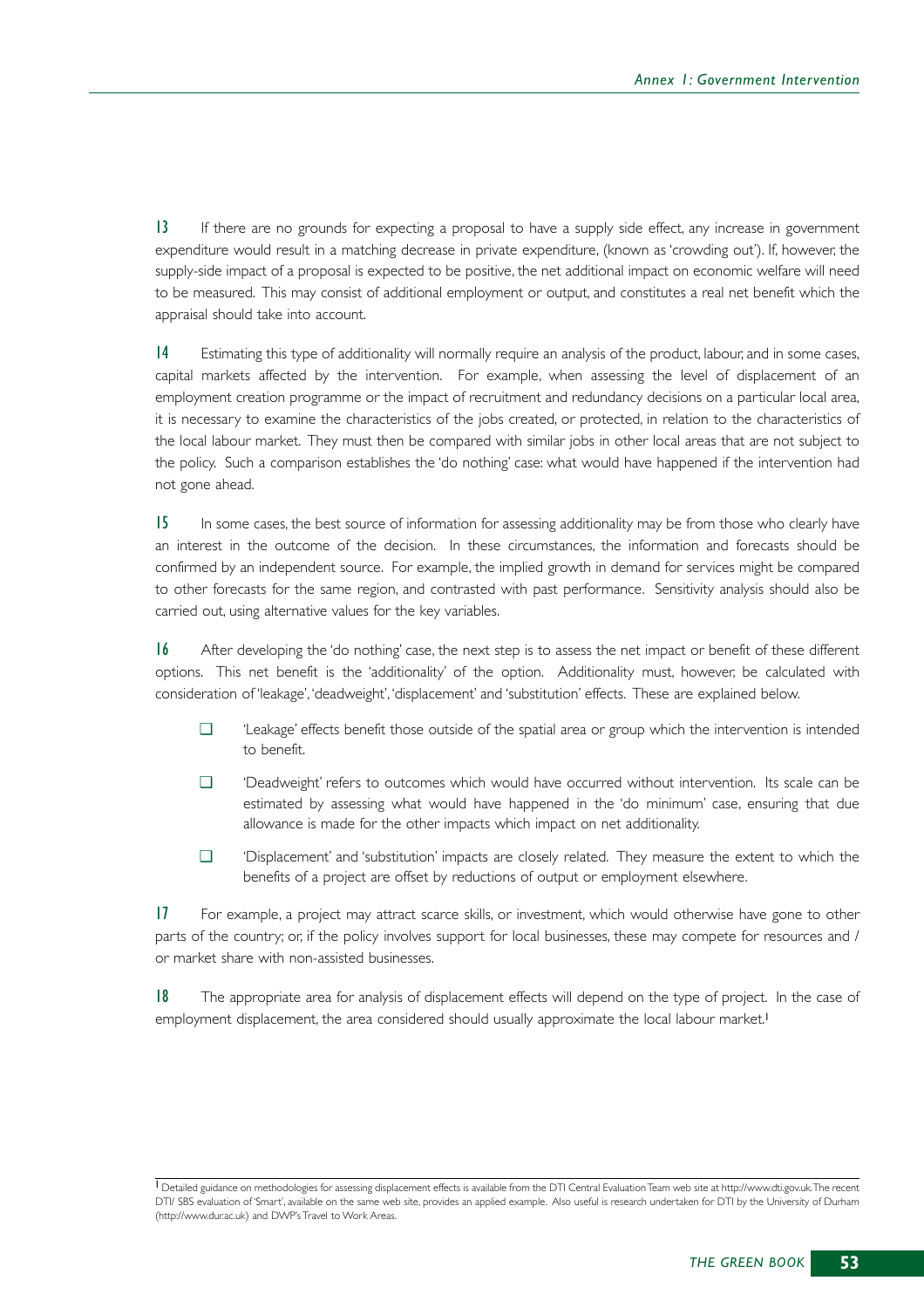19 The effect on net employment and net output is likely to be much smaller than the direct employment and output effects of the project. Evidence should support the assessment of the scale and importance of any net employment and net output benefits, taking account of multiplier effects. A multiplier measures the further economic activity, (whether output or jobs), resulting from the creation of additional local economic activity. Where it is considered appropriate to calculate multipliers, guidance is available from English Partnerships and the Regional Development Agencies.<sup>2</sup>

The net benefit of an intervention equals the gross benefits less the benefits that would have occurred in the absence of intervention (the 'deadweight') less the negative impacts elsewhere (including 'displacement' of activity), plus multiplier effects.

20 If there is no improvement in national economic efficiency, local employment and output effects, net of any local displacement effects, may be considered in parts of the appraisal where the project has a strong distributional rationale. For example, a policy may aim to reduce the rate of unemployment in a particular deprived area, as opposed to reducing the rate of unemployment overall.

21 Where potentially large changes to employment, (either as a result of employment creation, protection or redundancy) are concerned, assessment will normally require a thorough analysis of the local labour market. This should cover the age, skills and experience of those whose jobs are at stake, and how these compare with the characteristics of the unemployed and those who have recently found employment. The analysis might also assess the likelihood of new investment in the region in the event that these job losses occurred.

# **REGENERATION**

22 Specific issues arise in the appraisal and evaluation of regeneration projects that have a rationale defined both in terms of their impact on efficiency and equity. In many cases, these projects are aimed at the regeneration of local areas, although some are targeted at entire regions.<sup>3</sup>

# **Regeneration Issues**

- 23 When considering a regeneration proposal the following issues should be addressed:
	- ❑ The rationale

This needs to make clear:

- ❑ Who the intended beneficiaries of the project are;
- ❑ What are the mechanisms which will extend the benefits to them;

<sup>2</sup> For example, see 'Additionality: A Full Guide' (English Partnerships, 2001)

<sup>3</sup> More detail is provided in 'A Framework for the Evaluation of Regeneration Projects and Programmes', (EGRUP) available from HM Treasury, 1995 (currently under revision).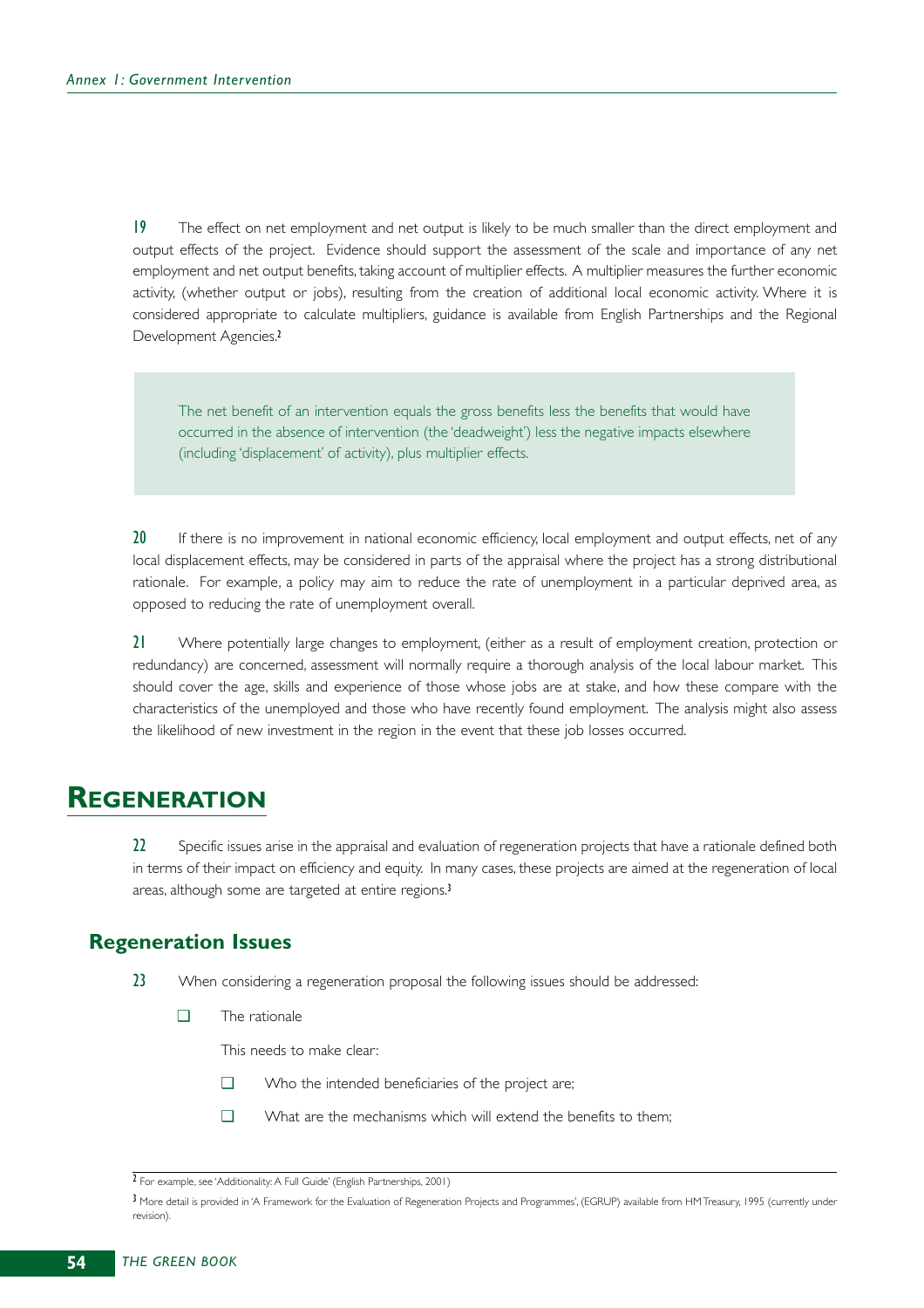- ❑ What structural benefits are expected as a result of the project; and,
- ❑ The means by which these will be achieved.
- ❑ The objectives

The objectives of regeneration programmes are likely to include improvements in one or more of the following:

- ❑ Labour supply and skills;
- ❑ Quality of life;
- ❑ Physical environment; and,
- ❑ Local business opportunities.
- ❑ Outcomes

These should be identified with respect to the relevant intermediate objectives. Regeneration outcomes might include:

- ❑ Reductions in crime;
- ❑ Improvements in the capacity of community organisations; or,
- ❑ Increases in local incomes and employment.
- ❑ Partnerships

Partnerships between the local community, business and government are important for the sustainability of regeneration projects and the well being of local communities. Most local regeneration projects involve partnerships, and are likely to have some effect on existing institutional relationships. An appraisal should include a description of the partnership and, where possible, its expected impact on the area.

# **Employment Impacts and Regeneration**

24 Government intervention in the economy is sometimes undertaken with an employment objective in mind. In other cases, although employment is often retained as a principal objective, the justification for intervention is more far-reaching and the objectives tend to be more broadly cast. This is typical of regeneration projects.

25 Where programmes have multiple objectives, such as environmental improvements, these other additional benefits (and any associated costs) should be covered in the appraisal, together with employment impacts. The geographical focus of regeneration projects means that it is particularly important to assess displacement effects at both the local and national levels, particularly if the programme or project is substantial.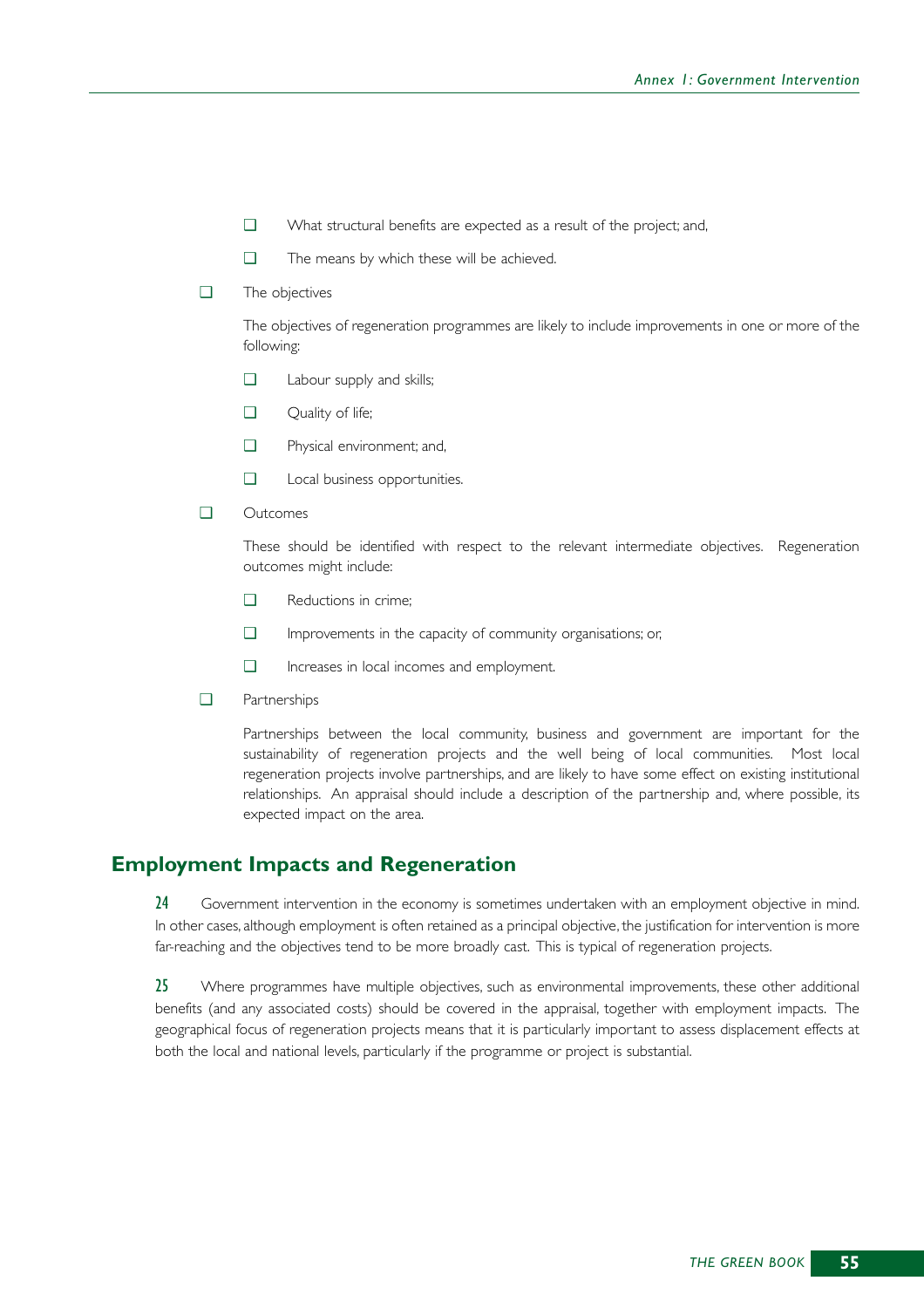# **State aids**

26 State aids are transfers of state resources which provide selective support to particular companies. When the state confers even a limited advantage on an undertaking, there is usually a distortion, or risk of distortion, of competition. To protect competition across the EU, the European Commission provides a complex body of treatybased legislation, frameworks and case law to establish which aid is, and is not allowable.

27 Aid is payable through a large variety of measures and instruments, including tax relief, soft loans and provisions to help prepare an undertaking for privatisation as well as grants and subsidies. As such, it is important that the state aid rules are considered from the onset of any proposal to ensure that proposed measures will be compatible with EU competition rules.

28 Further detail is available from the DTI and the European Commission.<sup>4</sup>

4 See the DTI website (State Aid Policy Unit): http://www.dti.gov.uk and the European Commission's website on competition http://www.europa.eu.int.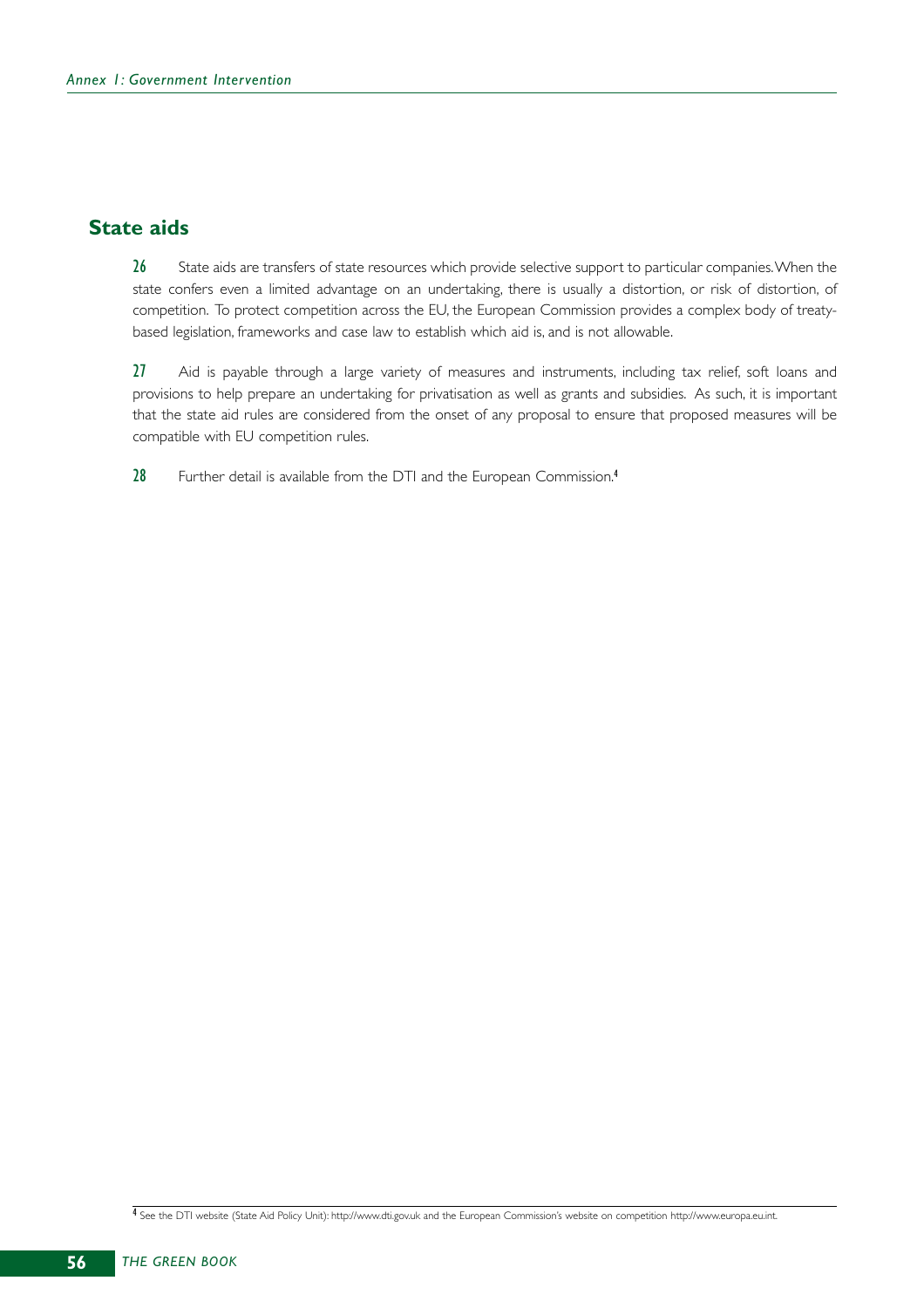# **Valuing Non-market Impacts**

# **ANNEX**

# **Value, Utility, Welfare and Well-Being**

**1** Social Cost Benefit Analysis seeks to assess the net value of a policy or project to society as a whole. The valuation of non-market impacts is a challenging but essential element of this, and should be attempted wherever feasible. The full value of goods such as health, educational success, family and community stability, and environmental assets cannot simply be inferred from market prices, but we should not neglect such important social impacts in policy making. This Annex outlines techniques for valuing non-market impacts, and some typical applications such as time-savings, health benefits, prevented fatality, design quality, and the environment. These approaches can be complex but are equally as important as market impacts.

2 Economists attempt to attach a monetary value to non-market goods by looking at the impact that these things have on utility. Utility, in the broadest sense, refers to the satisfaction that a person gets from consumption of a good, or to the change in their welfare or well-being. Because it is difficult to observe utility directly, it has traditionally been inferred by observing the choices that people make within related or hypothetical markets. More recently, economists have attempted to measure directly the impact of non-market goods on life satisfaction.

# **Market based approaches - Stated Preference and Revealed Preference**

3 The preferred method of estimating this change in utility is to simulate the market in order to estimate people's 'willingness to pay' (WTP) or 'willingness to accept' (WTA) a project's outputs or outcomes. Willingness to pay is the maximum amount of money an individual is willing to give up in order to receive a good. WTA is the minimum amount of money they would need to be compensated to forego or give up a good. The amount consumers are willing to pay depends to a large extent on the levels of income available to them, so valuations are usually obtained by averaging across income groups.

4 The market based approaches consist of 'Revealed Preference' approaches and 'Stated Preference' approaches.<sup>1</sup>

5 Revealed preference techniques involve inferring the implicit price placed on a good by consumers by examining their behaviour in a similar or related market. Hedonic pricing is an example of this approach.For example, the relationship between house prices and levels of environmental amenity, such as peace and quiet, may be analysed in order to assign a monetary value to the environmental benefit. Another example is the travel cost method, which involves estimating the costs people incur in order to consume a non-market good such as a recreational site.

**6** Stated preference techniques use specially constructed questionnaires which describe a hypothetical choice within a hypothetical market in order to elicit estimates of the willingness to pay (WTP) for, or willingness to accept (WTA), a particular outcome. When using stated preferences the main choice is between contingent valuation and choice modelling (CM). Contingent valuation studies elicit WTP or WTA via direct questions such as 'What is the maximum amount you would be prepared to pay every year to receive good x?' (the 'open-ended' format) or 'Which of the amounts listed below best describes your maximum willingness to pay every year to receive good x?' (the 'payment card' format). CM studies, on the other hand, elicit values by presenting respondents with a series of alternatives and then asking which is most preferred. They are often used in order to value specific attributes of a good, rather than the good as a whole.

**7** The technique chosen will depend on the individual circumstances, and should be judged on a case-by-case basis. As a general rule, revealed preference methods are fairly reliable, and should be used where the relevant information can

<sup>&</sup>lt;sup>1</sup> More detail on the practical application of both stated preference and revealed preferences approaches can be found in the Green Book discussion paper, Fujiwara and Campbell (2011), 'Valuation Techniques for Cost Benefit Analysis: Stated Preference, Revealed Preference and Subjective Well-Being Approaches', available on the HMT website: [http://www.hm-treasury.gov.uk/d/green\\_book\\_valuationtechniques\\_250711.pdf.](http://www.hm-treasury.gov.uk/d/green_book_valuationtechniques_250711.pdf) There is also more guidance on Stated Preference techniques specifically from the old DTLR, David Pearce and Ece Özdemiroglu et al. (2002), 'Economic Valuation with Stated Preference Techniques: Summary Guide', available on the DCLG website: <http://www.communities.gov.uk/documents/corporate/pdf/146871.pdf>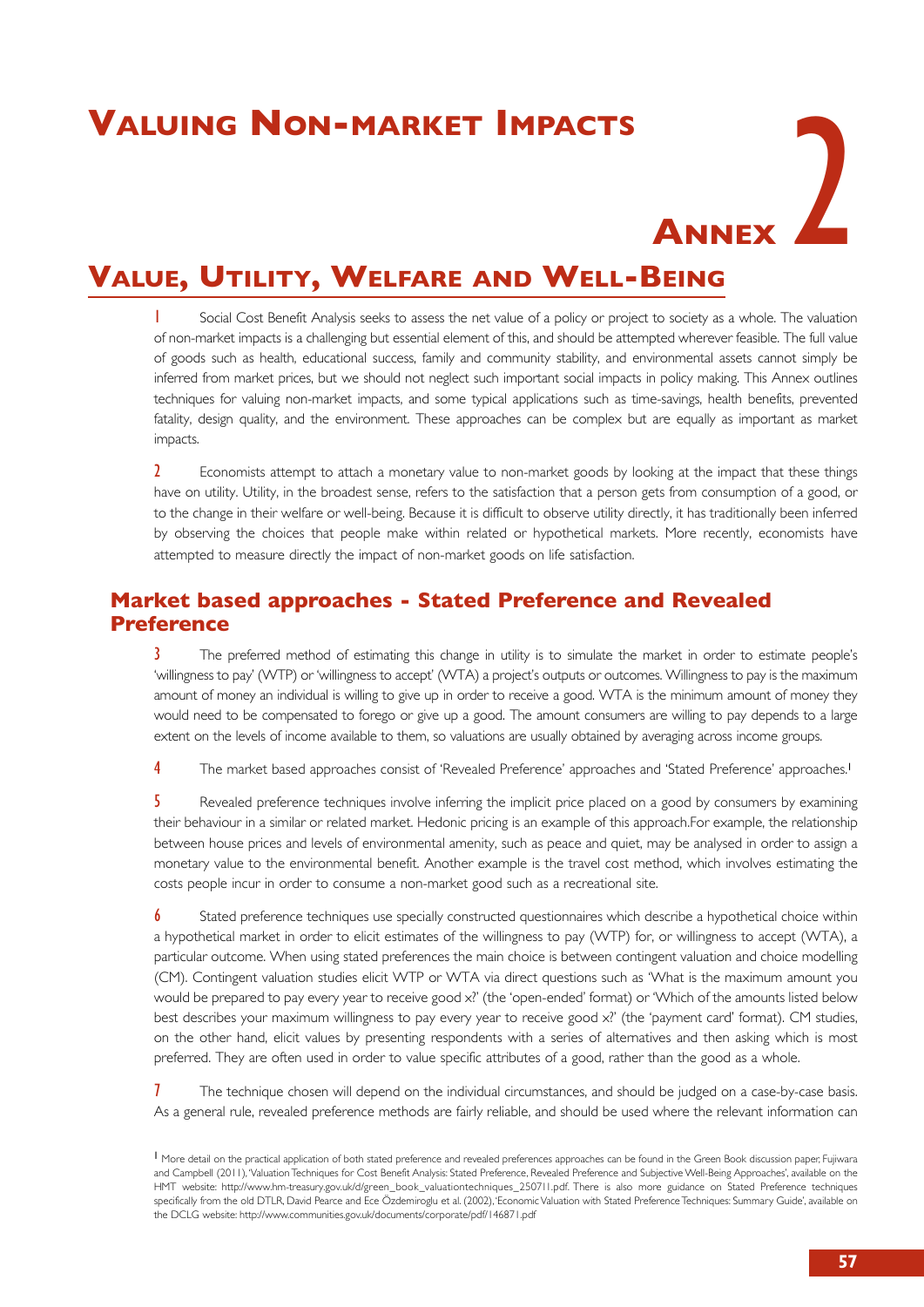be inferred. However, they cannot estimate the value placed on an asset by people who make no direct use of it. In these circumstances, stated preference methods may be helpful. In some cases, it will be appropriate to use both techniques together to, for example, check the consistency of results.

### **Other approaches**

8 A newer, 'subjective well-being approach' has been gaining currency in recent years. The 'life satisfaction approach' looks at people's reported life satisfaction in surveys such as the ONS's Integrated Household Survey, which began including questions on respondents' subjective well-being in April 2011. The life satisfaction approach uses econometrics to estimate the life satisfaction provided by certain non-market goods, and coverts this into a monetary figure by combining it with an estimate of the effect of income on life satisfaction.

**9** At the moment, subjective well-being measurement remains an evolving methodology and existing valuations are not sufficiently accepted as robust enough for *direct* use in Social Cost Benefit Analysis. The technique is under development, however, and may soon be developed to the point where it can provide a reliable and accepted complement to the market based approaches outlined above. In the meantime, the technique will be important in ensuring that the full range of impacts of proposed policies are considered, and may provide added information about the relative value of non-market goods compared with each other, if not yet with market goods.<sup>2</sup>

10 A second approach, where a direct assessment of the value of a benefit or cost is particularly uncertain, is to make reference to the costs of preventing the loss of, or replacing, a non-marketed good (such as a natural habitat or recreational facility). This does not provide a measure of its value but can provide a figure to focus discussion upon whether the good is worth as much as this expenditure.

11 In the absence of an existing reliable and accurate monetary valuation of an impact, a decision must be made whether to commission a study, and if so, how much resource to devote to the exercise. Key considerations that may govern a decision to commission research are:

- ❑ Tractability of the valuation problem: whether research is likely to yield a robust valuation;
- ❑ Range of application of the results of a study to future appraisals;
- ❑ How material the accuracy of the valuation is to the decision at hand.This may be gauged through sensitivity analysis around a range of plausible estimates; and,
- ❑ Scale of impact of the decision at hand. If the decision relates to a multi-billion pound programme or to regulation that will impose costs of similar scale upon industry, it is clearly worth devoting much more resource to ensuring that the valuations of the non-market benefits (and costs) are accurate than would be appropriate for a smaller scheme.

**12** It is often difficult to assess the reliability of estimates emerging from a single study using a single method. Valuations may be unreliable because responses to questionnaires may be inconsistent or biased, or because valuations may take insufficient account of budget constraints. Estimates can be given more credence if different methods, or studies by different researchers, give similar results.

13 When using any technique, it is advisable to provide a range of values, and to subject the estimated values to a plausibility check with decision makers. The minimum or maximum valuation of a benefit or cost that would support a particular decision ('switching value') should be made explicit, compared with the real or implied valuations derived from previous decisions, and qualified by a statement of the robustness of the valuation techniques employed.

14 Finally, there may always remain significant impacts that cannot sensibly be monetised. Sometimes, they can nonetheless be quantified in non-monetary units. Otherwise, they can be described in qualitative terms. Whatever the case, material costs and benefits that cannot be valued in monetary terms should clearly be taken into account in the presentation of any appraisal or evaluation. Chapter 5 contains guidance on considering unvalued costs and benefits, including Multi Criteria Decision Analysis.

<sup>&</sup>lt;sup>2</sup> A fuller discussion of the life satisfaction approach can be found in the Green Book discussion paper, Fujiwara and Campbell (2011), 'Valuation Techniques for Cost Benefit Analysis: Stated Preference, Revealed Preference and Subjective Well-Being Approaches', available on the HMT website: [http://www.hm-treasury.gov.uk/d/](http://www.hm-treasury.gov.uk/d/green_book_valuationtechniques_250711.pdf) [green\\_book\\_valuationtechniques\\_250711.pdf](http://www.hm-treasury.gov.uk/d/green_book_valuationtechniques_250711.pdf)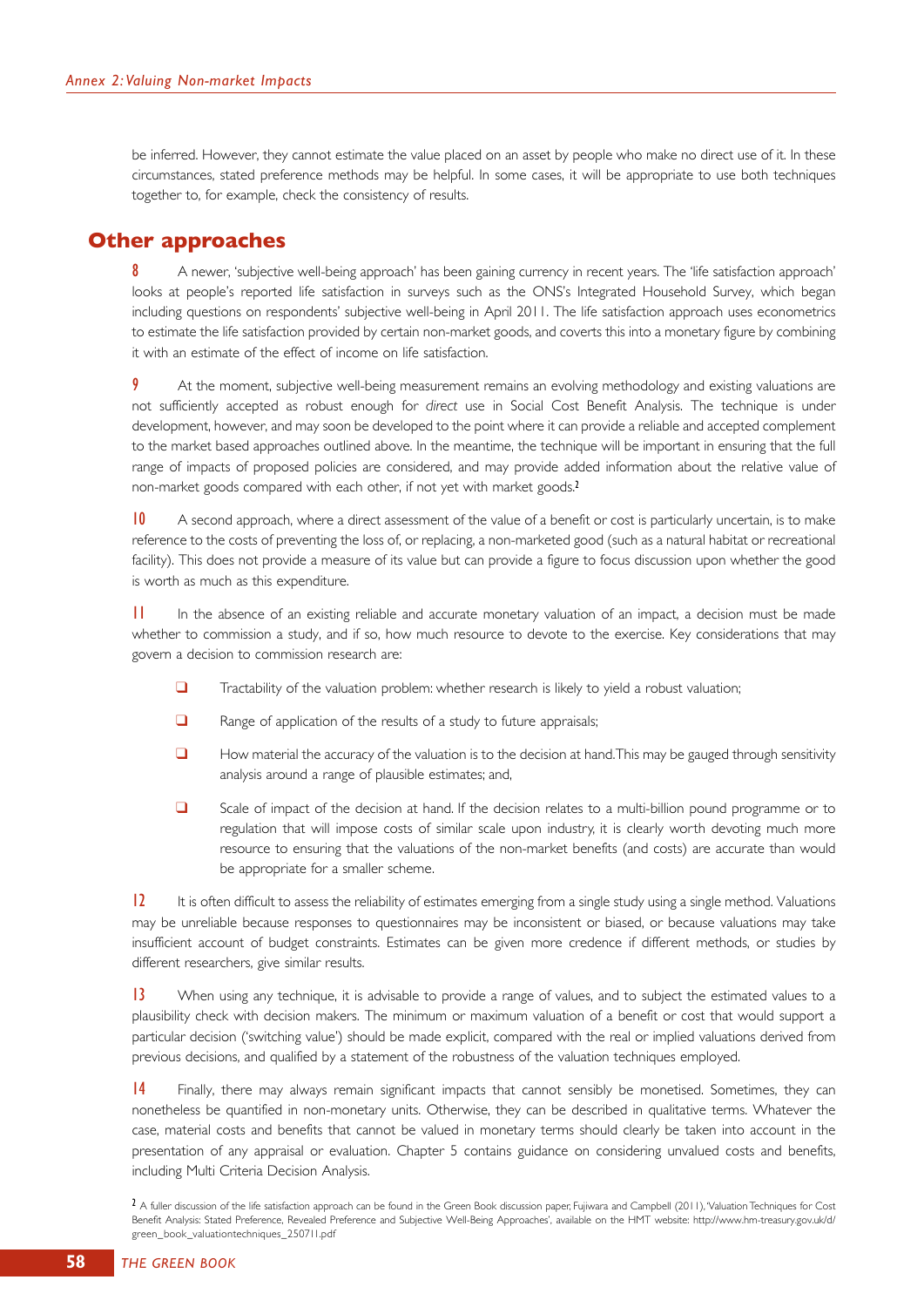# **CURRENT RESEARCH / PLAUSIBLE ESTIMATES**

13 Following are some areas where research has been undertaken to derive plausible estimates for particular non-market costs and benefits.

# **Valuing Time**

14 Within central government, the Department for Transport's (DfT) approach to valuing time in the appraisal of road schemes and other projects is well established.<sup>5</sup> This approach uses different values for 'employers' time and 'own' time (or working and non-working time).

15 The value of employees' time-savings (working) is the opportunity cost of the time to the employer. This will be equal at the margin to the cost of labour to the employer: the gross wage rate plus non-wage labour costs such as national insurance, pensions and other costs that vary with hours worked.<sup>6</sup>

16 The values for working time used in the appraisal and modelling of transport projects and policies, are based on the mileage weighted labour costs of users of each mode of transport.The National Travel Survey (NTS) contains detailed information on the distance and amount of time spent in travel by individuals in each earnings band to provide the appropriate weights for each mode of transport.The New Earnings Survey provides estimates of the earnings of drivers of commercial and public service vehicles. In theory, it is possible to collect data on the earnings of those who would use the project being appraised, although this is rarely practical.

17 It is accepted practice to use a national average standard value of non-working time (equity value of timesavings) for all modes of transport for appraisal purposes.The use of a project-specific value of non-working time might be preferable in cases where time-savings can be captured through revenue from fares.These will often form part of a commercial decision by, for example, a train operator assessing the case for accelerating a service.

18 For transport appraisals, journeys to and from work are included in non-working time.The value of savings in travel time for work is assumed to rise at roughly half the rate of real income.<sup>7</sup> For non-work time, this assumption balances a number of factors that might either tend to increase or decrease the value of time-savings relative to income.These might include a decline in the marginal utility of money as incomes increase, changes in the length of the working week and changes in the quality of travelling conditions.

19 Some additional considerations when valuing time-savings include:

- ❑ People place a higher value on saving walking or waiting time than on saving time spent in a vehicle. Evidence suggests that walking and waiting time should be valued at double that used for in-vehicle time.<sup>8</sup>
- ❑ Time spent in overcrowded conditions on public transport also carries a higher weight, the value being determined by the severity of the overcrowding.

<sup>5</sup> See DfT website for additional guidance: http://www.dft.gov.uk

<sup>6</sup> DTI uses 27 per cent as an adjustment for non-wage labour costs, while HSE uses 30 per cent. See Labour Cost Survey (LCS) 1992

<sup>7</sup> See DfT website: http://www.dft.gov.uk

<sup>8</sup> See DfT website: http://www.dft.gov.uk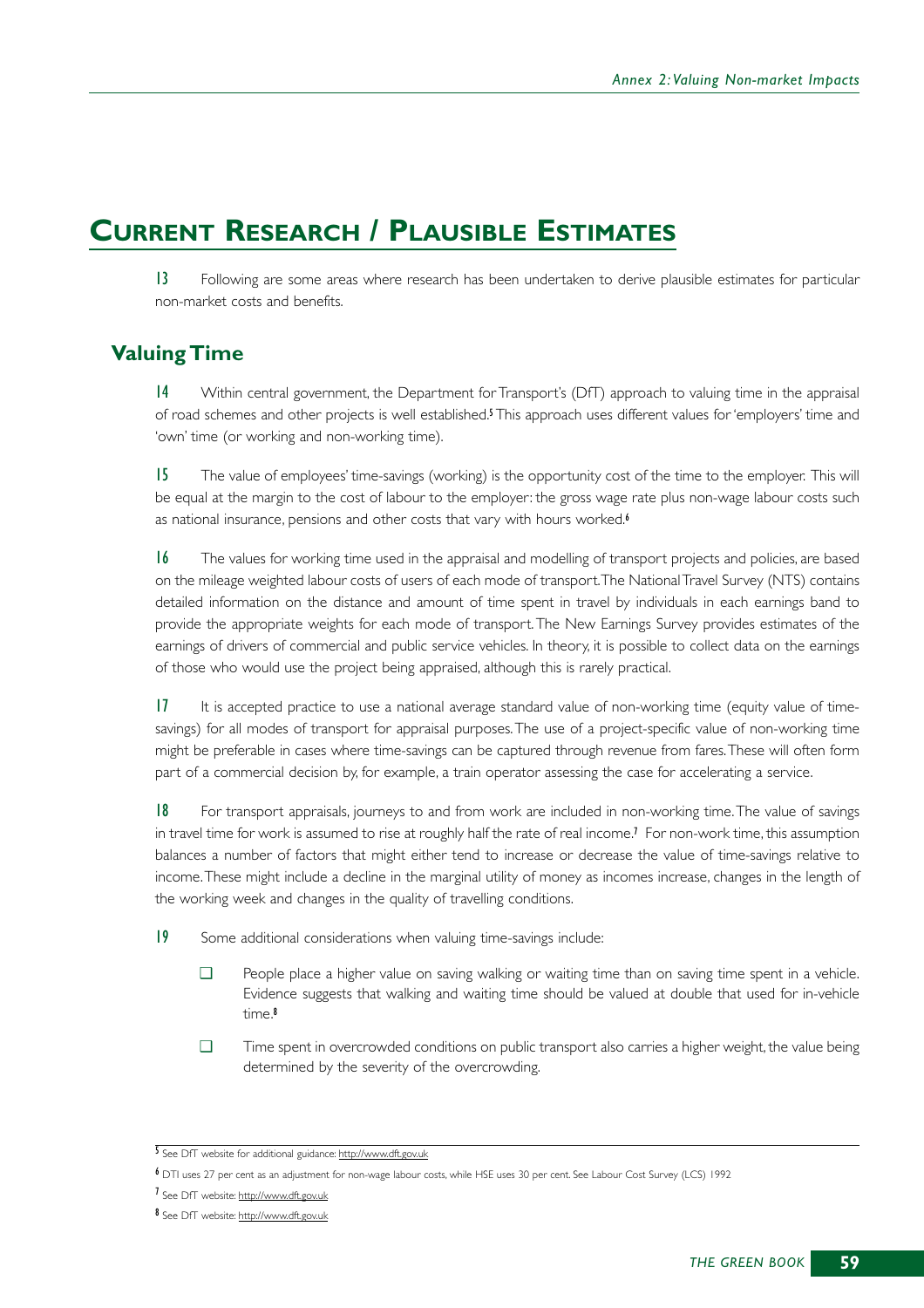- ❑ Unreliability, measured in terms of deviations around the expected journey time, can also carry an additional penalty.
- ❑ Time-savings should be valued at the same rate per minute, whatever the extent of the saving or duration of the journey.

20 Using the estimated average values of travel time-savings from previous projects or proposals may not be appropriate if the characteristics of the client group are not similar to those of transport users, or if the circumstances differ significantly. Nevertheless, the estimates may serve as orders of magnitude.

# **Valuing Health Benefits**

21 Health impacts are rarely a question simply of lives lost or saved. In policy areas that affect mainly health, an alternative approach is often used, to take account of changes in life expectancy (including expected life years where lives are lost or saved), and changes in the quality of life. This approach is known as the quality-adjusted life year (QALY).

22 The EuroQol instrument provides a simple and consistent framework for measuring general health and deriving QALY values and is the most commonly used measure of health benefits in Europe. It weights life expectancy for health-related quality of life over time.

23 The comparison of health interventions may reveal the impact of different factors on clinical effects. For example, working out the relationship between dosage and response of a particular medicine is a necessary prior step to properly valuing a policy for the provision of that medicine. In some cases, such as when the benefits of an intervention are measured in 'natural' units (e.g. reduced incidence of a disease or lower blood pressure rates), it may be appropriate to undertake an appraisal on the basis of its cost effectiveness.<sup>9</sup>

24 It is difficult to determine whether a health programme should be funded, or how large it should be, without first allocating a monetary value to the projected health gains. Valuation is also important when health impacts are to be weighed against non-health impacts.There are a number of techniques available, including undertaking a survey to estimate an individual's WTP for certain health benefits.<sup>10</sup> Once WTP is known, appraisers can compare the marginal benefits of an intervention against its marginal costs.

25 An example of a broad approach to estimating acute health impacts is set out in Box 2.1.<sup>11</sup>

 $\overline{9}$  It is also possible to appraise a proposal on the basis of its 'cost utility' if there is an appropriate measure of the benefit of an intervention in terms of human welfare.

<sup>10</sup>The interim Interdepartmental Group on Costs and Benefits (IGCB) report, *'An Economic Analysis of the National Air Quality Strategy Objectives'* provides an example of how to conduct an economic analysis including health benefits.

<sup>11</sup> Further guidance on the assessment and valuation of health impacts is given in the Department of Health's (DH) *'Guidance on Policy Appraisal and Health'* (1995) and *'Evaluation of Health Technologies for Use in the NHS: Good Practice Guidelines'* (1999). HSE guidance on the valuation of health impacts is included in GAP23, *'Regulatory Impact Assessment – Policy Appraisal'*, June 2002.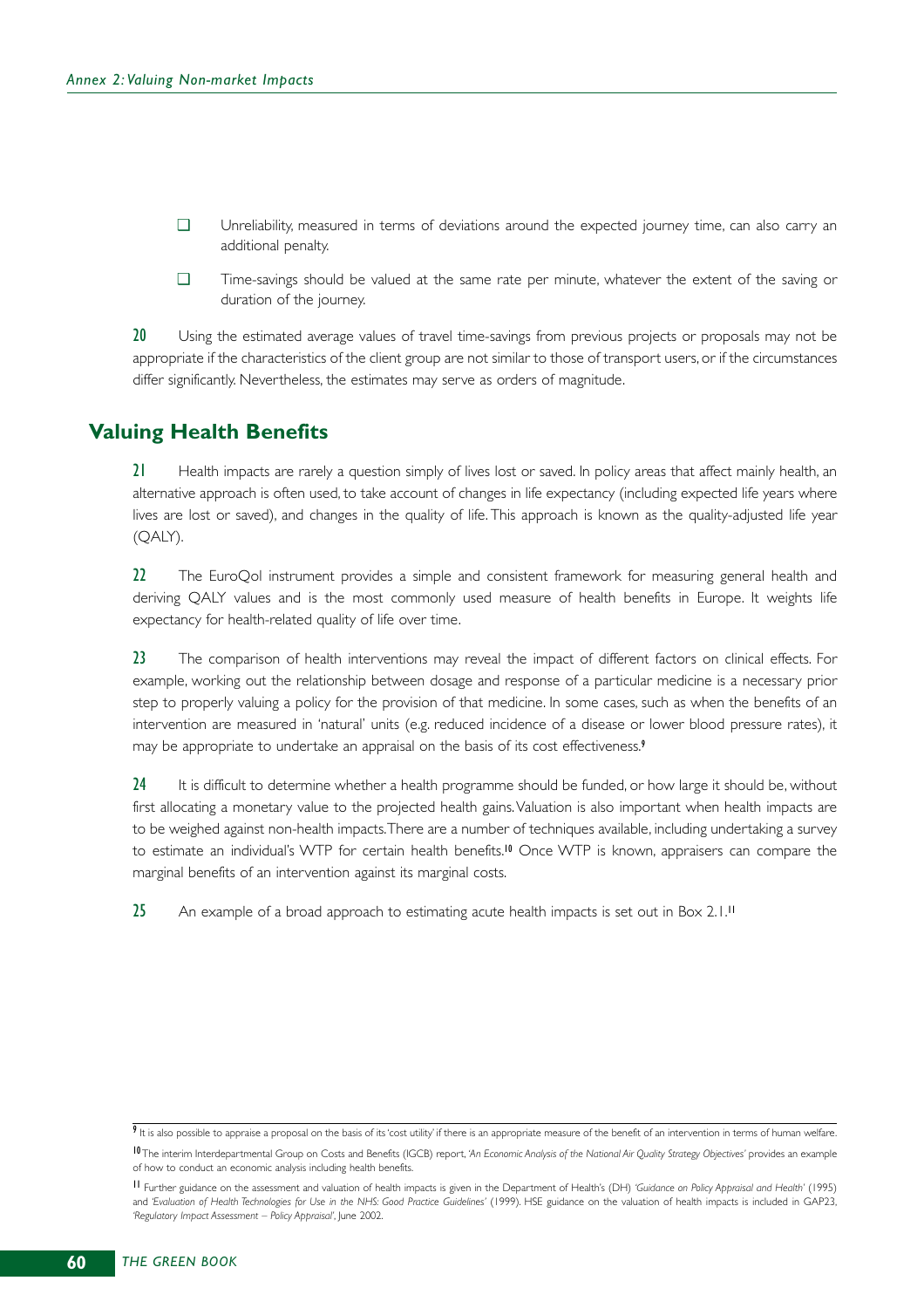### **BOX 2.1: MEASURING SHORT TERM HEALTH BENEFITS ASSOCIATED WITH REDUCTIONS IN AIR POLLUTION**<sup>12</sup>

#### **A FIVE-STEP APPROACH TO VALUING HEALTH IMPACTS**

- 1. Estimate the annual average concentration of pollutants and resident population in each 1km grid square of the country.
- 2. Assign the baseline level of the given health-related and pollution affected events to each grid square e.g., daily deaths, hospital admissions for the treatment of respiratory diseases.
- 3. Combine the data from (1) and (2) and apply a dose-response function linking pollutant concentrations with the relevant effects. Dose-response functions are expressed as a percentage increase in the baseline rate of health outcome per unit concentration of pollutant.Three outputs can be derived:
	- 3.1 The current effect on health of the relevant pollutant per grid square
	- 3.2 The benefit to health per grid square produced by the fall in concentrations of air pollutants expected to occur
	- 3.3 The benefit to health produced by reducing the concentration of pollutants in each grid square, in accordance with the proposed policies which aim to meet the objectives.
- 4. Sum the results obtained in (3) to estimate the total reduction in the number of cases of each health effect (which has an accepted dose-response function) associated with meeting or approaching the objectives.
- 5. Apply monetary values for each health effect to transform quantitative estimates into monetary estimates.

# **The Value of a Prevented Fatality or Prevented Injury**

26 A benefit of some proposals is the prevention of fatalities or injuries. The appropriate starting point for valuing these benefits is to measure the individual's WTP for a reduction in risk of death (or their willingness to accept a new hazard and the ensuing increased risk).

27 The willingness of an individual to pay for small changes in their own or their household's risk of loss of life or injury can be used to infer the value of a prevented fatality (VPF).The changes in the probabilities of premature death or of serious injury used in such WTP studies are generally very small.<sup>13</sup>

<sup>12</sup> See An Economic Analysis to Inform the Review of the Objectives for Particles Air Quality Strategy available on the Defra website (http://www.defra.gov.uk). 13 Franklin (2000), chapter 7, suggests that individuals systematically undervalue small risks, possibly introducing a downward bias in estimating VPF.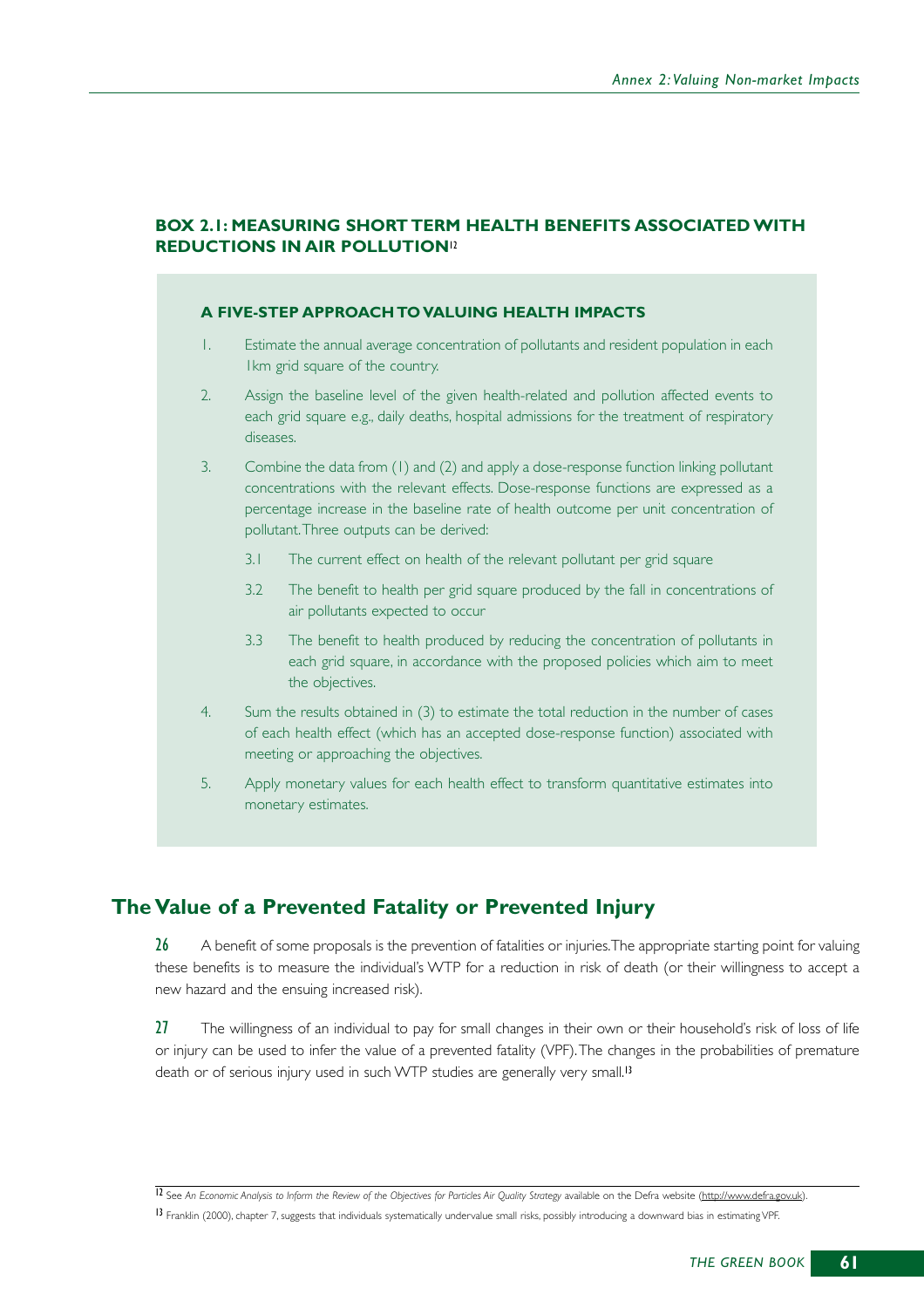28 In the UK, the main measure of VPF incorporates the 'extra' value placed on relatives and friends, and any further value placed by society on avoiding the premature death of individuals. Accordingly, the addition of an individual's WTP for the safety of others to his 'own' WTP for 'own' safety may lead to double counting.<sup>14</sup>

29 A lower bound on the value of a prevented fatality may be determined by revealed preference and stated preference studies.This lower bound is useful for determining a threshold of value for money for safety expenditure and also for comparing proposals concerning increased safety.

30 Revealed preference studies can derive individual WTP for risk reduction from, for example, the size of wage differentials for more or less risky occupations; or price versus safety trade-offs in choosing transport modes; or WTP for safety devices such as smoke alarms or car air bags. However, in practice, these estimates of the revealed value of a prevented fatality are not precise. Stated preference approaches have also been used to provide estimates of VPF using questionnaires.<sup>15</sup>

31 In the UK, the Department for Transport (DfT) values the reduction of the risk of death in the context of road transport at about £1.145m per fatal casualty prevented (in 2000 prices).<sup>16</sup> In addition to the WTP measures, these estimates include gross lost output, medical and ambulance costs. Values are uprated in line with assumed changes in GDP per head.

32 DfT also attributes monetary values to the prevention of non-fatal casualties, based on a WTP approach. Serious and slight casualties are valued separately and the values are uprated in line with changes in GDP per head. Values currently in use for preventing a serious and slight road injury are  $£128,650$  and  $£9,920$  respectively (at 2000 prices).<sup>17</sup> Costs of police, insurance and property damage are added to these casualty values to obtain values for the prevention of road accidents.The HSE tariff of monetary values for pain, grief and suffering begins at £150 for the most minor non-reportable injury.<sup>18</sup>

33 There is evidence that individuals are not indifferent to the cause and circumstances of injury or fatality. For example, in their estimate of benefits from asbestos proposals, HSE currently doubles the VPF figure to allow for individual aversion to dying from cancer, and the additional associated personal and medical costs.<sup>19</sup>

# **Valuing Design Quality**

34 Design quality is an important element of all public sector building projects and should be assessed during appraisal. Limiting property valuation to traditional methods without consideration of the costs and benefits of design investment can distort the decision making process. Good design will not always result in the lowest initial capital cost. However, over the period of the contract a higher initial investment can, when expressed as a discount value, result in the lower whole life costs.

17 ibid

<sup>14</sup> This augmentation of the 'own' WTP-based figure is legitimate only if concern for others' safety takes the form of 'safety-focused altruism' where despite being concerned for others' safety, people are indifferent to other determinants of their overall well-being. For cases that are intermediate, some augmentation of the 'own' WTP-based figure is justifiable. (M W Jones-Lee, (1992))

<sup>15</sup> For additional information, refer to HSE (2000a), 'Valuation of Benefits of Health and Safety Control, Final Report', which describes an approach used to update the DfT value for reduction in risk of a fatality.

<sup>&</sup>lt;sup>16</sup> DfT See (Highways Economic Note No 1. 2000) 'Valuation of The Benefits of Prevention of Road Accidents And Casualties'. Available on the DfT website (http://www.dft.gov.uk).

<sup>18</sup> See HSE website: http://www.hse.gov.uk

<sup>19</sup>There is currently no evidence to support this adjustment. HSE has commissioned a study to investigate public preferences for preventing fatalities due to 'dreaded' risks to inform this issue.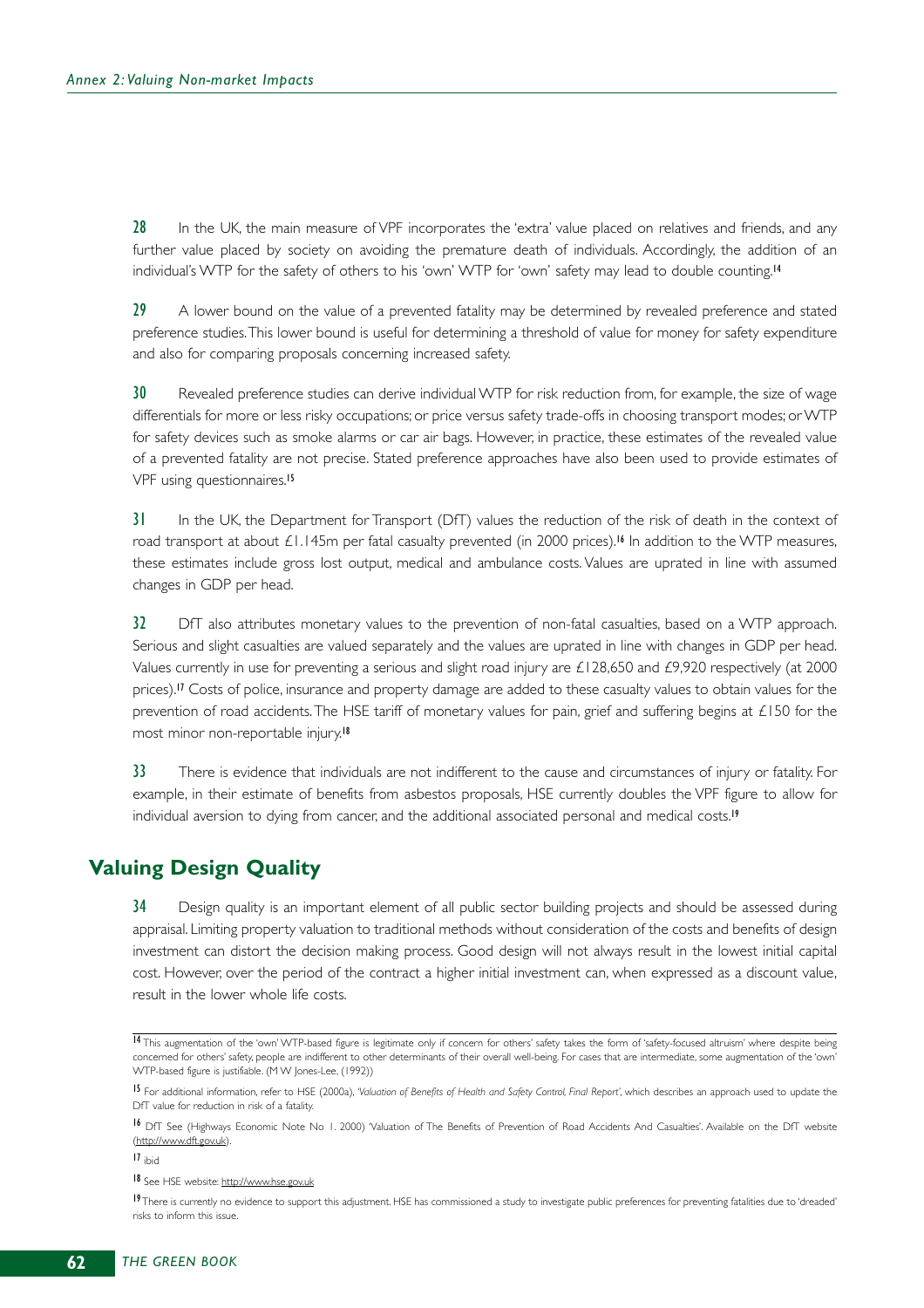- 35 The benefits of good design include:
	- ❑ Simplification and savings in cost, by ensuring that capital costs are competitive and that savings can be achieved on running costs;
	- ❑ Increased output and quality of service through enhancement of the environment in which a service is provided; and
	- ❑ Staff recruitment and retention.

36 Where good design has a direct economic impact, such as staff retention or patient recovery times, it may be possible to calculate the costs and benefits directly. However, it is often difficult, if not impossible, to calculate the monetary value of many of the benefits of good design, such as civic pride, educational achievement or user experience. In such instances, it may be necessary to use contingent valuation or a similar technique. For smaller projects, where contingent valuation may prove too complicated, research studies can help with comparisons and benchmarking to ensure good design is accounted for.

#### **DETAILED GUIDANCE ON EVALUATING AND DELIVERING DESIGN QUALITY CAN BE FOUND IN:**

- ❑ *The Value of Good Design*, CABE
- ❑ *Achieving Well Designed Schools Through PF*I, CABE
- ❑ *Better Civic Buildings and Space*, CABE
- ❑ *Treasury Guidance Note 7: How to Achieve Design Quality in PFI projects*
- ❑ *Improving Standards of Design in the Procurement of Public Buildings*, CABE/OGC
- ❑ *The CABE website* (http://www.cabe.org.uk)

# **VALUING ENVIRONMENTAL IMPACTS**

37 The valuation of environmental costs and benefits is constantly evolving, with new research continually being funded by the UK government and its agencies. Research covers both methodological development and the estimation of values. There are a number of valuable reference sources that discuss valuation issues in depth.<sup>20</sup> The following paragraphs provide information on government research and guidance on the quantification and monetisation of impacts, including which departments are sponsoring research. As this is a developing field, policy makers are encouraged to refer to the Green Book homepage, in order to locate the most up to date information.

<sup>&</sup>lt;sup>20</sup> See, for example, "Economic Valuation with Stated Preference Techniques: Summary Guide", available on the DfT website at http://www.dft.gov.uk.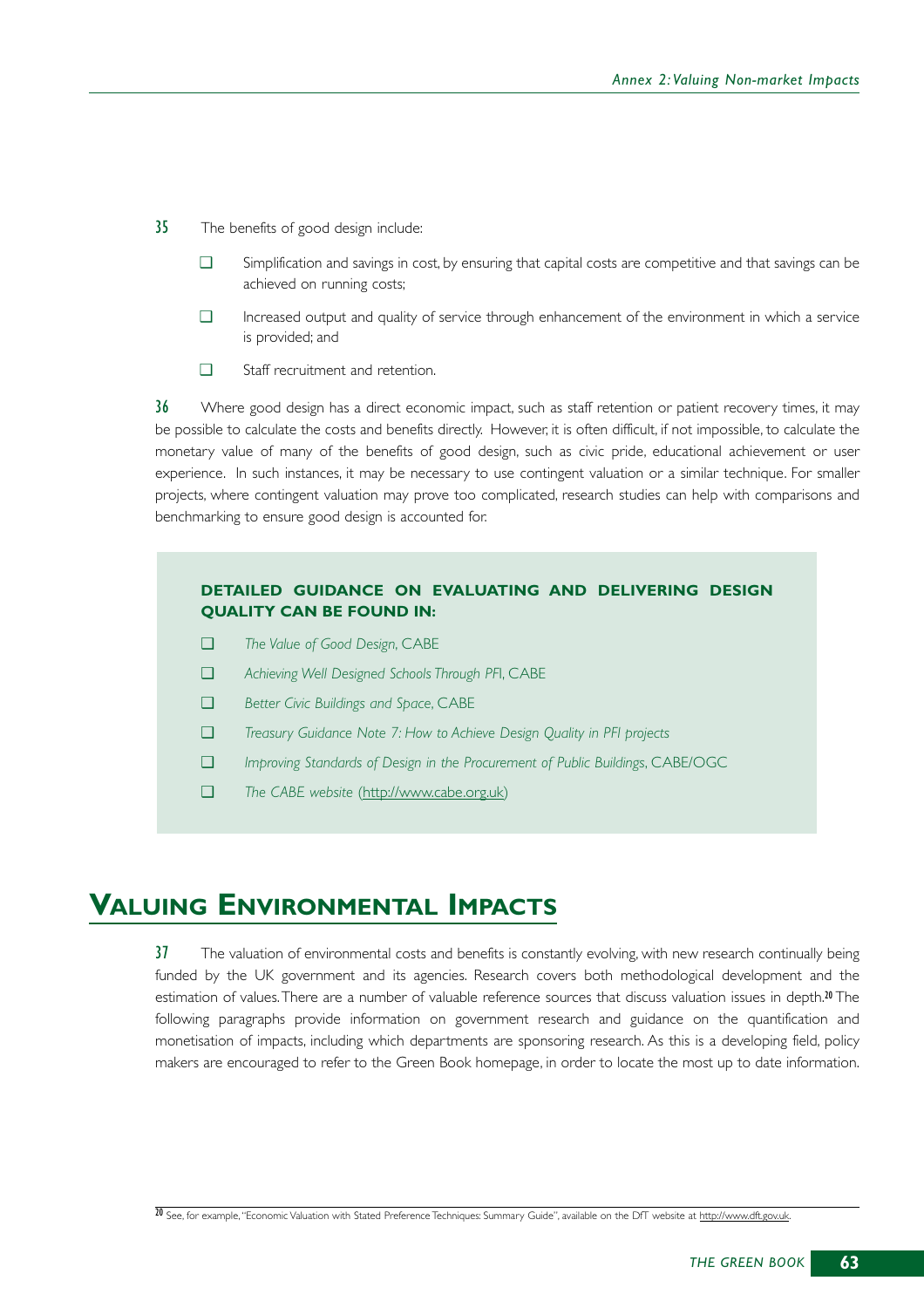# **Impacts of policies and measures on greenhouse gas emissions**

38 Current methodologies for assessment of the effects of policies and measures on greenhouse gas emissions are policy specific with no standard guidance available.There are some models available that can be used to assess the effects of particular types of proposals on emissions (e.g. National Road Traffic Forecasts).<sup>21</sup>

39 The impact of a new policy, project or programme on emissions should be expressed in terms of carbon savings, or in terms of additional emissions, measured in million tonnes of carbon-dioxide equivalent (MtC02).

40 In cases where quantification of the climate change effect is impractical, an assessment of whether the policy is likely to increase or decrease emissions, combined with a qualitative assessment of the significance of this change, should be included in the appraisal.

41 Once the emissions impact of a proposal has been quantified, current research informs the calculation of illustrative values for the social damage cost of carbon. $2^2$  This can then be used to estimate the monetary value of the impacts.

# **Assessing vulnerability to the impacts of climate change**

42 In 1997, the UK government established the UK Climate Impacts Programme (UKCIP) to help public and private organisations assess their vulnerability to climate change. UKCIP, together with Defra, can provide the latest information on climate change predictions and assessments.This includes guidance on how to identify and assess the risks and uncertainties posed by a changing climate, and a methodology for costing the impacts of climate change.

43 Key policy areas where climate change might be a particularly important consideration include: investment appraisal for long-term planning and infrastructure projects, regulatory and planning frameworks, contingency planning and long-term policy frameworks.

# **Air Quality**

44 Assessing the impact of particular policies on air quality is a complex science. Sophisticated modelling tools exist to forecast emissions from different sources and estimate the impact on ambient concentration levels of different pollutants at different locations.<sup>23</sup> Government departments and agencies may need to consider air quality impacts in the design of their policies. For example, the Highways Agency's Design Manual for Roads and Bridges can be used to forecast the impact of new or existing road schemes on emissions of key pollutants from road transport.

45 Impacts on air quality are generally expressed in terms of either the total volume change in emissions of a particular pollutant from a particular source; the likely impact of this change on levels of ambient air quality in the affected area; or the total number of households likely to be affected by these changes.

<sup>21</sup> Contact Defra for further advice on assessing the effects of a proposal on emissions.

 $22$  A Government Economic Service working paper 'Estimating the Social Cost of Carbon Emissions' suggests illustrative values for the social damage cost of carbon that can be used to estimate the monetary value of impacts once they have been quantified. A copy of this working paper is available on the Treasury's website http://www.hm-treasury.gov.uk. Defra can provide an associated guidance note on how to use these values in policy appraisal.

<sup>23</sup> For a technical reference on the approach to air quality mapping and modelling, see "The Air Quality Strategy for England, Scotland, Wales and Northern Ireland", Defra, January 2000,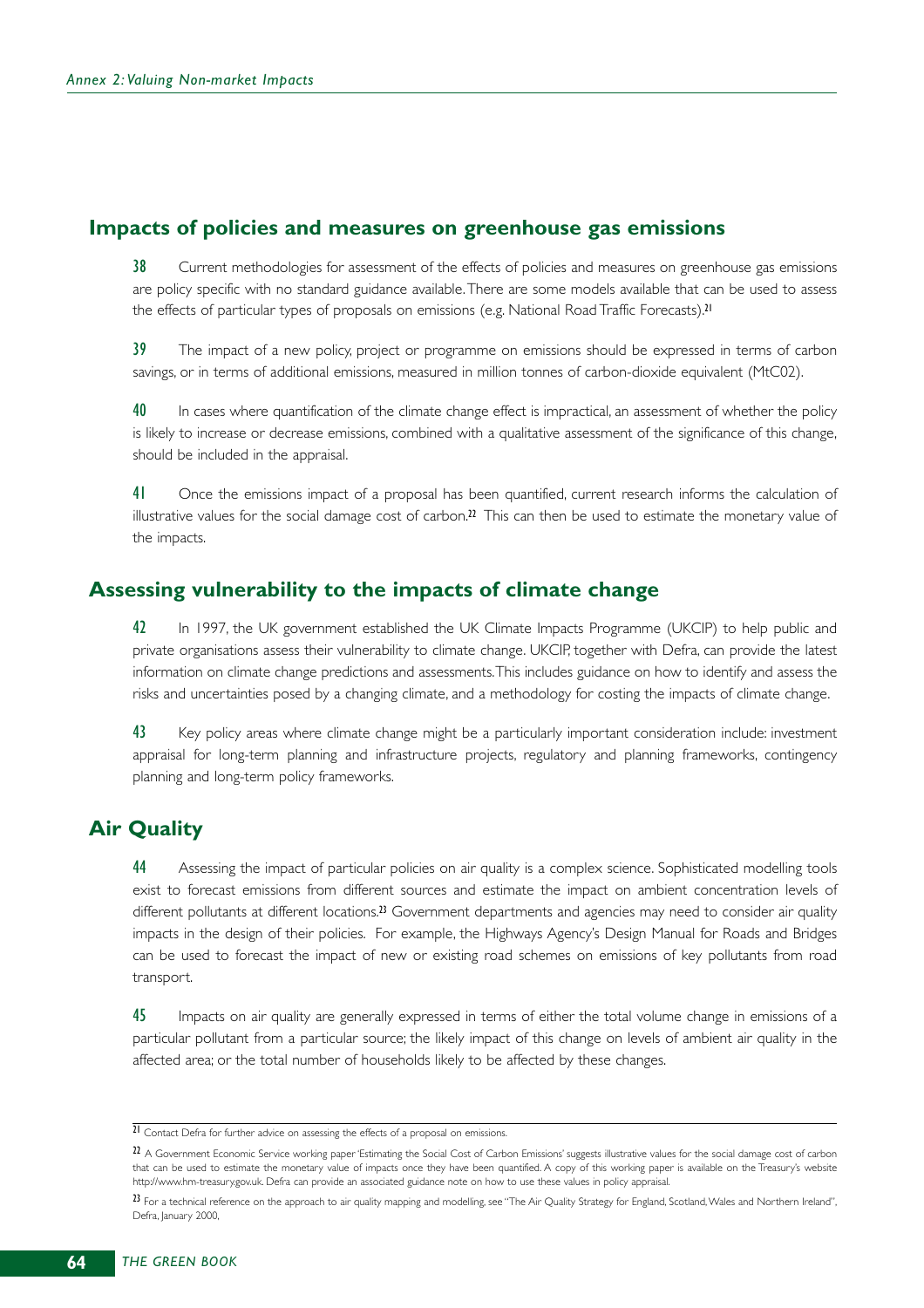46 In cases where detailed modelling is not possible, a reasoned statement of whether or not a particular policy is likely to result in greater or lesser emissions of particular pollutants should be included in the appraisal.

47 Research has been funded to develop a methodology for quantifying and monetising, where appropriate, the health and environmental impacts of air quality changes.<sup>24</sup>

# **Landscape**

48 Landscape includes townscape, heritage, and other related matters. Guidelines for assessing the impact of policies, projects and programmes on landscape have been devised by English Heritage and the Countryside Commission.<sup>25</sup> The Commission for Architecture and the Built Environment (CABE) may also be able to provide guidance.<sup>26</sup>

49 Research has also been commissioned Defra to estimate the value of environmental landscape features associated with agri-environment schemes. Contingent valuation techniques have been used, producing an Environmental Landscape Features (ELF) model. This constitutes a first attempt at a benefits transfer tool for appraising agri-environment policy.<sup>27</sup> Features covered include heather moorland, rough grazing, field margins and hedgerows. The model provides estimates of WTP for these features on an area basis, and estimates of their diminishing marginal utility.

#### **Water**

50 It is not easy to derive economic values for damage costs of water pollutants.The complexity of the way in which pollutants entering the water environment affect chemical water quality and ecological status means that it is difficult to devise simple dose-response functions. Furthermore, there are several ways in which the benefits of improving water quality are location-dependent and it is not easy to determine the relevant population to use for grossing up values, or how to take account of decay functions to represent 'distance decay'. <sup>28</sup> Therefore, water valuation studies do not generally produce 'marginal damage cost' estimates for specific pollutants; they are more geared towards producing values for observable changes in environmental quality.

51 Numerous studies have attempted to estimate the economic value of changes to water quality or flow rates/levels in water bodies,<sup>29</sup> but establishing values that can be transferred is difficult. New research is planned by Defra, the Environment Agency and Ofwat to value the environmental benefits of changes in water quality.

<sup>&</sup>lt;sup>24</sup> Guidance can be found on the Defra website (http://www.defra.gov.uk). Defra has also sponsored research to generate empirical estimates of UK WTP for reductions in health risks associated with air pollution.

<sup>25</sup> These guidelines draw extensively on the Guidance on the Methodology for Multi-Modal Studies (GOMMMS) available from the DTLR archive accessed from the ODPM website: http://www.odpm.gov.uk.

<sup>26</sup> See website: http://www.cabe.org.uk

<sup>27</sup> "Estimating the Value of Environmental Features", Reports to MAFF, January 1999 and June 2001.

<sup>28 &</sup>quot;Distance decay" refers to the observation that people living further away from an environmental impact care less about it and therefore express lower valuations.

<sup>29</sup> For example, "Valuation of Benefits to England and Wales of a Revised Bathing Water Quality Directive and Other Beach Characteristics Using the Choice Experiment Methodology", Eftec report to Defra, 2002. Also, the Environment Agency has a register of 50 water valuation studies which covers values for recreation, water quality, flood defence, navigation and fishing (Netcen 1998).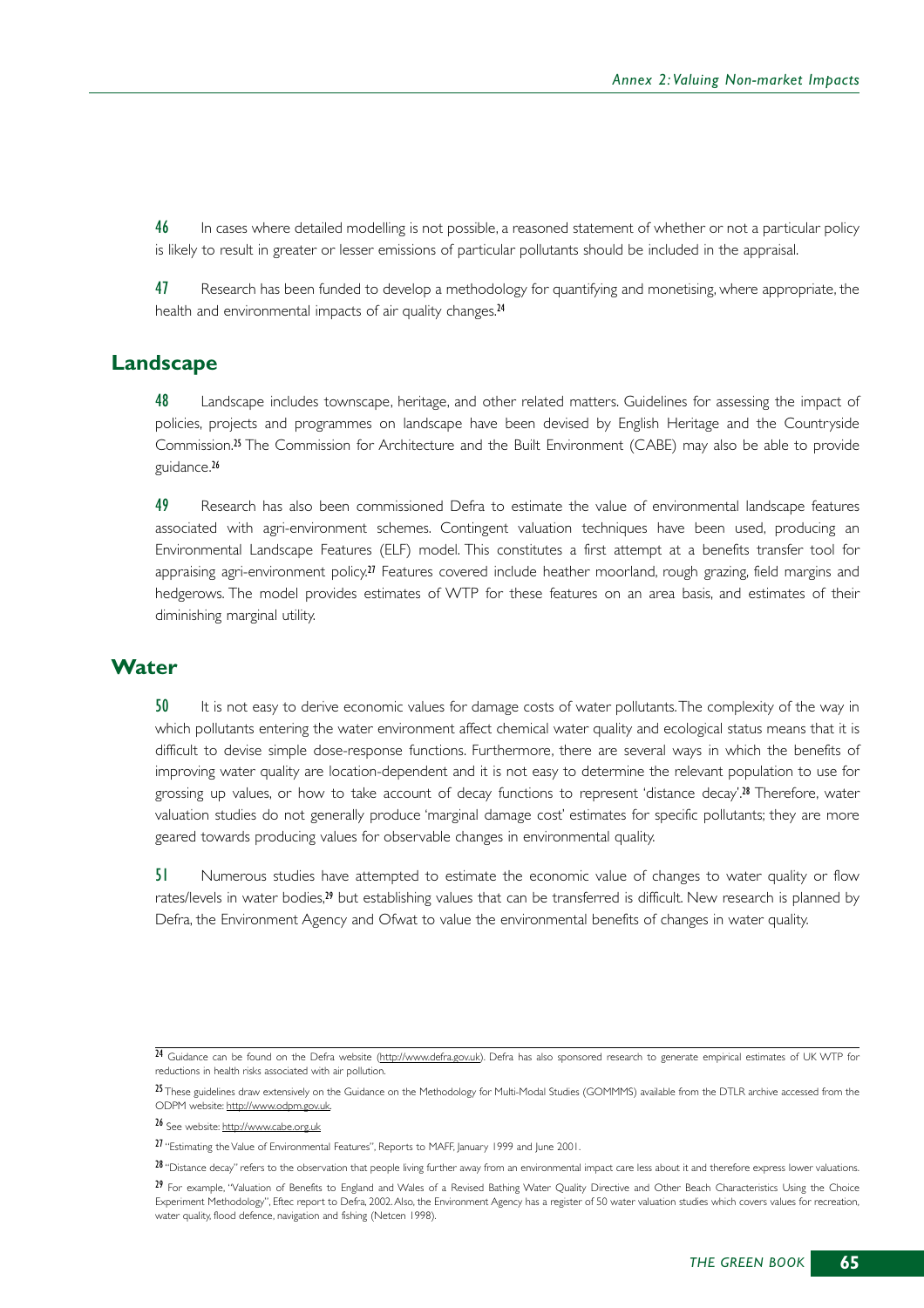# **Biodiversity**

52 The benefits of biodiversity can be difficult to measure, define and value. However, if these benefits are disregarded or given a low priority in appraisal work, there is a risk of excessive and potentially irreversible degradation of natural resource stocks.

53 Defra and the Forestry Commission fund research on the valuation of biodiversity that is concerned both with developing methodological approaches and deriving empirical estimates.<sup>30</sup>

# **Noise**

54 Assessing the impact of noise can be complex, not least because of the subjective nature of many of its effects. Despite this, a number of approaches to quantifying the impact of changes in noise according to the source, the scale and nature of the proposals have been developed. For example, the impact of new transport infrastructure or industrial developments can be quantified according to the number of people/households affected by an increase or decrease of noise levels measured in average decibels (dB(A)). This approach can also be used to assess the impact of changes to traffic control measures.

55 This is a rapidly developing area and studies are being taken forward to obtain monetary values for noise.<sup>31</sup> Recent studies across Europe have yielded a range of values, many of which lie in the range of  $\epsilon$ 20 - 30 per household per decibel per year. The median value from those studies is  $\epsilon$ 23.5 per household per decibel per year (2001 prices).<sup>32</sup>

# **Recreational and amenity values for forests**

56 In 1992, the Forestry Commission established a value for recreational visitors to forests of £1 per visit. More recent work on the recreational value of forests in Northern Ireland suggested that mean willingness-to-pay (WTP) varies between £0.60 and £1.74 per visit, depending upon the location of the forest, its attributes and socioeconomic characteristics of the visitors.<sup>33</sup> If a high level of accuracy is required, recreational values need to be more sensitive to the attributes of individual forests, the location and availability of substitutes, and the characteristics of the visitors in the catchment area. However if a broader estimate is sufficient, the 1992 value (£1 per visit) indexed to the year of the appraisal should suffice.

57 The Forestry Commission commissioned a further study to estimate the range of non-market benefits associated with forestry. This reviewed existing methodologies and research to determine the best approach to valuing the non-market benefits of UK forestry and made recommendations on non-market values for recreation, landscape, amenity, biodiversity and carbon sequestration.<sup>34</sup>

34 ibid.

<sup>30</sup> Guidance is also available from two OECD publications, "Handbook of biodiversity valuation: a guide for policy makers" and "Valuation of Biodiversity Benefits: Selected Studies."

<sup>&</sup>lt;sup>31</sup> The results of DfT noise studies in the UK and guidance on how to implement values when undertaking appraisal are published on the DfT and Defra websites.

<sup>32</sup> Summarised in the 2002 report to the European Commission DG Environment "The State of the Art on Economic Valuation of noise" by Stale Navrud .

<sup>33</sup> Summarised in a report to the Forestry Commission. "Non-Market Benefits of Forestry, Phase I". (See http://www.forestry.gov.uk)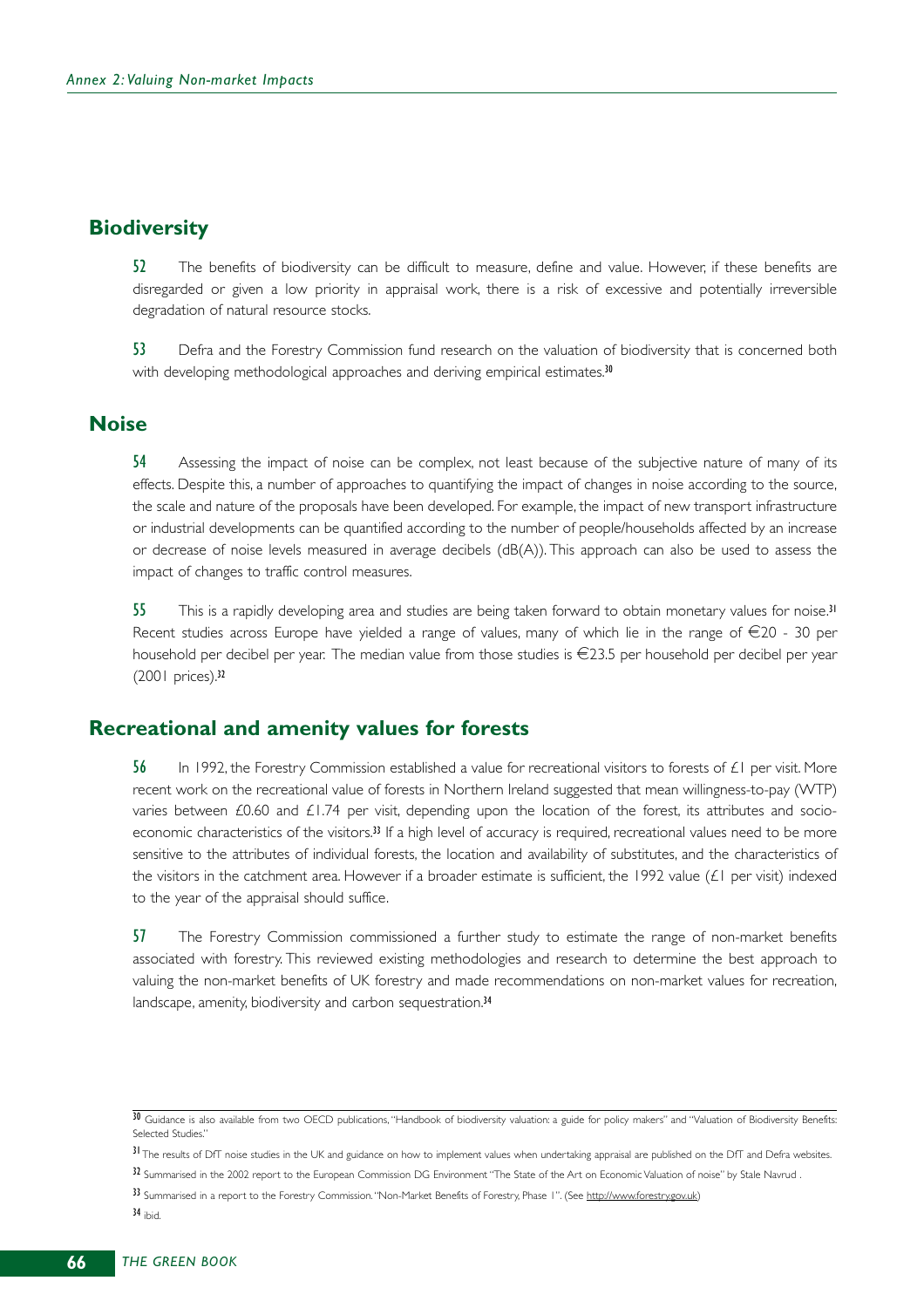# **Valuing disamenity**

58 Activities including the transport and disposal of waste and the quarrying of minerals and aggregates give rise to a range of undesirable impacts that can undermine public enjoyment of an area. A number of studies have attempted to value these, which together can be considered disamenity impacts and which may include noise, traffic disturbance, dust, odours and visual intrusion.

59 The former DETR commissioned a study to inform the decision on whether to impose a tax on aggregates and, if so, at what level (See Box 2.2). <sup>35</sup>

#### **BOX 2.2: SUMMARY OF DETR STUDY**

The study estimated how much people valued avoiding the adverse environmental effects of quarrying for construction aggregates, such as crushed rock, sand and gravel, both in their locality and in landscapes of national importance.

Ten thousand respondents were picked at random from areas surrounding 21 sample quarries and other extraction sites.They were asked how much they would be willing to pay, in the form of increased taxes over a five year period, for the local quarry to be shut down, assuming that the site was restored in keeping with the surrounding landscape, and that the workers found new employment. A further 1,000 respondents, chosen at random from 21 English postcodes not near aggregates production sites, were asked what they would be willing to pay to close a quarry in a National Park (the Peak District and the Yorkshire Dales were used as examples). These results show the value attributed to the environmental damages of quarrying by people not themselves directly affected.

The environmental effects which people were asked to value included: adverse effects on nature, such as loss of biodiversity; noise from quarry transport and blasting; traffic and dust levels; and visual intrusion.

From the results of the surveys, national estimates were calculated for the average amount that people are willing to pay for the environmental benefits obtained from early closure of a quarry. These are shown below for each category of sample site:

#### 'Willingness to Pay' estimates:

| <b>Case Study Sites</b>           | <i><u><b>£/tonne</b></u></i> |
|-----------------------------------|------------------------------|
| Hard rock                         | 0.34                         |
| Sand and Gravel                   | 1.96                         |
| <b>Ouarries in National Parks</b> | 10.52                        |

The national average amount which individuals were willing to pay for the closure of all types of quarry sites, weighted by the type of output, was calculated to be  $£1.80$  per tonne.

35 London Economics (1999) The External Costs and Benefits of the Supply of Aggregates: Phase II. Report for DETR, now found on the ODPM website (see http://www.odpm.gov.uk)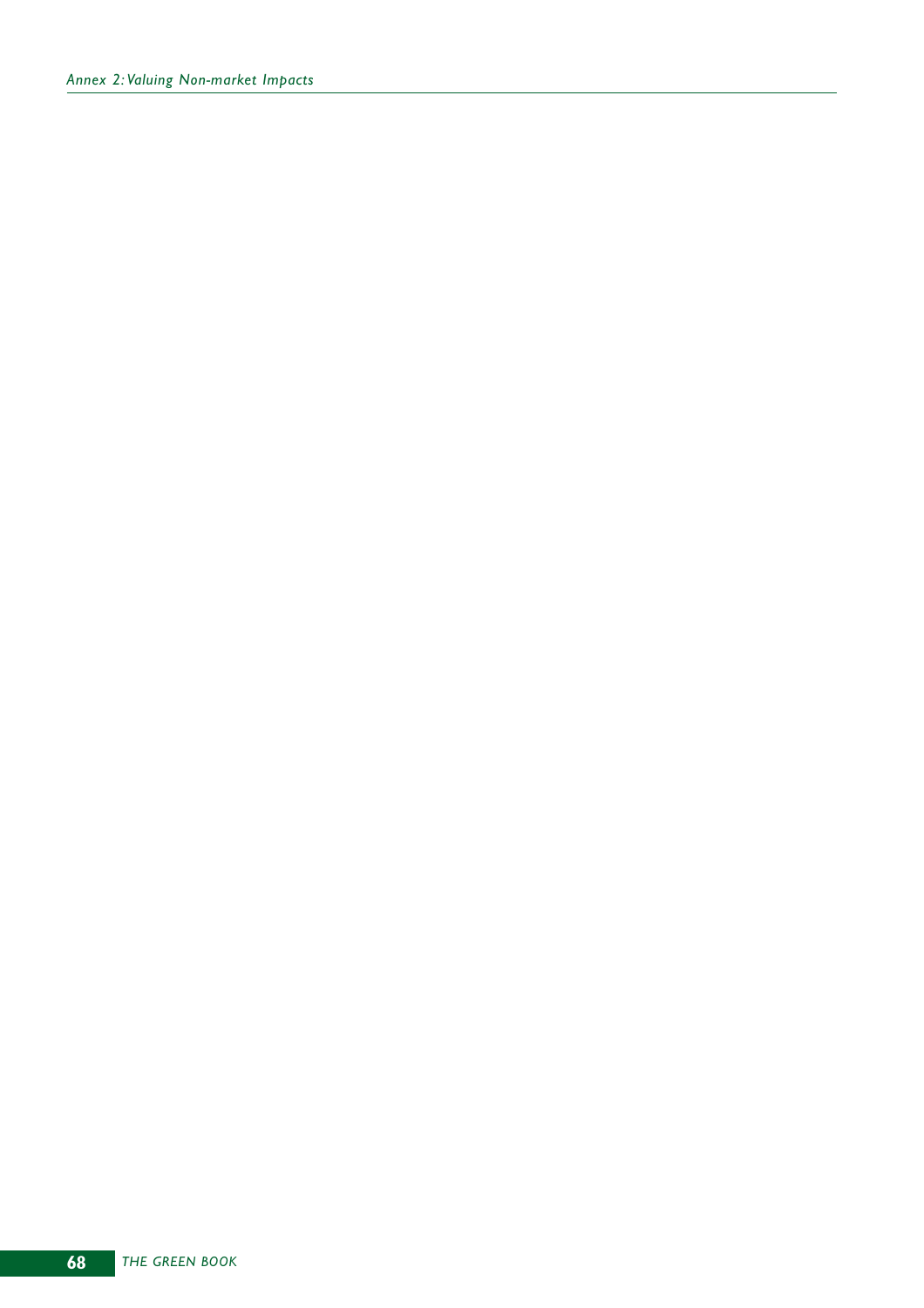# **LAND AND BUILDINGS**



## **INTRODUCTION**

1 This annex contains sections on the valuation of land and buildings. It discusses how the value of property rights should be taken into account and provides a worked example (see Box 3.1) to show how the techniques discussed apply.

# **ACQUISITION AND USE OF PROPERTY**

## **Valuing Property Rights**

2 Appraising for projects involving interests in land and buildings is complicated by the longevity of the freehold and leasehold interests and the durability of the assets. This section discusses these issues.

3 Many appraisals involve considering the optimisation of government interests in land and buildings. The appraisals will involve interests in leasehold and freehold properties, PFI/ PPP arrangements where property forms a part, and direct investment in construction.<sup>1</sup>

4 Securing value for money from existing investments, as well as new public infrastructure requires careful consideration. With existing assets, consideration needs to be given as to whether these can be surrendered, merged or modified to release value. With newly built assets, consideration has to be given to design, whole life costs, fitness for purpose, operational efficiency, and end of life costs as well as the initial impact of the capital payment.

5 If a proposal involves the acquisition, management or disposal of legal rights in land and buildings, the value of those property rights needs to be taken into account, whether these interests are freehold, leasehold, a licence, or subsumed within a PPP/ PFI contract. With new construction, the initial cost, lifetime costs and residual value will need to be considered.

6 Property interests are costed in terms of capital value, or rental value. Some leasehold interests, where the rental is different from the market value, may also have a capital value. Appraisals normally use capital values when appraising freehold property, properties with development value, and longer leasehold interests. As for other appraisals, this is done by bringing the cashflows to a net present value or net present cost.

## **The Basis Of Valuation**

7 The valuation of a site should be based on the most valuable possible use, rather than the highest value that could be obtained for its current use.The valuation should include an assessment of the social costs and benefits of alternative uses of a site, not just the market value.

## **Obtaining Valuations**

8 An assessment of the value of a site in the most valuable alternative use should be based on the advice of suitably qualified and experienced valuation surveyor.<sup>2</sup> Either in-house valuers or external experts can be commissioned to carry out the valuation.

<sup>&</sup>lt;sup>1</sup> New orders obtained by contractors from the public sector totaled £6,176 million in 2000 (Construction Statistics Annual 2000 DTI, Table 1.1, pg. 16 and Table 1.4, page 20). 2 For instance, a corporate member of the Royal Institution of Chartered Surveyors or the Institute of Revenues, Rating and Values.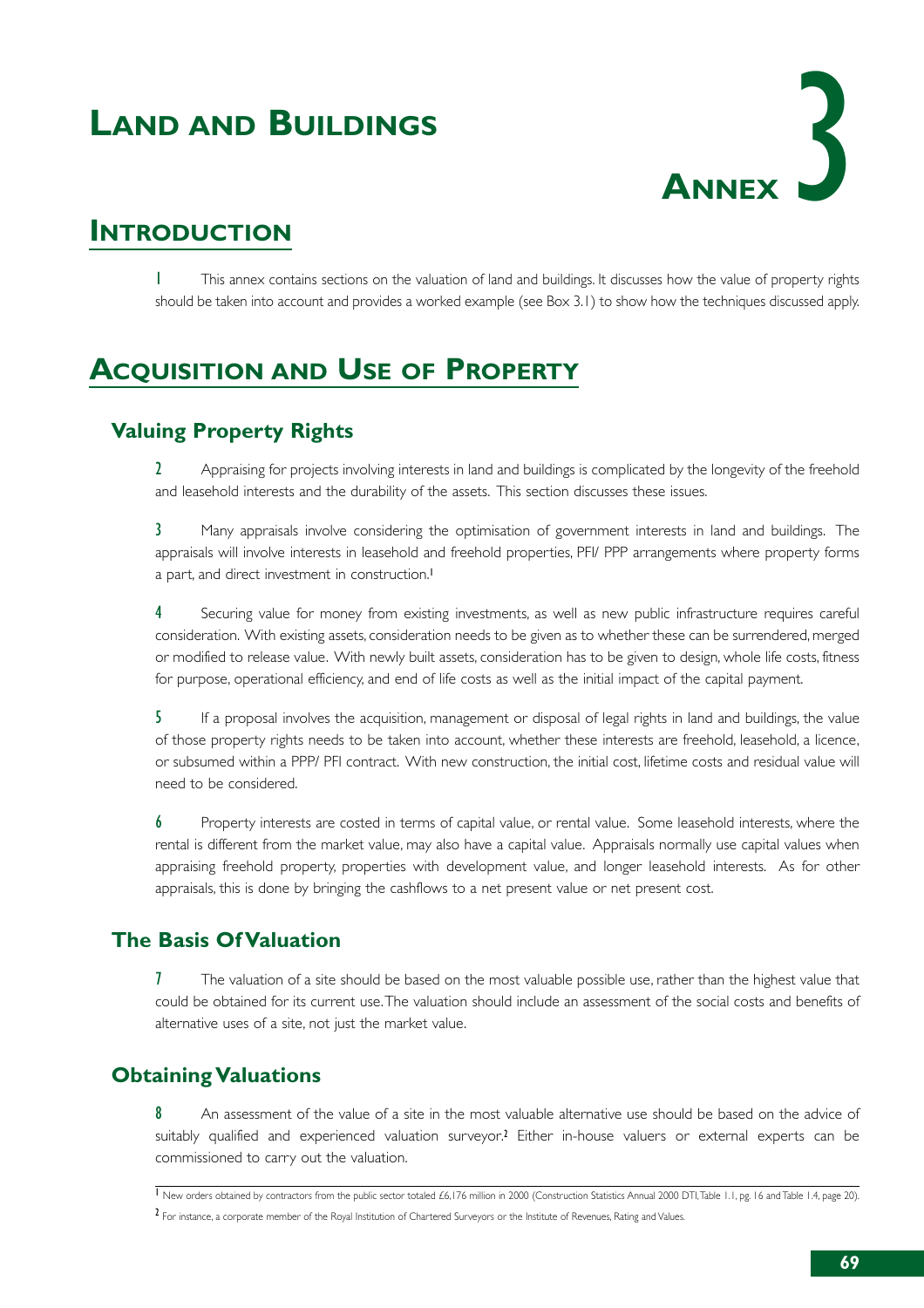9 Valuations should be based on the definitions of 'market value' (MV) or 'open market value' (OMV) used in the '*RICS Appraisal and Valuation Manual*'. Valuations should take into consideration the prospects for development and the presence of any purchaser with a special interest, insofar as the market would do so. To take into account such potential purchasers, it may be necessary in instructing the valuer to adapt the RICS definition of MV/ OMV.

### **Common Issues In Valuation**

10 The value of an interest in property depends on the use for which it is being valued (e.g. as residences, shops or offices), the physical state of the asset, the duration of the legal interest, and obligations such as rents and repairs, etc.

11 Normally, as noted above, the alternative use with the highest market value should be considered.To assess the highest value reasonably obtainable, the valuer must consider the market demand for that use together with the planning situation.

12 Where the development property has planning consent for a more valuable use, the valuation should reflect the market demand for that use. If the appraiser believes that there is the prospect of planning consent for an even more valuable use than that previously obtained, and that there is a real economic demand for that use, then the appraisal should ignore both the existing use of the building and the existing planning consent. Instead, it should normally reflect the best use and highest value of the site, in the way that the market would do.

13 If there is no planning approval, the potential for obtaining such approval should be estimated, and reflected in the valuation. Alternatively, the value of a property may be depressed by restrictions on development. It should be considered whether or not these can be lifted (and at what cost), and the result of this should be reflected in the valuation. In all cases, the prospect for obtaining a higher planning consent should be considered by the appraiser and his professional property advisor.

14 Valuations based on market prices reflect private, rather than social, costs and benefits. Accordingly, they will not always take into full account the actual or potential amenity value, or environmental impact, of a particular land use. Generally, where there is such an impact (for example along the route of a proposed new road), land should be valued at its market price. Environmental costs or benefits of a change of use that are not captured in the market price should also be included in the reckoning.

15 Where the current use of land is subsidised, it is sometimes necessary to adjust market prices to reflect the impact of the subsidy. In particular, when considering transferring land from agricultural use, it will generally be appropriate to make a downward adjustment to the market price of the land to reflect the capitalised impact of expected future UK and EU subsidies: i.e. the land should be priced net of the impact of such subsidies.

16 As these adjustments reflect avoided future costs to taxpayers, it is the adjusted sum that should be included in the assessment.

17 Assessing the value of buildings in their most profitable use is fairly straightforward where the building can be readily adapted to different user requirements, such as standard office accommodation. However, many public sector buildings (such as prisons and hospitals) may not be so easily adaptable to other purposes.

18 Even if there is no developed market for a particular type of property, there may be relevant market information. Such evidence might come from market transactions from the sale, or lettings of buildings or part of buildings such as in the private hospital sector, letting of accommodation for tribunals, etc. It is desirable to estimate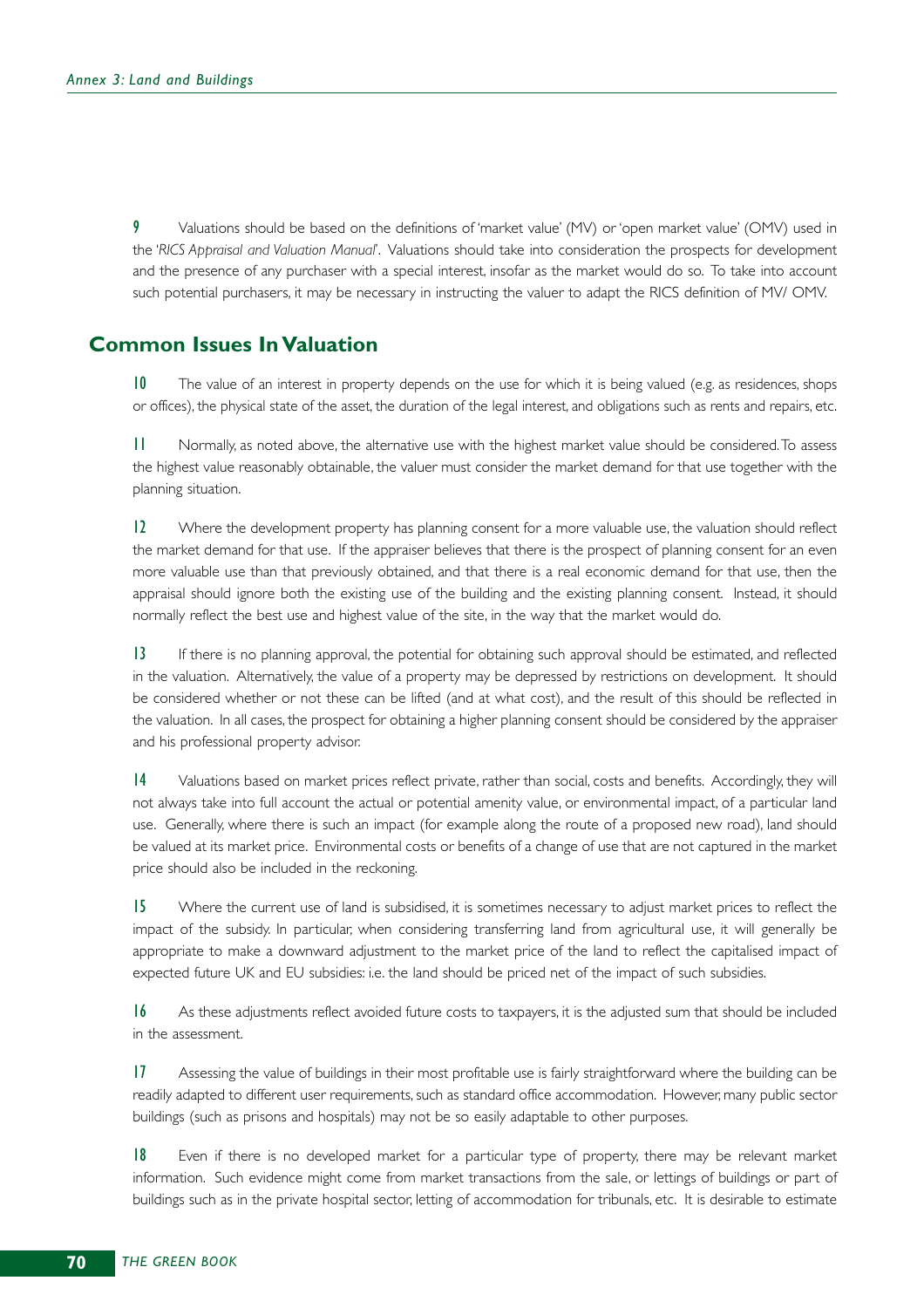value as close to objective market transactions evidence as possible. However, there are some public sector buildings (such as prisons and defence installations) that may not be easily adaptable to other purposes.

- 19 If there is no alternative use for the buildings, the property should be valued as the higher of:
	- ❑ The value of the site, cleared of buildings and contamination and ready for redevelopment; or
	- ❑ The value of the site and buildings in its current use.

## **Valuations Where There Is No Market**

20 The valuation of a specialised building for which there is no market is problematic for valuers and appraisers. The RICS *Appraisal and Valuation Manual* suggests using the 'Depreciated Replacement Cost' basis of valuation.

21 Depreciated Replacement Cost (DRC) comprises the 'open market value' of the land in the present use, plus the current gross replacement cost of the buildings and their site works. The buildings costs are depreciated by an allowance to reflect their condition and age, and their functional, economic and environmental obsolescence. These factors render the existing property less valuable than a new replacement.

22 Valuers have two approaches to depreciated replacement cost. One involves envisaging an exact replacement of the existing building, which can be artificial if the skills and materials do not actually exist to replicate that building. The second approach is to imagine a modern building that is a functional substitute, even if it is smaller, or differently configured to reflect modern circumstances.

23 DRC valuations are relatively specialised and advice should be sought from a professional property consultant. DRC figures are subjective figures, which reflect the value to the owner, rather than objective, transaction based, opportunity cost. They tend to be on the high side and require careful handling. DRC should only be used where there is a continuing operational need for the property (or the stream of services derived from it) over the period of the appraisal.

## **LEASES AND RENTS**

24 Sometimes, the actual rent paid on leasehold property (the 'passing rent') will vary from the market rent. This most often occurs in older long leases with unusual rent review patterns. In longer leases with infrequent rent reviews, the market rent can substantially exceed the passing rent and this difference is known as a 'profit rent'. This lasts until the next rent review or the lease ends. This can give the lease a capital value in its own right and such leases are sold from time to time. In a depressed market, the passing rent can exceed the market rent so that the property is described as 'over-rented'. Such leases usually contain upward only rent review clauses (UORR) so that if a rent is set at the top of a property cycle, this may persist over one or more rent review periods.

25 The market rent is the estimated amount for which a property would lease at the date of the appraisal between a willing lessor and a willing lessee operating at arms length, after proper marketing, with proper market knowledge, prudently and without compulsion.

26 Appraisers should also note that the passing rental value (and thus the capitalised rental value) on physically similar properties might be quite different. This may reflect the fact that the lease of one office block may be on full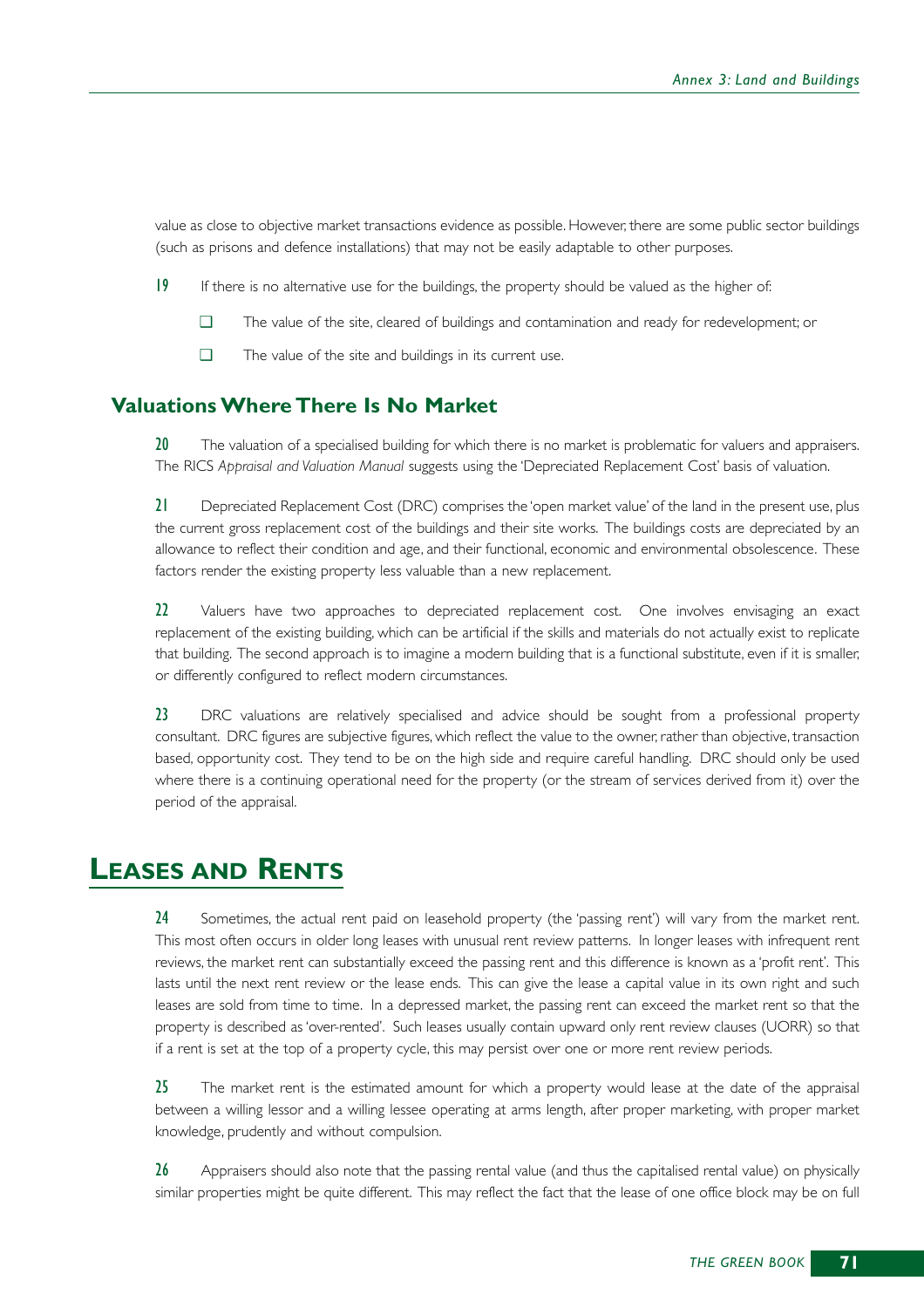repairing and ensuring terms where the tenant pays for all repairs and insurance. A physically identical office block may have an entirely different lease but with the landlord responsible for insurance and repairs.

27 It is important to remember that what is being valued is the legal interest in a property rather than the physical property itself. This means that appraisers should generally use the market rent because the legal interest that is being appraised will usually cover a number of rent review periods, and it will be the market rent that, over time, will be the relevant value. However, where UORR clauses are imposed, it would be incorrect to use sensitivity testing to show the impact of falling market rents, as the actual rent paid will not fall in line with the market.

# **DISPOSAL OF PROPERTY**

28 Departments have a duty to dispose of property surplus to requirements within three years and should not hold land speculatively. They are encouraged to obtain professional, specialist advice when doing this. The sale of freehold property, or the assignment or subletting of leasehold property, is likely to involve significant costs, (e.g. legal fees, marketing costs and removal costs). Situations can be complex where there is more than one occupier.

29 One question to consider is what should be done to a surplus property prior to putting it on the market. Initiatives to improve its marketability would include:

- ❑ Refurbishment;
- ❑ Applying for a different outline (or detailed) planning consent. However, sometimes it is not clear what is the best alternative use, in which case properties could be put on the market 'subject to planning permission'; and
- ❑ Consulting other public sector bodies about their property requirements. The OGC maintains a register of property surpluses and requirements.

30 More detailed advice on property disposals can be obtained from the Office of Government Commerce  $(OGC)<sup>3</sup>$ 

# **COST-EFFECTIVE LAND USE**

31 The plots of land that are available for new developments may not precisely match requirements, but where a plot exceeds requirements, the surplus should be disposed of as soon as possible.

32 An exception to this rule is in cases where future expansion is anticipated, (for example within a phased development), and where the extra land may not be available later. Efforts should still be made to secure some return from land than needs to be retained, but which is temporarily surplus (for example by short term letting).

33 Including the value of land already owned means that an appraisal must also include the costs of retaining vacant land. It is sometimes argued that vacant land on government sites could not be used for any other purpose because of the demands of security, and so the opportunity cost of this land is zero. However, it is generally possible, by the re-organisation of a land portfolio taken as a whole, to release land elsewhere. In practice, land that can be used for a public sector project nearly always has an opportunity cost.

<sup>3</sup> http://www.ogc.gov.uk and from '*Government Accounting*', particularly Chapter 24, Disposal of Assets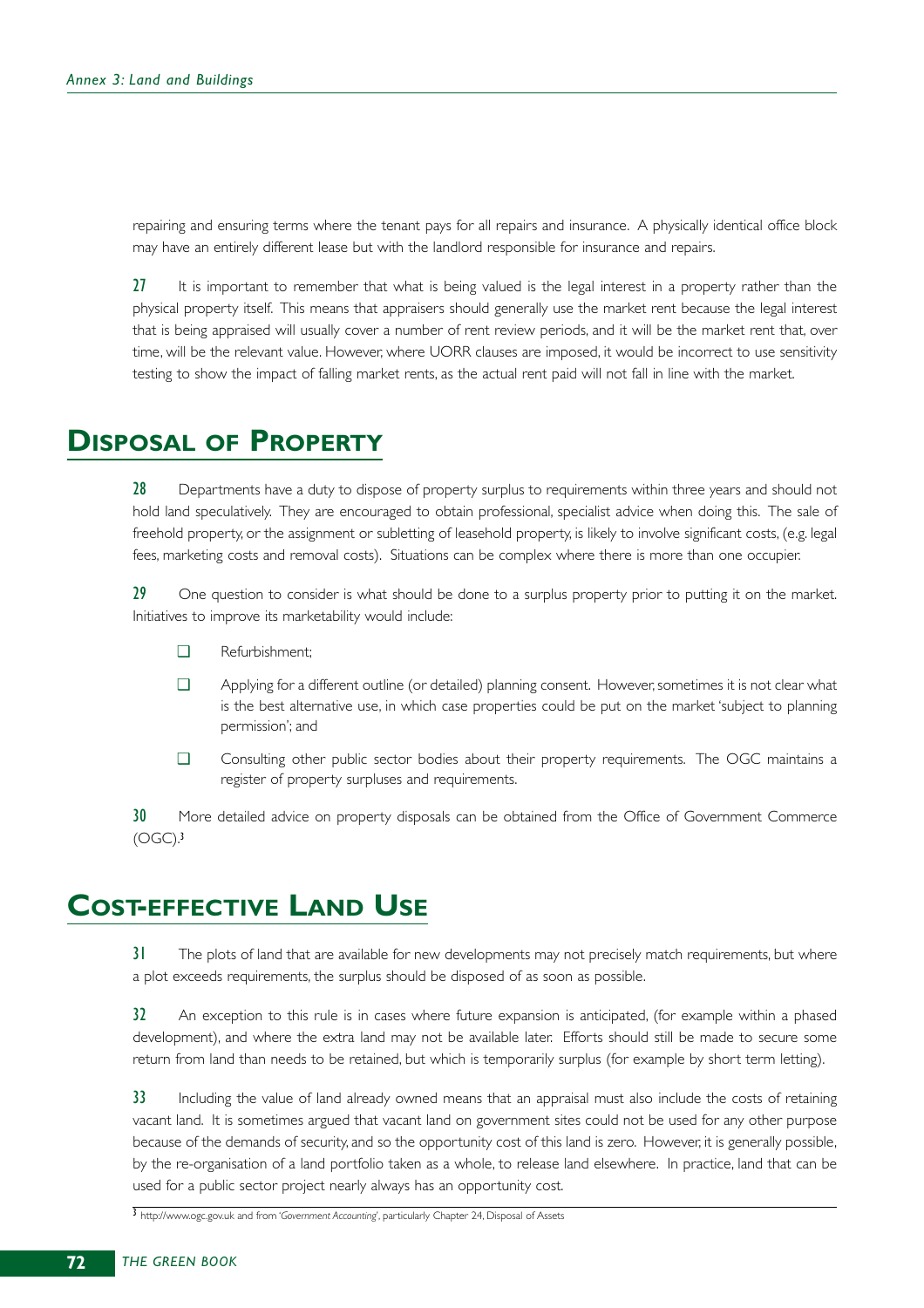#### **BOX 3.1: LAND AND BUILDINGS WORKED EXAMPLE**

34 The purpose of this example is to introduce basic concepts regarding typical accommodation appraisals and/ or evaluations; some are specific to land and property valuation, and others apply more generally.

### **CONTEXT**

A government department (A) owns the freehold of a 2000 m2, 1960's office block on the outskirts of the city. It lets 500 m2 to another government department (B) under a memorandum of terms. Department B continues to occupy the premises, with Department A's permission, although the current memorandum of terms has expired. Department A occupies the remainder.

Enquiries of the local authority have confirmed that planning consent for conversions of the buildings for high density, high quality residential development would be granted. Department A's current accommodation is poor; a staff survey has revealed widespread dissatisfaction with its facilities. Managers are now exploring the options for providing future accommodation needs.

#### **OBJECTIVES**

The main aim of Department A is to provide modern office accommodation for its staff in a manner which represents value for money.

### **OPTIONS**

A number of options are being considered, including relocating the activities of this branch to the Department A's head office. For this example, only three will be considered in detail.

#### *Option 1 'Do Minimum'*

This entails refurbishing the current property at a cost of  $E1$  million. Department B has expressed an interest in taking a new lease after refurbishment for 15 years, with 5 yearly upwards-only rent reviews at a rent of £60,000 per annum, effectively on full repairing and insuring terms, which represents the current open market rental value.

It is likely that there will be a need for a further minor refurbishment of the building in 10 year's time at a cost of  $£0.5$  million, but it is anticipated that this will help maintain the open market rental value of the property in real terms, with only a slight decline.

#### *Option 2 New office block*

Department A moves into 1500m2 of a new city centre office block, to be completed in the near future, situated next door to a rail and bus terminus. The location is seen as one that will improve markedly over the next couple of years or so and consequently, rental values are expected to grow faster than the rate of inflation over this period.

continued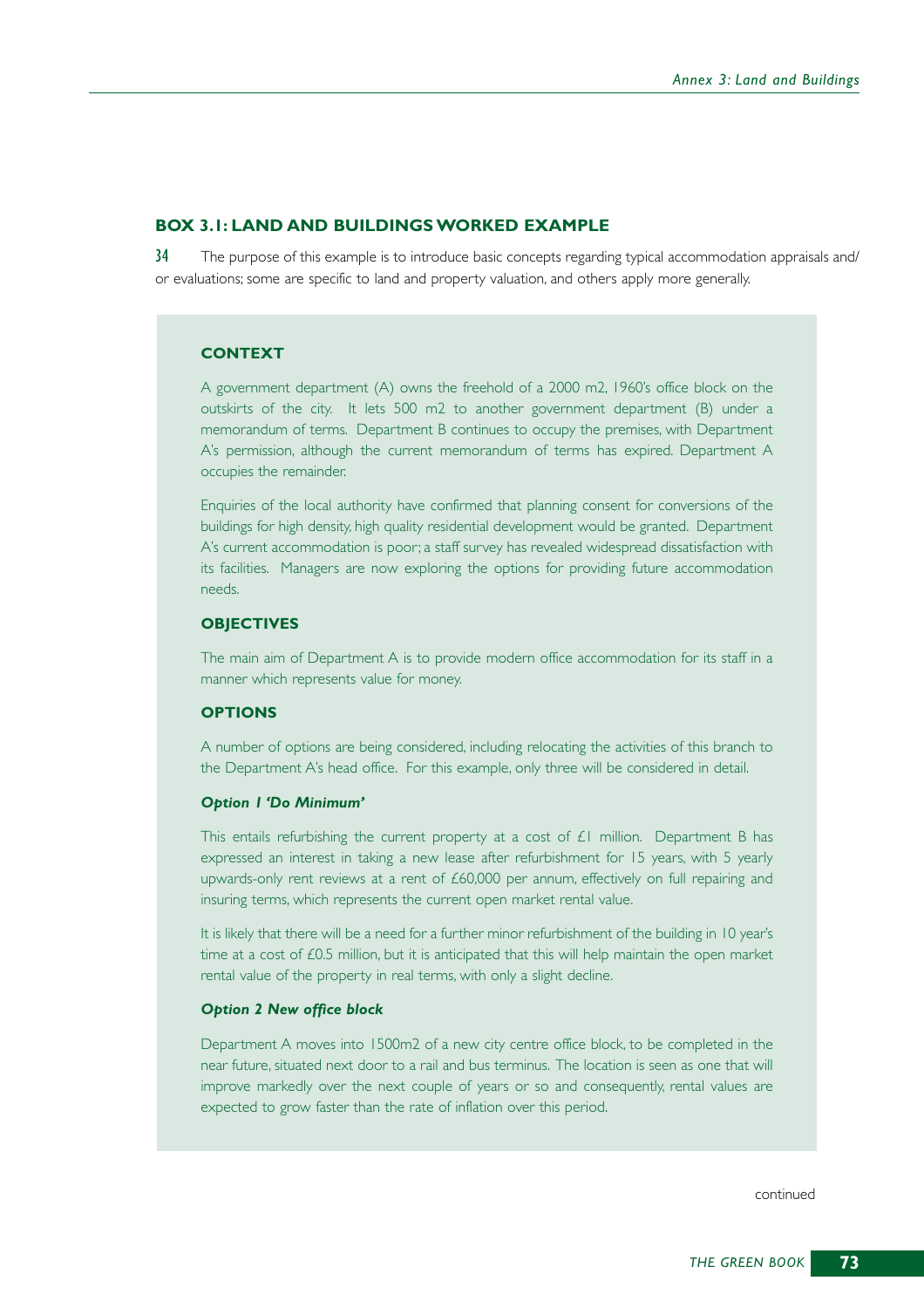### **BOX 3.1: LAND AND BUILDINGS WORKED EXAMPLE (contd)**

The developer would be prepared to accept a fifteen-year full repairing and insuring lease for the property, with a tenant's option to break at the end of the 10th year, without penalty. The initial rent can be agreed today at £240,000 per annum subject to upwards-only rent reviews every 5 years. Department A's consultant surveyors have confirmed that the rent and other terms generally reflect current market conditions.

### *Option 3 Re-use existing vacant government office space*

Department A moves to a vacant office property currently leased to another department and surplus to their requirements.

The property, known as Crown Building, comprises a 1500m2 modern city center office block. The location is similar to that of the new city centre property outlined in Option 2 above. The passing rent is lower at £200,000 as it is a second hand building with a more basic specification, but growth assumptions are similar.

The existing 15 years' lease has 5 years left to run and can be renewed under the Security of Tenure provisions of the Landlord and Tenant Act. The Owning Department's agents advise that the cost of disposal or surrender will be equivalent to the rent and running costs for the remaining period of the lease.

#### **ASSUMPTIONS**

The detailed assumptions are shown in the notes to the tables of calculations.

#### *Option appraisal*

The Department initially performs a cost-effectiveness analysis on the three options. Table 1 shows the results of this analysis.

#### *Initial appraisal findings (table 1)*

The cost effectiveness analysis shows that option 3, the reuse option, provided significantly better value.

#### *Valuing benefits (table 2)*

Managers want to investigate the differences between the options further. Models are developed of the benefits that accrue from each option. There are some additional benefits in moving to the new, more accessible site. These include times-savings for the public who use the site regularly, accruing from the more central location.

#### **CONCLUSION**

In this example, cost effectiveness analysis is sufficient to make an appropriate choice. Valuing its additional benefits further improves the case for developing a solution based on Option 3.

This example illustrates some specific aspects of accommodation appraisals, as well as introducing benefits valuation in the appraisal process, which is considered in more detail in Annex 2.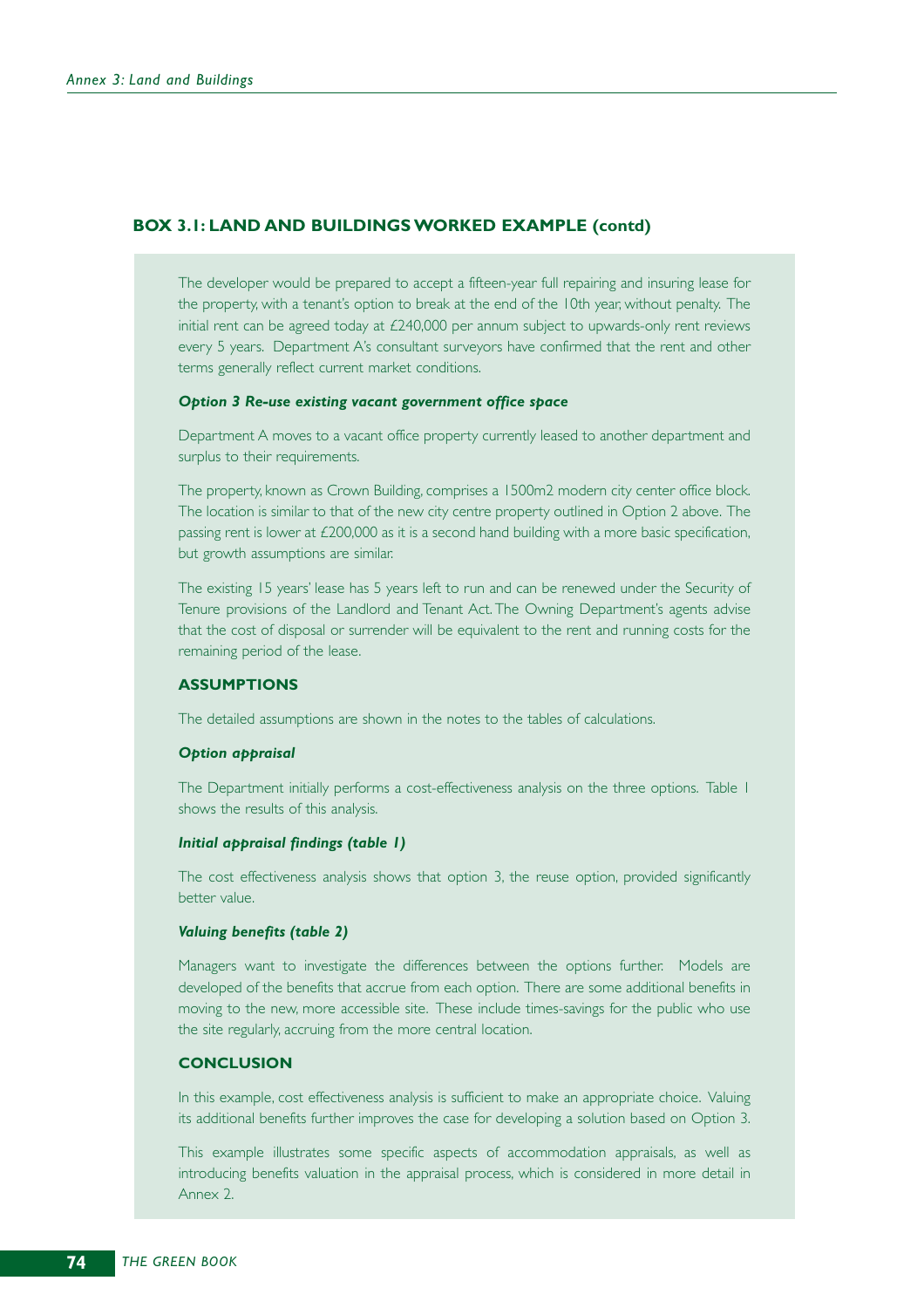## **Land and Buildings Worked Example:Table 1 COST EFFECTIVENESS ANALYSIS**

| Reference                |                                                         | <b>TOTAL</b> | Year                      |                                           |                                  |             |                  |                  |             |                       |                    |                                              |                              |                 |                          |                |                                                         |                            |
|--------------------------|---------------------------------------------------------|--------------|---------------------------|-------------------------------------------|----------------------------------|-------------|------------------|------------------|-------------|-----------------------|--------------------|----------------------------------------------|------------------------------|-----------------|--------------------------|----------------|---------------------------------------------------------|----------------------------|
| to Notes                 |                                                         |              | $\bullet$                 |                                           | $\mathbf{r}$                     | w           | 4                | m,               | Ó           | $\overline{ }$        | $\infty$           | $\bullet$                                    | $\mathbf{\underline{\circ}}$ | Ξ               | $\overline{\mathbf{z}}$  | $\tilde{a}$    | $\overline{\mathbf{z}}$                                 | $\overline{\mathbf{5}}$    |
|                          | Option   Do minimum - refurbish                         |              |                           |                                           |                                  |             |                  |                  |             |                       |                    |                                              |                              |                 |                          |                |                                                         |                            |
|                          | Rent received (nominal terms)<br>Property/capital costs |              | $\mathcal{O}:\mathcal{O}$ | 30.0                                      |                                  | 60.0        | 60.0             | 60.0             | 67.1        |                       | 67.1               | $67.1$                                       | 67.1                         | 75.9            |                          | 75.9<br>55.7   |                                                         | 75.9                       |
| 283                      | Rent received (real terms - year 0 prices)              |              | $_{\rm O,O}$              | 29.6                                      | 60.0<br>57.8                     | 56.4        | 55.0             | 53.7             | 58.5        | 67.1                  | 55.7               | 54.4                                         | 53.0                         | 585             | 75.9<br>57.1             |                | 75.9<br>54.4                                            | 53.0<br>3,200              |
| $\overline{\mathcal{A}}$ | Site value                                              |              | $-3,500$                  |                                           |                                  |             |                  |                  |             |                       |                    |                                              |                              |                 |                          |                |                                                         |                            |
| $\sqrt{2}$               | Refurbishment costs                                     |              | $-1,000$                  |                                           |                                  |             |                  |                  |             |                       |                    |                                              | $-500$                       |                 |                          |                |                                                         |                            |
|                          | Running costs                                           |              |                           |                                           |                                  |             |                  |                  |             |                       |                    |                                              |                              |                 |                          |                |                                                         |                            |
|                          | Rates (real terms)                                      |              |                           | $-103$                                    | $-105$                           | $-108$      | $\frac{1}{1}$    | $\frac{1}{2}$    | $-116$      | $\frac{\circ}{\circ}$ | $-122$             | $-125$                                       | $-128$                       | $-131$          | $-134$                   | $-138$         | $-14$                                                   | $-145$                     |
|                          | Maintenance/repairs                                     |              |                           | $-30$                                     | $-30$                            | $-30$       | $-30$            | $-30$            | $-30$       | $\sim 0$              | $\widetilde{\sim}$ | $-30$                                        | $-30$                        | $-30$           | $-30$                    | $-30$          | $-30$                                                   | $-30$                      |
|                          | Utilities/other                                         |              |                           | 75                                        | $-100$                           | $-100$      | $-100$           | $-100$           | $-100$      | $-100$                | $-100$             | $-100$                                       | $-100$                       | $-100$          | $-100$                   | $\frac{1}{10}$ | $-100$                                                  | $-100$                     |
| $\sim$ $\infty$ $\infty$ | Costs of holidng Crown Building vacant                  |              |                           | .295                                      | $-290$                           | $-286$      | $-281$           | $-277$           | $\circ$     | $\circ$               | $\circ$            | $\circ$                                      | $\circ$                      | $\circ$         | $\circ$                  | $\circ$        | $\circ$                                                 | $\circ$ $\sim$             |
|                          | Tenants' service charge contribution                    |              |                           | $\supseteq$                               | $\supseteq$                      | $\supseteq$ | $\supseteq$      | $\supseteq$      | $\supseteq$ | $\supseteq$           | $\supseteq$        | $\supseteq$                                  | $\overline{c}$               | $\supseteq$     | $\supseteq$              | $\supseteq$    | $\supseteq$                                             |                            |
|                          | <b>Business</b> costs                                   |              |                           |                                           |                                  |             |                  |                  |             |                       |                    |                                              |                              |                 |                          |                |                                                         |                            |
|                          | Business travel and courier costs                       |              |                           | $-130$                                    | $-130$                           | $-130$      | $-130$           | $-130$           | $-130$      | $-130$                | $-130$             | $-130$                                       | $-130$                       | $-130$          | $-130$                   | $-130$         | $-130$                                                  | $-130$                     |
|                          | CASHFLOW                                                |              | $4,500$<br>4,500          | $-44$                                     | $-585$<br>$-556$                 | $-585$      | $-584$           | -584             | $-305$      | $-310$                | $-314$             | $-319$                                       | $-823$                       | $-238$          | $-325$                   | $-330$         | $-335$                                                  | 2,860                      |
| $\subseteq$              | Net present cost @ 3.5%                                 | $-7,692$     |                           | $-433$                                    |                                  | -537        | $-518$           | $-501$           | $-253$      | $-248$                | $-243$             | $-238$                                       | -594                         | $-166$          | $-219$                   | $-215$         | $-211$                                                  | 1737                       |
|                          | Option 2 New City Centre Block                          |              |                           |                                           |                                  |             |                  |                  |             |                       |                    |                                              |                              |                 |                          |                |                                                         |                            |
|                          | Property/capital costs                                  |              |                           |                                           |                                  |             |                  |                  |             |                       |                    |                                              |                              |                 |                          |                |                                                         |                            |
| $=$                      | Rent paid (nominal terms)                               |              |                           |                                           |                                  | $-240$      | -240             |                  | $-313$      | $-313$                | $-313$             | $-313$                                       | $-313$                       | $-354$          | $-354$                   | $-354$         | $-354$                                                  | $-354$                     |
| 8                        | Rent paid (real terms - year 0 prices)                  |              |                           | $-180$                                    | $-240$<br>$-231$                 | $-226$      | $-220$           | $-240$<br>$-215$ | $-273$      | $-266$                | $-260$             | $-254$                                       | $-247$                       | $-273$          | $-266$                   | $-260$         | $-254$                                                  | $-247$                     |
|                          | Fitting out, telecoms, removals                         |              |                           |                                           |                                  |             |                  |                  |             |                       |                    |                                              |                              |                 |                          |                |                                                         |                            |
| $\bar{c}$                | Tenants' compensation                                   |              | $-250$<br>$-120$          |                                           |                                  |             |                  |                  |             |                       |                    |                                              |                              |                 |                          |                |                                                         |                            |
|                          | Dilapidations on lease expiry                           |              |                           |                                           |                                  |             |                  |                  |             |                       |                    |                                              |                              |                 |                          |                |                                                         |                            |
|                          | Running costs                                           |              |                           |                                           |                                  |             |                  |                  |             |                       |                    |                                              |                              |                 |                          |                |                                                         |                            |
|                          |                                                         |              |                           |                                           |                                  |             |                  |                  |             |                       |                    |                                              |                              |                 |                          |                |                                                         | $-250$                     |
|                          | Rates                                                   |              |                           | 128                                       | $-13$                            | $-135$      | $-138$           | $-141$           | $-145$      | $-149$                | $-152$             | $-156$                                       | $-160$                       | $-164$          | $-168$                   | $-172$         | $\overline{L}$                                          |                            |
|                          | Maintenance/repairs                                     |              |                           | $-20$                                     | $-20$                            | $-20$       | $-20$            | $-20$            | $-20$       | $20$                  | $-20$              | $-20$                                        | $-20$                        | $-20$           | $-20$                    | $-20$          | $-20$                                                   | $\overline{\mathcal{C}}$ - |
|                          | Utilities/other (cleaning/security)                     |              |                           | $-85$                                     | $-85$                            | $-85$       | $-85$            | $-85$<br>$-277$  | $-85$       | $-85$                 | $-85$              | $-85$                                        | $-85$                        | $-85$           | $-85$                    | $-85$          | $-85$                                                   | $-85$                      |
|                          | Costs of holiding Crown Building vacant                 |              |                           | 295                                       | $-290$                           | $-286$      | .281             |                  | $\circ$     | $\circ$               | $\circ$            | $\circ$                                      | $\circ$                      | $\circ$         | $\circ$                  | $\circ$        | $\circ$                                                 | $\circ$                    |
|                          | <b>Business</b> costs                                   |              |                           |                                           |                                  |             |                  |                  |             |                       |                    |                                              |                              |                 |                          |                |                                                         |                            |
|                          | Business travel and courier costs                       |              |                           | -90                                       | $-90$                            | $-90$       | $-90$            | -90              | -90         | 90                    | $-90$              | $-90$                                        | 90                           | -90             | -90                      | -90            | $-90$                                                   | -90                        |
|                          | CASHFLOW                                                |              | $-370$                    | $-796$                                    | $-848$                           | $-84$       | $-834$<br>$-739$ | $-828$           | $-613$      | $-610$                | -607               | $-605$                                       | $-602$                       | $-632$          | $-629$                   | $-627$         | $-625$                                                  | $-873$                     |
|                          | Net present cost @ 3.5%                                 | $-8,732$     | $-370$                    | $-782$                                    | $-805$                           | $-772$      |                  | -709             | -507        | -488                  | $-469$             | $-45$                                        | 434                          | -440            | $-424$                   | $-408$         | $-393$                                                  | $-530$                     |
|                          | Option 3 Reuse Crown Building                           |              |                           |                                           |                                  |             |                  |                  |             |                       |                    |                                              |                              |                 |                          |                |                                                         |                            |
|                          | Property/capital costs                                  |              |                           | $-200$                                    | $-200$                           | $-200$      | $-200$           | $-200$           | $-261$      | $-261$                | 261                | $-261$                                       | $-261$                       | $-295$          | 295                      | 295            | 295                                                     | 295                        |
| 11 & 812                 | Rent paid (nominal terms)                               |              |                           |                                           |                                  |             |                  |                  |             | $-222$                |                    |                                              |                              |                 | 222                      |                |                                                         |                            |
|                          | Rent paid (real terms - year 0 prices)                  |              |                           | $-198$                                    | $-193$                           | $-188$      | $-183$           | $-179$           | $-228$      |                       | $-217$             | $-211$                                       | $-206$                       | $-228$          |                          | 217            | $\frac{1}{2}$                                           | 206                        |
|                          | Fitting out, telecoms, removals                         |              | $-750$                    |                                           |                                  |             |                  |                  |             |                       |                    |                                              |                              |                 |                          |                |                                                         |                            |
| $\tilde{=}$              | Tenants' compensation                                   |              |                           |                                           |                                  |             |                  |                  |             |                       |                    |                                              |                              |                 |                          |                |                                                         |                            |
|                          | Dilapidations on lease expiry                           |              |                           |                                           |                                  |             |                  |                  |             |                       |                    |                                              |                              |                 |                          |                |                                                         | 250                        |
|                          | Running costs<br>Rates                                  |              |                           |                                           |                                  | $-108$      | $\frac{1}{1}$    | $\frac{1}{2}$    | $-116$      | $rac{6}{1}$           |                    |                                              |                              |                 |                          |                |                                                         | $-145$                     |
|                          | Maintenance/repairs                                     |              |                           | $\frac{3}{2}$ $\frac{4}{2}$ $\frac{4}{2}$ | $\frac{105}{10}$ $\frac{25}{10}$ |             | $-25$            | $-25$            |             |                       | $-12$ 3            | $\frac{15}{1}$ $\frac{15}{1}$ $\frac{16}{1}$ | $-128$                       | $\frac{13}{12}$ | $-134$<br>$-25$<br>$-85$ | $-138$         | $\frac{4}{5}$ $\frac{1}{2}$ $\frac{1}{2}$ $\frac{1}{2}$ |                            |
|                          | Utilities/other (cleaning/security)                     |              |                           |                                           |                                  | $-25$       | $-85$            | $-85$            | $-25$       | $-25$                 |                    |                                              |                              |                 |                          |                |                                                         | $-25$                      |
|                          | <b>Business</b> costs                                   |              |                           |                                           |                                  |             |                  |                  |             |                       |                    |                                              |                              |                 |                          |                |                                                         |                            |
|                          | Business travel and courier costs                       |              |                           | -90                                       | -90                              | 90          | -90              | -90              | -90         | 90                    | -90                | -90                                          | 90                           | -90             | -90                      | 90             | $-90$                                                   | -90                        |
|                          | CASHFLOW                                                |              | $-870$                    | $-500$                                    | $-498$                           | $-496$      | $-494$           | -492             | $-543$      | $-541$                | $-538$             | $-536$                                       | $-534$                       | $-559$          | $\frac{1}{2}$            | $-121$         |                                                         | $-389$                     |
|                          | Net present cost @ 3.5%                                 | $-6,094$     | $-870$                    | $-492$                                    | $-473$                           | $-455$      | $-438$           | 422              | 450         | 432                   | $-416$             | $-400$                                       | $-385$                       | $-389$          | $-76$                    | $-79$          | $-130$                                                  | 236                        |
|                          |                                                         |              | $\circ$                   |                                           | 2                                | 3           | 4                | S                | ◡           |                       | $\infty$           | $\circ$                                      | $\supseteq$                  | $\equiv$        | $\overline{a}$           | $\Box$         | $\overline{4}$                                          | $\frac{1}{2}$              |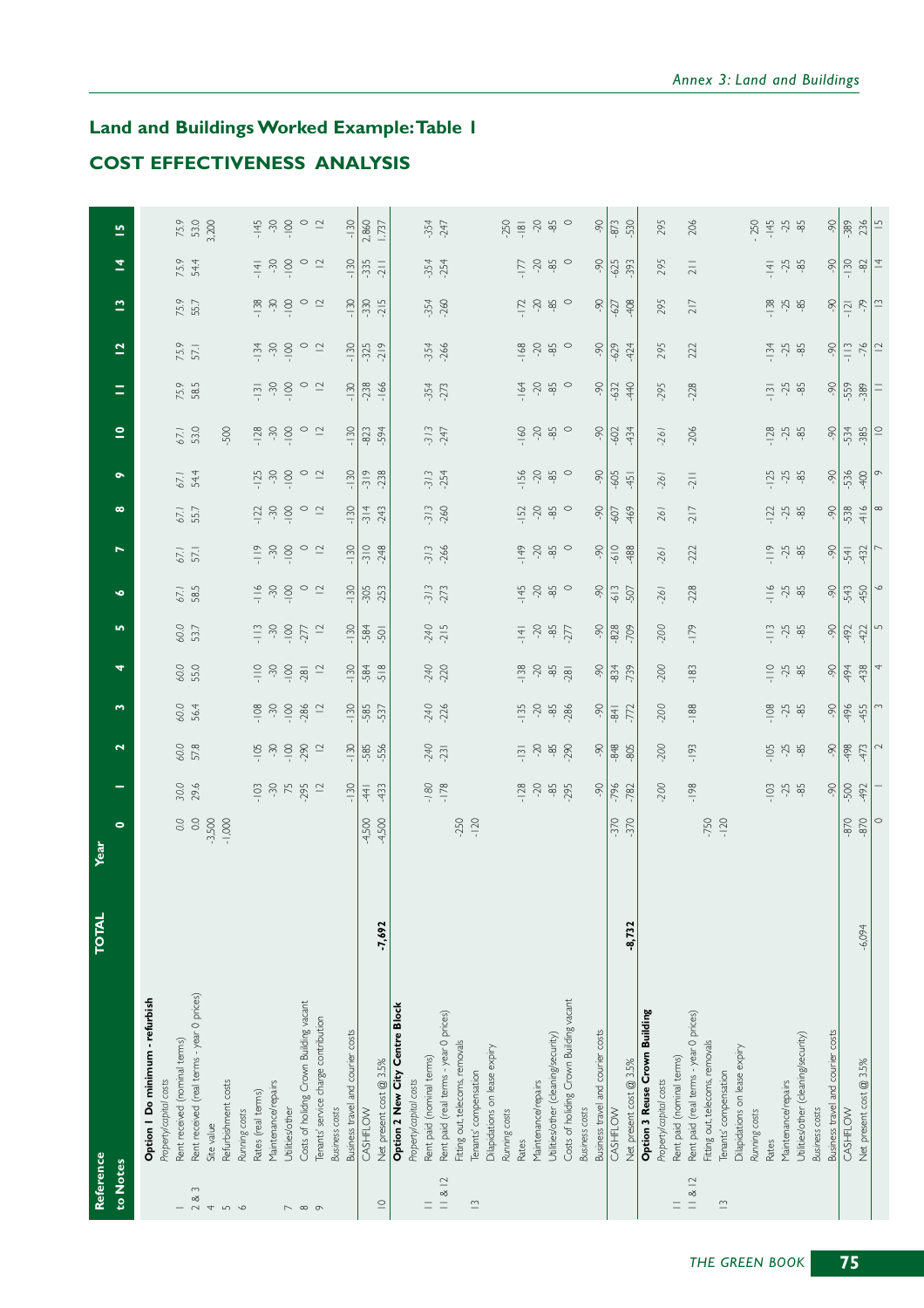#### NOTES TO TABLE 1 – EXPLANATIONS AND ASSUMPTIONS

1 'Passing rent' (nominal) and real rental values ('market rent'). In this example, rent is reviewed every five 5 years. This means that the real rent level is eroded by inflation between rent reviews; inflation is assumed to be 2.5%, as is the market rental growth rate (i.e. rents rise in line with inflation). For example, in year 6, actual rent (the passing rent) catches up with the market rent (the calculation is 60,000\*1.025^4.5=67,052).

There are two main methods to deal with rental cash flows  $-$  (a) convert the nominal cash flow into the real terms by deflating the rent by the rate of inflation and then discount at the appropriate discount rate, or (b) discount the nominal cash flow at the 'double discount' rate, which is derived by multiplying the discount rate with the inflation rate. The Treasury's preferred method (as shown in this example) is (a), which is more explicit, allowing all the cash flows to be gathered together and expressed under a common term. However, the results produced are identical.

- 2 Rental growth is assumed to be 2.5% for Option 1: no higher than inflation.
- 3 Rent-free period: The tenant will enjoy a rent-free period of 6 months in year 1 (as part of the terms negotiated for the new lease).
- 4 Site value.This is the opportunity cost of not selling the site at its open market value in the best alternative use (i.e. for residential accommodation).
- 5 Running costs inflate annually and therefore can be expressed in real terms relating to year 1.
- 6 Utilities costs reduce in real terms from Option 1 to 2 because of energy and environmental efficiencies of the new building.
- 7 Other costs also reduce in real terms from Option 1 to 2 because of other efficiencies (location and scale).
- 8 Tenants contribution: tenants will contribute towards some of the cost of the ten-year refurbishment.
- 9 Business travel costs reduce from Option 1 to 2 because of the more accessible location of the new building.
- 10 Cash flows and net present costs.The net present costs are shown using the 3.5% discount rate.
- 11 Rental growth = 10% during the first two years, 2.5% thereafter; this is only realised at the rent reviews. For example in year 6, the calculation for the rent paid is  $240,000*1.1^{\circ}2*1.025^{\circ}3.$
- 12 Initial rent free period of 3 months.
- 13 Tenants' compensation under the Landlord and Tenants Act 1954 is based upon twice the rateable value on the assumption that there has been continued occupation of the existing premises for more than 14 years.
- 14 Timing of cash flows: all cash flows are to the midpoint of the year.
- 15 Decanting costs have not been included for option 1 for the sake of simplicity.
- 16 Costs of holding Crown Building vacant rent and running costs until lease expiry. Rent passing £200,000. Running costs when vacant £100,000
- 17 Costs of fitout/telecoms/removals to move to Crown Buildings estimated at £750,000
- 18 The costs of holding Crown Buildings vacant must be shown in Options 1 and 2 as the investment appraisal must account for all costs, not just to the individual Department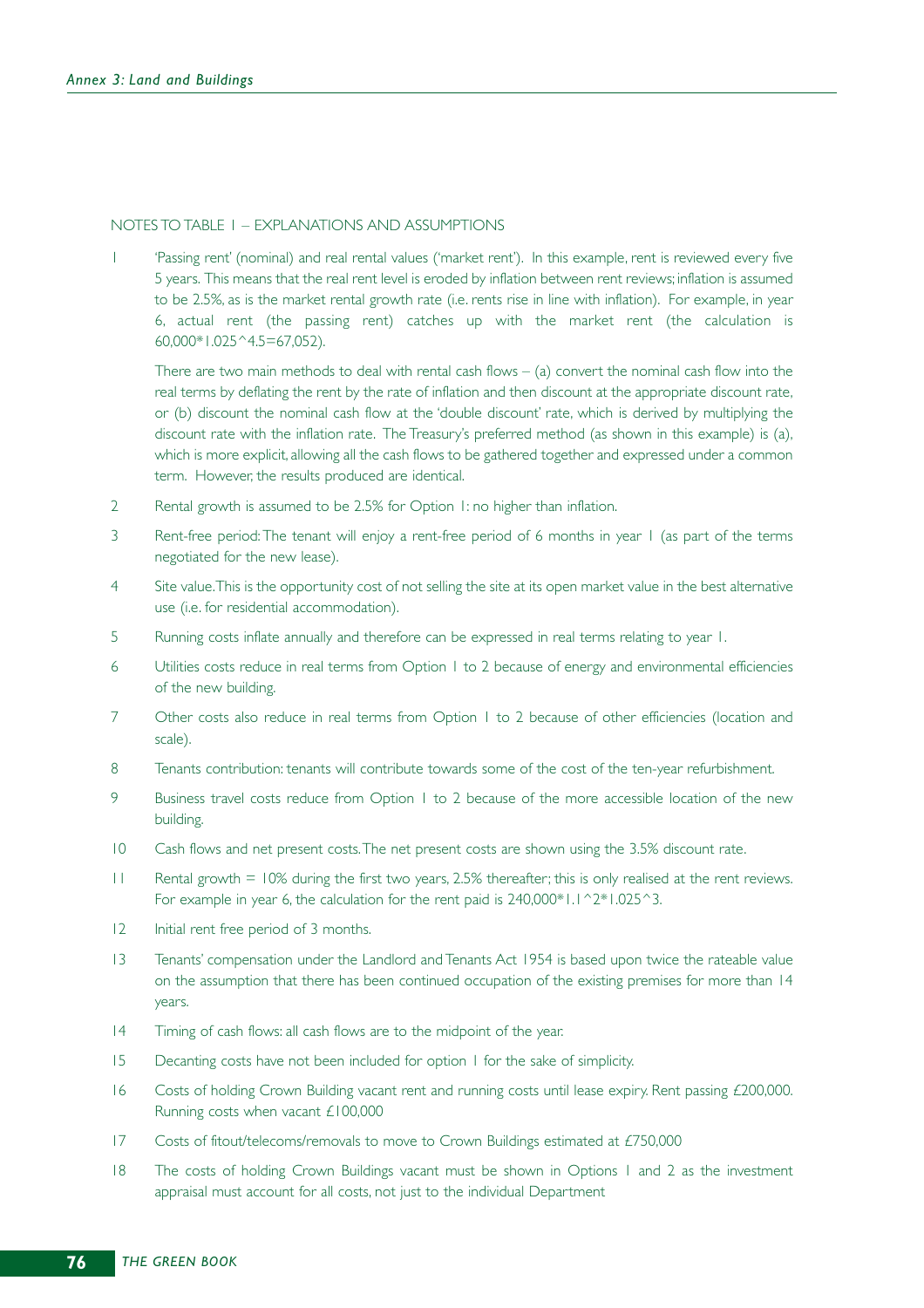## **Land and Buildings Worked Example:Table 2 COST AND BENEFIT ANALYSIS**

|                                    | FOTAL    | <b>Teat</b> |             |             |                |             |             |               |             |             |             |                         |                |                |              |                |             |
|------------------------------------|----------|-------------|-------------|-------------|----------------|-------------|-------------|---------------|-------------|-------------|-------------|-------------------------|----------------|----------------|--------------|----------------|-------------|
|                                    |          | 0           |             | 2           | m              | 4           | <u>in</u>   | ۰             |             | ∞           | $\bullet$   | $\overline{\mathsf{C}}$ | Ξ              | $\overline{a}$ | $\mathbf{r}$ | $\overline{4}$ | 므           |
| Option 2 New City Centre Block     |          |             |             |             |                |             |             |               |             |             |             |                         |                |                |              |                |             |
| Costs                              |          | $-370$      | $-796$      | -848        | $-84$          | -834        | $-828$      | $-613$        | $-610$      | -607        | $-605$      | -602                    | $-632$         | $-629$         | $-627$       | $-625$         | -873        |
| Additional Benefits                |          |             |             |             |                |             |             |               |             |             |             |                         |                |                |              |                |             |
| Improved disabled access           |          |             | $\subseteq$ | $\subseteq$ | $\subseteq$    | $\subseteq$ | $\subseteq$ | $\subseteq$   | $\subseteq$ | $\subseteq$ | $\subseteq$ | $\subseteq$             |                | $\subseteq$    | $\subseteq$  | $\subseteq$    | $\subseteq$ |
| Reducing commuting time (visitors) |          |             | $\approx$   | 30          | $\approx$      | 30          | $\approx$   | 30            | $\approx$   | $\approx$   | $\approx$   | $\approx$               | $\frac{10}{2}$ | 30             | $\approx$    | 30             | 50          |
| Net cost                           |          | $-370$      | -756        | 808         | $\overline{5}$ | $-794$      | $-788$      | -573          | -570        | -567        | -565        | $-562$                  | -592           | -589           | -587         | $-585$         | -833        |
| NPV(3.5%)                          | $-8,225$ | $-370$      | $-743$      | -767        | $-735$         | $-704$      | $-675$      | 474           | -456        | -438        | 421         | -406                    | 413            | -397           | -382         | -368           | -506        |
| Option 3 Reuse Crown Building      |          |             |             |             |                |             |             |               |             |             |             |                         |                |                |              |                |             |
| Costs                              |          | $-870$      | -500        | 498         | 496            | 494         | 492         | -543          | $-54$       | -538        | -536        | $-534$                  | -559           | $-113$         | $-121$       | $-130$         | -389        |
| <b>Additional Benefits</b>         |          |             |             |             |                |             |             |               |             |             |             |                         |                |                |              |                |             |
| Improved disabled access           |          |             | $\subseteq$ | $\subseteq$ | $\subseteq$    | $\subseteq$ | $\subseteq$ | $\subseteq$   | $\subseteq$ | $\subseteq$ | $\subseteq$ | $\subseteq$             | $\subseteq$    | $\subseteq$    | $\subseteq$  | $\subseteq$    | $\subseteq$ |
| Reducing commuting time (visitors) |          |             | $\approx$   | $\approx$   | $\approx$      | $\approx$   | $\approx$   | $\approx$     | $\approx$   | 20          | 20          | 8                       | $\approx$      | $\approx$      | 20           | $\approx$      | $\approx$   |
| Net cost                           |          | $-870$      | -460        | 458         | 456            | 454         | 452         | -503          | $-501$      | -498        | 496         | -494                    | $-519$         | -73            | ဆု           | 90             | -349        |
| NPV (3.5%)                         | -5,625   | $-870$      | 452         | 435         | 418            | 402         | -387        | $\frac{1}{4}$ | 90          | $-385$      | $-370$      | $-356$                  | $-361$         | 49             | -53          | -57            | $-212$      |
|                                    |          |             |             |             |                |             |             |               |             |             |             |                         |                |                |              |                |             |

NOTES TO TABLE 2

- 1 Calculated assuming that additional value is attached to these benefits.
- 2 Assumes that it is a public building.
- 3 Standard NPV calculation.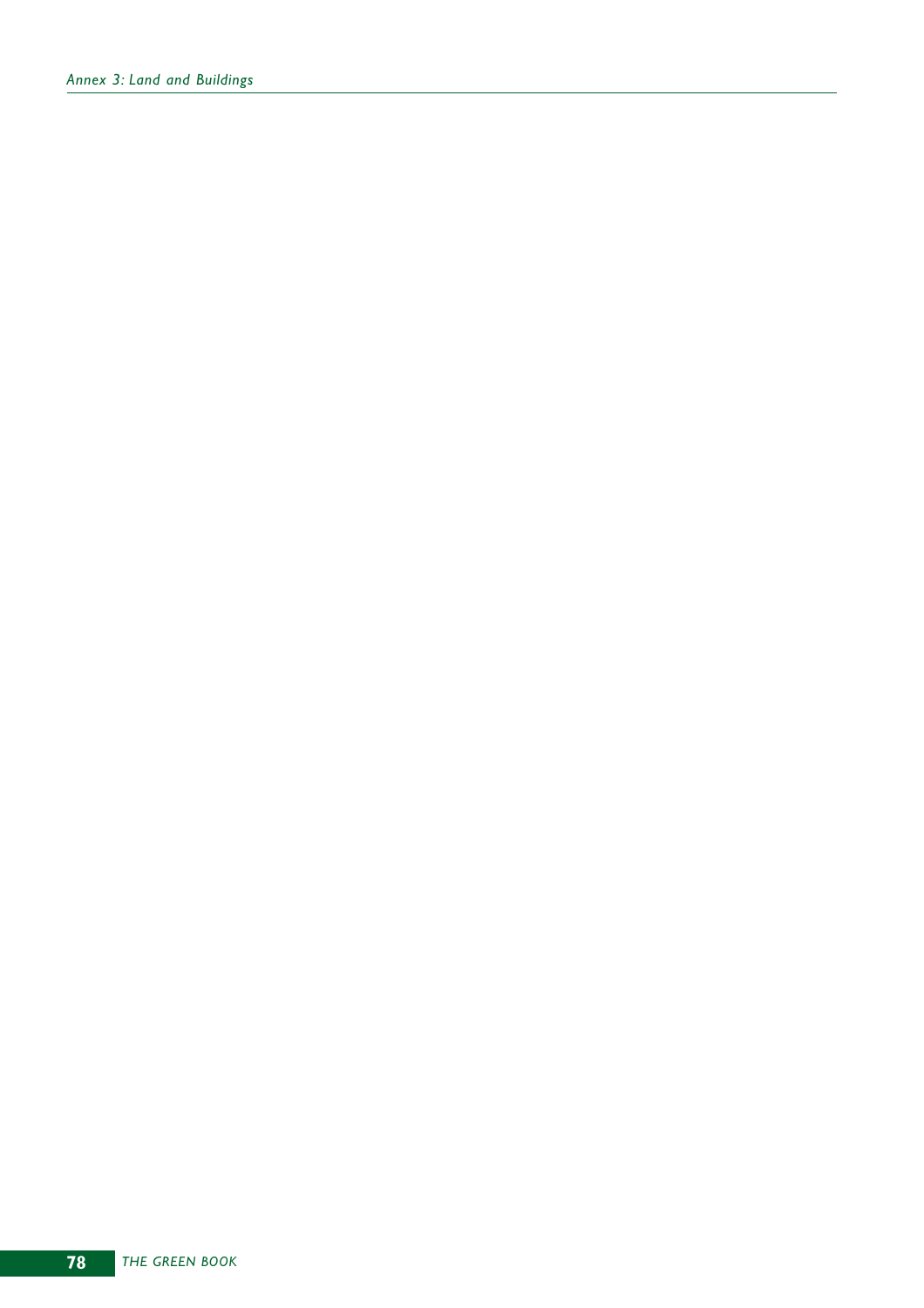# **RISK AND UNCERTAINTY**



## **INTRODUCTION**

- 1 This annex provides further guidance in each of the following areas:
	- ❑ Risk management;
	- ❑ Transferring risk;
	- ❑ Optimism bias;
	- ❑ Monte Carlo analysis;
	- ❑ Irreversibility; and,
	- ❑ The cost of variability in outcomes.

# **RISK MANAGEMENT**

2 Risk management is a structured approach to identifying, assessing and controlling risks that emerge during the course of the policy, programme or project lifecycle. Its purpose is to support better decision-making through understanding the risks inherent in a proposal and their likely impact.

3 Effective risk management helps the achievement of wider aims, such as: effective change management; the efficient use of resources; better project management; minimising waste and fraud; and supporting innovation.

## **Organisation level risk management**

- 4 Public sector organisations should foster a pragmatic approach to risk management at all levels.<sup>1</sup>This involves:
	- ❑ Establishing a risk management framework, within which risks are identified and managed;
	- ❑ Senior management support, ownership and leadership of risk management policies;
	- ❑ Clear communication of organisational risk management policies to all staff; and
	- ❑ Fully embedding risk management into business processes and ensuring it applies consistently.

5 These actions should help establish an organisational culture that supports well thought out risk taking and innovation.

## **Policy, programme and project level risk management**

6 At the level of individual policies, programmes and policies, risk management strategies should be adopted in a way that is appropriate to their scale.

 $\overline{1}$  On the 20 Novemeber 2002, the government (Strategy Unit) published new proposals to help improve risk management in the public sector. See the Cabinet Office website for further details (http://www.cabinet-office.gov.uk/)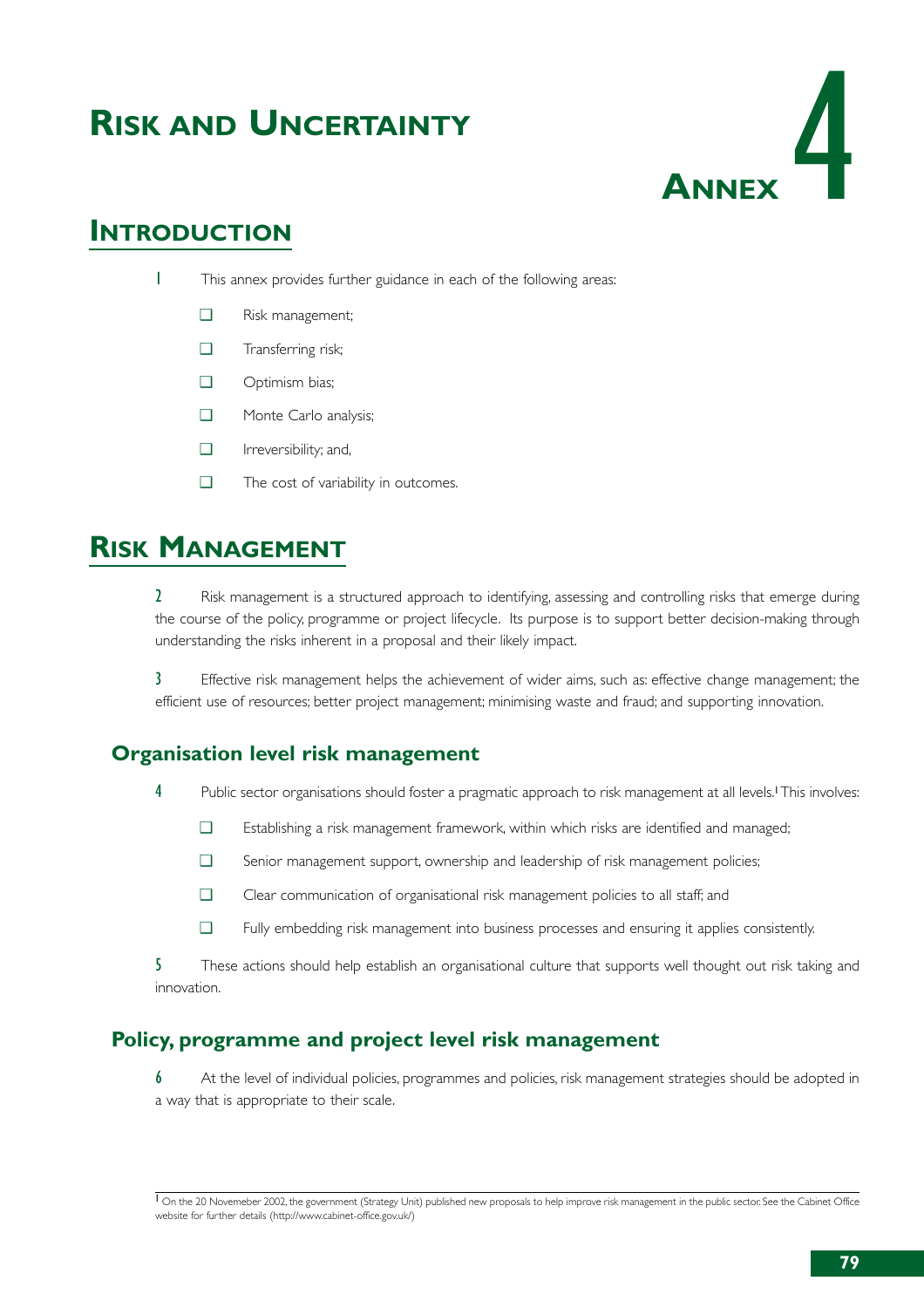7 A risk register or risk log is a useful tool to identify, quantify and value the extent of risk and uncertainty relating to a proposal. A risk register / log can be used to identify the bearer of each risk and uncertainty associated with the project being appraised, provide an assessment of the likelihood of each risk occurring, and estimate its impact on project outcomes. Box 4.1 provides more detail.

### **BOX 4.1: RISK REGISTER (RISK LOG)**

#### **PURPOSE**

A risk register lists all the identified risks and the results of their analysis and evaluation. Information on the status of the risk is also included.The risk register should be continuously updated and reviewed throughout the course of a project.

### **CONTENT**

A risk register is best presented as a table for ease of reference and should contain the following information:

- ❑ Risk number (unique within register);
- ❑ Risk type;
- ❑ Author (who raised it);
- ❑ Date identified;
- □ Date last updated;
- ❑ Description;
- ❑ Likelihood;
- ❑ Interdependencies with other sources of risk;
- ❑ Expected impact;
- ❑ Bearer of risk;
- ❑ Countermeasures; and
- ❑ Risk status and risk action status.

### **FURTHER INFORMATION**

For an example of a risk log and further information on the identification of risks and successful project and risk management refer to the OGC.<sup>2</sup>

### **Risk Mitigation**

8 There are a number of approaches appraisers might take to mitigate the impact of the identified risks. These are outlined in Box 4.2.

<sup>2</sup> See website: http://www.ogc.gov.uk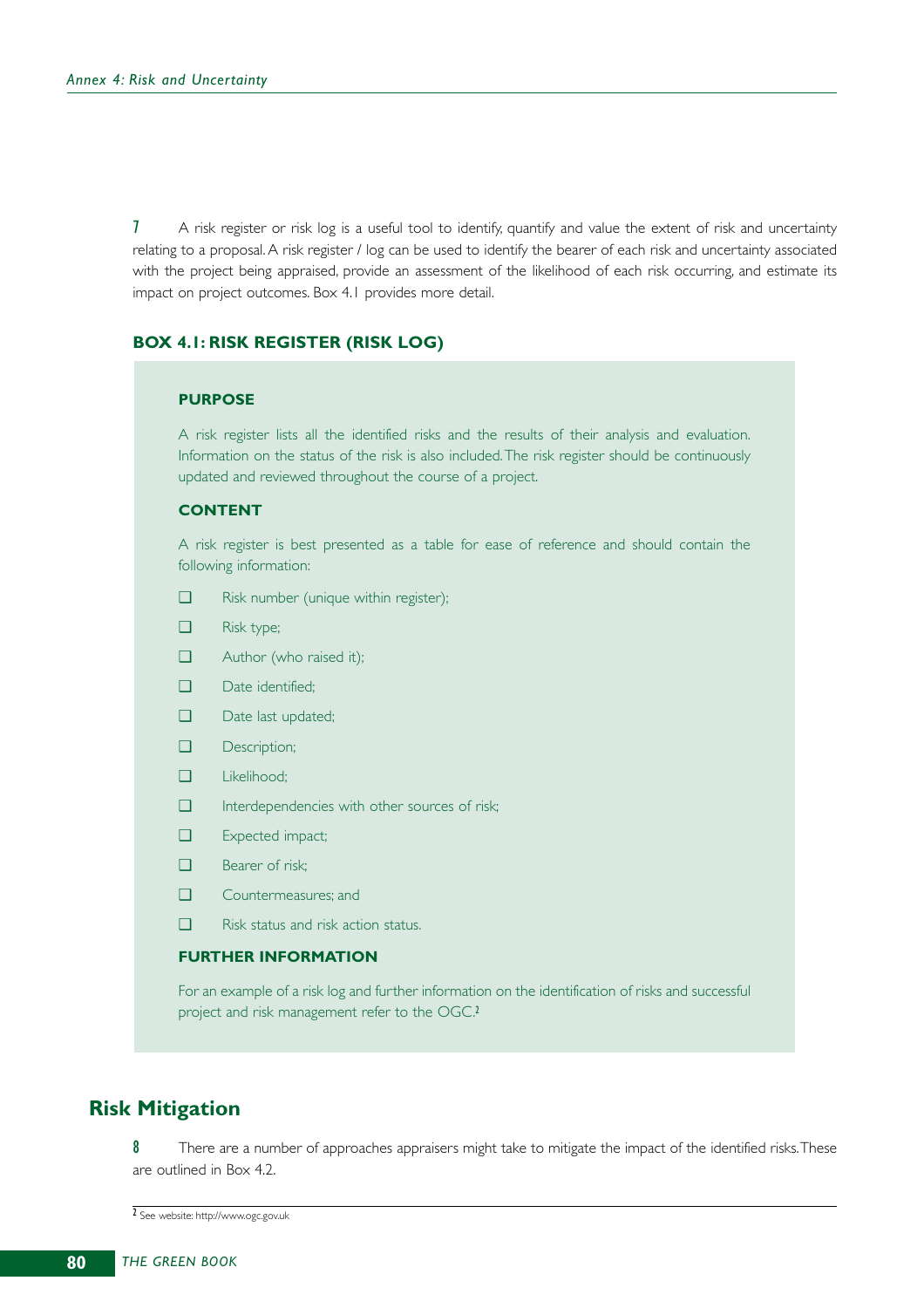#### **BOX 4.2: OPTIONS TO HELP MANAGE RISK**

- ❑ **Active risk management** Effective management of risks involves:
	- ❑ identifying possible risks in advance and putting mechanisms in place to minimise the likelihood of their materialising with adverse effects;
	- ❑ having processes in place to monitor risks, and access to reliable, up-to-date information about risks;
	- ❑ the right balance of control in place to mitigate the adverse consequences of the risks, if they should materialise; and,
	- ❑ decision-making processes supported by a framework of risk analysis and evaluation.
- ❑ **Early consultation** Experience suggests that costs tend to increase as more requirements are identified. Early consultation will help to identify what those needs are and how they may be addressed.
- ❑ **Avoidance of irreversible decisions** Where lead options involve irreversibility, a full assessment of costs should include the possibility of delay, allowing more time for investigation of alternative ways to achieve the objectives.
- ❑ **Pilot Studies** Acquiring more information about risks affecting a project through pilots allows steps to be taken to mitigate either the adverse consequences of bad outcomes, or increase the benefits of good outcomes.
- ❑ **Design Flexibility** Where future demand and relative prices are uncertain, it may be worth choosing a flexible design adaptable to future changes, rather than a design suited to only one particular outcome. For example, different types of fuel can be used to fire a dual fired boiler, depending on future relative prices of alternative fuels. Breaking a project into stages, with successive review points at which the project could be stopped or changed, can also increase flexibility.
- ❑ **Precautionary Principle** Precautionary action can be taken to mitigate a perceived risk.The precautionary principle states that because some outcomes are so bad, even though they may be very unlikely, precautionary action is justified. In cases where such risks have been identified, they should be drawn to the attention of senior management and expert advice sought.
- ❑ **Procurement / contractual** risk can be contractually transferred to other parties and maintained through good contractual relationships, both formal and informal. Insurance is the most obvious example of risk transfer. The main text of this annex provides further information about the types of risk that can, and often are, transferred.
- ❑ **Making less use of leading edge technology** If complex technology is involved, alternative, simpler methods should also be considered, especially if these reduce risk considerably whilst providing many of the benefits of the option involving leading edge technology.
- ❑ **Reinstate, or develop different options** Following the risk analysis, the appraiser may want to reinstate or options, or develop alternative ones that are either less inherently risky or deal with the risks more efficiently.
- ❑ **Abandon proposal** Finally, the proposal may be so risky that, whatever option is considered, it has to be abandoned.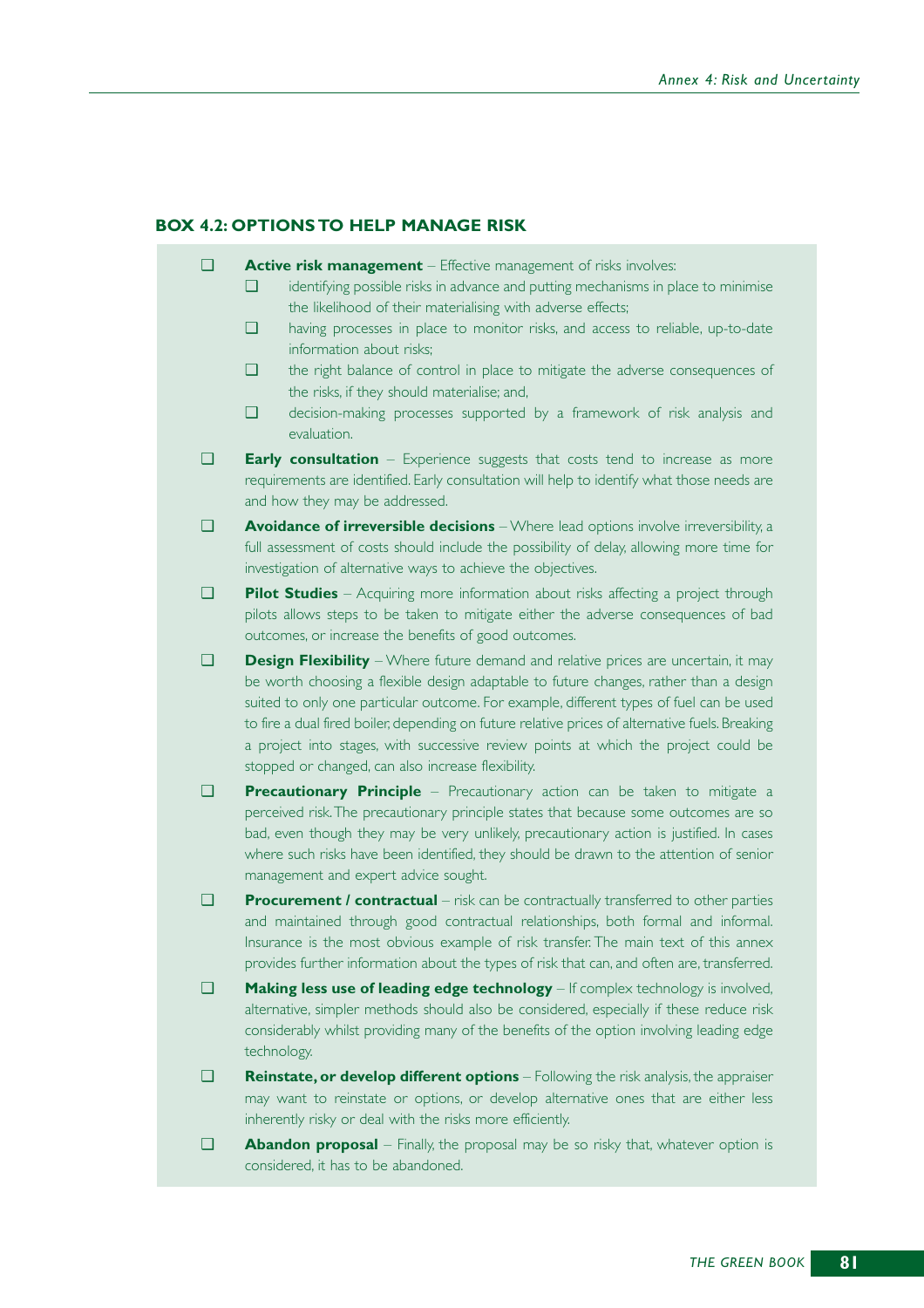9 By reducing risks and uncertainty in these ways, the expected costs of a proposal are lowered or the expected benefits increased.

10 Additional guidance on risk management can be obtained from Risk Analysis and Management for Projects (RAMP), the Office of Government Commerce (OGC), the National Audit Office (NAO), HM Treasury, and the Cabinet Office.<sup>3</sup>

## **TRANSFERRING RISK**

11 Box 4.3 describes the general types of risk a project manager is likely to encounter.<sup>4</sup>

12 Risk assessment will inform an overall view of the viability of an option, i.e. whether its risk-adjusted benefits exceed its risk-adjusted costs, or whether (in the case of uncertainty) the costs of a possible adverse outcome are so great that precautionary action needs to be introduced to obtain a cost-effective solution.

### **BOX 4.3: GENERAL TYPES OF RISK**

| Availability risk    | The risk that the quantum of the service provided is less than that required<br>under a contract.                                                                                                                                                                                 |
|----------------------|-----------------------------------------------------------------------------------------------------------------------------------------------------------------------------------------------------------------------------------------------------------------------------------|
| <b>Business risk</b> | The risk that an organisation cannot meet its business imperatives.                                                                                                                                                                                                               |
| Construction risk    | The risk that the construction of physical assets is not completed on time, to<br>budget and to specification.                                                                                                                                                                    |
| Decant risk          | The risk arising in accommodation projects relating to the need to decant<br>staff/ clients from one site to another.                                                                                                                                                             |
| Demand risk          | The risk that demand for a service does not match the levels planned,<br>projected or assumed. As the demand for a service may be partially<br>controllable by the public body concerned, the risk to the public sector may<br>be less than that perceived by the private sector. |
| Design risk          | The risk that design cannot deliver the services at the required performance<br>or quality standards.                                                                                                                                                                             |
| Economic risk        | Where the project outcomes are sensitive to economic influences. For<br>example, where actual inflation differs from assumed inflation rates.                                                                                                                                     |
| Environment risk     | Where the nature of the project has a major impact on its adjacent area and<br>there is a strong likelihood of objection from the general public.                                                                                                                                 |

<sup>3</sup> Reference can be made to RAMP (http://www.ramprisk.com/), or the OGC (http://www.ogc.gov.uk/) for a range of materials including 'Managing a Successful Programme', HM Treasury: Management of Risk:A Strategic Overview (The 'Orange Book'), NAO: Supporting Innovation: Managing Risk in Government Departments. Also available are: Management of Risk: A Practitioner's Guide, published through the Stationery Office, and the Risk Portal found on the Cabinet Office website (http://www.cabinet-office.gov.uk/)

4 See OGC website: http://www.ogc.gov.uk/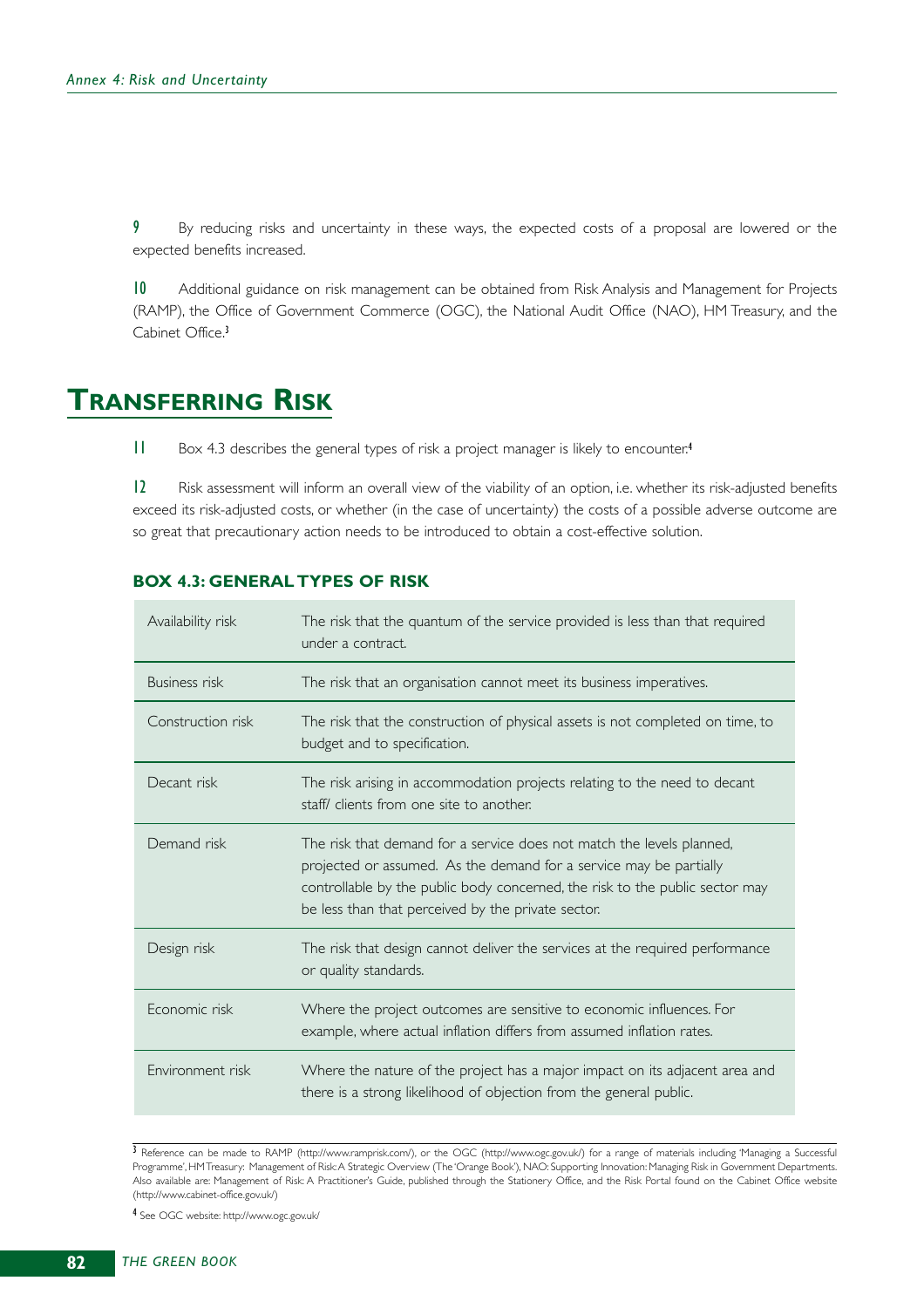### **BOX 4.3: GENERAL TYPES OF RISK (contd)**

| Funding risk              | Where project delays or changes in scope occur as a result of the availability<br>of funding.                                                                                                                                               |
|---------------------------|---------------------------------------------------------------------------------------------------------------------------------------------------------------------------------------------------------------------------------------------|
| Legislative risk          | The risk that changes in legislation increase costs. This can be sub-divided<br>into general risks such as changes in corporate tax rates and specific ones<br>which may affect a particular project.                                       |
| Maintenance risk          | The risk that the costs of keeping the assets in good condition vary from<br>budget.                                                                                                                                                        |
| Occupancy risk            | The risk that a property will remain untenanted $-$ a form of demand risk.                                                                                                                                                                  |
| Operational risk          | The risk that operating costs vary from budget, that performance standards<br>slip or that service cannot be provided.                                                                                                                      |
| Planning risk             | The risk that the implementation of a project fails to adhere to the terms of<br>planning permission or that detailed planning cannot be obtained, or if<br>obtained, can only be implemented at costs greater than in the original budget. |
| Policy risk               | The risk of changes of policy direction not involving legislation.                                                                                                                                                                          |
| Procurement risk          | Where a contractor is engaged, risk can arise from the contract between the<br>two parties, the capabilities of the contractor, and when a dispute occurs.                                                                                  |
| Project intelligence risk | Where the quality of initial project intelligence (eg preliminary site<br>investigation) is likely to impact on the likelihood of unforeseen problems<br>occurring.                                                                         |
| Reputational Risk         | The risk that there, will be an undermining of customer/ media perception of<br>the organisations ability to fulfil its business requirements e.g. adverse publicity<br>concerning an operational problem.                                  |
| Residual Value risk       | The risk relating to the uncertainty of the value of physical assets at the end<br>of the contract.                                                                                                                                         |
| Technology risk           | The risk that changes in technology result in services being provided using<br>non-optimal technology.                                                                                                                                      |
| Volume risk               | The risk that actual usage of the service varies from the level forecast.                                                                                                                                                                   |

13 When faced with significant risks, a public body should consider transferring part or all of it to the private sector. The governing principle is that risk should be allocated to whichever party from the public or private sector is best placed to manage it. The optimal allocation of risk, rather than maximising risk transfer, is the objective, and is vital to ensuring that the best solution is found. Accordingly, the degree to which risk is transferred depends upon the specific proposal being appraised.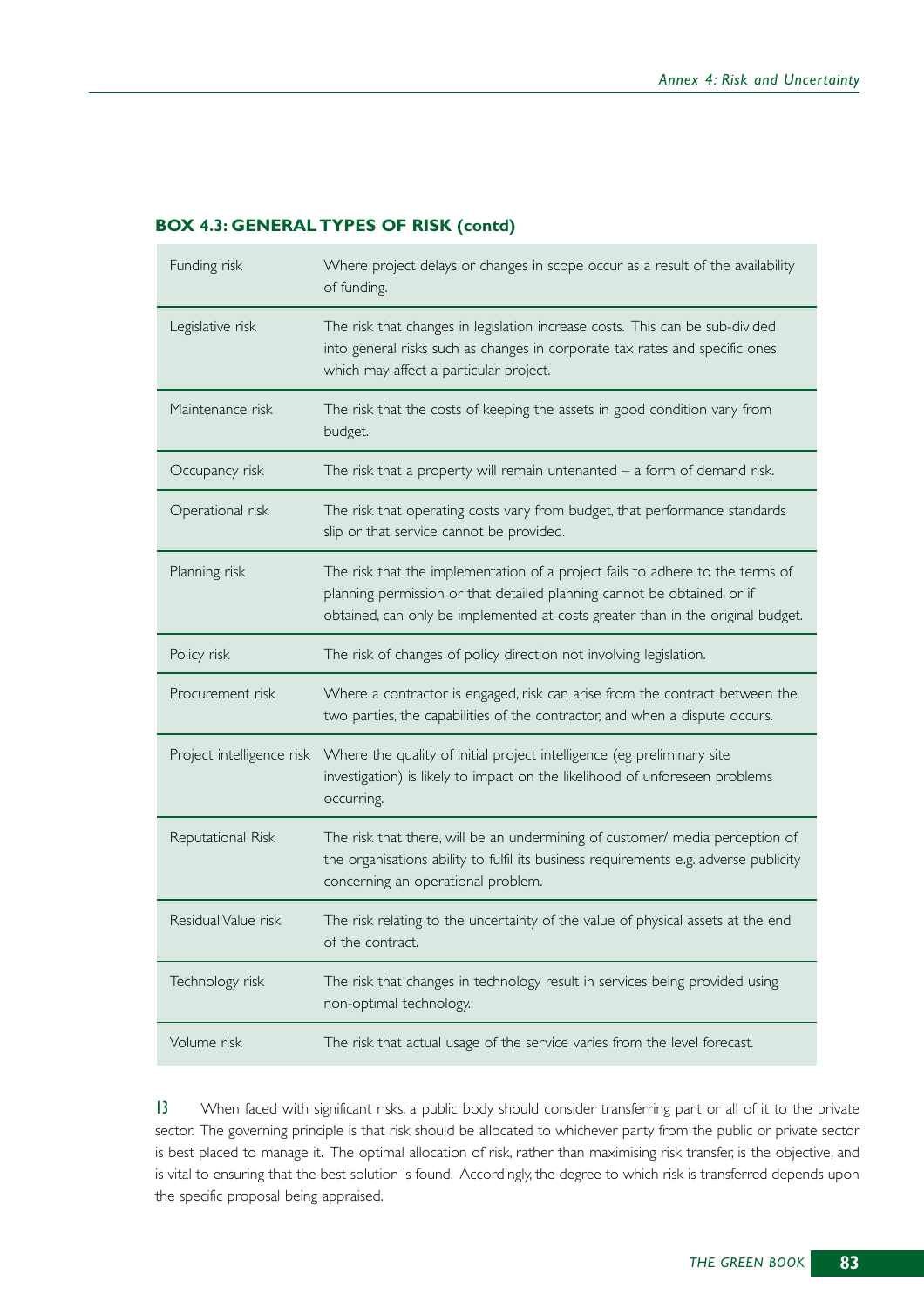14 Successful negotiation of risk transfer requires a clear understanding by the procuring authority of the risks presented by a proposal, the broad impact that these risks may have on the suppliers' incentives and financing costs, and the limits to risk transfer which might still be considered for value for money.

15 Where the private sector has clear ownership, responsibility and control, it should be encouraged to take all of those risks it can manage more effectively than the procuring authority. If the public body seeks to reserve many of the responsibilities and controls that go hand-in-hand with service delivery and yet still seek to transfer significant risk, there is a danger that the private sector will increase its prices.

16 Appropriate transfer of risk generates incentives for the private sector to supply timely cost effective and more innovative solutions. As a general rule, PFI schemes should transfer risks to the private sector when the supplier is better able to influence the outcome than the procuring authority. Risks to be considered include:

- ❑ Design and construction risk: to cost and/ or time;
- ❑ Technology and obsolescence risks;
- ❑ Commissioning and operating risks, including maintenance;
- ❑ Regulation and similar risks (including taxation, planning permission);
- ❑ Demand (or volume/ usage) risks;
- ❑ Residual value risk; and
- ❑ Project financing risk.

17 A risk allocation table can be a useful tool to identify the bearer of each risk relevant to a proposal. An example of this is set out in Box 4.4.

### **BOX 4.4: EXAMPLE OF RISK ALLOCATION TABLE**

| <b>Risk</b>           | Scale    | Bearer<br>Purchaser | Provider   | Key Issues                              |
|-----------------------|----------|---------------------|------------|-----------------------------------------|
| Obsolescence          | Low      |                     | $\sqrt{ }$ | Assets require low levels of technology |
| Demand Risk           | Med      | $\sqrt{ }$          |            | $\sim$ $\sim$ $\sim$                    |
| Design risk           | High     |                     | V          | $\sim$ $\sim$ $\sim$                    |
| <b>Residual Value</b> | Low      | N                   |            | $\sim$ $\sim$ $\sim$                    |
| 3rd party revenues    | Low      |                     | V          | $\cdots$                                |
| Regulatory change     | High     |                     |            | $\cdots$                                |
| etc.                  | $\cdots$ | $\cdots$            | $\cdots$   | $\cdots$                                |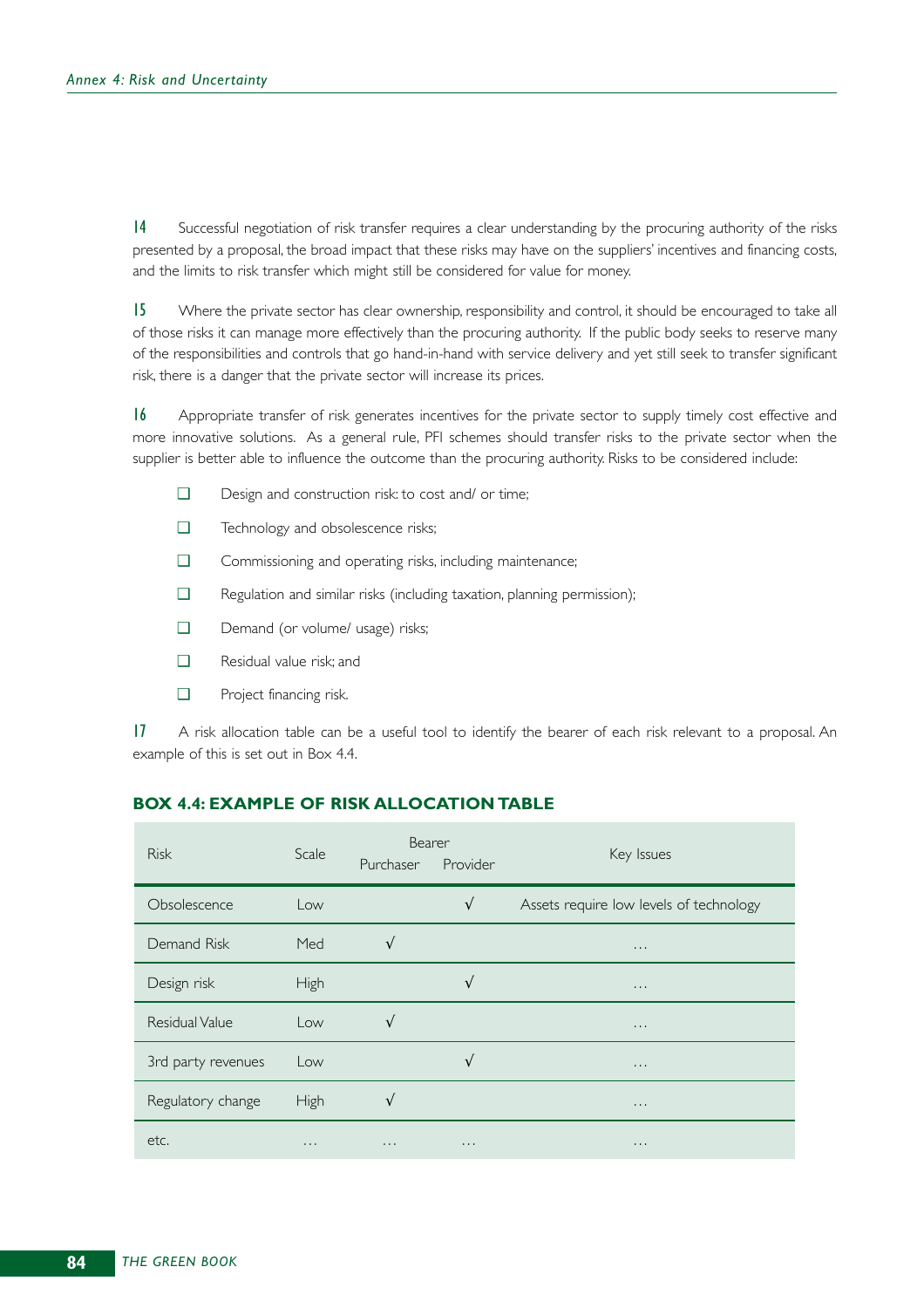# **OPTIMISM BIAS**

18 Optimism bias is the demonstrated systematic tendency for appraisers to be over-optimistic about key project parameters. It must be accounted for explicitly in all appraisals, and can arise in relation to:

- ❑ Capital costs;
- ❑ Works duration;
- ❑ Operating costs; and
- ❑ Under delivery of benefits.

## **Capital costs**

- 19 The two main causes of optimism bias in estimates of capital costs are:
	- ❑ poor definition of the scope and objectives of projects in the business case, due to poor identification of stakeholder requirements, resulting in the omission of costs during project costing; and
	- ❑ poor management of projects during implementation, so that schedules are not adhered to and risks are not mitigated.
- 20 Appraisers should adjust for optimism bias in the estimates of capital costs in the following way:
	- ❑ Estimate the capital costs of each option;
	- ❑ Apply adjustments to these estimates, based on the best available empirical evidence relevant to the stage of the appraisal; and,
	- ❑ Subsequently, reduce these adjustments according to the extent of confidence in the capital costs' estimates, the extent of management of generic risks, and the extent of work undertaken to identify and mitigate project specific risks.

21 Departments or agencies may be able to provide the best empirical evidence to support adjustments for optimism. Alternatively, and if applicable, they may be taken from the Green Book homepage<sup>5</sup>, which provides the recommended adjustments to be made at the outline business case stage for buildings, civil engineering, equipment and development, and outsourcing projects.

22 If no obvious empirical evidence is available, this may indicate that the project is unique or unusual, in which case optimism bias is likely to be high. In these cases, adjustments should be based on the nearest equivalent project type, and adjusted up or down, depending on how inherently risky the project is compared to its nearest equivalent type.

23 If a department chooses to apply its own adjustments, these must be prudent. Where possible, the cost estimates, and the adjustments for optimism bias should be reviewed externally (using Gateway reviews for large projects, or internal audit reviews of smaller projects).

<sup>6</sup> See website: http://www.hm-treasury.gov.uk/greenbook for empirical adjustments for generic project categories outlined in Review of Large Public Procurement in the UK, published in July 2002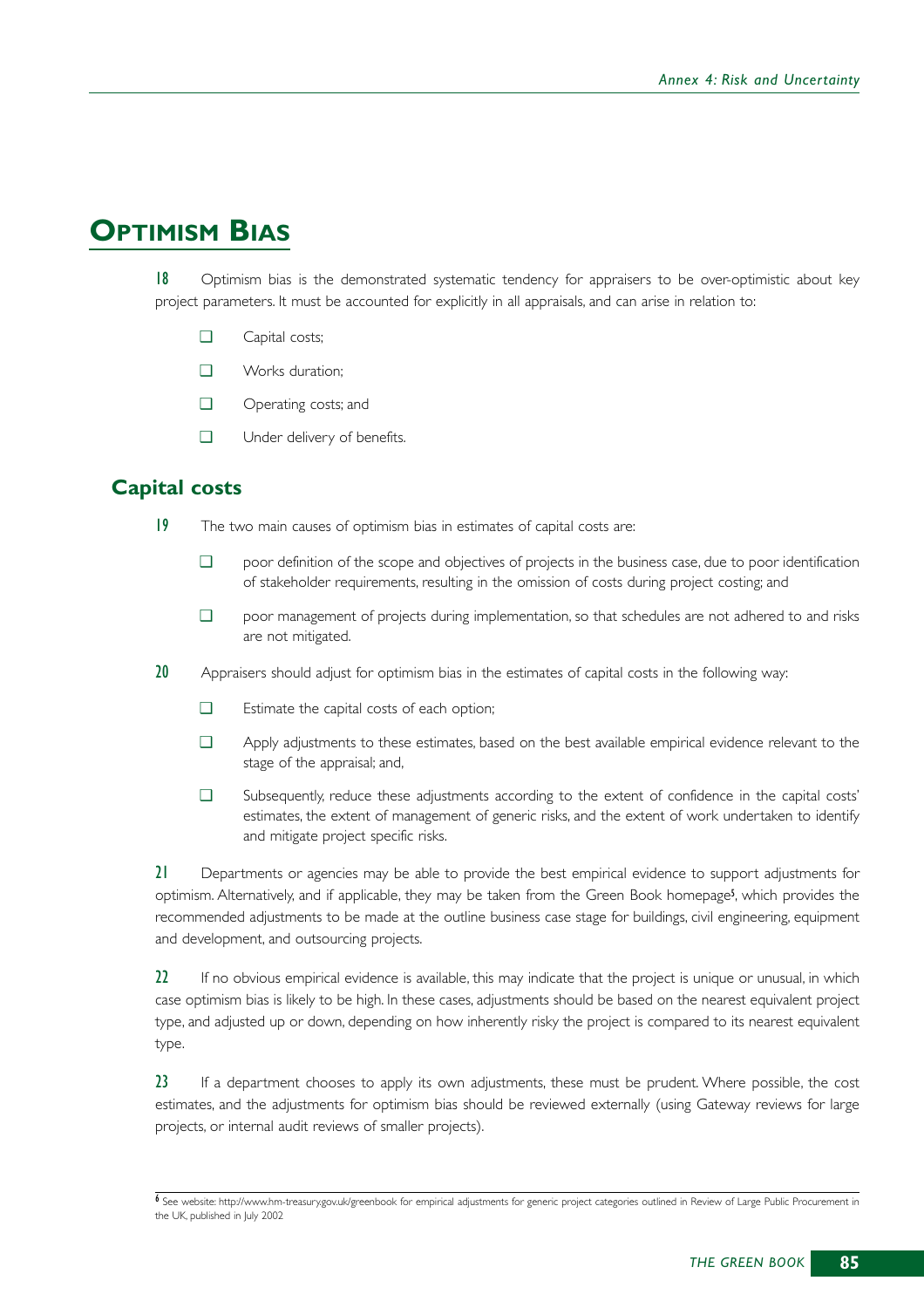## **Works duration**

24 The same approach should be taken with estimating the length of time it will take to complete the capital works. In summary:

- ❑ Estimate the time taken to complete the capital works;
- ❑ Apply adjustments to these estimates, based on the best available empirical evidence relevant to the stage of the appraisal;
- ❑ Subsequently, reduce these adjustments according to the extent of confidence in the works duration estimates, the extent of management of generic risks, and the extent of work undertaken to identify and mitigate project specific risks; and,
- ❑ The estimates of works' duration, and the adjustments for optimism, should ideally be reviewed independently.

25 The application of optimism bias adjustments to works' duration should be reflected in a delay in the receipt of benefits.This will be shown in the net present value calculations.The appraisal period may need to be extended to reflect the expected delay in benefits' stream, but different periods should not usually be set for different options.

## **Operating costs and benefits**

26 Analysis should also be undertaken on potential benefits' shortfalls and increases in operating costs. If there is no evidence to support adjustments to operating costs or benefits' shortfalls, appraisers should use sensitivity analysis.This should help to answer key questions such as:

- ❑ By how much can we allow benefits to fall short of expectations, if the proposal is to remain worthwhile? How likely is this?
- ❑ How much can operating costs increase, if the proposal is to remain worthwhile? How likely is this to happen?
- ❑ What will be the impact on benefits if operating costs are constrained?

## **Preventing optimism bias**

 $27$  To minimise the level of optimism bias in appraisal, best practice<sup>6</sup> suggests that the following actions should be taken:

- ❑ Project managers, suitably competent and experienced for the role, should be identified;
- ❑ Project sponsor roles should be clearly defined;
- ❑ Recognised project management structures should be in place;
- ❑ Performance management systems should be set up; and

6 'Review of Large Public Procurement in the UK', Mott MacDonald (2002), available at www.hm-treasury.gov.uk/greenbook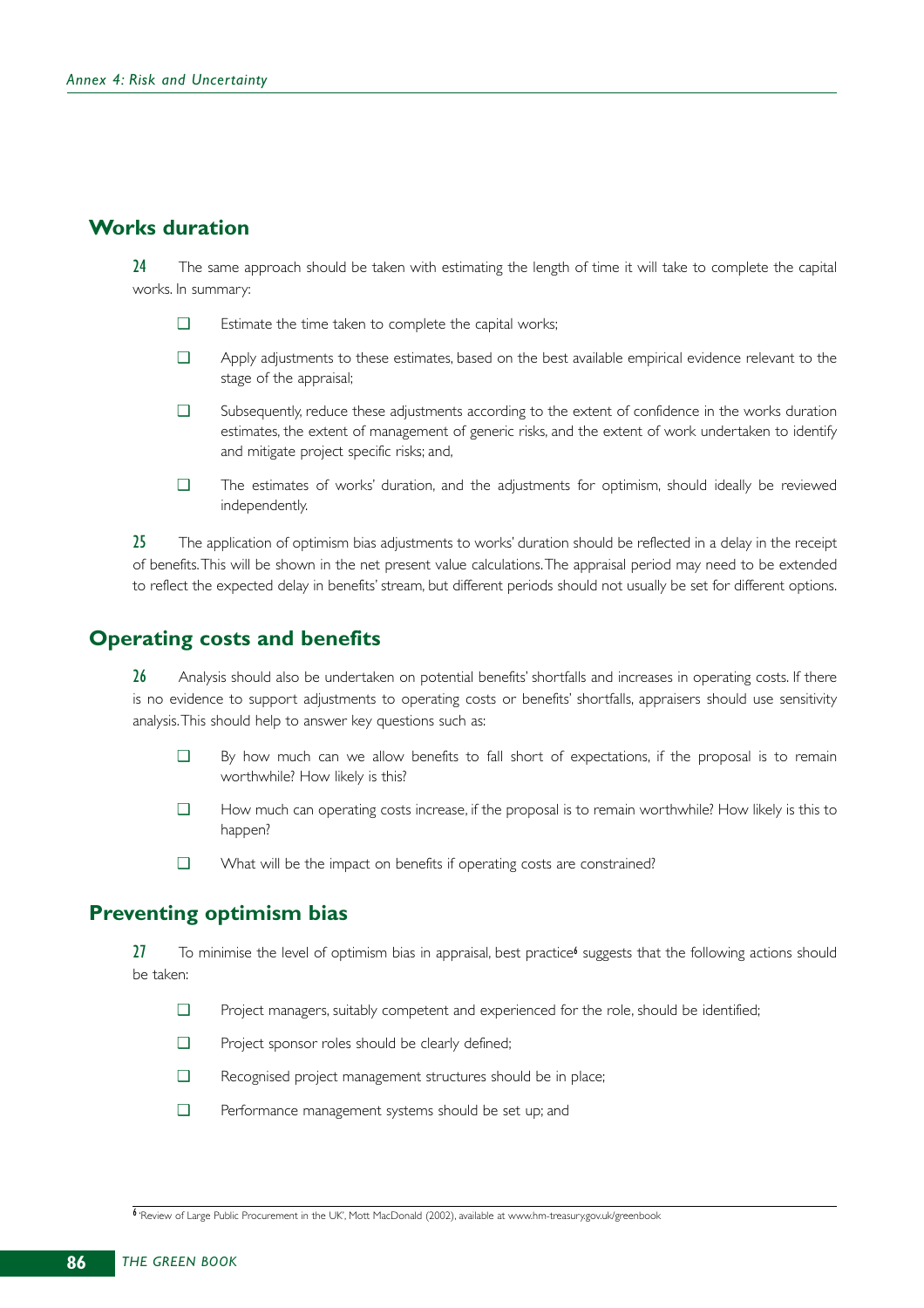- ❑ For large or complex projects:
	- ❑ Simpler alternatives should be developed wherever possible;
	- ❑ Consideration should be given to breaking down large, ambitious projects into smaller ones with more easily defined and achievable goals; and,
	- ❑ Knowledge transfer processes should be set up, so that changes in individual personnel do not disrupt the smooth implementation of a project.

# **MONTE CARLO ANALYSIS**

28 Monte Carlo analysis allows an assessment of the consequences of simultaneous uncertainty about key inputs, and can take account of correlations between these inputs. It involves replacing single entries with probability distributions of possible values for key inputs. Typically, the choice of probabilistic inputs will be based on prior sensitivity testing.The calculation is then repeated a large number of times randomly (using a computer program) to combine different input values selected from the probability distributions specified. The results consist of a set of probability distributions showing how uncertainties in key inputs might impact on key outcomes.

29 Box 4.5 provides an example illustrating the use of Monte Carlo analysis.<sup>7</sup>

### **BOX 4.5:ALLOWING FOR UNCERTAINTY IN AN ANALYSIS OF COSTS**

The table below gives the costs of various parts of a construction project, broken down into excavation (E), foundations (F), structure (S), roofing (R), and decorations (D). All costs are independent of each other.The model for total cost is as follows:

#### **Total cost = E + F + S + R + D**

#### **Costs for construction project (£)**

|                        | <b>Minimum</b> | <b>Best Guess</b> | <b>Maximum</b> |
|------------------------|----------------|-------------------|----------------|
| <b>Excavation (E)</b>  | 30,500         | 33,200            | 37,800         |
| <b>Foundations (F)</b> | 23,500         | 27,200            | 31,100         |
| <b>Structure (S)</b>   | 172,000        | 178,000           | 189,000        |
| Roofing (R)            | 56,200         | 58,500            | 63,700         |
| Decoration (D)         | 29,600         | 37,200            | 43.600         |

From this information we can produce a best guess of £334,100 for the total cost of the project. However, we can also conclude a possible range from £311,800 to £365,200. Suppose the project would not go ahead unless the total cost is unlikely to exceed  $£350,000$ ; how much assurance can we take from these figures that the total cost will be less than £350,000?

 $7$ This example was adapted from 'Measuring costs and benefits – a guide on cost benefit and cost effectiveness analysis', National Audit Office (NAO) and Vose, D (1996)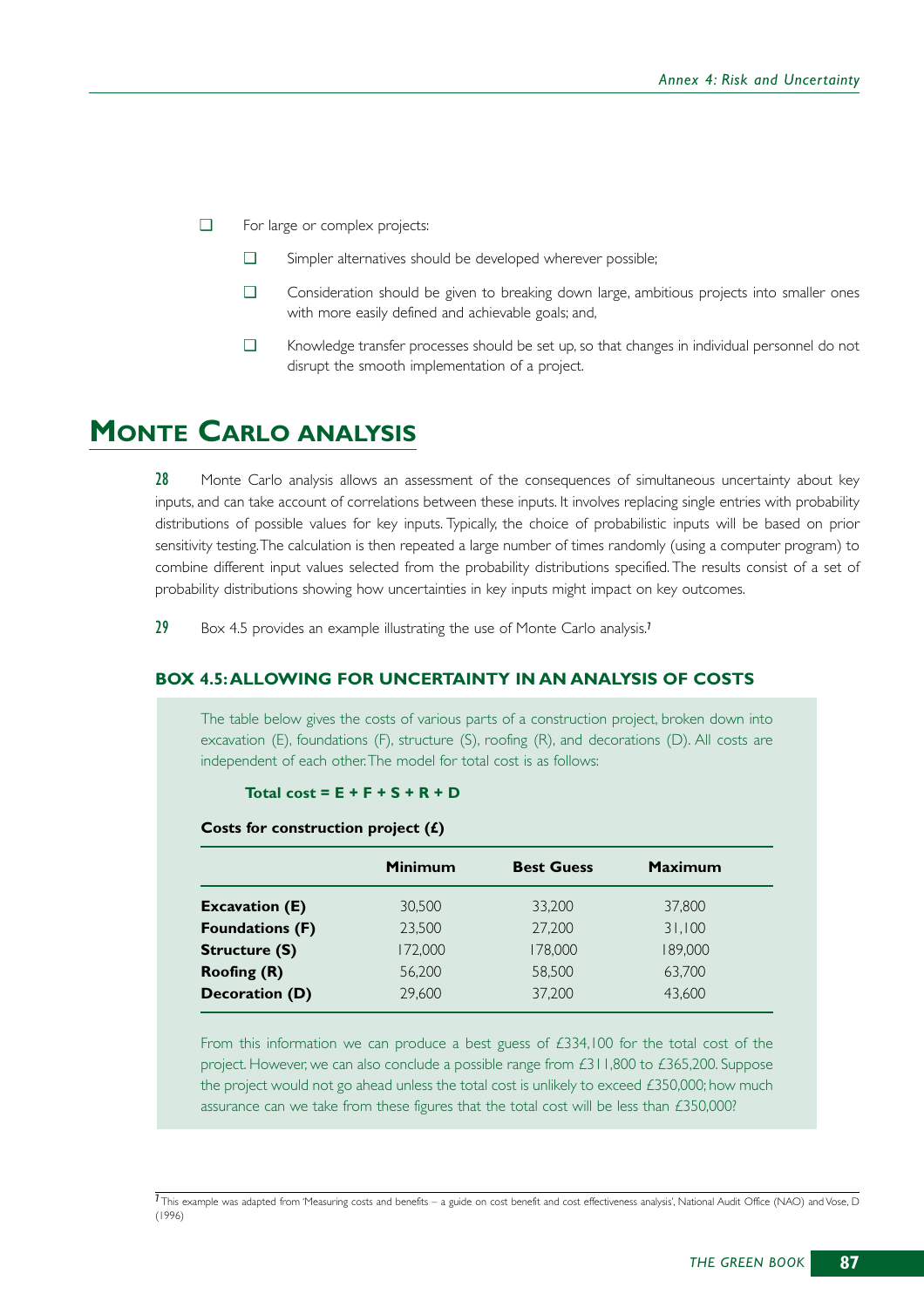### **BOX 4.5:ALLOWING FOR UNCERTAINTY IN AN ANALYSIS OF COSTS (contd)**

By undertaking a Monte Carlo analysis, we can simulate many possible values of the input variables, weighted so that the 'best guess' value is more likely than the extreme values. The total cost is calculated for each simulation, giving a distribution of values for total cost. The precise weighting depends on the probability distributions specified for each variable.

Using triangular distributions, it can be concluded that the most likely total cost is £334,000; and that the chance of total cost exceeding £350,000 is less than 1%.

## **IRREVERSIBLE RISK**

30 Irreversibility occurs where implementation of a proposal might rule out later investment opportunities or alternative uses of resources. Examples of irreversibility are destruction of natural environments or historic buildings. It is particularly important to make a full assessment of the costs of any irreversible damage that may arise from a proposal.

31 Irreversibility is often associated with facilities on which people place 'option values' (the value of knowing a facility is available to enjoy, if they wish to do so). This is also linked to 'existence values' (the value of knowing that something continues to exist, even if the respondent does not expect to make any practical use of it).

32 Where lead options involve irreversible damage, assessment should include the consideration of options which involve delay, allowing more time for investigation of alternative less damaging ways to achieve stated objectives. Appraisal of different proposals should not ignore the 'option' value of avoiding or delaying irreversible actions, and the benefits of ensuring flexibility to respond to future changed conditions.

## **THE COST OF VARIABILITY IN OUTCOMES**

33 In estimating the future costs and benefits associated with particular proposals, there will inevitably be variation between these estimates and the actual costs and benefits realised.This will be over and above the impact of optimism bias, and will be as a result of random factors unforeseen at the time of appraisal.

34 For the public sector as a whole, such random factors will tend to cancel out, taking all proposals together. But in some cases, this would not be expected to happen. Some projects - for example transport use - will tend to have appraisal risks that are systematically related to the overall performance of the economy. Because the majority or all of such projects will be affected by this same factor, appraisal errors will not cancel out between projects.

35 A decision-maker who is risk averse cares about this potential variability in outcomes, and is willing to pay a sum in exchange for certainty (or willing to put up with variability on receipt of compensation).This compensation is the cost of variability, and should be included in appraisal when it is considered appropriate.

36 Generally, a variability adjustment may be required when:

❑ Risks are large relative to the income of the section of the population that must bear them (including very large risks borne by the whole population); or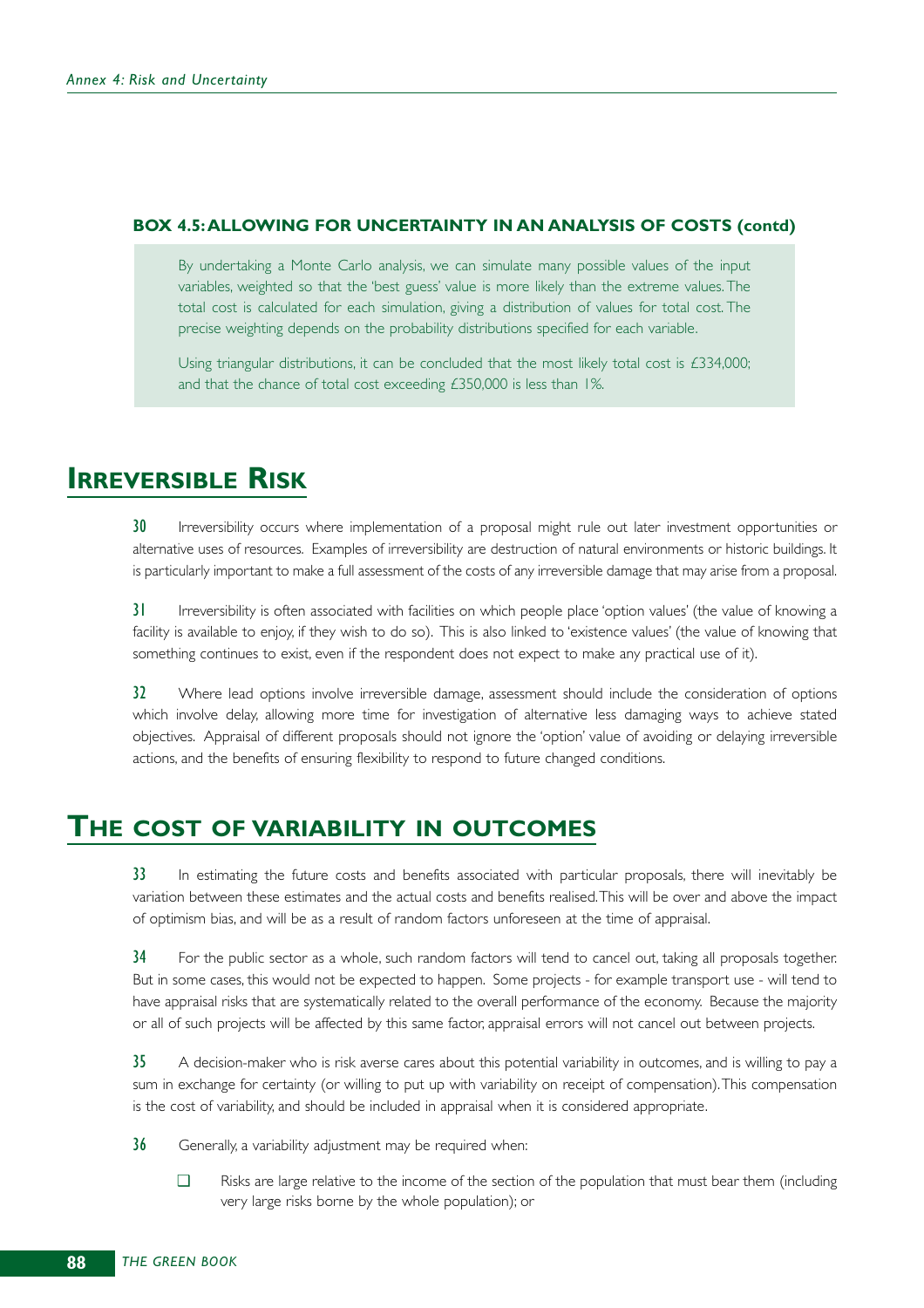- ❑ When risk is correlated systematically with income or GDP, and so cannot be diluted by spreading across the economy.
- $37$  The fraction of income worth paying for certainty (C) is approximated by the expression:

### **C= - var(y) / 2y\***

where y is the net additional income resulting from the proposal, and y\* is the total expected income or benefits (including the project income) of those impacted by the proposal.

38 Given the size of national income relative to the scale of most individual projects, the cost of variability for projects that benefit the community as a whole is usually negligible.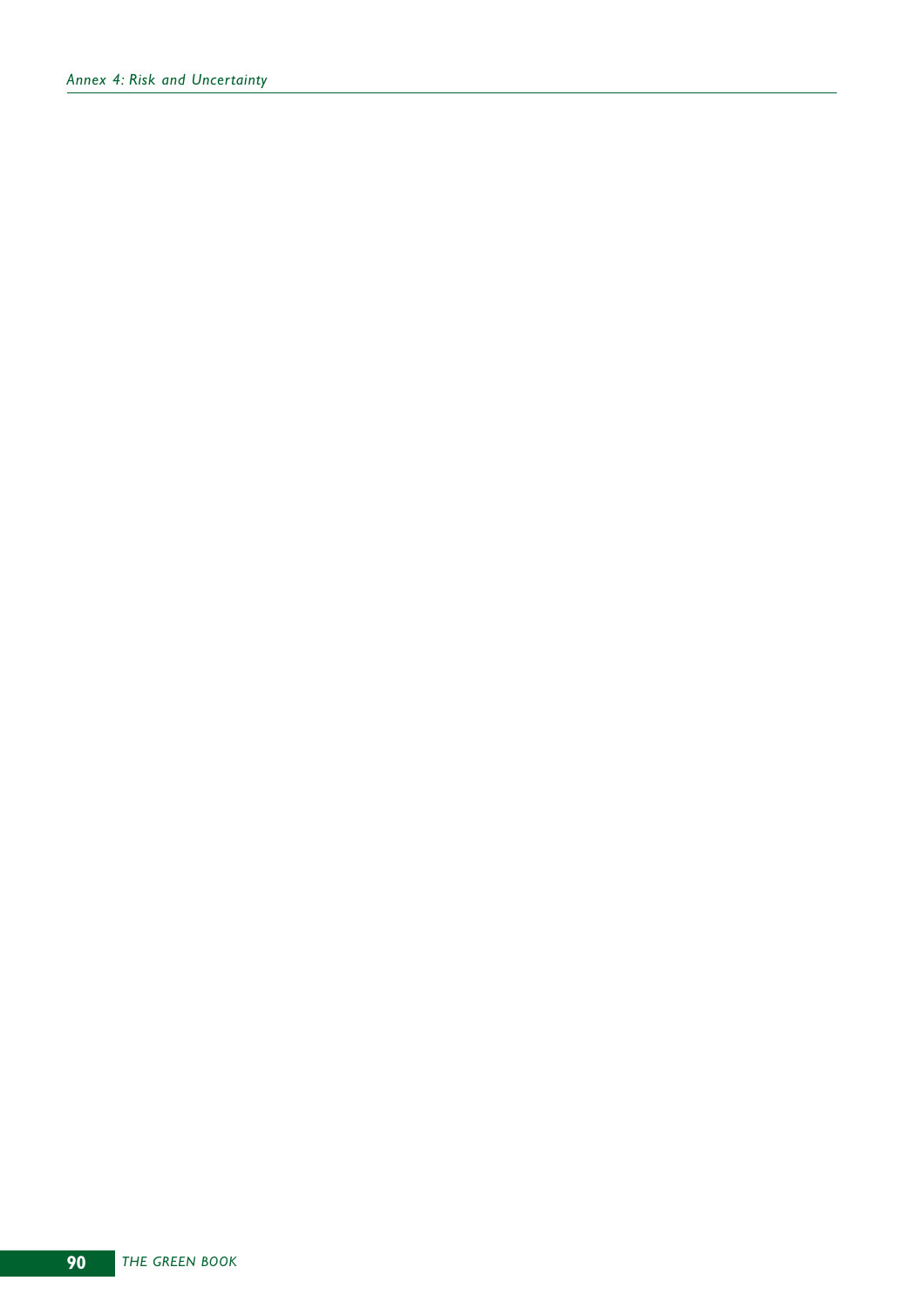# **DISTRIBUTIONAL IMPACTS**



## **INTRODUCTION**

1 'Distributional impacts' is a term used to describe the distribution of the costs or benefits of interventions across different groups in society. Proposals might have differential impacts on individuals, amongst other aspects, according to their:

- ❑ Income;
- ❑ Gender;
- ❑ Ethnic group;
- ❑ Age;
- ❑ Geographical location; or
- ❑ Disability.
- 2 It is important that these distributional issues are assessed in appraisals.

# **DISTRIBUTIONAL ANALYSIS**

3 Any distributional effects identified should be explicitly stated and quantified as far as possible.At a minimum, this requires appraisers to identify how the costs and benefits accrue to different groups in society. If, for example, the costs of a government action fall largely upon one ethnic group this impact should be detailed in the appraisal.

4 It follows from this that a rigorous analysis of how the costs and benefits of a proposal are spread across different socio-economic groups is recommended. Where it is considered necessary and practical, this might involve explicitly recognising distributional effects within a project's NPV.

# **ANALYSIS OF IMPACTS ACCORDING TO RELATIVE PROSPERITY**

5 The impact of a proposal on an individual's well-being will vary according to income; as income grows, the satisfaction derived from an additional unit of consumption declines.

6 The relative prosperity of a household affected by a proposal is determined not only by its income, but also by its size and composition. For example, a single person on £100 a week is better off than a couple on £100 a week. Table 5.1 adjusts for varying costs of living for some specimen family types through a process called equivalisation. These calculations use the McClements scale<sup>1</sup> that takes account of the number of adults and the number and ages of children in the household.

<sup>1</sup> DWP, Households Below Average Income, (2000/01)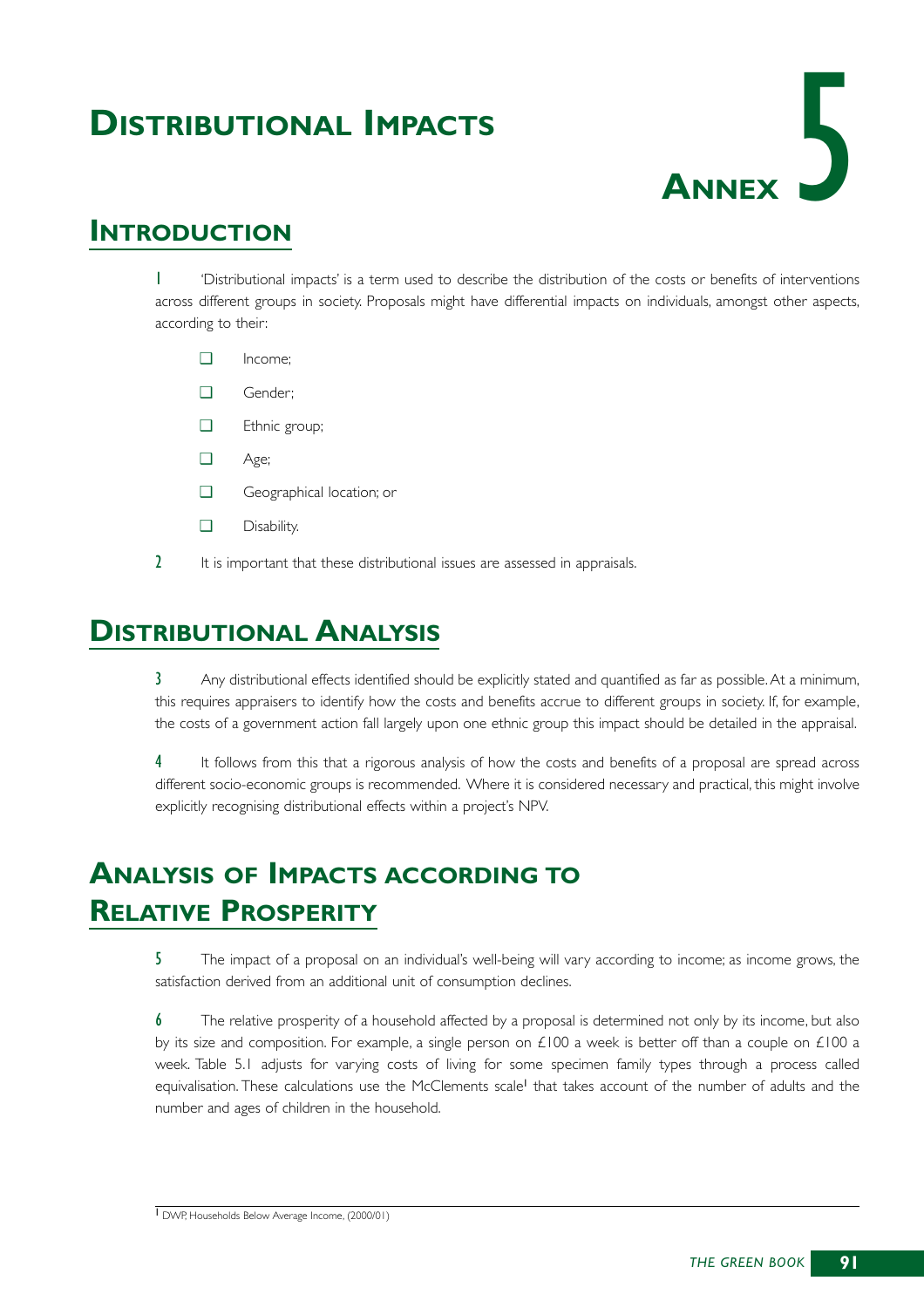| £ per<br>week  | <b>Single with</b><br>no children | <b>Couple with Single with</b><br>no children | child<br>aged 5-7 | <b>Couple with</b><br>child<br>aged 5-7 | <b>Single with</b><br>two children<br>aged $5 & 11$ | <b>Couple with</b><br>two children<br>aged $5 & 11$ | <b>Single with</b><br><b>Pensioner</b> | <b>Pensioner</b><br><b>Couple</b> |
|----------------|-----------------------------------|-----------------------------------------------|-------------------|-----------------------------------------|-----------------------------------------------------|-----------------------------------------------------|----------------------------------------|-----------------------------------|
| net income     | Quintile of equivalised           |                                               |                   |                                         |                                                     |                                                     |                                        |                                   |
|                | $0$ to $114$                      | 0 to 184                                      | $0$ to $154$      | 0 to 224                                | $0$ to 199                                          | $0$ to 269                                          | $0$ to $114$                           | 0 to 184                          |
| $\overline{2}$ | $115$ to $154$                    | 185 to 254                                    | 155 to 209        | 225 to 309                              | 200 to 274                                          | 270 to 369                                          | 115 to 154                             | 185 to 254                        |
| 3              | 155 to 204                        | 255 to 339                                    | 210 to 274        | 310 to 409                              | 275 to 359                                          | 370 to 494                                          | 155 to 204                             | 255 to 339                        |
| $\overline{4}$ | 205 to 284                        | 340 to 469                                    | 275 to 384        | 410 to 564                              | 360 to 499                                          | 495 to 684                                          | 205 to 284                             | 340 to 469                        |
| 5              | 285 plus                          | 470 plus                                      | 385 plus          | 565 plus                                | 500 plus                                            | 685 plus                                            | 285 plus                               | 470 plus                          |

### **TABLE 5.1: INCOME RANGES BY QUINTILE OF EQUIVALISED NET INCOME**

Table 5.2 provides the same rankings for specimen family types in terms of equivalised gross income.

### **TABLE 5.2: INCOME RANGES BY QUINTILE OF EQUIVALISED GROSS INCOME**

| £ per<br>week  | <b>Single with</b><br>no children | <b>Couple with Single with</b><br>no children | child<br>aged 5-7 | <b>Couple with</b><br>child<br>aged 5-7 | <b>Single with</b><br>two children<br>aged $5 & 11$ | <b>Couple with</b><br>two children<br>aged $5 & 11$ | <b>Single with</b><br><b>Pensioner</b> | <b>Pensioner</b><br><b>Couple</b> |
|----------------|-----------------------------------|-----------------------------------------------|-------------------|-----------------------------------------|-----------------------------------------------------|-----------------------------------------------------|----------------------------------------|-----------------------------------|
| gross income   | Quintile of equivalised           |                                               |                   |                                         |                                                     |                                                     |                                        |                                   |
|                | $0$ to 129                        | $0$ to $214$                                  | $0$ to $174$      | $0$ to 259                              | 0 to 224                                            | 0 to $309$                                          | $0$ to $129$                           | $0$ to $214$                      |
| $\overline{2}$ | 130 to 89                         | $215$ to $314$                                | 175 to 254        | 260 379                                 | 225 to 334                                          | 310 to 459                                          | 130 to 189                             | 215 to 314                        |
| 3              | 190 to 269                        | 315 to 444                                    | 255 to 364        | 380 to 534                              | 335 to 474                                          | 460 to 644                                          | 190 to 269                             | 315 to 444                        |
| $\overline{4}$ | 270 to 394                        | 445 to 644                                    | 265 to 529        | 535 to 779                              | 475 to 689                                          | 645 to 939                                          | 270 to 394                             | 445 to 644                        |
| 5              | 395 plus                          | 645 plus                                      | 530 plus          | 780 plus                                | 690 plus                                            | 940 plus                                            | 395 plus                               | 645 plus                          |

7 Appraisers should assess how the costs and benefits of each option are spread across different income groups, such as the income quintiles provided in Table 5.1 or Table 5.2.<sup>2</sup> A proposal providing greater net benefits to lower income quintiles is rated more favourably than one whose benefits largely accrue to higher quintiles.

8 Further analysis can then be undertaken, using distributional weights, to recognise the identified impacts within the cost-benefit analysis.A benefit or cost accruing to a relatively low income family would be weighted more heavily than one accruing to a high income family.

9 In principle, each **monetary** cost and benefit should be weighted according to the relative prosperity of those receiving the benefit or bearing the cost.<sup>3</sup> However, in practice, this information is most unlikely to be available at acceptable cost for many applications. The decision on whether an explicit adjustment is warranted should be informed by the:

<sup>&</sup>lt;sup>2</sup> Where a household being assessed is not defined by one of the categories in Table 5.1 or Table 5.2, appraisers should use the closest specimen family.

<sup>3</sup> Generally, non-monetary costs and benefits (eg life, health, time savings, etc) are not adjusted as they are considered to be independent of income. For example, the DfT's valuation of non-working travel time savings is averaged across all income groups, so has already been implicitly equity weighted. If values are not standard and are calculated for a specific project an adjustment might still be required.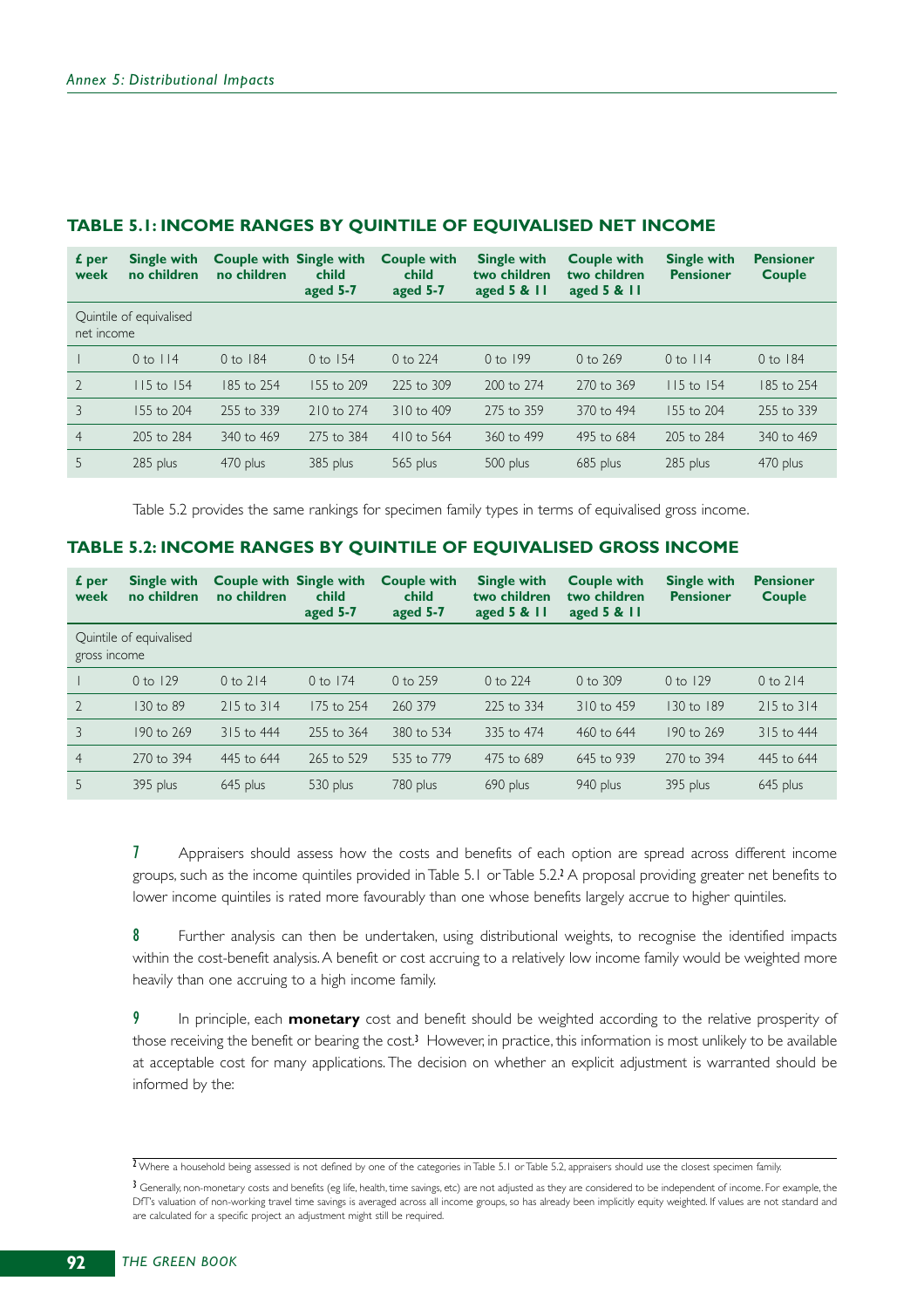- ❑ Scale of the impact associated with a particular project or proposal;
- ❑ Likely robustness of any calculation of distributional impacts; and,
- ❑ The type of project being assessed.

10 If appraisers decide not to use distributional weights to make an explicit adjustment, this decision must be fully justified.

### **Deriving distributional weights**

11 One approach to deriving the weights used is the concept of an underlying social welfare function that links personal utility (or satisfaction) to income.

12 Broadly, the empirical evidence suggests that as income is doubled, the marginal value of consumption to individuals is halved: the utility of a marginal pound is inversely proportional to the income of the recipient. In other words, an extra £1 of consumption received by someone earning £10,000 a year will be worth twice as much as when it is paid to a person earning £20,000 per annum.

#### **BOX 5.1:THE MARGINAL UTILITY OF CONSUMPTION**

*Welfare Weights*, by Cowell and Gardiner (1999) concluded that "most [studies] imply values of the elasticity of marginal utility of just below or just above one". <sup>4</sup> Pearce and Ulph (1995), in their survey of the evidence, estimate a range from 0.7 to 1.5, with a value of 1 being defensible.<sup>5</sup>

Assuming a value of 1 implies a utility function of the form

 $U = log C$ 

where C is consumption.

The marginal utility of consumption is then given by δU/δC i.e. 1/C.

This implies that if consumption doubles, the marginal utility of consumption falls to one half of the previous value.

13 Box 5.2 provides an example of how distributional weights might be calculated from the equivalised income quintiles in Table 5.1 or Table 5.2.The weights provided are merely illustrative. Despite this uncertainty it is important that appraisers, where deemed appropriate, attempt to adjust explicitly for distributional implications. The assumptions underpinning the chosen distributional weights should be fully explained.

<sup>4</sup> Cowell and Gardiner (1999) page 31

<sup>5</sup> Pearce and Ulph (1995) page 14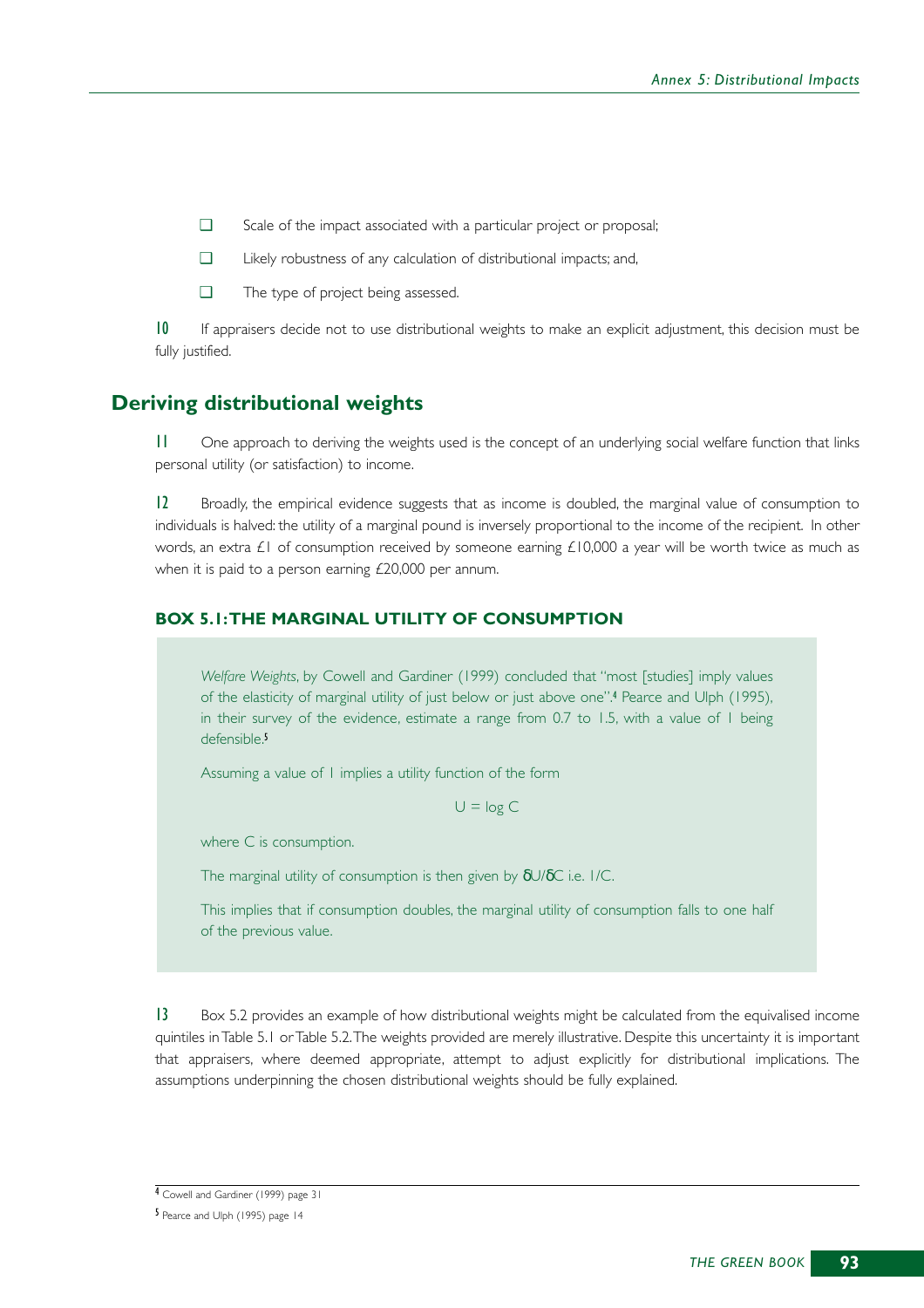### **BOX 5.2: DERIVING ILLUSTRATIVE DISTRIBUTIONAL WEIGHTS**

The marginal utility of each quintile in Tables 5.1 and 5.2 can be calculated by dividing 1 by the median income of each quintile ( $U' = I/C$ ). Distributional weights can then be derived by expressing the marginal utility of each quintile as a percentage of average marginal utility (1 divided by the median income). The table below provides the illustrative weights as ranges, reflecting uncertainty in the utility function and the assumed income quintiles.

| Quintile        | <b>Range (Net)</b> | <b>Range (Gross)</b> |  |
|-----------------|--------------------|----------------------|--|
| <b>Bottom</b>   | $1.9 - 2.0$        | $2.2 - 2.3$          |  |
| 2 <sub>nd</sub> | $1.3 - 1.4$        | $1.4 - 1.5$          |  |
| 3rd             | $0.9 - 1.0$        | $1.0 - 1.1$          |  |
| 4th             | $0.7 - 0.8$        | $0.7 - 0.8$          |  |
| Top             | $0.4 - 0.5$        | $0.4 - 0.5$          |  |
|                 |                    |                      |  |

14 It will often be the case that neither net nor gross incomes of those affected by a proposal are known directly, so as to allow the distributional adjustment to be calculated. However, if the family or other circumstances of a group affected are known, an adjustment may be calculable indirectly using whatever is known about the relative incomes of those in the relevant category.

15 For example, it may be that a particular proposal will disproportionately provide additional employment for people on probation in a particular area. If it is known that probationers in that area are predominantly in the lowest income quintile, it will be reasonable to use the adjustment factor calculated for that quintile.

16 The regional impact of policy may assist the analysis: the income impact of a proposal may be estimated indirectly by determining its geographical impact and taking note of small-area indices of deprivation.<sup>6</sup> However, care must be taken to assess whether the beneficiaries of a proposal are representative of the geographical area from which they come.

## **ANALYSIS OF OTHER DISTRIBUTIONAL IMPACTS**

17 UK discrimination law currently covers gender, marriage, disability and race. In addition, the government is bound by European law, which currently covers discrimination on the grounds of gender, marital status, pregnancy and maternity only, but is likely to be extended in due course.

18 The scope of racial discrimination law in the UK has recently been significantly extended with the Race Relations (Amendment) Act 2000. It now requires certain listed public authorities to comply with a new general duty to promote racial equality.<sup>7</sup>This aims to ensure that the listed bodies give due regard to racial equality when carrying out their functions, including policy-making.

<sup>6</sup> 'Where does public spending go? A pilot study to analyse the flows of public expenditures into local areas', by the former DETR (now ODPM). 7 See Section 71 of the Race Relations Act 1976 (as amended by the Race Relations (Amendment) Act 2000)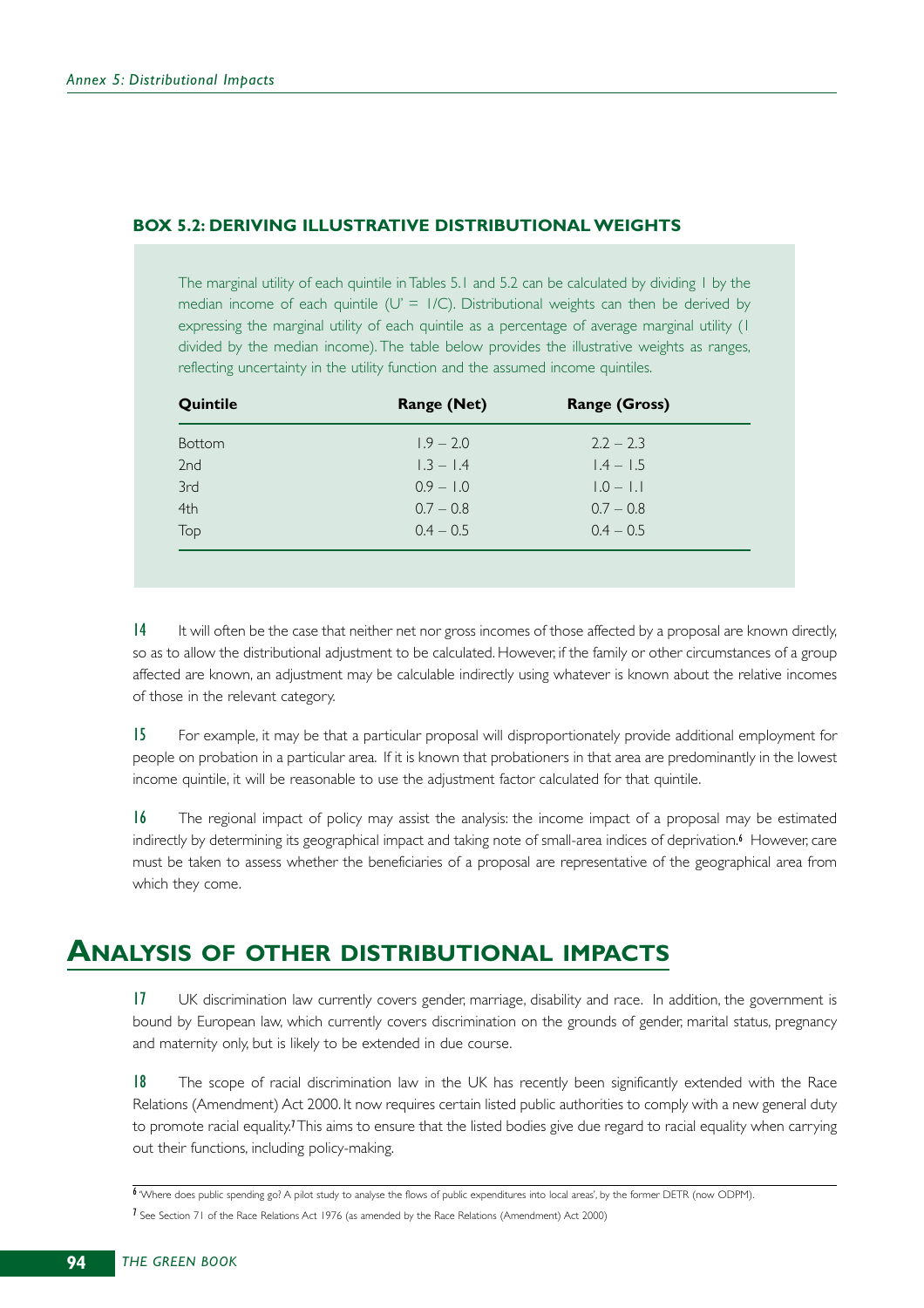19 The UK is also a signatory to various international treaties and conventions with anti discrimination provisions.These do not provide the right of individual complaint against the UK, but should inform the development of policy. Box 5.3 details the relevant legislation and the more important conventions.

### **BOX 5.3: RELEVANT ANTI DISCRIMINATION LEGISLATION,TREATIES AND CONVENTIONS**

#### **ANTI DISCRIMINATION LEGISLATION**

- ❑ The Sex Discrimination Act 1975 (as amended)
- ❑ The Employment Act 1989 & The Employment Rights Act 1996
- ❑ The Equal Pay Act 1970 (as amended)
- ❑ The Race Relations Act 1976 (as amended)
- ❑ The Disability Discrimination Act (1995)
- ❑ Pregnant Workers Directive
- ❑ Article 119 of the Treaty of Rome, and Equal Treatment and Equal Pay Directives made under the Treaty. EC Law on free movement of workers, services and capital, and freedom of establishment.

### **CONVENTIONS**

- ❑ The UN Convention on the Elimination of All Forms of Discrimination against Women
- ❑ The UN Convention on the Elimination of All Forms of Racial Discrimination
- ❑ The UN International Covenant on Civil & Political Rights
- ❑ The UN International Covenant on Economic, Social and Cultural Rights
- ❑ The UN Standard Rules on Equalisation of Opportunities for People with Disabilities
- ❑ The Council of Europe European Convention on Human Rights

20 Analysis of distributional issues should not be limited to assessing compliance with discrimination law, and international treaties and conventions. Unless appraisers consider the impact a particular proposal has on different groups in society, they cannot be sure the action is having the intended affect.

- 21 There are three steps when considering equality during appraisal<sup>8</sup>:
	- 1. Analyse how the proposal will affect different groups of people (e.g. gender, ethnic group, age, disabled, location).
	- 2. Consider whether there are any adverse differential impacts on a particular group. If so, are these impacts unfair or unlawful, or do they contradict overall Government policy.

<sup>8</sup> See Policy Appraisal for Equal Treatment, issued to all departments in 1998 by the Cabinet Office, Home Office, and the (then) DfEE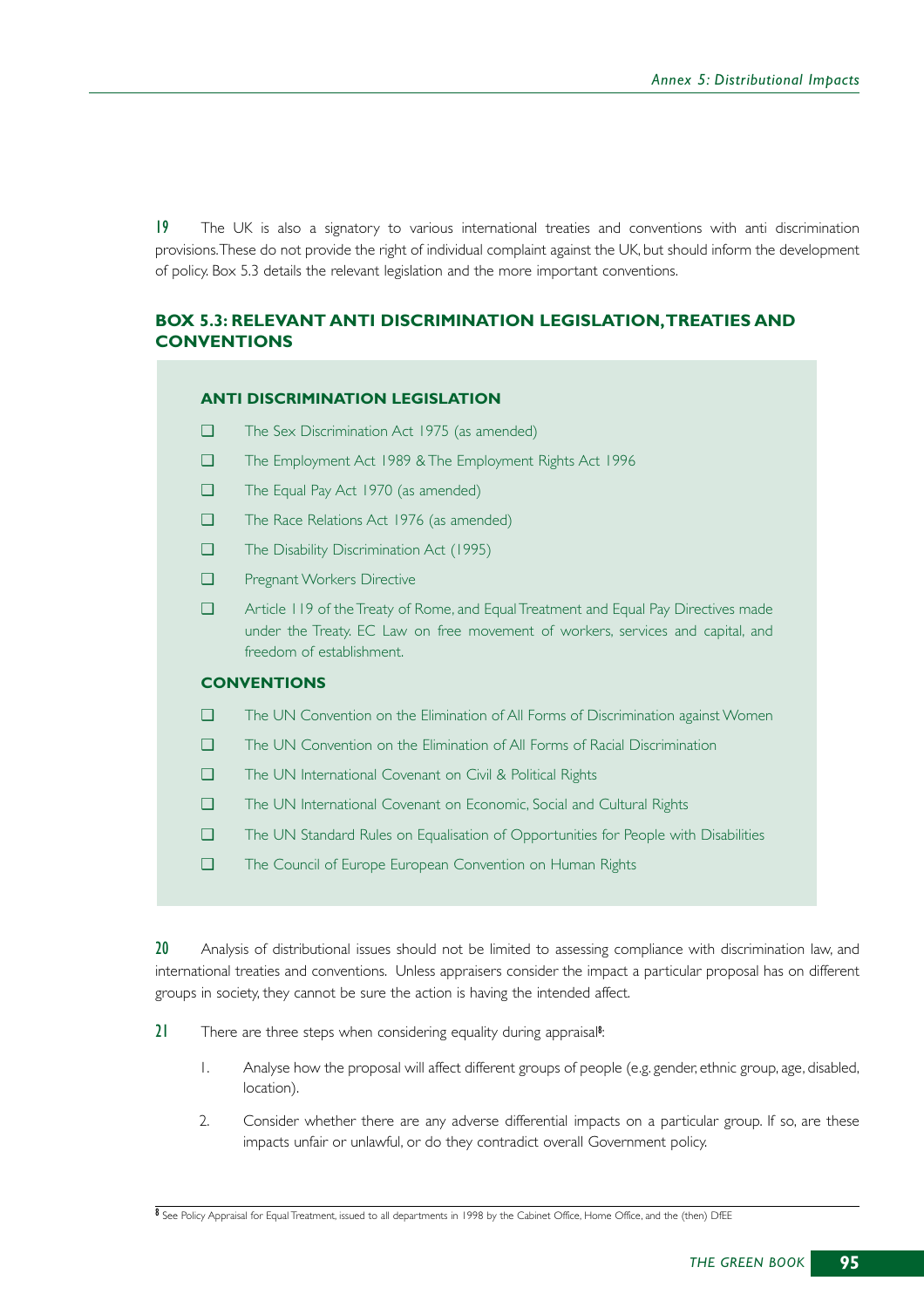- 3. If the action is not permissible in the above senses, remedial action is necessary. If, however, it is permissible, appraisers must decide:
	- ❑ If alternative action could meet the objectives without the same adverse consequences; or
	- ❑ Whether there are any measures that can be taken to reduce the predicted adverse impact.
- 22 Following is a list of useful organisations when considering equality in appraisal:
	- ❑ Equal Opportunities Commission (EOC)
	- ❑ Commission for Racial Equality (CRE)
	- ❑ Women and Equality Unit Cabinet Office
	- ❑ Race and Gender Mainstreaming Team Home Office
	- ❑ Disability Rights Commission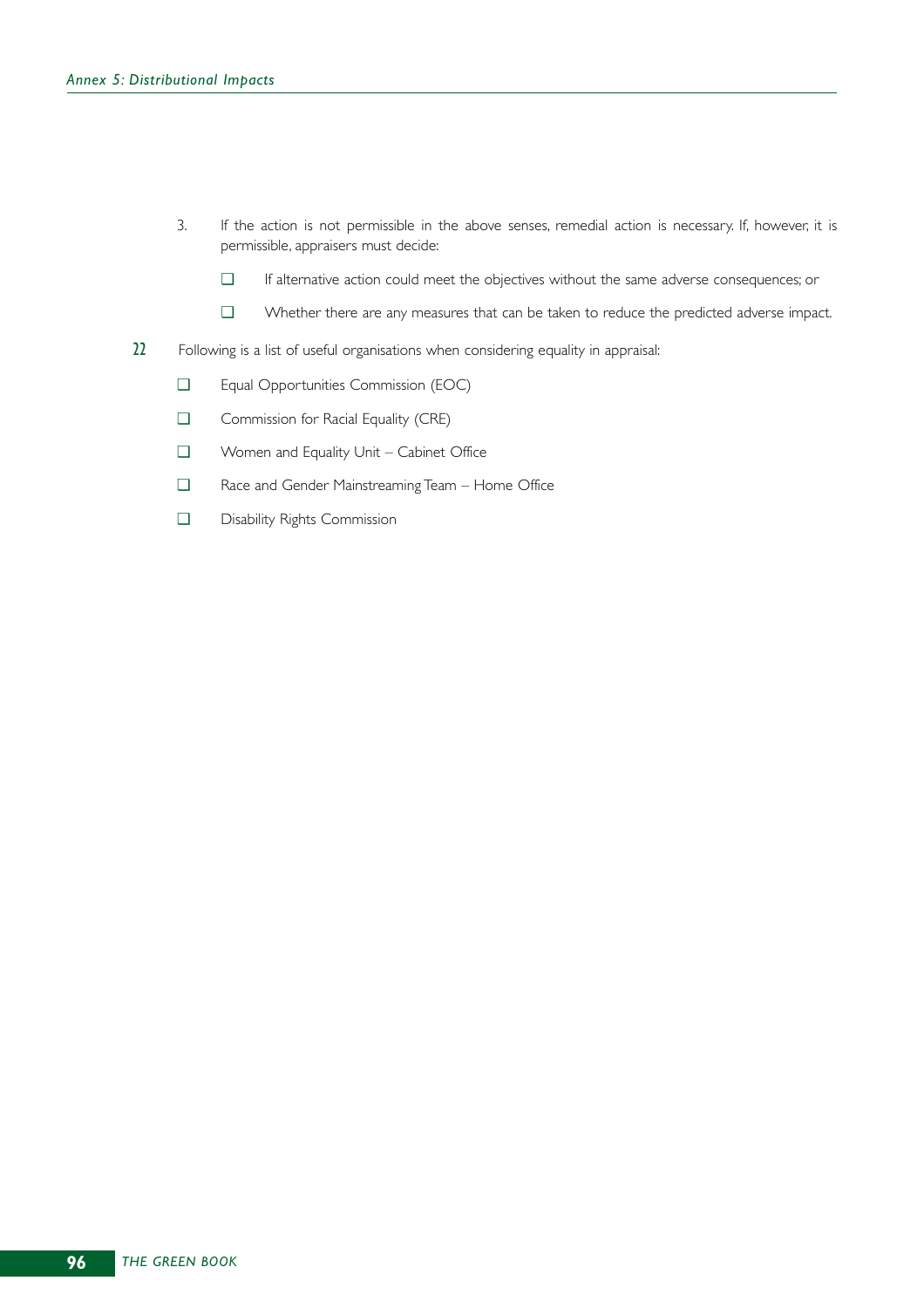# **DISCOUNT RATE**



# **INTRODUCTION**

1 This Annex shows how the discount rate of 3.5 per cent real is derived and the circumstances in which it should be applied.

# **SOCIAL TIME PREFERENCE RATE**

2 Social Time Preference is defined as the value society attaches to present, as opposed to future, consumption. The Social Time Preference Rate (STPR) is a rate used for discounting future benefits and costs, and is based on comparisons of utility across different points in time or different generations. This guidance recommends that the STPR be used as the standard real discount rate.

- 3 The STPR has two components:
	- ❑ The rate at which individuals discount future consumption over present consumption, on the assumption that no change in per capita consumption is expected, represented by  $\rho$ ; and,
	- ❑ An additional element, if per capita consumption is expected to grow over time, reflecting the fact that these circumstances imply future consumption will be plentiful relative to the current position and thus have lower marginal utility. This effect is represented by the product of the annual growth in per capita consumption  $(g)$  and the elasticity of marginal utility of consumption  $(\mu)$  with respect to utility.

The STPR, represented by r, is the sum of these two components, i.e.

 $r = \rho + \mu$ .g (1)

Each element of STPR is examined in turn below.

## **Estimates of** ρ

- 4 This comprises two elements:
	- ❑ Catastrophe risk (L); and
	- $\Box$  Pure time preference (δ).

5 The first component, catastrophe risk, is the likelihood that there will be some event so devastating that all returns from policies, programmes or projects are eliminated, or at least radically and unpredictably altered. Examples are technological advancements that lead to premature obsolescence, or natural disasters, major wars etc. The scale of this risk is, by its nature, hard to quantify.<sup>1</sup>

6 The second component, pure time preference, reflects individuals' preference for consumption now, rather than later, with an unchanging level of consumption per capita over time.<sup>2</sup>

<sup>1</sup> Newbery (1992) estimates L as 1.0, Kula (1987) as 1.2, Pearce and Ulph (1995) as 1.2, OXERA (2002) as 1.1 currently and 1 in the near future.

 $2$  Scott (1977, 1989) estimates δ as 0.5. Other literature suggests it lies between 0.0 and 0.5. However, if zero, this implies pure time preference does not exist, which is not regarded as plausible.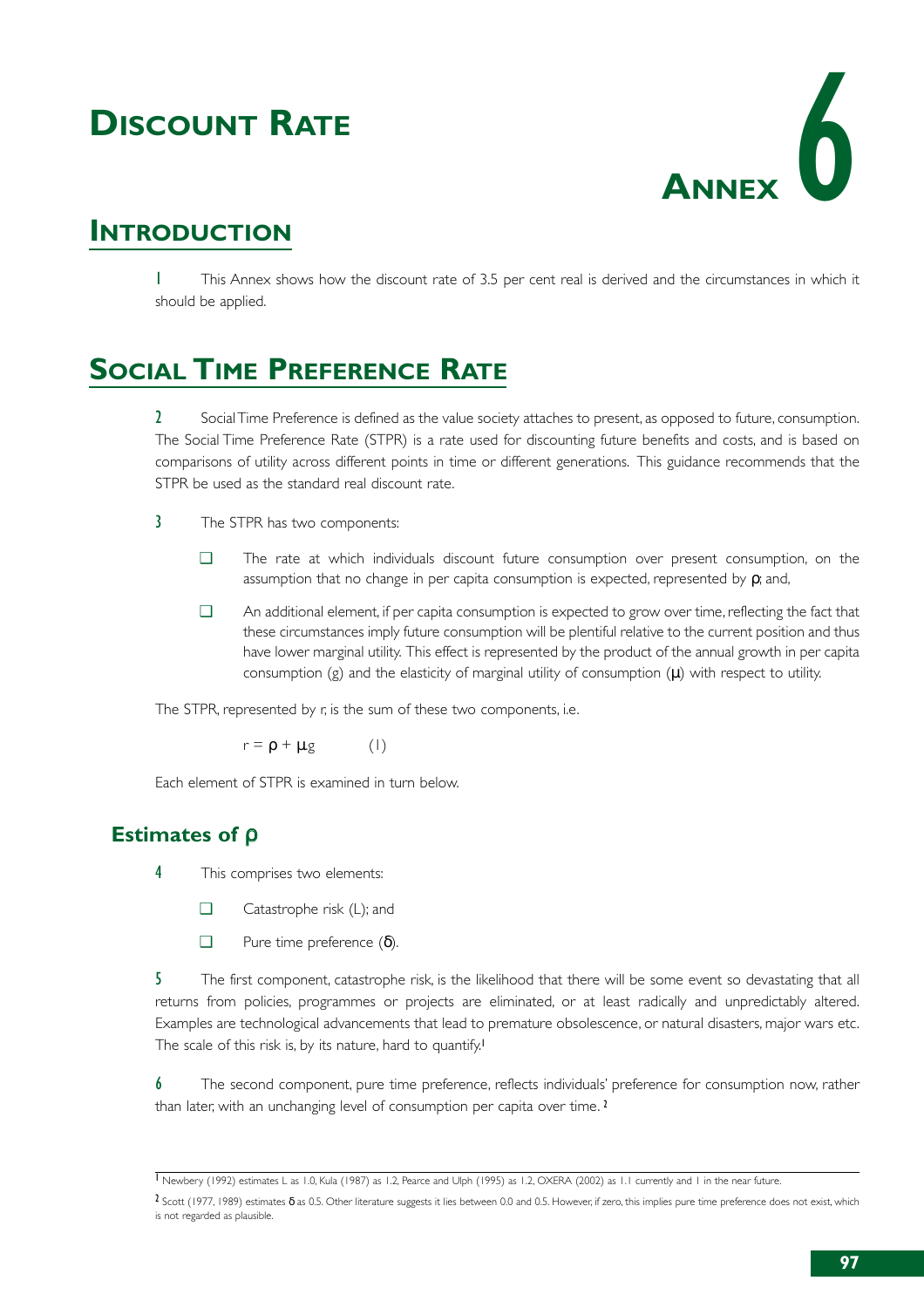7 The evidence suggests that these two components indicate a value for  $\rho$  of around 1.5 per cent a year for the near future.<sup>3</sup>

### **Estimates of µ**

The available evidence suggests the elasticity of the marginal utility of consumption  $(\mu)$  is around 1.4 This implies that a marginal increment in consumption to a generation that has twice the consumption of the current generation will reduce the utility by half.

## **Estimates of g**

Maddison (2001) shows growth per capita in UK to be 2.1 per cent over the period 1950 to 1998. Surveying the evidence, the Treasury paper *Trend Growth: Recent Developments and Prospects* also suggests a figure of 2.1 per cent for output growth to be reasonable.<sup>5</sup> The annual rate of g is therefore put at 2 per cent per year.

## **The calculated STPR**

So with g = 2 per cent,  $p = 1.5$  per cent,  $\mu = 1.0$ , then from equation (1) the STPR to be used as the real discount rate is

0.015 +1.0\*0.02 = **3.5 per cent**

## **LONG-TERM DISCOUNT RATES**

10 Where the appraisal of a proposal depends materially upon the discounting of effects in the very long term, the received view is that a lower discount rate for the longer term (beyond 30 years) should be used.<sup>6</sup>

11 The main rationale for declining long-term discount rates results from uncertainty about the future. This uncertainty can be shown to cause declining discount rates over time.<sup>7</sup>

12 In light of this evidence, it is recommended that for costs and benefits accruing more than 30 years into the future, appraisers use the schedule of discount rates provided in Table 6.1 below.

6 OXERA (2002)

7 Weitzman (1998, 2001) and Gollier (2002)

<sup>3</sup> Scott (1977) derives a central estimate value of 1.5 from past long-term returns received by savers in the UK. A later estimate in Scott (1989), updated this estimate to 1.3. However, this was based on United States, as well as UK, evidence. OXERA (2002) estimates  $ρ$  to lie between 1.0 and 1.6.

<sup>4</sup> Pearce and Ulph (1995) estimate a range from 0.7 to 1.5 with 1.0 being considered defensible; Cowell and Gardiner (1999) estimate µ as being just below or just above one; OXERA (2002) estimate a range from 0.8 to 1.1.

<sup>5</sup> This estimate removes the impact of net migration.The paper is available on the HM Treasury website (http://www.hm-treasury.gov.uk).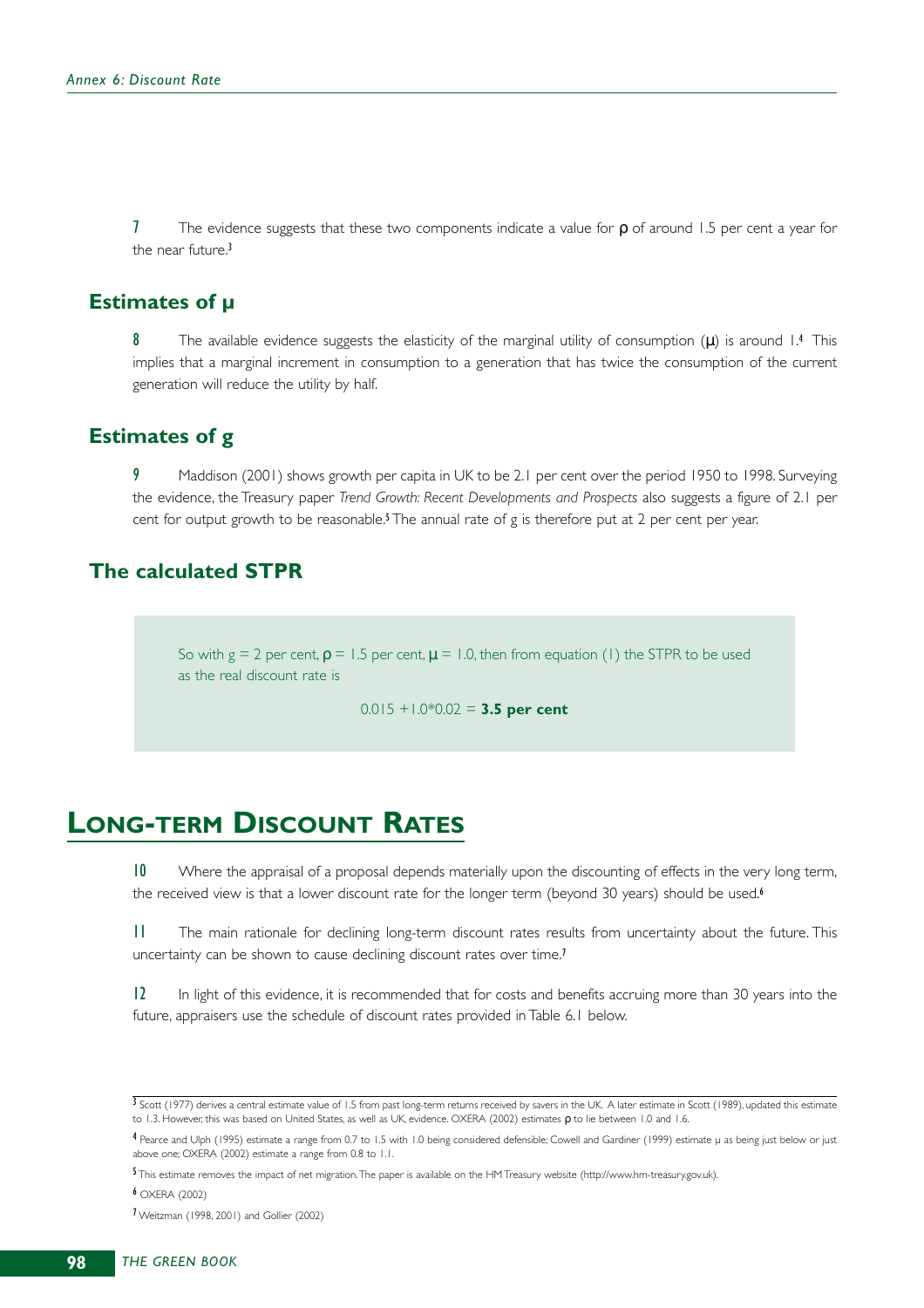| Period of years      | $0 - 30$ | $31 - 75$ | 76–125  | $126 - 200$ | $201 - 300$ | 301+ |
|----------------------|----------|-----------|---------|-------------|-------------|------|
| <b>Discount rate</b> | 3.5%     | $3.0\%$   | $2.5\%$ | $2.0\%$     | .5%         | .0%  |

### **TABLE 6.1:THE DECLINING LONG TERM DISCOUNT RATE**

# **EXCEPTIONS TO THE DISCOUNT RATE SCHEDULE**

- 13 The standard schedule of discount rates may not be appropriate in the following circumstances.
	- ❑ For international development assistance projects, a discount rate derived from estimates of the social time preference rate appropriate to the recipient economy should be used.
	- ❑ When undertaking sensitivity analysis, the impact of changing the precise value of the discount rate can be analysed in the same way as for other parameters in the appraisal.The rationale for undertaking sensitivity analysis on the discount rate should be clearly explained.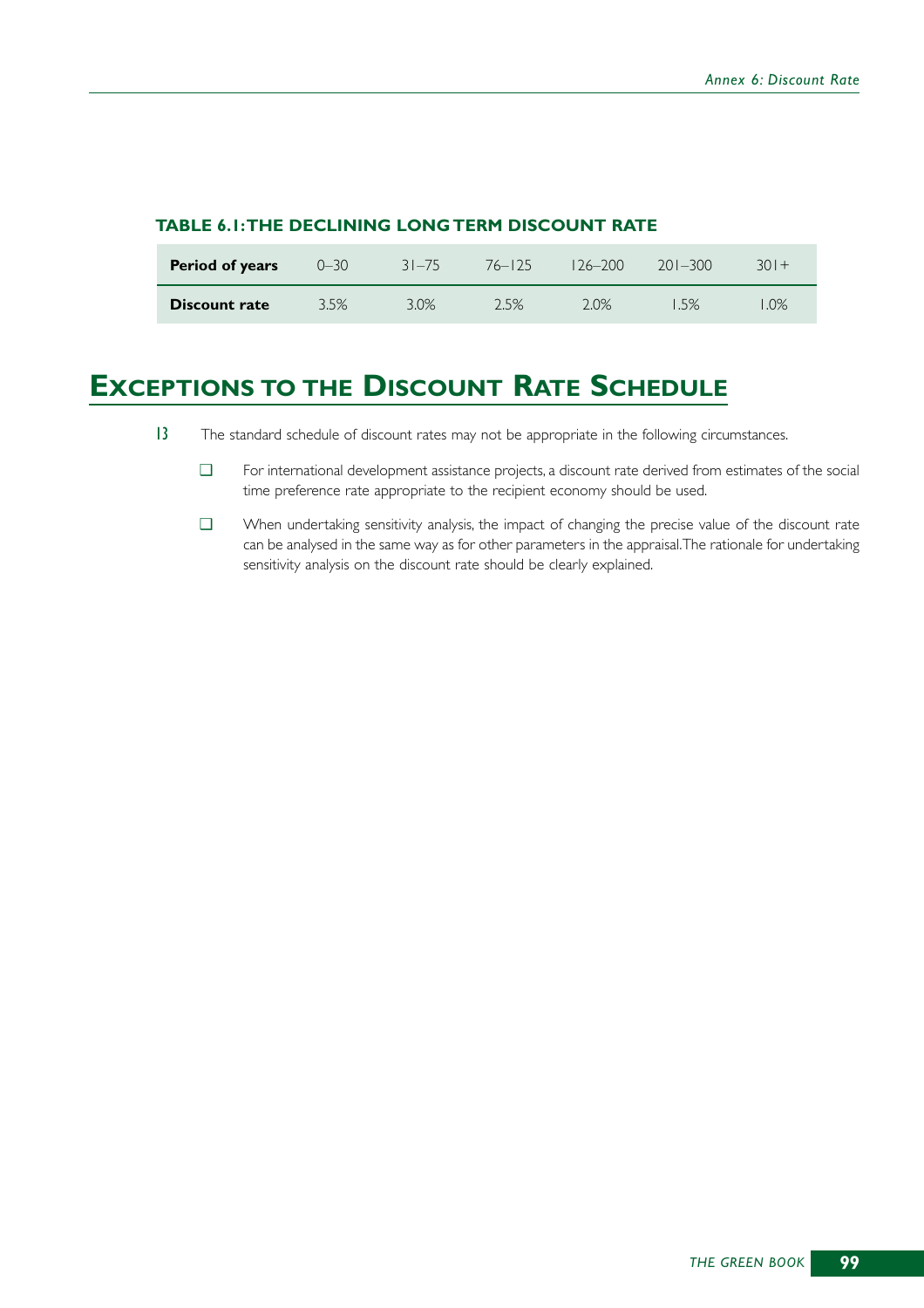### **DISCOUNT FACTORS**

|                |        |        |        |        |        | <b>Discount rates</b> |        |        |        |        |        |
|----------------|--------|--------|--------|--------|--------|-----------------------|--------|--------|--------|--------|--------|
| Year           | 1.0%   | 2.0%   | 3.0%   | 3.5%   | 4.0%   | 5.0%                  | 6.0%   | 7.0%   | 8.0%   | 9.0%   | 10.0%  |
| $\circ$        | 1.0000 | 1.0000 | 1.0000 | 1.0000 | 1.0000 | 1.0000                | 1.0000 | 1.0000 | 1.0000 | 1.0000 | 1.0000 |
| $\mathbf{I}$   | 0.9901 | 0.9804 | 0.9709 | 0.9662 | 0.9615 | 0.9524                | 0.9434 | 0.9346 | 0.9259 | 0.9174 | 0.9091 |
| $\overline{2}$ | 0.9803 | 0.9612 | 0.9426 | 0.9335 | 0.9246 | 0.9070                | 0.8900 | 0.8734 | 0.8573 | 0.8417 | 0.8264 |
| 3              | 0.9706 | 0.9423 | 0.9151 | 0.9019 | 0.8890 | 0.8638                | 0.8396 | 0.8163 | 0.7938 | 0.7722 | 0.7513 |
| $\overline{4}$ | 0.9610 | 0.9238 | 0.8885 | 0.8714 | 0.8548 | 0.8227                | 0.7921 | 0.7629 | 0.7350 | 0.7084 | 0.6830 |
| 5              | 0.9515 | 0.9057 | 0.8626 | 0.8420 | 0.8219 | 0.7835                | 0.7473 | 0.7130 | 0.6806 | 0.6499 | 0.6209 |
| 6              | 0.9420 | 0.8880 | 0.8375 | 0.8135 | 0.7903 | 0.7462                | 0.7050 | 0.6663 | 0.6302 | 0.5963 | 0.5645 |
| $\overline{7}$ | 0.9327 | 0.8706 | 0.8131 | 0.7860 | 0.7599 | 0.7107                | 0.6651 | 0.6227 | 0.5835 | 0.5470 | 0.5132 |
| 8              | 0.9235 | 0.8535 | 0.7894 | 0.7594 | 0.7307 | 0.6768                | 0.6274 | 0.5820 | 0.5403 | 0.5019 | 0.4665 |
| 9              | 0.9143 | 0.8368 | 0.7664 | 0.7337 | 0.7026 | 0.6446                | 0.5919 | 0.5439 | 0.5002 | 0.4604 | 0.4241 |
| $ 0\rangle$    | 0.9053 | 0.8203 | 0.7441 | 0.7089 | 0.6756 | 0.6139                | 0.5584 | 0.5083 | 0.4632 | 0.4224 | 0.3855 |
| $\perp$        | 0.8963 | 0.8043 | 0.7224 | 0.6849 | 0.6496 | 0.5847                | 0.5268 | 0.4751 | 0.4289 | 0.3875 | 0.3505 |
| 12             | 0.8874 | 0.7885 | 0.7014 | 0.6618 | 0.6246 | 0.5568                | 0.4970 | 0.4440 | 0.3971 | 0.3555 | 0.3186 |
| 3              | 0.8787 | 0.7730 | 0.6810 | 0.6394 | 0.6006 | 0.5303                | 0.4688 | 0.4150 | 0.3677 | 0.3262 | 0.2897 |
| 4              | 0.8700 | 0.7579 | 0.6611 | 0.6178 | 0.5775 | 0.5051                | 0.4423 | 0.3878 | 0.3405 | 0.2992 | 0.2633 |
| 15             | 0.8613 | 0.7430 | 0.6419 | 0.5969 | 0.5553 | 0.4810                | 0.4173 | 0.3624 | 0.3152 | 0.2745 | 0.2394 |
| 16             | 0.8528 | 0.7284 | 0.6232 | 0.5767 | 0.5339 | 0.4581                | 0.3936 | 0.3387 | 0.2919 | 0.2519 | 0.2176 |
| 17             | 0.8444 | 0.7142 | 0.6050 | 0.5572 | 0.5134 | 0.4363                | 0.3714 | 0.3166 | 0.2703 | 0.2311 | 0.1978 |
| 8              | 0.8360 | 0.7002 | 0.5874 | 0.5384 | 0.4936 | 0.4155                | 0.3503 | 0.2959 | 0.2502 | 0.2120 | 0.1799 |
| 9              | 0.8277 | 0.6864 | 0.5703 | 0.5202 | 0.4746 | 0.3957                | 0.3305 | 0.2765 | 0.2317 | 0.1945 | 0.1635 |
| 20             | 0.8195 | 0.6730 | 0.5537 | 0.5026 | 0.4564 | 0.3769                | 0.3118 | 0.2584 | 0.2145 | 0.1784 | 0.1486 |
| 21             | 0.8114 | 0.6598 | 0.5375 | 0.4856 | 0.4388 | 0.3589                | 0.2942 | 0.2415 | 0.1987 | 0.1637 | 0.1351 |
| 22             | 0.8034 | 0.6468 | 0.5219 | 0.4692 | 0.4220 | 0.3418                | 0.2775 | 0.2257 | 0.1839 | 0.1502 | 0.1228 |
| 23             | 0.7954 | 0.6342 | 0.5067 | 0.4533 | 0.4057 | 0.3256                | 0.2618 | 0.2109 | 0.1703 | 0.1378 | 0.1117 |
| 24             | 0.7876 | 0.6217 | 0.4919 | 0.4380 | 0.3901 | 0.3101                | 0.2470 | 0.1971 | 0.1577 | 0.1264 | 0.1015 |
| 25             | 0.7798 | 0.6095 | 0.4776 | 0.4231 | 0.3751 | 0.2953                | 0.2330 | 0.1842 | 0.1460 | 0.1160 | 0.0923 |
| 26             | 0.7720 | 0.5976 | 0.4637 | 0.4088 | 0.3607 | 0.2812                | 0.2198 | 0.1722 | 0.1352 | 0.1064 | 0.0839 |
| 27             | 0.7644 | 0.5859 | 0.4502 | 0.3950 | 0.3468 | 0.2678                | 0.2074 | 0.1609 | 0.1252 | 0.0976 | 0.0763 |
| 28             | 0.7568 | 0.5744 | 0.4371 | 0.3817 | 0.3335 | 0.2551                | 0.1956 | 0.1504 | 0.1159 | 0.0895 | 0.0693 |
| 29             | 0.7493 | 0.5631 | 0.4243 | 0.3687 | 0.3207 | 0.2429                | 0.1846 | 0.1406 | 0.1073 | 0.0822 | 0.0630 |
| 30             | 0.7419 | 0.5521 | 0.4120 | 0.3563 | 0.3083 | 0.2314                | 0.1741 | 0.1314 | 0.0994 | 0.0754 | 0.0573 |

### **LONG TERM DISCOUNT FACTORS**

| Year                                  | <b>Long Term</b><br><b>Discount Factor</b> | Year | <b>Long Term</b><br><b>Discount Factor</b> |
|---------------------------------------|--------------------------------------------|------|--------------------------------------------|
| $\mathbb O$                           | 1.0000                                     | 23   | 0.4533                                     |
| $\overline{1}$                        | 0.9662                                     | 24   | 0.4380                                     |
| $\mathbf{2}$                          | 0.9335                                     | 25   | 0.4231                                     |
| 3                                     | 0.9019                                     | 26   | 0.4088                                     |
| $\overline{4}$                        | 0.8714                                     | 27   | 0.3950                                     |
| 5                                     | 0.8420                                     | 28   | 0.3817                                     |
| 6                                     | 0.8135                                     | 29   | 0.3687                                     |
| $\overline{7}$                        | 0.7860                                     | 30   | 0.3563                                     |
| 8                                     | 0.7594                                     | 40   | 0.2651                                     |
| 9                                     | 0.7337                                     | 50   | 0.1973                                     |
| $ 0\rangle$                           | 0.7089                                     | 60   | 0.1468                                     |
| $\begin{array}{c} \hline \end{array}$ | 0.6849                                     | 75   | 0.0942                                     |
| 2                                     | 0.6618                                     | 80   | 0.0833                                     |
| 3                                     | 0.6394                                     | 90   | 0.0651                                     |
| 4                                     | 0.6178                                     | 100  | 0.0508                                     |
| 15                                    | 0.5969                                     | 125  | 0.0274                                     |
| 6                                     | 0.5767                                     | 150  | 0.0167                                     |
| 17                                    | 0.5572                                     | 200  | 0.0062                                     |
| 8                                     | 0.5384                                     | 250  | 0.0029                                     |
| 9                                     | 0.5202                                     | 300  | 0.0014                                     |
| 20                                    | 0.5026                                     | 350  | 0.0009                                     |
| 21                                    | 0.4856                                     | 400  | 0.0005                                     |
| 22                                    | 0.4692                                     | 500  | 0.0002                                     |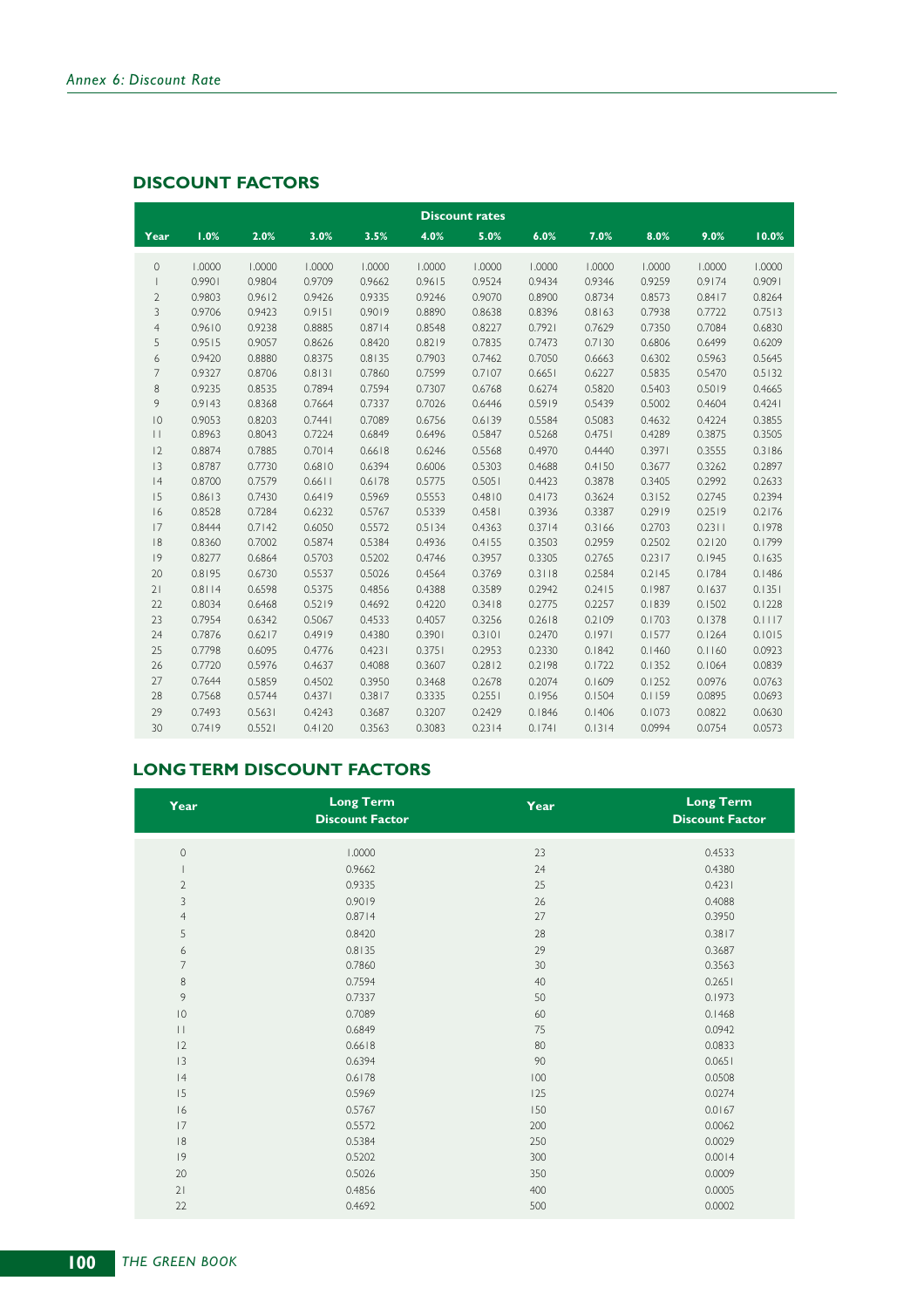# **GLOSSARY**

**Additionality** An impact arising from an intervention is additional if it would not have occurred in the absence of the intervention.

**Adverse Selection** When asymmetric information restricts the quality of the good traded.This typically happens because the person with more information is able to negotiate a favourable exchange.

**Affordability** An assessment of whether proposals can be paid for in terms of cashflows and resource costs.

**Appraisal** The process of defining objectives, examining options and weighing up the costs benefits, risks and uncertainties of those options before a decision is made.

**Assessment(s)** Either an appraisal or an evaluation (or both).

**Base Case** The best estimate of how much a proposal will cost in economic terms, including an allowance for risk and optimism.

**Choice modelling** This term encompasses a range of stated preference techniques and includes choice experiments (often preferred because of its firm base in welfare economics), contingent ranking, contingent rating and paired comparisons.

**Contingent valuation** This involves directly asking people how much they would be willing to pay for a good or service, or how much they are willing to accept to give it up.

**Contingency** An allowance of cash or resources to cover unforeseen circumstances.

**Cost Benefit Analysis** Analysis which quantifies in monetary terms as many of the costs and benefits of a proposal as feasible, including items for which the market does not provide a satisfactory measure of economic value.

**Cost-Effectiveness Analysis** Analysis that compares the costs of alternative ways of producing the same or similar outputs.

**Cost of capital** The cost of raising funds (expressed as an annual percentage rate).

**Cost of variability in outcomes**This is the most a person is willing to pay to have a benefit that is certain, rather than one that is uncertain.

**Crowding out** The extent to which an increase in demand occasioned by government policy is offset by a decrease in private sector demand.

**Deadweight** Expenditure to promote a desired activity that would in fact have occurred without the expenditure.

**Diminishing marginal utility** The tendency as extra units of any commodity or service are used up or 'consumed', for the satisfaction provided by those extra units to decline.

**Discounting** A method used to convert future costs or benefits to present values using a discount rate.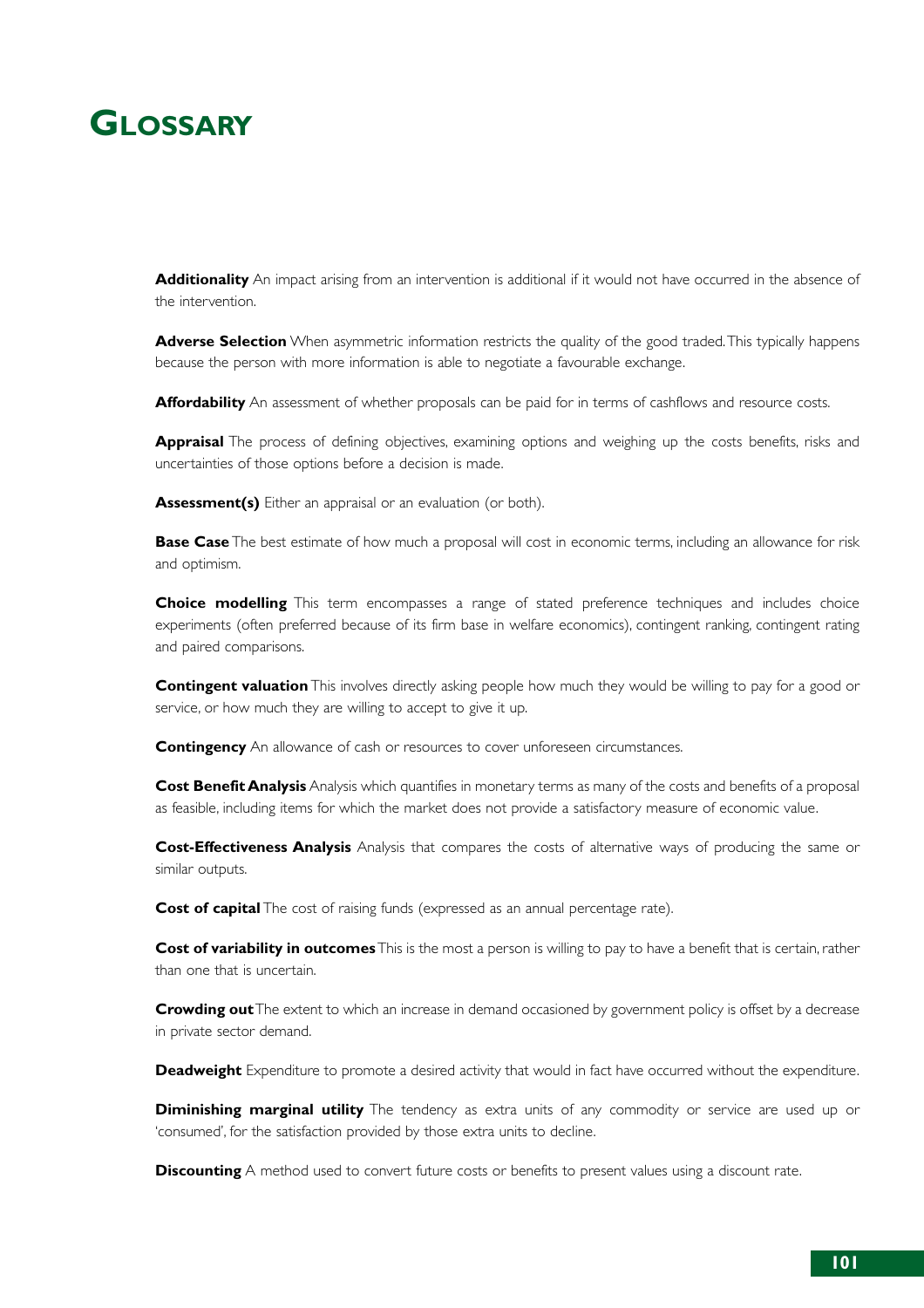**Discounted Cash Flow (DCF)** A technique for appraising investments. It reflects the principle that the value to an investor (whether an individual or a firm) of a sum of money depends on when it is received.

**Discount rate** The annual percentage rate at which the present value of a future pound, or other unit of account, is assumed to fall away through time.

**Displacement** The degree to which an increase in productive capacity promoted by government policy is offset by reductions in productive capacity elsewhere.

**Do minimum option** An option where government takes the minimum amount of action necessary.

**Economic cost (or opportunity cost)** The value of the most valuable of alternative uses.

**Economic Efficiency** This is achieved when nobody can be made better off without someone else being made worse off.

**Effectiveness** A measure of the extent to which a project, programme or policy achieves its objectives.

**Evaluation** Retrospective analysis of a project, programme, or policy to assess how successful or otherwise it has been, and what lessons can be learnt for the future. The terms 'policy evaluation' and 'post-project evaluation' are often used to describe evaluation in those two areas.

**Existence value** The value placed by people on the continued existence of an asset for the benefit of present or future generations.The latter is sometimes referred to as bequest value. See also Use value.

**Expected value** The weighted average of all possible values of a variable, where the weights are the probabilities.

**Externality costs or benefits** The non-market impacts of an intervention or activity which are not borne by those who generate them.

**GDP deflator** An index of the general price level in the economy as a whole, measured by the ratio of gross domestic product (GDP) in nominal (i.e. cash) terms to GDP at constant prices.

**Hedonic pricing** Deriving values by decomposing market prices into their constituent characteristics.

**Information asymmetry** Differences in information held by parties to a transaction where this information is relevant to determining an efficient contract or a fair price or for monitoring or rewarding performance.

**Impact statement** A description, quantified where possible, of all the significant impacts of a proposal, and of how they are distributed between those affected.

**Implementation** The activities required during the period after appraisal to put in place a policy, or complete a programme or project, at which point 'normal' service is achieved.

**Internal rate of return (IRR)** The discount rate that would give a project a present value of zero.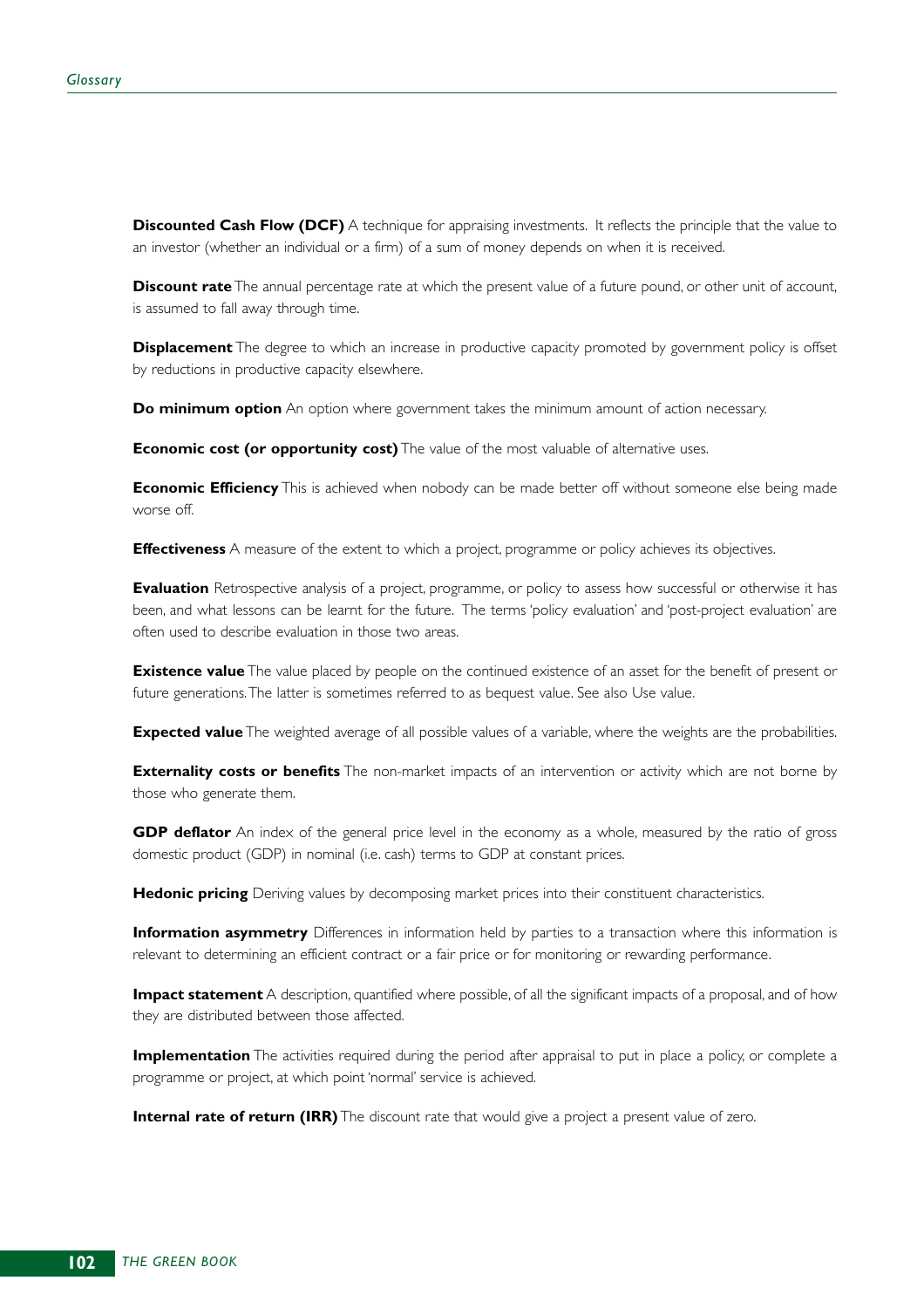**Irreversibility** This applies when an option would rule out later investment opportunities, or would use resources now that might subsequently be preferred for a more important later use.

**Market failure** An imperfection in the market mechanism that prevents the achievement of economic efficiency.

**Market value** The price at which a commodity can be bought or sold, determined through the interaction of buyers and sellers in a market.

**Marginal utility** The increase in satisfaction gained by a consumer from a small increase in the consumption of a good or service.

**Monte Carlo analysis** A technique that allows assessment of the consequences of simultaneous uncertainty about key inputs, taking account of correlations between these inputs.

**Moral Hazard** An example of information asymmetry where a contract or relationship places incentives upon one party to take (or not take) unobservable steps which are prejudicial to another party.

**Multi Criteria Analysis** See Weighting and Scoring

**Net Present Value (NPV)** The discounted value of a stream of either future costs or benefits. The term Net Present Value (NPV) is used to describe the difference between the present value of a stream of costs and a stream of benefits.

**Opportunity cost (or Economic cost)** The value of the most valuable of alternative uses.

**Optimism bias** The demonstrated systematic tendency for appraisers to be over-optimistic about key project parameters, including capital costs, operating costs, works duration and benefits delivery.

**Option appraisal** The appraisal of various options chosen to achieve specific objectives.

**Option value** The value of the availability of the option of using an environmental or other asset (which in this context is usually non-marketed) at some future date. See also Use value.

**PFI** Private Finance Initiative

**PPP** Public Private Partnership

**Precautionary principle** The concept that precautionary action can be taken to mitigate a perceived risk. Action may be justified even if the probability of that risk occurring is small, because the outcome might be very adverse.

**Present Value** The future value expressed in present terms by means of discounting

**Price index** A measure of the amount by which prices change over time. General price indexes cover a wide range of prices and include the GDP deflator and the Retail Price Index (RPI). Special price indices apply to one commodity or type of commodity.

**Proposal** An idea for a policy, programme or project that is under appraisal.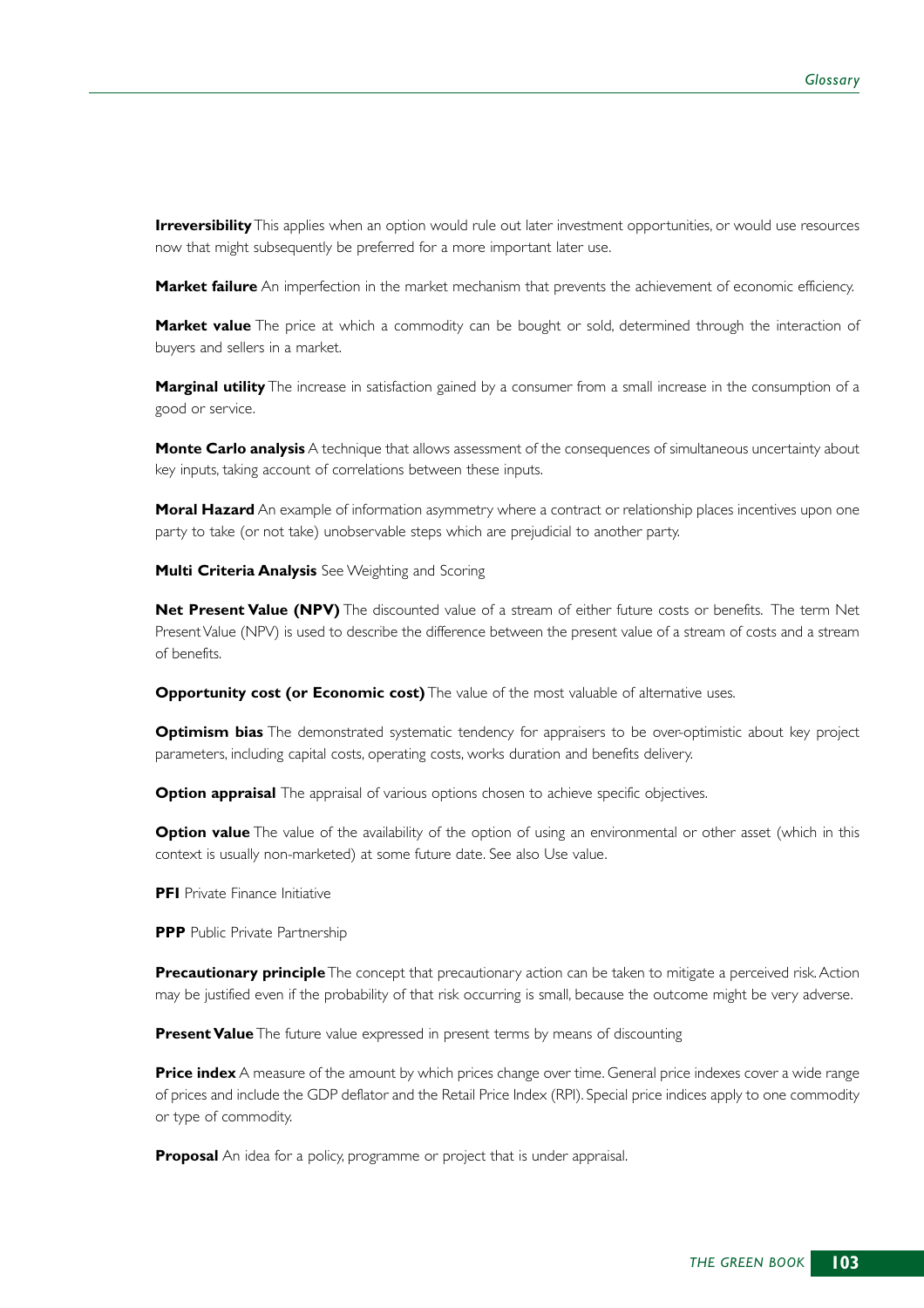**Public Sector Comparator** Public Sector Comparator is a hypothetical risk-adjusted costing, by the public sector as a supplier, to an output specification produced as part of a PFI procurement exercise. It:

- is expressed in net present value terms;
- is based on the recent actual public sector method of providing that defined output (including any reasonably foreseeable efficiencies the public sector could make); and,
- takes full account of the risks which would be encountered by that style of procurement.

**Pure time preference** Pure time preference is the preference for consumption now, rather than later.

**Real option theory** This presumes that decision making is sequential and that decision makers may benefit from choosing options that may seem sub optimal today but which increase flexibility at later times, leading to better decision making when more is known about the project.

**Real price** The nominal (i.e. cash) price deflated by a general price index, e.g. RPI or GDP deflator, relative to a specified base year or base date.

**Real terms** The value of expenditure at a specified general price level: that is a cash price or expenditure divided by a general price index.

**Relative price effect** The movement over time of a specific price index (such as construction prices) relative to a general price index (such as the GDP deflator).

**Relevant cost/benefit** All costs and benefits that can be affected by decisions and that are therefore related to the objectives and scope of the proposal in hand.

**Required rate of return** A target average rate of return for a public sector trading body, usually expressed, for central government bodies, as a return on the current cost value of total capital employed.

**Resources/ resource cost** Terms used in a variety of senses, according to context. In resource accounting, 'resource costs' are accruals accounting costs expressed in real terms. In economic analysis a distinction is sometimes drawn between 'transfers', such as social security payments and 'resource costs' which are payments for goods or services. In departments and agencies 'resources' is a term sometimes used to describe expenditure from their budgets, or sometimes requirements of staffing.

**Revealed preference** The inference of willingness to pay for something which is non-marketed by examining consumer behaviour in a similar or related market.

**Risk** The likelihood, measured by its probability, that a particular event will occur.

**Risk register / log** A useful tool to identify, quantify and value the extent of risk and uncertainty relating to a proposal.

**Sensitivity analysis** Analysis of the effects on an appraisal of varying the projected values of important variables.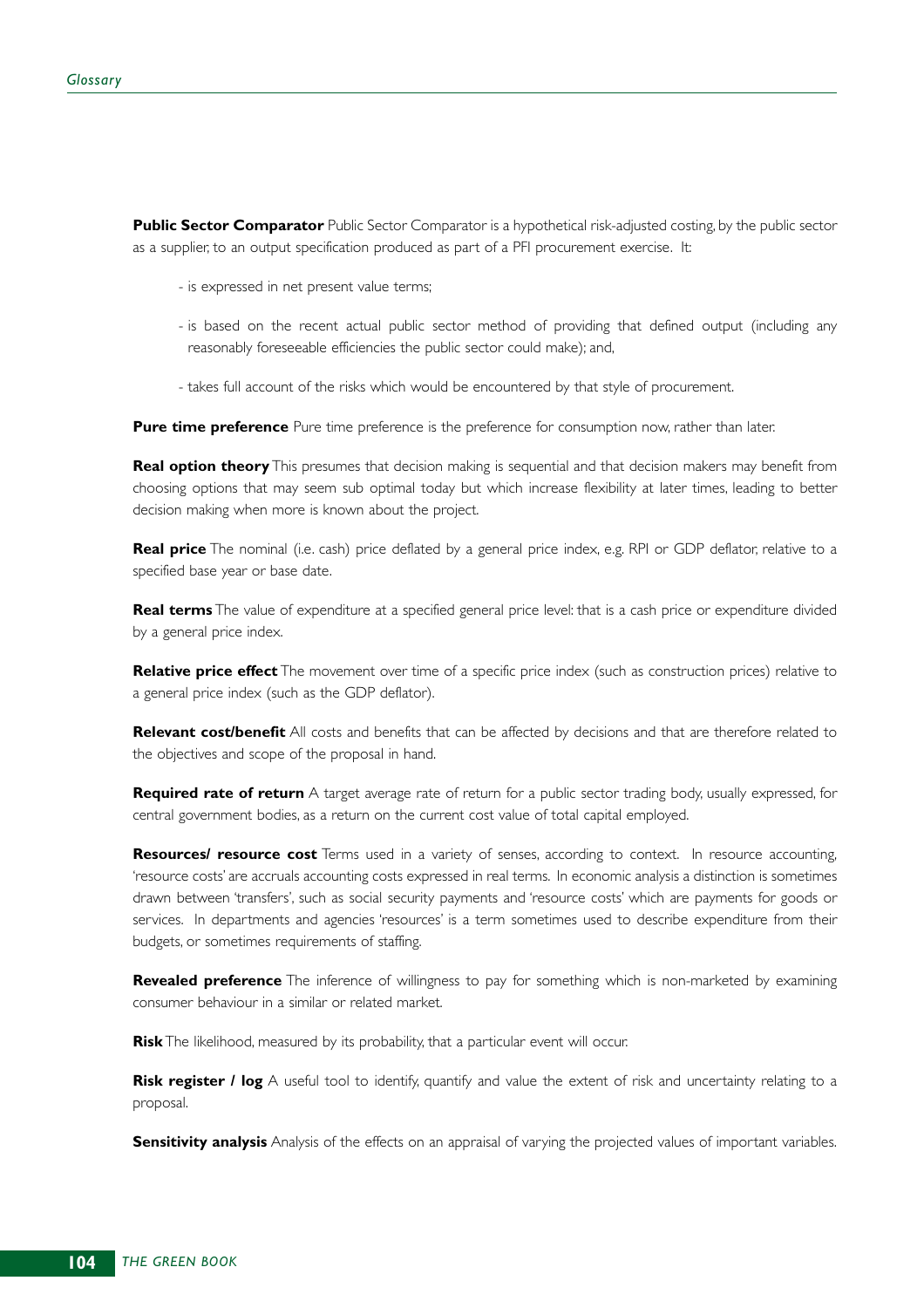**Shadow price** The opportunity cost to society of participating in some form of economic activity. It is applied in circumstances where actual prices cannot be charged, or where prices do not reflect the true scarcity value of a good.

**Social Benefit** The total increase in the welfare of society from an economic action - the sum of the benefit to the agent performing the action plus the benefit accruing to society as a result of the action.

**Social Cost** The total cost to society of an economic activity - the sum of the opportunity costs of the resources used by the agent carrying out the activity, plus any additional costs imposed on society from the activity.

**Stated preference** Willingness to pay for something that is non-marketed, as derived from people's responses to questions about preferences for various combinations of situations and/ or controlled discussion groups.

**Substitution** The situation in which a firm substitutes one activity for a similar activity (such as recruiting a different job applicant) to take advantage of government assistance.

**Switching point or switching value** The value of an uncertain cost or benefit at which the best way to proceed would switch, for example from approving to not approving a project, or from including or excluding some extra expenditure to preserve some environmental benefit.

**Systematic risk** Risk which is correlated with movements in the economic cycle and cannot therefore be diversified away.

**Time preference rate** Preference for consumption (or other costs or benefits) sooner rather than later, expressed as an annual percentage rate.

**Total Economic Value** The sum of the use, option and existence value of a good: a term used primarily in environmental economics.

**Transfer payment** A transfer payment is one for which no good or service is obtained in return.

**Uncertainty** The condition in which the number of possible outcomes is greater than the number of actual outcomes and it is impossible to attach probabilities to each possible outcome.

**Use value** Value of something which is non-marketed provided by people's actual use of it. See also Existence value and Option value.

**Weighting and Scoring** An technique that involves assigning weights to criteria, and then scoring options in terms of how well they perform against those weighted criteria.Weighted scores are then summed, and can then be used to rank options.

**Willingness to Accept** The amount that someone is willing to receive or accept to give up a good or service.

**Willingness to Pay** The amount that someone is willing to give up or pay to acquire a good or service.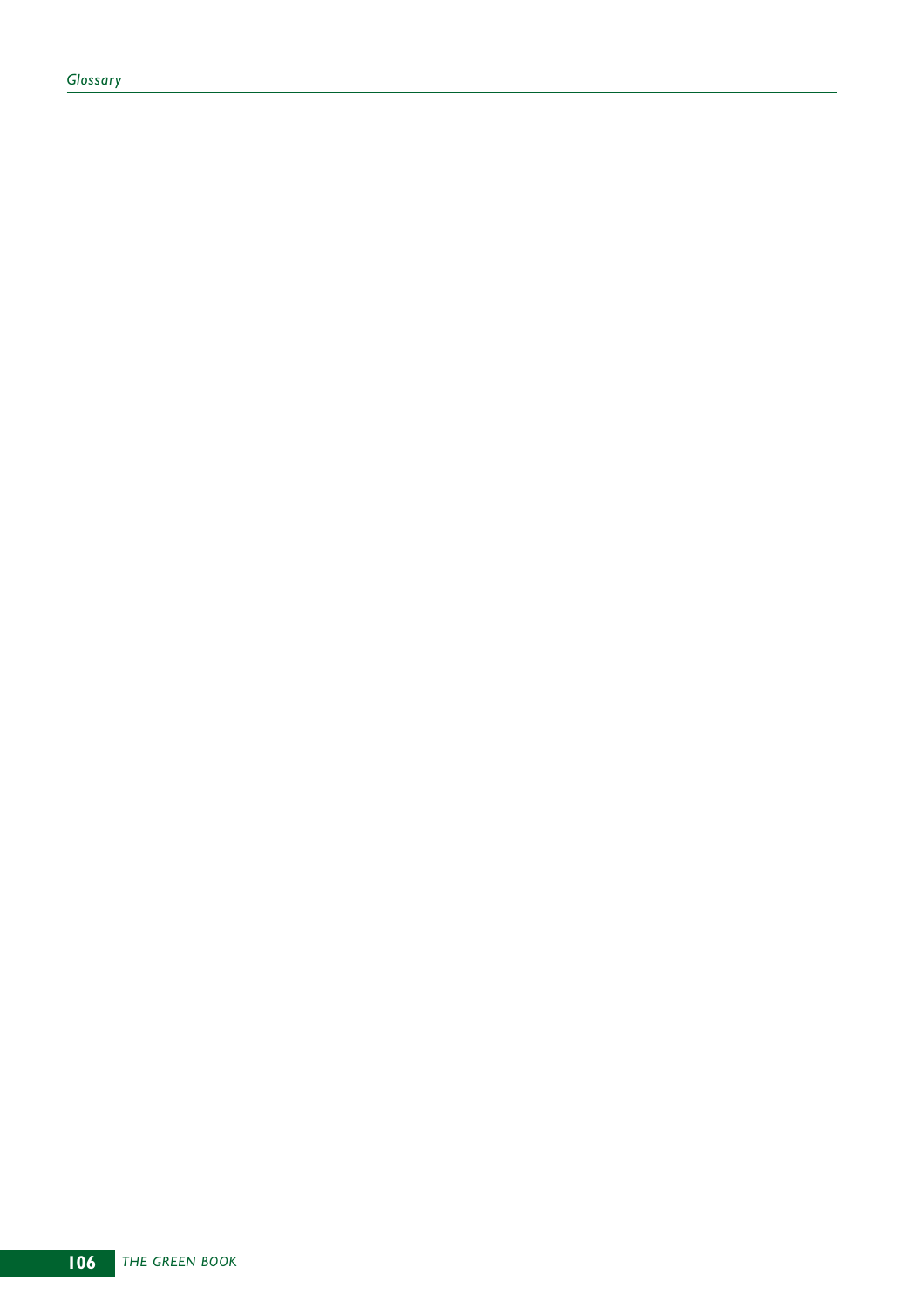## **BIBLIOGRAPHY**

- Andrew B Abel, Avinash K Dixit, Janice C Eberly, Robert S Pindyck (1995), *Options,The Value of Capital and Investment*, (NBER Working Paper 5227), November 1996
- Blundell R, Browning M and Meghir C (1984), *Consumer Demand and the Life-Cycle Allocation of Expenditures*, Review of Economic Studies, 61, 1994, 57-80
- Boardman, A, Greenberg, D,Vining, A and Weimer, D (1996), *Cost-Benefit Analysis: Concepts and Practice*, Upper Saddle River, N.J. Prentice Hall, 1996
- Cowell, F A and Gardiner, K (1999), *Welfare Weights*, (STICERD, London School of Economics, Economics Research Paper 20, Aug 1999
- Crafts N (2002), *Britain's Relative Economic Performance* 1870 -1999, Institute of Economic Affairs Research Monograph No. 55, IEA London
- Demsetz, H (1969), *Information and Efficiency: Another Viewpoint*, Journal of Law and Economics, Vol 12, pp 1-22
- Dixit, A , (2000), *Incentives and Organisations in the Public Sector: An Interpretative Review*, Princeton University
- Drury, C (1988), *Management and Cost Accounting*,VNR International, London
- Evans, A W (2000), *The Economic Appraisal of Road Traffic Safety Measures in Great Britain*, European Conference of Ministers of Transport. Round Table, Paris
- Feldstein, M S (1970), *Choice of Technique in the Public Sector, A Simplification*,The Economic Journal, Dec. 1970
- Flyvbjerg, B (2002), *Undersetimating Costs in Public Works Projects*, APA Journal, Summer 2002,Vol. 68, No. 3
- Fox, Kennedy and Sugden (1993), *Decision Making A Management Accounting Perspective*, Butterworth Heinemann in association with CIMA
- Franklin D E (2000), *The Morality of Groups*, PhD Thesis, University College London
- Gollier, C. (2002), *Time Horizon and the Discount Rate*, IDEI, University of Toulouse, mimeo.
- Hart, Shleifer and Vishny (1997), *The Proper Scope of Government:Theory and an Application to Prisons*, Quarterly Journal of Economics, November 1997
- Henderson and Bateman (1995), *Hyperbolic Social Discount Rates and the Implications for Intergenerational Discounting*, Environmental and Resource Economics 5: 413-423
- House of Commons Public Accounts Committee, *Improving the Delivery of Government IT Projects* (HC65)
- Jones-Lee, M W. et al. (1992), *Paternalistic Altruism and the Value of a Statistical Life*, Economic Journal 102 80-90
- Jones-Lee, M and Loomes, G (2001), *The Valuation of Health and Safety for Public Sector Decision Making*, Centre for Analysis of Safety Policy and Attitudes to Risk, University of Newcastle upon Tyne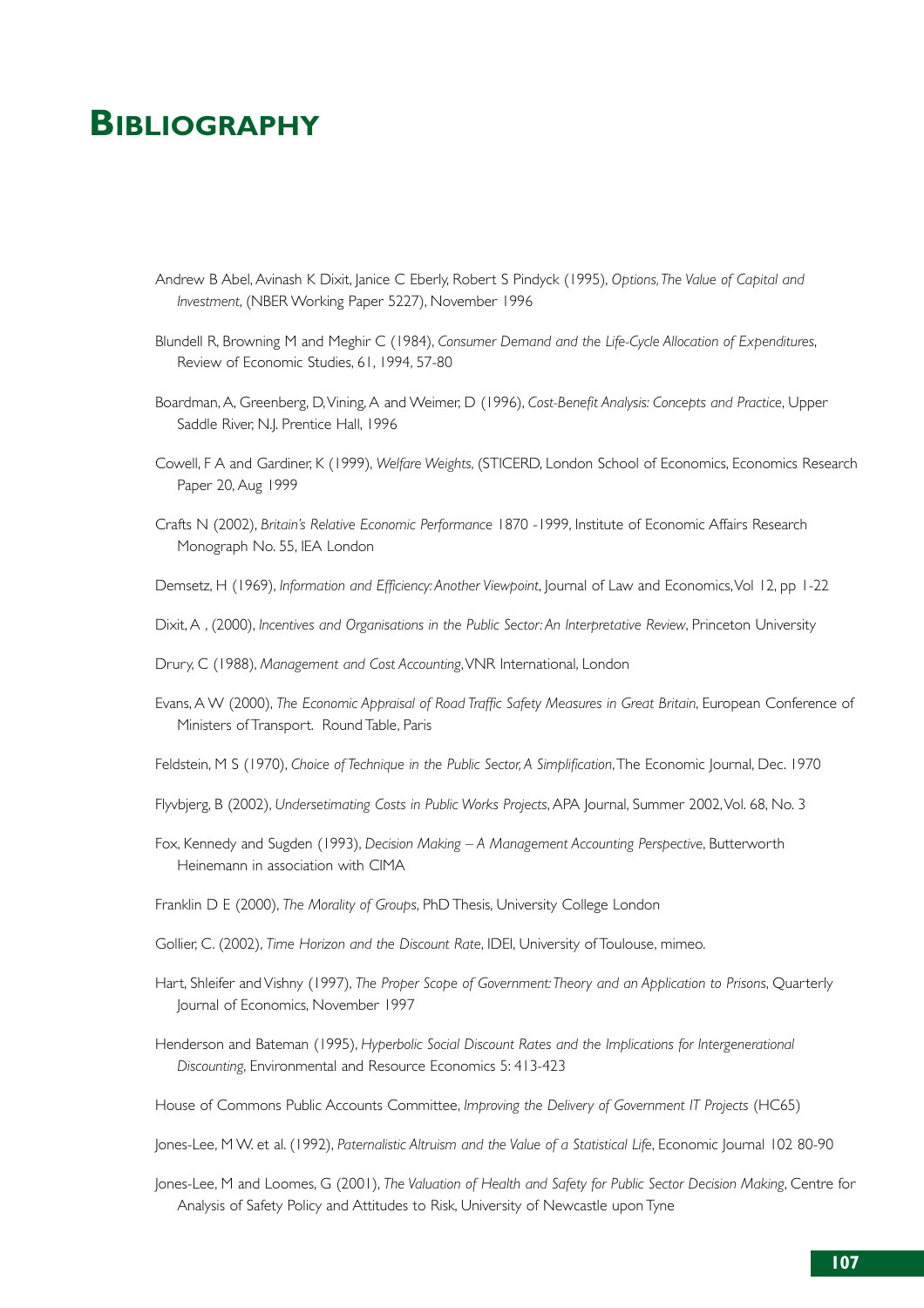- Kula, E. (1987), *Social Interest Rate for Public Sector Appraisal in the United Kingdom, United States and Canada*, Project Appraisal, 2:3, 169–74.
- Layard, R (1999), *Appraisal and Evaluation in Human Resource Policies*
- Little, I M D and Mirrlees, J A (1994), *The Costs and Benefits of Analysis: Project Appraisal and Planning Twenty Years On*, in R Layard and S Glaister eds Cost Benefit Analysis 2nd ed , Cambridge University Press
- Maddison, A. (2001), *The World Economy: a Millennial Perspective*, Paris, OECD.
- Newbery, D. (1992), *Long term Discount Rates for the Forest Enterprise*, Department of Applied Economics, Cambridge University, for the UK Forestry Commission, Edinburgh
- OXERA (2002), A Social Time Preference Rate for Use in Long-Term Discounting, a report for ODPM, DfT and Defra
- Pearce D and Ulph D (1995), *A Social Discount Rate For The United Kingdom*, CSERGE Working Paper No 95-01 School of Environmental Studies University of East Anglia Norwich
- Sandmo A (1998), *Redistribution and The Marginal Cost of Public Funds*, Journal of Public Economics 70 365-382
- Scott, M.F.G. (1977), *The Test Rate of Discount and Changes in Base Level Income in the United Kingdom*, The Economic Journal, 1989 (June) 219-241.
- Scott, M.F.G. (1989), *A New View of Economic Growth*, Clarendon Paperbacks
- Smith, C and Flanagan, J (2001), *Making Sense of Public Sector Investment*, Radcliffe Medical Press, Oxford
- Vose, D (1996), *Qualitative Risk Anlaysis: A Guide to Monte Carlo Simulation Modelling*, John Wiley & Sons, Chichester

Weitzman M (March 2001), Gamma Discounting, American Economic Review, Vol 91, No 1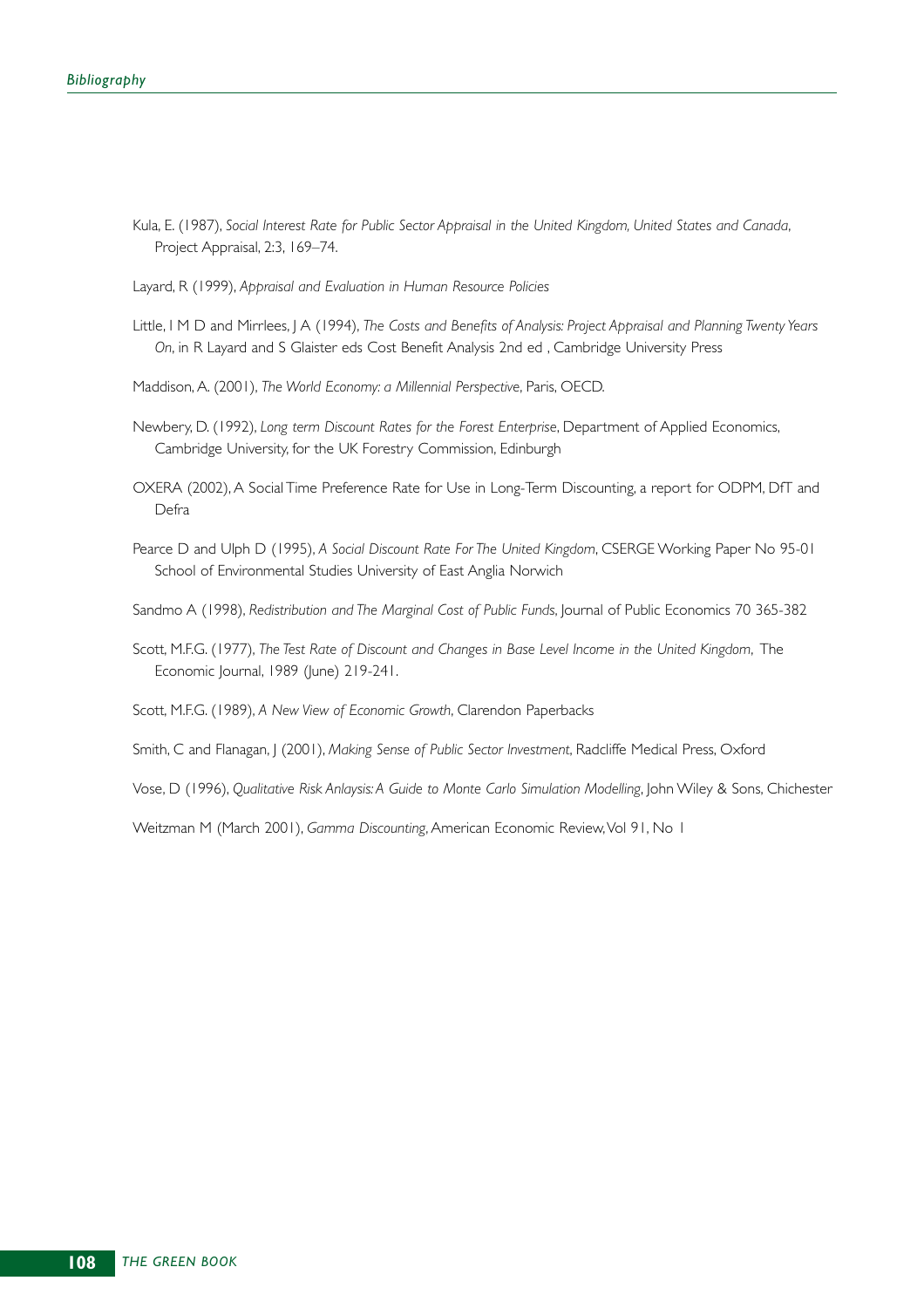## **INDEX**

Note: page numbers suffixed '*n*' indicate a reference to a footnote.

achievability 9 acquisition and use of property 69–71 'Adding it Up' 7*n* additionality 52–4, 101 adjustments 24–6 for market distortions 21 for optimism bias 30, 85–6 for taxes 28 for variability 88–9 *see also* distributional weights; weighting and scoring adverse selection 52, 101 affordability 9, 19, 39, 101 aggregates 67 agri-environment schemes 65 agricultural land 70 air quality 9, 61, 64–5 amenity values 66, 70 *see also* social costs and benefits anti-discrimination law 94–6 appraisal 3–10 compared to evaluation 47–8 definition 2, 101 appraisal period 19 appraisal reports 6 archives 7 assessment, definition 1*n*, 101 asymmetry of information 52, 101, 102 auditors 7 *see also* National Audit Office

base case 5, 5*n*, 17–36, 101 benefit categories 44 benefit transfer method 21, 65 benefits *see* costs and benefits benefits realisation management 44 best option 5, 37–9 bias 4, 28, 29–30, 85–7 *see also* optimism bias biodiversity 66 budget statements 39 building *see* construction buildings *see* construction projects; land and property

cancellation costs 21 capital charges 21 capital costs 85, 101 capital values 69, 71 capital works duration 96 carbon emissions 64*n* carbon savings 64 cashflow statements 39 cashflows 19 casualties 61–2 catastrophe risk 97 Centre for Management and Policy Studies (CMPS) 7*n*, 8,  $1<sub>0</sub>$ checklist of issues 9–10 choice modelling 57, 57*n*, 101 climate change effects 64 commercial arrangements 9, 41–2 construction projects 43, 62–3, 87–8 *see also* capital works duration; land and property consultation creating options 17 developing and implementing solutions 5, 37, 40 risk mitigation 81 *see also* specialist advice consumer focus 10 contingency, definition 101 contingent liabilities 21 contingent ranking and contingent rating 57*n*, 101 contingent valuation 57, 63, 65, 101 *see also* willingness to accept; willingness to pay contract cancellation costs 21 contract management 9, 44 contractual arrangements for risk mitigation 81 cost-benefit analysis 9 best option selection 37, 38 definition 4, 101 evaluation 45 land and buildings 77 recommended technique 4 *see also* distributional analysis cost-effectiveness, land use 72–7 cost-effectiveness analysis best option selection 37, 38 definition 4, 101 health benefits valuation 60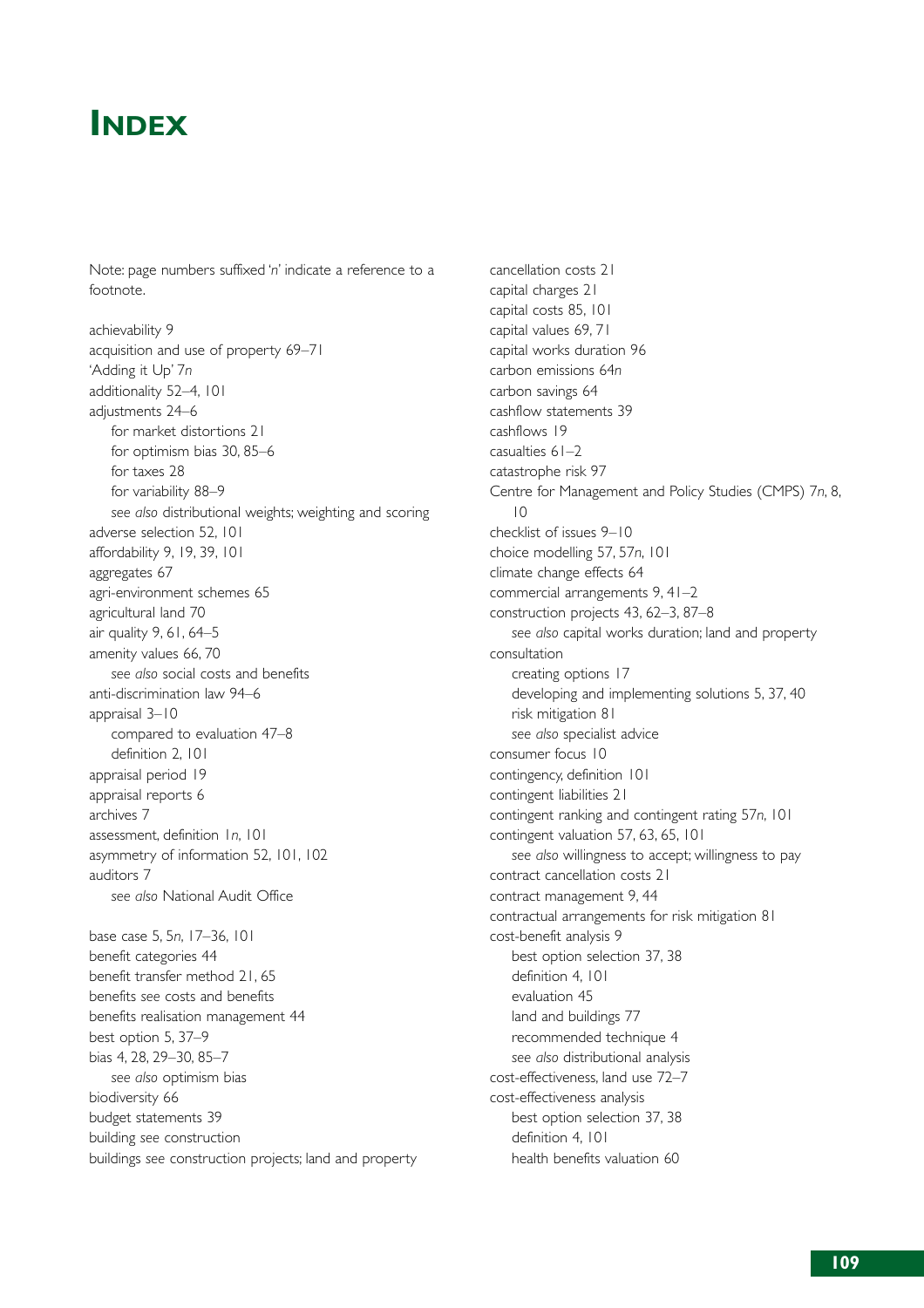cost categorisation 20 cost estimation 20–1 *see also* plausible estimates cost of capital, definition 101 cost of retention, vacant land 72 cost of variability in outcomes 88–9, 101 cost utility 60*n* costs and benefits 6, 19–26, 59–67 *see also* additionality; disamenity impacts; displacement; distributional impacts; employment impacts; environmental impacts; non-market impacts; operating costs and benefits; structural impacts; supply-side impacts; unvalued costs and benefits; valuation creation of options 5, 17–19 critical success factors 35 crowding out 53, 101

## data 4

*see also* information deadweight 53, 54, 101 deaths, prevented 61–2 decision guidelines 37–9 decision to proceed 6, 32, 38, 42 decision trees 31–2 Department for Transport 59, 62 depreciated replacement cost (DRC) 71 depreciation 21 design flexibility 81 design quality 10, 35, 62–3 Design Quality Indicator (DQI) 35 diminishing marginal utility 24, 65, 101 disability discrimination law 94–6 disamenity impacts 67 discount rate 26–7, 97–100, 102 *see also* internal rate of return (IRR) discounted cash flow (DCF), definition 102 discounting 26–8, 56, 101 *see also* discount rate discrimination law 94–6 *see also* equality displacement 53–4, 53*n* definition 53, 102 regeneration projects 55 disposal of property 72 dissemination of results 7, 47 distance decay 65, 65*n* distributional analysis 24–5, 91 distributional impacts 9, 91–6

distributional objectives *see* equality distributional weights 24, 92–4 *see also* weighting and scoring do minimum option creating options 17 definition 102 in large or complex projects 87 shortlisting 5, 19 do nothing case 47, 53 dual cost analysis 20 dust 67 economic cost *see* opportunity cost economic efficiency 51–2, 102 effectiveness definition 102 *see also* cost-effectiveness emissions 64–5 employees' time 20, 59–60 employers' time 59 employment impacts regeneration projects 55 *see also* displacement environmental impacts 9, 19, 63–7, 70 Environmental Landscape Features (ELF) model 65 equality 9, 11, 24, 52 *see also* discrimination law; distributional analysis equity *see* equality equity value of time-savings 59 equivalisation 91–2 estimation benefit values 21–2 costs 20–1 *see also* plausible estimates European Union 10, 56 EuroQol instrument 60 evaluation 4–10, 45–9 cycle of appraisal and 3 definition 2, 102 performance data capture 42, 43 planning for 2 existence value 88, 102 expected value (EV) 30, 31, 102 externalities 51 externality costs or benefits, definition 102

fatalities, prevented 61–2 financial appraisal, definition 102 financial arrangements 9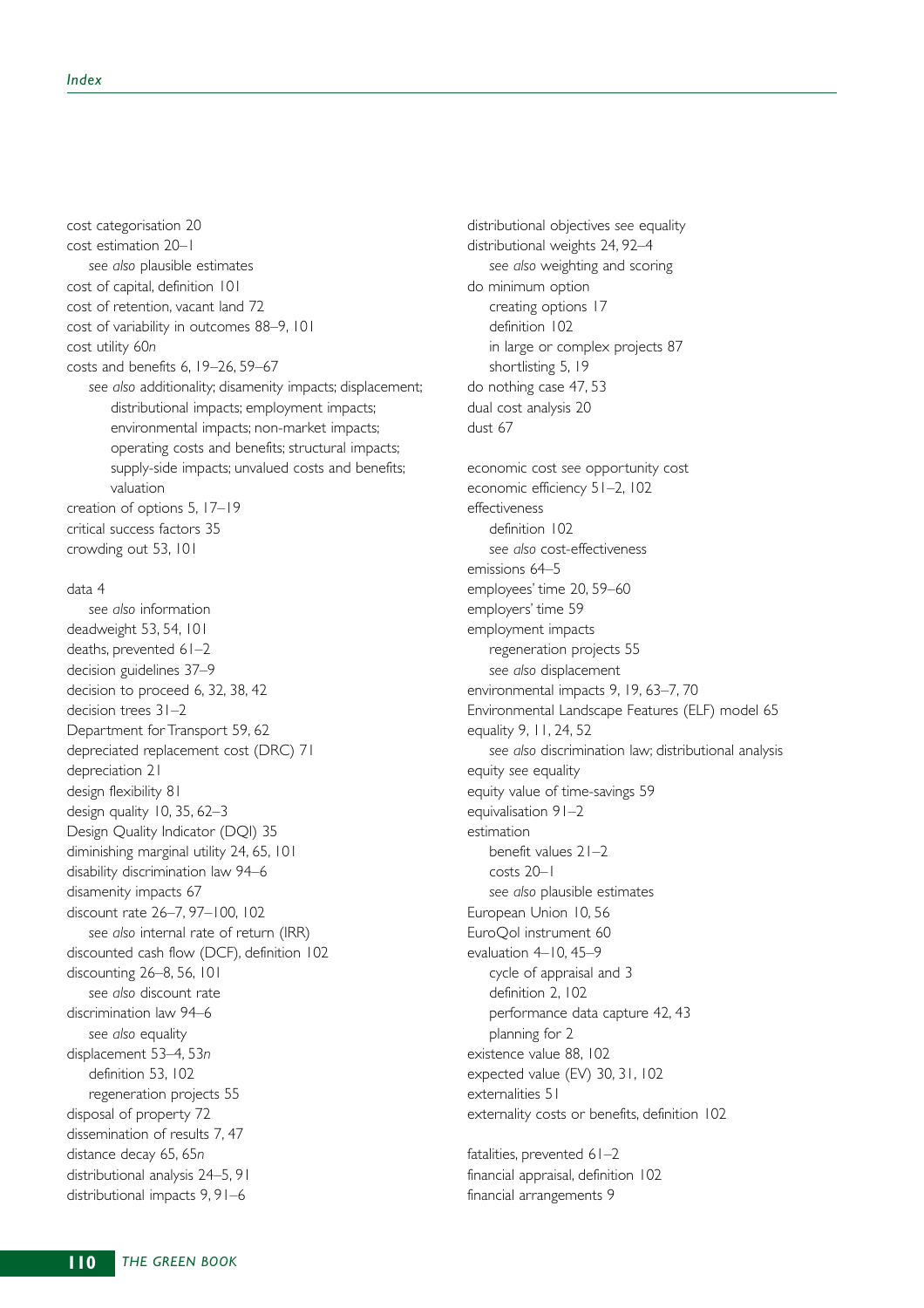financial reporting 44 financial statements 39 fixed costs 20, 32 forests, amenity and recreational values 66 free-riding 51 freehold property 69, 72 full economic cost 20 full time equivalent (FTE) costs 20 funding statements 39

GDP deflator 102 gender discrimination law 94–6 greenhouse gas emissions 64 growth, per capita consumption 97, 98

health and safety 10, 61–2 health benefits 60–1 health issues 10 hedonic pricing 23, 57, 57*n*, 102 hurdle rates *see* minimum internal rate of return (IRR)

impact statement, definition 102 impacts *see* costs and benefits; risks imperfect information 52 implementation 42–4, 102 inflation 25–6 information 52 *see also* data information asymmetry 52, 101, 102 information management and control 9 injuries 61-2 Integrated Policy Appraisal (IPA) 6, 6*n* internal rate of return (IRR) 39, 39*n*, 102 international development assistance projects 99 intervention, rationale for 4, 11–12, 26, 51–6 irreversibility, definition 103 irreversible decisions 81 irreversible risk 88

justifying action *see* rationale for intervention

land and property 9, 69–77 *see also* construction projects landscape 65 leakage 53 leasehold property 69, 71, 72 leases and rents 71–2 legislation 9, 56, 94–6 long-term discount rates 98–9, 100 McClements scale 91 management of appraisals and evaluations 7 *see also* benefits realisation management; contract management; information management and control; programme and project management; risk management marginal utility definition 24, 103 deriving distributional weights 93–4 landscape 65 social time preference rate 97, 98 marital status, discrimination law 94–6 market failure 11, 51, 52, 103 market power 52 *see also* monopoly suppliers market prices *see* prices market rents *see* rents market value 69, 70, 103 maximin return 38 measurement emissions and climate change effects 64–5 non-market impacts 57–67 performance 43 unvalued costs and benefits 34–6 *see also* valuation million tonnes of carbon-dioxide equivalent (MtCO2) 64 minimum internal rate of return (IRR) 39*n* minor injuries 62 monitoring 21, 43, 46 monopoly suppliers 21 *see also* market power Monte Carlo analysis 33, 87–8, 103 moral hazard 52, 103 multi criteria analysis *see* weighting and scoring multipliers, assessment of additionality 54 National Audit Office 7, 82 net present value (NPV) 26 adjustment for optimism bias 86 best option selection 37 calculation 28 definition 103 distributional analysis 91 internal rate of return (IRR) 39 property valuation 69 noise 9, 66, 67 non-excludable public goods 51

non-fatal casualties 61–2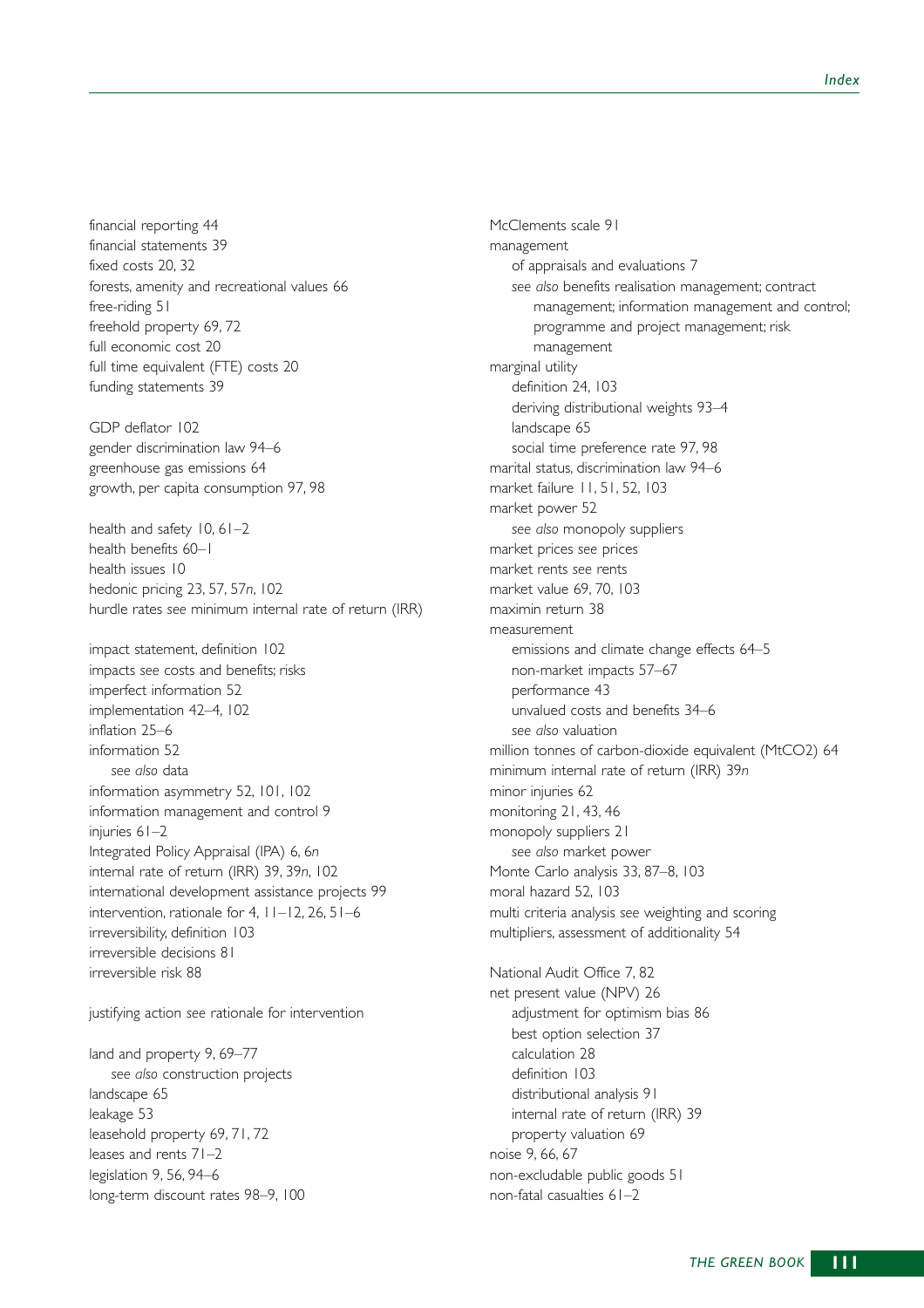non-market impacts 57–67 non-rival public goods 51 non-UK residents and firms 21*n* non-working time 59

objectives evaluation 46, 47 regeneration projects 55 setting 4, 13–15 *see also* outcomes odours 67 Office of Government Commerce (OGC) business case templates 7*n* construction project management 43*n* contract management 44 Gateway review process 8 procurement options 42 project management 43 property disposal 72 risk management 80, 82 open market value 70, 71 operating costs and benefits 86 opportunity cost capital assets 21 definition 102, 103 land 72 valuation of options 19, 20, 21 valuation of time 20, 59 optimism bias 29–30, 85–7, 103 option appraisal 3, 5, 17–36 definition 103 issues 9 *see also* adjustments; best option; unvalued costs and benefits; valuation option value 88, 103 outcomes cost of variability 88–9, 101 definition 13 evaluation 46, 47 examples 14–15 regeneration projects 55 valuation of risks 30 *see also* objectives outputs additionality 53–4 definition 13 evaluation 46 examples 14–15 range of possible 6

outturns *see* evaluation over-rented properties 71 own time 59

paired comparisons 57*n*, 101 partnerships 9, 42, 55 Partnerships UK 42 passing rents 71 pay back period 39, 39*n* per capita consumption, growth 97, 98 performance criteria 35 performance management and measurement 43 pilot studies 81 plausible estimates 22, 59–63 pollution *see* air quality; noise; water quality precautionary principle 81, 103 predatory pricing 52 present value definition 103 *see also* net present value (NPV) presentation of results 6, 47 prevented fatalities and prevented injuries 61–2 price index, definition 103 prices adjustment for changes in 25–6 adjustment for taxes 28 valuation of costs and benefits 19, 21–2 pricing 27 *see also* hedonic pricing; predatory pricing PRINCE2 43 Private Finance Initiative (PFI) 103 adjustments for taxation differences 28 procurement process 42 risk transfer 41, 84 private sector 37, 40–2, 56, 83–4 procurement 5, 9, 37, 40–2, 81 profit rents 71 programme, definition 1*n* programme and project management 37, 42–3 project plans 7 property 62–3, 69–77 proposal, definition 103 public goods 51 Public Private Partnership (PPP) 42, 103 public sector comparator, definition 104 pure time preference 26, 97, 104

quality assurance 7 quality-adjusted life year (QALY) 60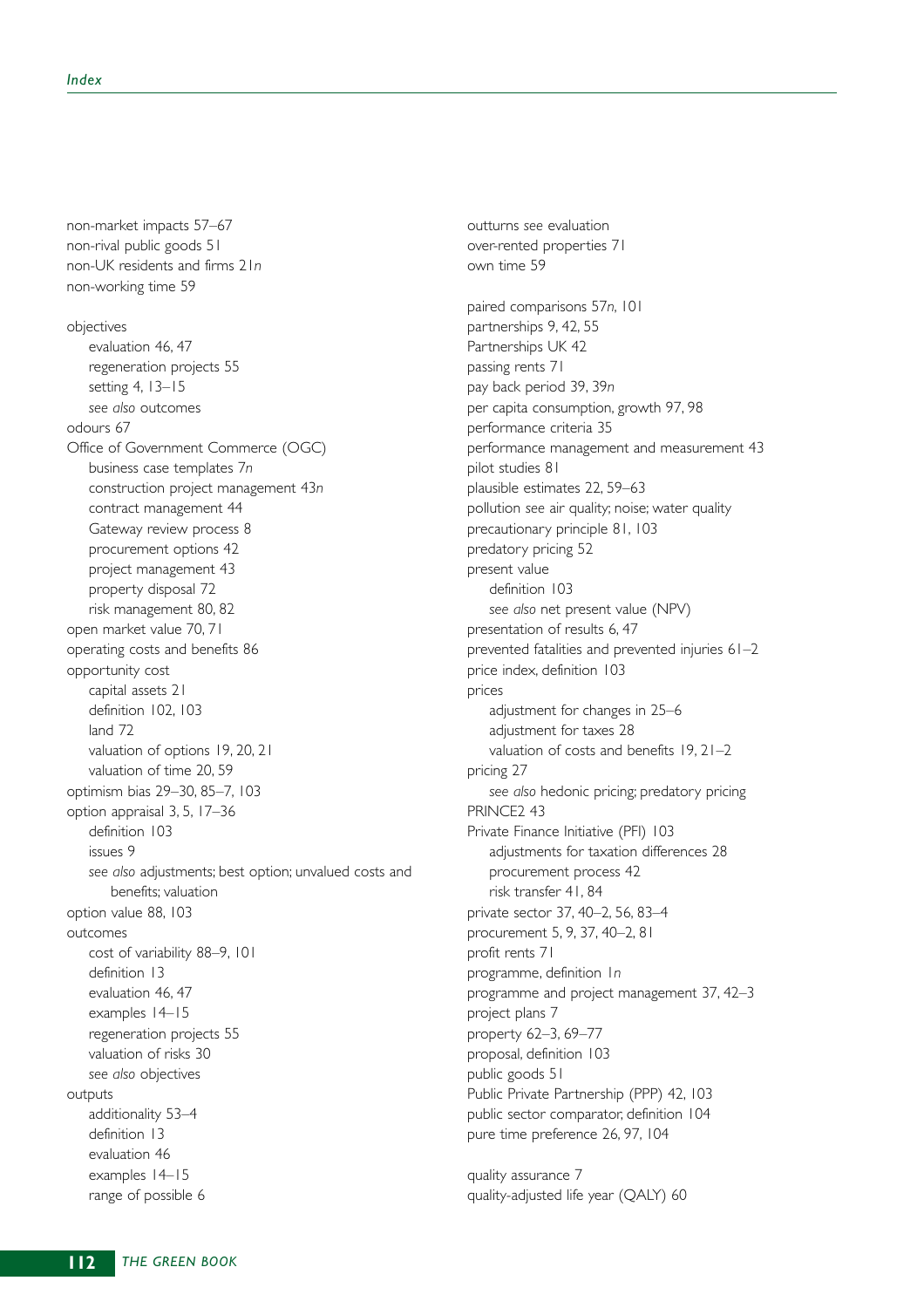quantification *see* measurement; valuation quarries 67

racial discrimination law 94–6 rationale for intervention 4, 11–12, 26, 51–6 real option theory, definition 104 real price, definition 104 real terms, definition 104 recreational values 66 redundancy payments 21, 21*n* regeneration projects 24, 54–6 regional perspectives 10, 94 regulations 8, 9, 42, 56 Regulatory Impact Assessment (RIA) 8 relative price changes 25–6 relative price effect, definition 104 relative prosperity 24, 91–4 relevant cost/benefit, definition 104 rental values 69 rents 71–2 reports 6, 44, 46, 47 required performance criteria 35 required rate of return (RRR) 27, 104 research creating options 17 measuring non-market impacts 58, 59–63 measuring unvalued costs and benefits 34 preliminary 4, 11 valuation of environmental impacts 63–7 valuation of options 22 residual values 21 resource budgets 19 resource costs 19, 104 resources, definition 104 results, presentation 6, 47 retention of vacant land 72 revealed preference 23, 57, 58 definition 104 relative price changes 25 value of a prevented fatality (VPF) 62 *see also* hedonic pricing; willingness to pay risk, definition 104 risk allocation tables 84 Risk Analysis and Management for Projects (RAMP) 82 risk log *see* risk register risk management 29, 41–2, 79–82 risk modelling *see* Monte Carlo analysis risk premium 30 risk register 80, 104

risks 4, 79–89 best option selection 38 prevention and mitigation 29, 34, 41, 80–2 transferring 41, 82–4 valuation 29, 30–2 *see also* catastrophe risk; irreversible risk; Monte Carlo analysis; systematic risk road schemes, valuation of time 59–60 ROAMEF (Rationale, Objectives, Appraisal, Monitoring, Evaluation, Feedback) cycle 3 rural areas 9 sale of property 72 scenarios 6, 33 scoring *see* weighting and scoring semi-fixed costs, definition 20 semi-variable costs 20, 32 sensitivity analysis 32–3 additionality assessment 53 adjustments for optimism bias 29 adjustments of operating costs and benefits 86 cost categorisation 20 definition 104 discount rates 99 estimated benefit values 22 leases and rents 72 Monte Carlo analysis inputs 87 reporting results 6 residual values 21 shadow price, definition 105 shortlisting options 5, 19 sites *see* land and property SMART targets 13–14 smells 67 social benefit, definition 105 social cost, definition 105 social costs and benefits 19, 69, 70 *see also* amenity values social time preference rate (STPR) 26, 27, 97–8, 105 solutions, developing and implementing 5, 37–44 specialist advice 7 Monte Carlo analysis 33 procurement 42 property disposal 72 property valuation 69–70, 71 relative price changes 26 valuation of costs and benefits 20, 21 *see also* consultation staff time 20, 59–60